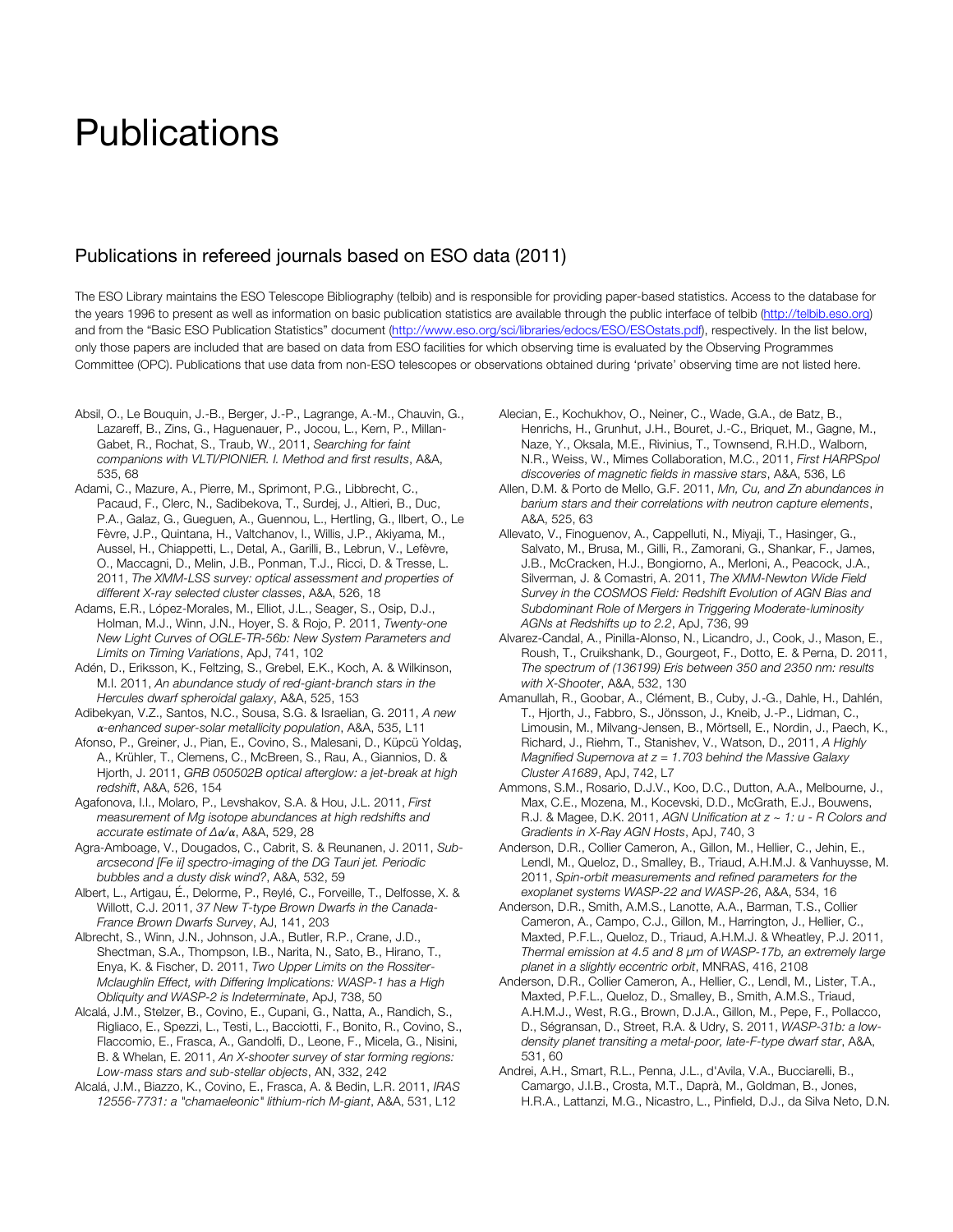& Teixeira, R. 2011, *Parallaxes of Southern Extremely Cool Objects. I. Targets, Proper Motions, and First Results*, AJ, 141, 54

Andreuzzi, G., Bragaglia, A., Tosi, M. & Marconi, G. 2011, *Old open clusters and the Galactic metallicity gradient: Berkeley 20, Berkeley 66 and Tombaugh 2*, MNRAS, 412, 1265

Andrievsky, S.M., Spite, F., Korotin, S.A., François, P., Spite, M., Bonifacio, P., Cayrel, R. & Hill, V. 2011, *NLTE strontium abundance in a sample of extremely metal poor stars and the Sr/Ba ratio in the early Galaxy*, A&A, 530, 105

Annibali, F., Grützbauch, R., Rampazzo, R., Bressan, A. & Zeilinger, W.W. 2011, *Nature vs. nurture in the low-density environment: structure and evolution of early-type dwarf galaxies in poor groups*, A&A, 528, 19

Antoniadis, J., Bassa, C.G., Wex, N., Kramer, M. & Napiwotzki, R. 2011, *A white dwarf companion to the relativistic pulsar PSR J1141-6545*, MNRAS, 412, 580

Antoniucci, S., García López, R., Nisini, B., Giannini, T., Lorenzetti, D., Eislöffel, J., Bacciotti, F., Cabrit, S., Caratti o Garatti, A., Dougados, C. & Ray, T. 2011, *POISSON project. I. Emission lines as accretion tracers in young stellar objects: results from observations of Chamaeleon I and II sources*, A&A, 534, 32

Artigau, É., Martin, J.C., Humphreys, R.M., Davidson, K., Chesneau, O. & Smith, N. 2011, *Penetrating the Homunculus—Near-Infrared Adaptive Optics Images of Eta Carinae*, AJ, 141, 202

Ascaso, B., Aguerri, J.A.L., Varela, J., Cava, A., Bettoni, D., Moles, M. & D'Onofrio, M. 2011, *Evolution of Brightest Cluster Galaxy Structural Parameters in the Last ~6 Gyr: Feedback Processes Versus Merger Events*, ApJ, 726, 69

Asmus, D., Gandhi, P., Smette, A., Hönig, S.F. & Duschl, W.J. 2011, *Mid-infrared properties of nearby low-luminosity AGN at high angular resolution*, A&A, 536, 36

Assef, R.J., Denney, K.D., Kochanek, C.S., Peterson, B.M., Kozłowski, S., Ageorges, N., Barrows, R.S., Buschkamp, P., Dietrich, M., Falco, E., Feiz, C., Gemperlein, H., Germeroth, A., Grier, C.J., Hofmann, R., Juette, M., Khan, R., Kilic, M., Knierim, V., Laun, W., Lederer, R., Lehmitz, M., Lenzen, R., Mall, U., Madsen, K.K., Mandel, H., Martini, P., Mathur, S., Mogren, K., Mueller, P., Naranjo, V., Pasquali, A., Polsterer, K., Pogge, R.W., Quirrenbach, A., Seifert, W., Stern, D., Shappee, B., Storz, C., Van Saders, J., Weiser, P. & Zhang, D. 2011, *Black Hole Mass Estimates Based on C IV are Consistent with Those Based on the Balmer Lines*, ApJ, 742, 93

Bacciotti, F., Whelan, E.T., Alcalá, J.M., Nisini, B., Podio, L., Randich, S., Stelzer, B. & Cupani, G. 2011, *The First X-shooter Observations of Jets from Young Stars*, ApJ, 737, L26

Bailey, J.D., Landstreet, J.D., Bagnulo, S., Fossati, L., Kochukhov, O., Paladini, C., Silvester, J. & Wade, G. 2011, *Magnetic field and atmospheric chemical abundances of the magnetic Ap star HD 318107*, A&A, 535, 25

Balashev, S.A., Petitjean, P., Ivanchik, A.V., Ledoux, C., Srianand, R., Noterdaeme, P. & Varshalovich, D.A. 2011, *Partial coverage of the broad-line region of Q1232+082 by an intervening H2-bearing cloud*, MNRAS, 418, 357

Barbuy, B., Spite, M., Hill, V., Primas, F., Plez, B., Cayrel, R., Spite, F., Wanajo, S., Siqueira Mello, C., Andersen, J., Nordström, B., Beers, T.C., Bonifacio, P., François, P. & Molaro, P. 2011, *First stars. XV. Third-peak r-process element and actinide abundances in the uranium-rich star CS31082-001*, A&A, 534, 60

Barclay, T., Ramsay, G., Hakala, P., Napiwotzki, R., Nelemans, G., Potter, S. & Todd, I. 2011, *Stellar variability on time-scales of minutes: results from the first 5 yr of the Rapid Temporal Survey*, MNRAS, 413, 2696

Barnabè, M., Czoske, O., Koopmans, L.V.E., Treu, T. & Bolton, A.S. 2011, *Two-dimensional kinematics of SLACS lenses - III. Mass structure and dynamics of early-type lens galaxies beyond z* <sup>≃</sup> *0.1*, MNRAS, 415, 2215

Barucci, M.A., Alvarez-Candal, A., Merlin, F., Belskaya, I.N., de Bergh, C., Perna, D., DeMeo, F. & Fornasier, S. 2011, *New insights on ices in Centaur and Transneptunian populations*, Icar, 214, 297

Bassa, C.G., Brisken, W.F., Nelemans, G., Stairs, I.H., Stappers, B.W. & Kramer, M. 2011, *The binary companion of PSR J1740-3052*, MNRAS, 412, L63

Bast, J.E., Brown, J.M., Herczeg, G.J., van Dishoeck, E.F. & Pontoppidan, K.M. 2011, *Single peaked CO emission line profiles from the inner regions of protoplanetary disks*, A&A, 527, 119

Baştürk, Ö., Dall, T.H., Collet, R., Lo Curto, G. & Selam, S.O. 2011, *Bisectors of the HARPS cross-correlation function. The dependence on stellar atmospheric parameters*, A&A, 535, 17

Bate, N.F., Floyd, D.J.E., Webster, R.L. & Wyithe, J.S.B. 2011, *A Microlensing Measurement of Dark Matter Fractions in Three Lensing Galaxies*, ApJ, 731, 71

Batista, V., Gould, A., Dieters, S., Dong, S., Bond, I., Beaulieu, J.P., Maoz, D., Monard, B., Christie, G.W., McCormick, J., Albrow, M.D., Horne, K., Tsapras, Y., Burgdorf, M.J., Calchi Novati, S., Skottfelt, J., Caldwell, J., Kozłowski, S., Kubas, D., Gaudi, B.S., Han, C., Bennett, D.P., An, J., The MOA Collaboration, T.M.C., Abe, F., Botzler, C.S., Douchin, D., Freeman, M., Fukui, A., Furusawa, K., Hearnshaw, J.B., Hosaka, S., Itow, Y., Kamiya, K., Kilmartin, P.M., Korpela, A., Lin, W., Ling, C.H., Makita, B.S., Masuda, K., Matsubara, Y., Miyake, N., Muraki, Y., Nagaya, M., Nishimoto, K., Ohnishi, K., Okumura, T., Perrott, Y.C., Rattenbury, N., Saito, T., Sullivan, D.J., Sumi, T., Sweatman, W.L., Tristram, P.J., von Seggern, E., Yock, P.C.M., The PLANET Collaboration, T.P.C., Brillant, S., Calitz, J.J., Cassan, A., Cole, A., Cook, K., Coutures, C., Dominis Prester, D., Donatowicz, J., Greenhill, J., Hoffman, M., Jablonski, F., Kane, S.R., Kains, N., Marquette, J.-B., Martin, R., Martioli, E., Meintjes, P., Menzies, J., Pedretti, E., Pollard, K., Sahu, K.C., Vinter, C., Wambsganss, J., Watson, R., Williams, A., Zub, M., The FUN Collaboration, T.F.C., Allen, W., Bolt, G., Bos, M., DePoy, D.L., Drummond, J., Eastman, J.D., Gal-Yam, A., Gorbikov, E., Higgins, D., Janczak, J., Kaspi, S., Lee, C.-U., Mallia, F., Maury, A., Monard, L.A.G., Moorhouse, D., Morgan, N., Natusch, T., Ofek, E.O., Park, B.-G., Pogge, R.W., Polishook, D., Santallo, R., Shporer, A., Spector, O., Thornley, G., Yee, J.C., The MiNDSTEp Consortium, T.M.C., Bozza, V., Browne, P., Dominik, M., Dreizler, S., Finet, F., Glitrup, M., Grundahl, F., Harpsøe, K., Hessman, F.V., Hinse, T.C., Hundertmark, M., Jørgensen, U.G., Liebig, C., Maier, G., Mancini, L., Mathiasen, M., Rahvar, S., Ricci, D., Scarpetta, G., Southworth, J., Surdej, J., Zimmer, F., The RoboNet Collaboration, T.R.C., Allan, A., Bramich, D.M., Snodgrass, C., Steele, I.A., Street, R.A., 2011, *MOA-2009-BLG-387Lb: a massive planet orbiting an M dwarf*, A&A, 529, 102

Battaglia, G., Tolstoy, E., Helmi, A., Irwin, M., Parisi, P., Hill, V. & Jablonka, P. 2011, *Study of the Sextans dwarf spheroidal galaxy from the DART Ca II triplet survey*, MNRAS, 411, 1013

Baume, G., Carraro, G., Comeron, F. & de Elía, G.C. 2011, *The Ara OB1a association. Stellar population and star formation history*, A&A, 531, 73

Bayliss, K.D., McMahon, R.G., Venemans, B.P., Ryan-Weber, E.V. & Lewis, J.R. 2011, *[O II] emitters in the GOODS field at z˜ 1.85: a homogeneous measure of evolving star formation*, MNRAS, 413, 2883

Bayo, A., Barrado, D., Stauffer, J., Morales-Calderón, M., Melo, C., Huélamo, N., Bouy, H., Stelzer, B., Tamura, M. & Jayawardhana, R. 2011, *Spectroscopy of very low mass stars and brown dwarfs in the Lambda Orionis star forming region. I. Enlarging the census down to the planetary mass domain in Collinder 69*, A&A, 536, 63

Bazin, G., Ruhlmann-Kleider, V., Palanque-Delabrouille, N., Rich, J., Aubourg, E., Astier, P., Balland, C., Basa, S., Carlberg, R.G., Conley, A., Fouchez, D., Guy, J., Hardin, D., Hook, I.M., Howell, D.A., Pain, R., Perrett, K., Pritchet, C.J., Regnault, N., Sullivan, M., Fourmanoit, N., González-Gaitán, S., Lidman, C., Perlmutter, S., Ripoche, P. &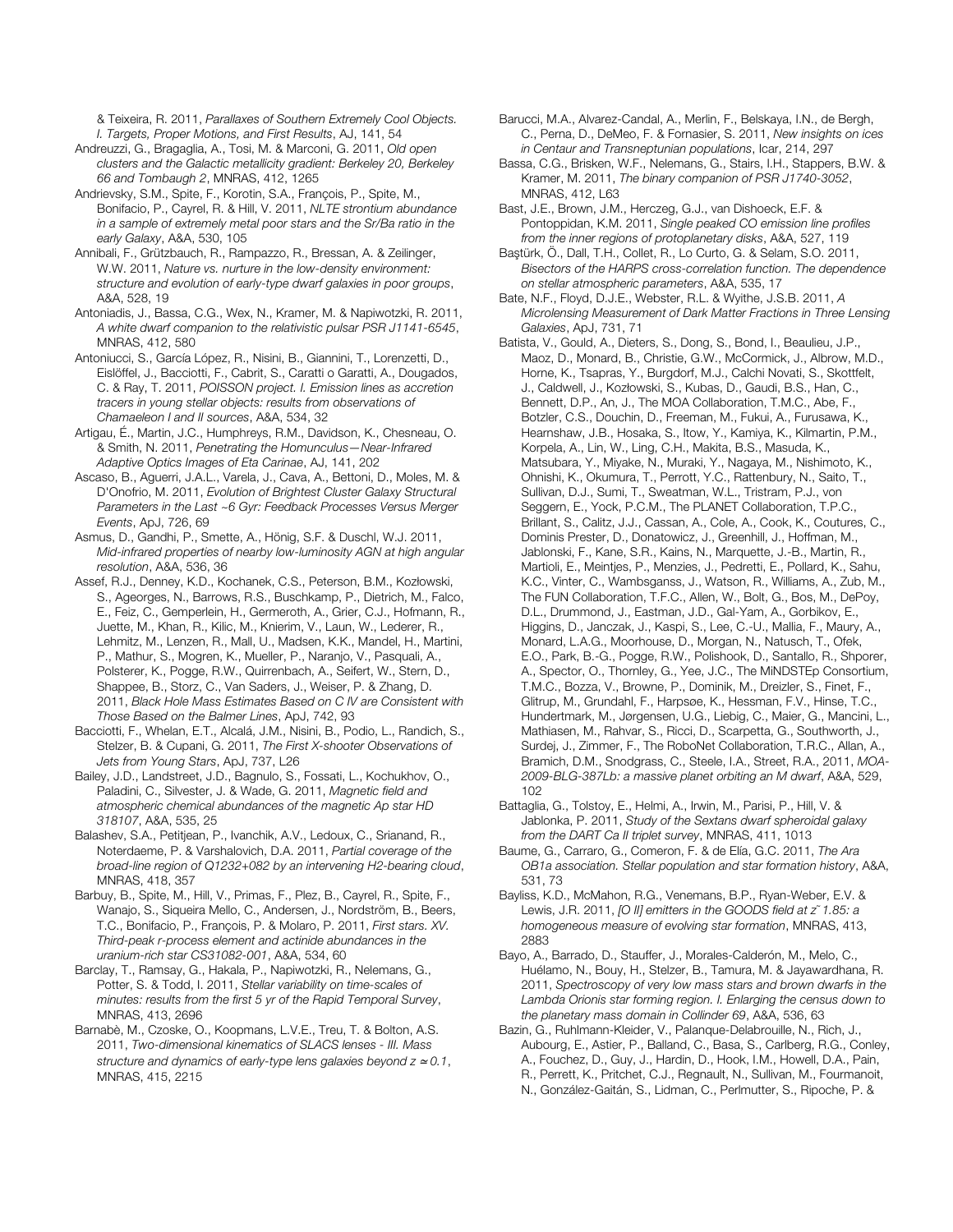Walker, E.S. 2011, *Photometric selection of Type Ia supernovae in the Supernova Legacy Survey*, A&A, 534, 43

Bazot, M., Ireland, M.J., Huber, D., Bedding, T.R., Broomhall, A.-M., Campante, T.L., Carfantan, H., Chaplin, W.J., Elsworth, Y., Meléndez, J., Petit, P., Théado, S., van Grootel, V., Arentoft, T., Asplund, M., Castro, M., Christensen-Dalsgaard, J., Do Nascimento, J.D., Dintrans, B., Dumusque, X., Kjeldsen, H., McAlister, H.A., Metcalfe, T.S., Monteiro, M.J.P.F.G., Santos, N.C., Sousa, S., Sturmann, J., Sturmann, L., Ten Brummelaar, T.A., Turner, N., Vauclair, S., 2011, *The radius and mass of the close solar twin 18 Scorpii derived from asteroseismology and interferometry*, A&A, 526,  $\lfloor 4$ 

Bean, J.L., Désert, J.-M., Kabath, P., Stalder, B., Seager, S., Miller-Ricci Kempton, E., Berta, Z.K., Homeier, D., Walsh, S. & Seifahrt, A. 2011, *The Optical and Near-infrared Transmission Spectrum of the Super-Earth GJ 1214b: Further Evidence for a Metal-rich Atmosphere*, ApJ, 743, 92

Bedregal, A.G., Cardiel, N., Aragón-Salamanca, A. & Merrifield, M.R. 2011, *Stellar population gradients in Fornax cluster S0 galaxies: connecting bulge and disc evolution*, MNRAS, 415, 2063

Beletsky, Y., Gadotti, D.A., Moiseev, A., Alves, J. & Kniazev, A. 2011, *Looking inside the nest: the hidden structure of the merger galaxy NGC 1316 (Fornax A)*, MNRAS, 418, L6

Belloche, A., Schuller, F., Parise, B., André, P., Hatchell, J., Jørgensen, J.K., Bontemps, S., Weiß, A., Menten, K.M. & Muders, D. 2011, *The end of star formation in Chamaeleon I?. A LABOCA census of starless and protostellar cores*, A&A, 527, 145

Belton, M.J.S., Meech, K.J., Chesley, S., Pittichová, J., Carcich, B., Drahus, M., Harris, A., Gillam, S., Veverka, J., Mastrodemos, N., Owen, W., A'Hearn, M.F., Bagnulo, S., Bai, J., Barrera, L., Bastien, F., Bauer, J.M., Bedient, J., Bhatt, B.C., Boehnhardt, H., Brosch, N., Buie, M., Candia, P., Chen, W.-P., Chiang, P., Choi, Y.-J., Cochran, A., Crockett, C.J., Duddy, S., Farnham, T., Fernández, Y.R., Gutiérrez, P., Hainaut, O.R., Hampton, D., Herrmann, K.A., Hsieh, H., Kadooka, M.A., Kaluna, H., Keane, J., Kim, M.-J., Klaasen, K., Kleyna, J., Krisciunas, K., Lara, L.M., Lauer, T.R., Li, J.-Y., Licandro, J., Lisse, C.M., Lowry, S.C., McFadden, L., Moskovitz, N., Mueller, B., Polishook, D., Raja, N.S., Riesen, T., Sahu, D.K., Samarasinha, N., Sarid, G., Sekiguchi, T., Sonnett, S., Suntzeff, N.B., Taylor, B.W., Thomas, P., Tozzi, G.P., Vasundhara, R., Vincent, J.-B., Wasserman, L.H., Webster-Schultz, B., Yang, B., Zenn, T., Zhao, H., 2011, *Stardust-NExT, Deep Impact, and the accelerating spin of 9P/Tempel 1*, Icar, 213, 345

Benetti, S., Turatto, M., Valenti, S., Pastorello, A., Cappellaro, E., Botticella, M.T., Bufano, F., Ghinassi, F., Harutyunyan, A., Inserra, C., Magazzu, A., Patat, F., Pumo, M.L. & Taubenberger, S. 2011, *The Type Ib SN 1999dn: one year of photometric and spectroscopic monitoring*, MNRAS, 411, 2726

Benisty, M., Renard, S., Natta, A., Berger, J.P., Massi, F., Malbet, F., Garcia, P.J.V., Isella, A., Mérand, A., Monin, J.L., Testi, L., Thiébaut, E., Vannier, M. & Weigelt, G. 2011, *A low optical depth region in the inner disk of the Herbig Ae star HR 5999*, A&A, 531, 84

Bennert, V.N., Auger, M.W., Treu, T., Woo, J.-H., Malkan, M.A., 2011, *The Relation between Black Hole Mass and Host Spheroid Stellar Mass Out to z ~ 2*, ApJ, 742, 107

Bensby, T., Adén, D., Meléndez, J., Gould, A., Feltzing, S., Asplund, M., Johnson, J.A., Lucatello, S., Yee, J.C., Ramírez, I., Cohen, J.G., Thompson, I., Bond, I.A., Gal-Yam, A., Han, C., Sumi, T., Suzuki, D., Wada, K., Miyake, N., Furusawa, K., Ohmori, K., Saito, T., Tristram, P. & Bennett, D. 2011, *Chemical evolution of the Galactic bulge as traced by microlensed dwarf and subgiant stars. IV. Two bulge populations*, A&A, 533, 134

Bergemann, M. 2011, *Ionization balance of Ti in the photospheres of the Sun and four late-type stars*, MNRAS, 413, 2184

Bergeron, J., Boissé, P. & Ménard, B. 2011, *Incidence of Mg II absorbers towards blazars and the GRB/QSO puzzle*, A&A, 525, 51 Bergfors, C., Brandner, W., Janson, M., Köhler, R. & Henning, T. 2011, *VLT/NACO astrometry of the HR 8799 planetary system. L'-band observations of the three outer planets*, A&A, 528, 134

Berta, Z.K., Charbonneau, D., Bean, J., Irwin, J., Burke, C.J., Désert, J.- M., Nutzman, P., Falco, E.E., 2011, *The GJ1214 Super-Earth System: Stellar Variability, New Transits, and a Search for Additional Planets*, ApJ, 736, 12

Bestenlehner, J.M., Vink, J.S., Gräfener, G., Najarro, F., Evans, C.J., Bastian, N., Bonanos, A.Z., Bressert, E., Crowther, P.A., Doran, E., Friedrich, K., Hénault-Brunet, V., Herrero, A., de Koter, A., Langer, N., Lennon, D.J., Maíz Apellániz, J., Sana, H., Soszynski, I. & Taylor, W.D. 2011, *The VLT-FLAMES Tarantula Survey. III. A very massive star in apparent isolation from the massive cluster R136*, A&A, 530,  $\vert$  14

Beuther, H., Kainulainen, J., Henning, T., Plume, R. & Heitsch, F. 2011, *The Coalsack near and far*, A&A, 533, 17

Bianco, F.B., Howell, D.A., Sullivan, M., Conley, A., Kasen, D., González-Gaitán, S., Guy, J., Astier, P., Balland, C., Carlberg, R.G., Fouchez, D., Fourmanoit, N., Hardin, D., Hook, I., Lidman, C., Pain, R., Palanque-Delabrouille, N., Perlmutter, S., Perrett, K.M., Pritchet, C.J., Regnault, N., Rich, J. & Ruhlmann-Kleider, V. 2011, *Constraining Type Ia Supernovae Progenitors from Three Years of Supernova Legacy Survey Data*, ApJ, 741, 20

Biazzo, K., Randich, S. & Palla, F. 2011, *Chemical pattern across the young associations ONC and OB1b*, A&A, 525, 35

Biazzo, K., Randich, S., Palla, F. & Briceño, C. 2011, *Elemental abundances of low-mass stars in the young clusters 25 Orionis and*  λ *Orionis*, A&A, 530, 19

Bielby, R.M., Shanks, T., Weilbacher, P.M., Infante, L., Crighton, N.H.M., Bornancini, C., Bouché, N., Héraudeau, P., Lambas, D.G., Lowenthal, J., Minniti, D., Padilla, N., Petitjean, P. & Theuns, T. 2011, *The VLT LBG Redshift Survey - I. Clustering and dynamics of*  ≈*1000 galaxies at z*≈ *3*, MNRAS, 414, 2

Biggs, A.D., Ivison, R.J., Ibar, E., Wardlow, J.L., Dannerbauer, H., Smail, I., Walter, F., Weiß, A., Chapman, S.C., Coppin, K.E.K., De Breuck, C., Dickinson, M., Knudsen, K.K., Mainieri, V., Menten, K. & Papovich, C. 2011, *The LABOCA survey of the Extended Chandra Deep Field-South - radio and mid-infrared counterparts to submillimetre galaxies*, MNRAS, 413, 2314

Bjerkeli, P., Liseau, R., Nisini, B., Tafalla, M., Benedettini, M., Bergman, P., Dionatos, O., Giannini, T., Herczeg, G., Justtanont, K., Larsson, B., McOey, C., Olberg, M. & Olofsson, A.O.H. 2011, *Herschel observations of the Herbig-Haro objects HH 52-54*, A&A, 533, 80

Blind, N., Boffin, H.M.J., Berger, J.-P., Le Bouquin, J.-B., Mérand, A., Lazareff, B., Zins, G., 2011, *An incisive look at the symbiotic star SS Leporis. Milli-arcsecond imaging with PIONIER/VLTI*, A&A, 536, 55

Blundell, K.M. & Hirst, P. 2011, *Jet Propulsion of Wind Ejecta from a Major Flare in the Black Hole Microquasar SS433*, ApJ, 735, L7

Blundell, K.M., Schmidtobreick, L. & Trushkin, S. 2011, *SS433's accretion disc, wind and jets: before, during and after a major flare*, MNRAS, 417, 2401

Boisse, I., Bouchy, F., Hébrard, G., Bonfils, X., Santos, N. & Vauclair, S. 2011, *Disentangling between stellar activity and planetary signals*, A&A, 528, 4

Bonfils, X., Gillon, M., Forveille, T., Delfosse, X., Deming, D., Demory, B.- O., Lovis, C., Mayor, M., Neves, V., Perrier, C., Santos, N.C., Seager, S., Udry, S., Boisse, I., Bonnefoy, M., 2011, *A short-period super-Earth orbiting the M2.5 dwarf GJ 3634. Detection with HARPS velocimetry and transit search with Spitzer photometry*, A&A, 528, 111

Bonifacio, P., Caffau, E., François, P., Sbordone, L., Ludwig, H.-G., Spite, M., Molaro, P., Spite, F., Cayrel, R., Hammer, F., Hill, V., Nonino, M., Randich, S., Stelzer, B., Zaggia, S., 2011, *Extremely metal-poor stars in SDSS fields*, AN, 332, 251

Bonnefoy, M., Lagrange, A.-M., Boccaletti, A., Chauvin, G., Apai, D., Allard, F., Ehrenreich, D., Girard, J.H.V., Mouillet, D., Rouan, D.,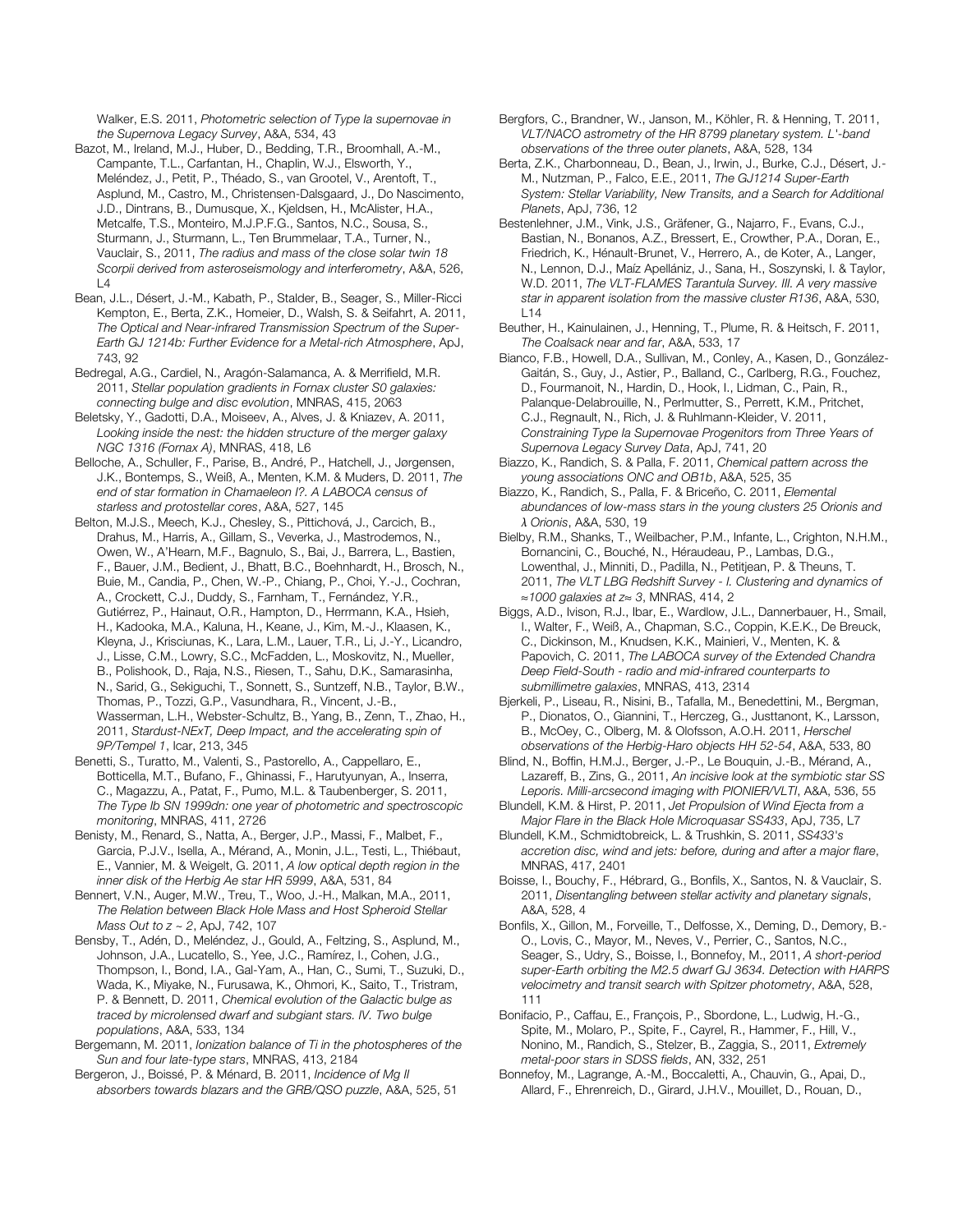Gratadour, D. & Kasper, M. 2011, *High angular resolution detection of* β *Pictoris b at 2.18* μ*m*, A&A, 528, L15

Bordalo, V. & Telles, E. 2011, *The L-*σ *Relation of Local H II Galaxies*, ApJ, 735, 52

Bordoloi, R., Lilly, S.J., Knobel, C., Bolzonella, M., Kampczyk, P., Carollo, C.M., Iovino, A., Zucca, E., Contini, T., Kneib, J.-P., Le Fevre, O., Mainieri, V., Renzini, A., Scodeggio, M., Zamorani, G., Balestra, I., Bardelli, S., Bongiorno, A., Caputi, K., Cucciati, O., de la Torre, S., de Ravel, L., Garilli, B., Kovač, K., Lamareille, F., Le Borgne, J.-F., Le Brun, V., Maier, C., Mignoli, M., Pello, R., Peng, Y., Perez Montero, E., Presotto, V., Scarlata, C., Silverman, J., Tanaka, M., Tasca, L., Tresse, L., Vergani, D., Barnes, L., Cappi, A., Cimatti, A., Coppa, G., Diener, C., Franzetti, P., Koekemoer, A., López-Sanjuan, C., McCracken, H.J., Moresco, M., Nair, P., Oesch, P., Pozzetti, L., Welikala, N., 2011, *The Radial and Azimuthal Profiles of Mg II Absorption around 0.5 < z < 0.9 zCOSMOS Galaxies of Different Colors, Masses, and Environments*, ApJ, 743, 10

Borges Fernandes, M., Meilland, A., Bendjoya, P., Domiciano de Souza, A., Niccolini, G., Chesneau, O., Millour, F., Spang, A., Stee, P. & Kraus, M. 2011, *The Galactic unclassified B[e] star HD 50138. II. Interferometric constraints on the close circumstellar environment*, A&A, 528, 20

Borissova, J., Bonatto, C., Kurtev, R., Clarke, J.R.A., Peñaloza, F., Sale, S.E., Minniti, D., Alonso-García, J., Artigau, E., Barbá, R., Bica, E., Baume, G.L., Catelan, M., Chenè, A.N., Dias, B., Folkes, S.L., Froebrich, D., Geisler, D., de Grijs, R., Hanson, M.M., Hempel, M., Ivanov, V.D., Kumar, M.S.N., Lucas, P., Mauro, F., Moni Bidin, C., Rejkuba, M., Saito, R.K., Tamura, M. & Toledo, I. 2011, *New Galactic star clusters discovered in the VVV survey*, A&A, 532, 131

Bouchy, F., Deleuil, M., Guillot, T., Aigrain, S., Carone, L., Cochran, W.D., Almenara, J.M., Alonso, R., Auvergne, M., Baglin, A., Barge, P., Bonomo, A.S., Bordé, P., Csizmadia, S., de Bondt, K., Deeg, H.J., Díaz, R.F., Dvorak, R., Endl, M., Erikson, A., Ferraz-Mello, S., Fridlund, M., Gandolfi, D., Gazzano, J.C., Gibson, N., Gillon, M., Guenther, E., Hatzes, A., Havel, M., Hébrard, G., Jorda, L., Léger, A., Lovis, C., Llebaria, A., Lammer, H., MacQueen, P.J., Mazeh, T., Moutou, C., Ofir, A., Ollivier, M., Parviainen, H., Pätzold, M., Queloz, D., Rauer, H., Rouan, D., Santerne, A., Schneider, J., Tingley, B. & Wuchterl, G. 2011, *Transiting exoplanets from the CoRoT space mission. XV. CoRoT-15b: a brown-dwarf transiting companion*, A&A, 525, 68

Bouy, H., Girard, J.H.V., Martín, E.L., Huélamo, N. & Lucas, P.W. 2011, *Adaptive optics observations of the T10 ultracool dwarf UGPS J072227.51-054031.2*, A&A, 526, 55

Bradshaw, E.J., Almaini, O., Hartley, W.G., Chuter, R.W., Simpson, C., Conselice, C.J., Dunlop, J.S., McLure, R.J. & Cirasuolo, M. 2011, *Environments of active galactic nuclei at z < 1.5 in the UKIDSS Ultra-Deep Survey*, MNRAS, 415, 2626

Brandeker, A. 2011, *Exposing the Gas Braking Mechanism of the* β *Pictoris Disk*, ApJ, 729, 122

Bremer, M., Witzel, G., Eckart, A., Zamaninasab, M., Buchholz, R.M., Schödel, R., Straubmeier, C., García-Marín, M. & Duschl, W. 2011, *The near-infrared spectral index of Sagittarius A\* derived from Ksand H-band flare statistics*, A&A, 532, 26

Bright, S.N., Chesneau, O., Clayton, G.C., de Marco, O., Leão, I.C., Nordhaus, J. & Gallagher, J.S. 2011, *Very Large Telescope Interferometer observations of the dust geometry around R Coronae Borealis stars*, MNRAS, 414, 1195

Briquet, M., Aerts, C., Baglin, A., Nieva, M.F., Degroote, P., Przybilla, N., Noels, A., Schiller, F., Vučković, M., Oreiro, R., Smolders, K., Auvergne, M., Baudin, F., Catala, C., Michel, E. & Samadi, R. 2011, *An asteroseismic study of the O9V star HD 46202 from CoRoT space-based photometry*, A&A, 527, 112

Brogaard, K., Bruntt, H., Grundahl, F., Clausen, J.V., Frandsen, S., Vandenberg, D.A. & Bedin, L.R. 2011, *Age and helium content of the open cluster NGC 6791 from multiple eclipsing binary members. I. Measurements, methods, and first results*, A&A, 525, 2

Broos, P.S., Townsley, L.K., Feigelson, E.D., Getman, K.V., Garmire, G.P., Preibisch, T., Smith, N., Babler, B.L., Hodgkin, S., Indebetouw, R., Irwin, M., King, R.R., Lewis, J., Majewski, S.R., McCaughrean, M.J., Meade, M.R. & Zinnecker, H. 2011, *A Catalog of Chandra Xray sources in the Carina Nebula*, ApJS, 194, 2

Broos, P.S., Getman, K.V., Povich, M.S., Townsley, L.K., Feigelson, E.D. & Garmire, G.P. 2011, *A Naive Bayes Source Classifier for X-ray Sources*, ApJS, 194, 4

Brott, I., Evans, C.J., Hunter, I., de Koter, A., Langer, N., Dufton, P.L., Cantiello, M., Trundle, C., Lennon, D.J., de Mink, S.E., Yoon, S.-C., Anders, P., 2011, *Rotating massive main-sequence stars. II. Simulating a population of LMC early B-type stars as a test of rotational mixing*, A&A, 530, 116

Brough, S., Tran, K.-V., Sharp, R.G., von der Linden, A. & Couch, W.J. 2011, *Spatial kinematics of Brightest Cluster Galaxies and their close companions from Integral Field Unit spectroscopy*, MNRAS, 414, L80

Buchholz, R.M., Witzel, G., Schödel, R., Eckart, A., Bremer, M. & Mužić, K. 2011, *Adaptive-optics assisted near-infrared polarization measurements of sources in the Galactic center*, A&A, 534, 117

Cáceres, C., Ivanov, V.D., Minniti, D., Burrows, A., Selman, F., Melo, C., Naef, D., Mason, E. & Pietrzynski, G. 2011, *A ground-based KSband detection of the thermal emission from the transiting exoplanet WASP-4b*, A&A, 530, 5

Caffau, E., Bonifacio, P., Faraggiana, R. & Steffen, M. 2011, *The Galactic evolution of phosphorus*, A&A, 532, 98

Caffau, E., Bonifacio, P., François, P., Spite, M., Spite, F., Zaggia, S., Ludwig, H.-G., Monaco, L., Sbordone, L., Cayrel, R., Hammer, F., Randich, S., Hill, V., Molaro, P., 2011, *X-Shooter GTO: chemical analysis of a sample of EMP candidates*, A&A, 534, 4

Caffau, E., Bonifacio, P., François, P., Sbordone, L., Monaco, L., Spite, M., Spite, F., Ludwig, H.-G., Cayrel, R., Zaggia, S., Hammer, F., Randich, S., Molaro, P., Hill, V., 2011, *An extremely primitive star in the Galactic halo*, Natur, 477, 67

Calamida, A., Bono, G., Corsi, C.E., Iannicola, G., Ripepi, V., Anthony-Twarog, B., Twarog, B., Zoccali, M., Buonanno, R., Cassisi, S., Ferraro, I., Grundahl, F., Pietrinferni, A. & Pulone, L. 2011, *On a New Theoretical Calibration of the Strömgren hk Metallicity Index: NGC 6522 As a First Test Case*, ApJ, 742, L28

Camargo, J.I.B., Andrei, A.H., Assafin, M., Vieira-Martins, R. & da Silva Neto, D.N. 2011, *The influence of radio-extended structures on offsets between the optical and VLBI positions of sources in the ICRF2*, A&A, 532, 115

Cameron, E., Carollo, C.M., Oesch, P.A., Bouwens, R.J., Illingworth, G.D., Trenti, M., Labbé, I. & Magee, D. 2011, *Active and Passive Galaxies at z ~ 2: Rest-frame Optical Morphologies with WFC3*, ApJ, 743, 146

Campanella, G. 2011, *Treating dynamical stability as an observable: a 5:2 mean motion resonance configuration for the extrasolar system HD 181433*, MNRAS, 418, 1028

Canning, R.E.A., Fabian, A.C., Johnstone, R.M., Sanders, J.S., Crawford, C.S., Ferland, G.J. & Hatch, N.A. 2011, *A deep spectroscopic study of the filamentary nebulosity in NGC 4696, the brightest cluster galaxy in the Centaurus cluster*, MNRAS, 417, 3080

Canning, R.E.A., Fabian, A.C., Johnstone, R.M., Sanders, J.S., Crawford, C.S., Hatch, N.A. & Ferland, G.J. 2011, *Detection of optical coronal emission from 106-K gas in the core of the Centaurus cluster*, MNRAS, 411, 411

Cantiello, M., Brocato, E. & Capaccioli, M. 2011, *Distances and stellar population properties for 12 elliptical galaxies*, A&A, 534, 35

Cantiello, M., Biscardi, I., Brocato, E. & Raimondo, G. 2011, *VLT optical BVR observations of two bright supernova Ia hosts in the Virgo cluster. Surface brightness fluctuation analysis*, A&A, 532, 154

Canto Martins, B.L., Lèbre, A., Palacios, A., de Laverny, P., Richard, O., Melo, C.H.F., Do Nascimento, J.D.J. & de Medeiros, J.R. 2011, *Lithium abundances and extra mixing processes in evolved stars of M 67*, A&A, 527, 94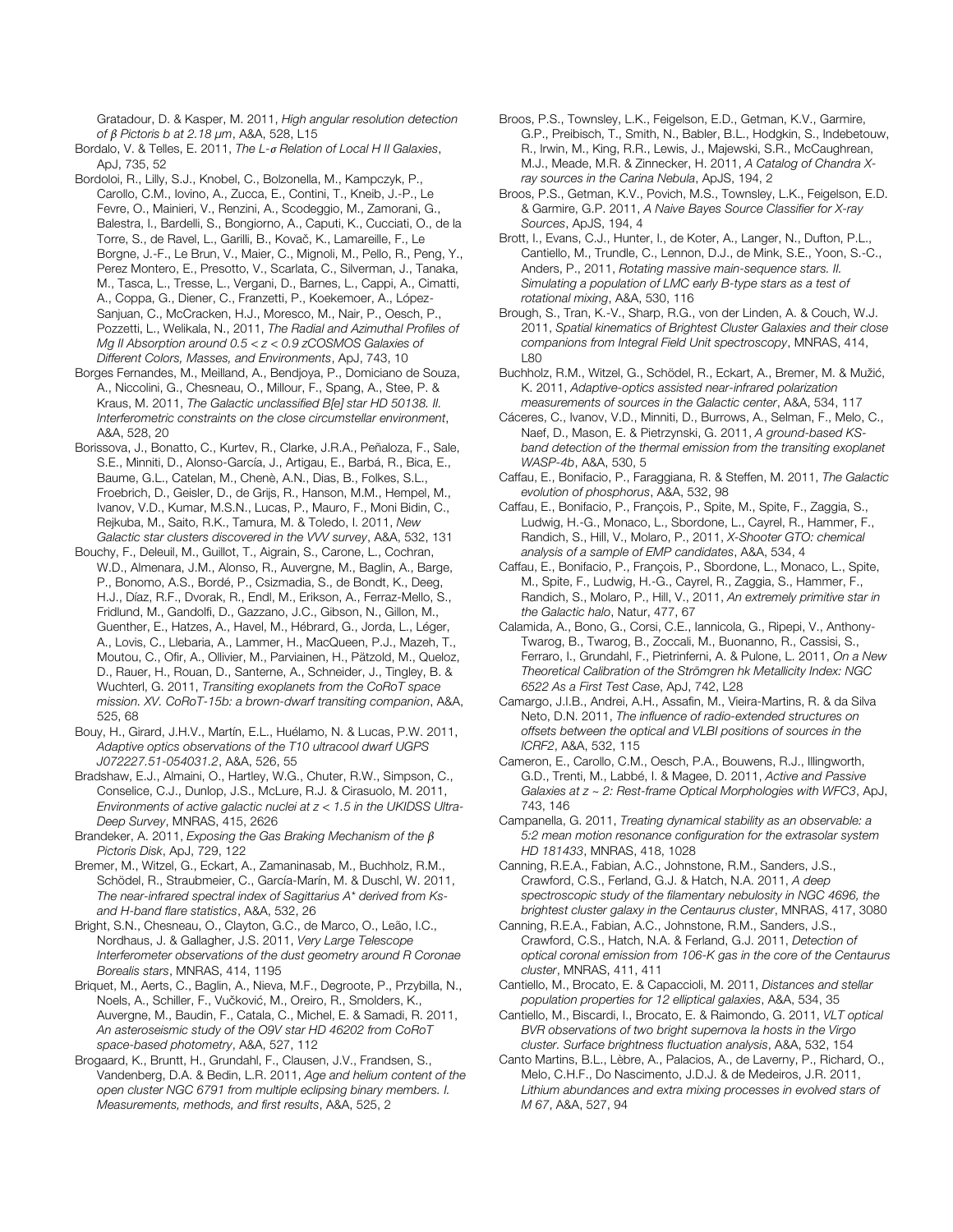Caratti o Garatti, A., Garcia Lopez, R., Scholz, A., Giannini, T., Eislöffel, J., Nisini, B., Massi, F., Antoniucci, S. & Ray, T.P. 2011, *The outburst of an embedded low-mass YSO in L1641*, A&A, 526, L1

Carmona, A., van der Plas, G., van den Ancker, M.E., Audard, M., Waters, L.B.F.M., Fedele, D., Acke, B. & Pantin, E. 2011, *A survey for near-infrared H2 emission in Herbig Ae/Be stars: emission from the outer disks of HD 97048 and HD 100546*, A&A, 533, 39

Carraro, G. & Seleznev, A.F. 2011, *An analysis of the blue straggler population in the Sgr dSph globular cluster Arp 2*, MNRAS, 412, 1361

Carrera, R., Gallart, C., Aparicio, A. & Hardy, E. 2011, *Metallicities, Age-Metallicity Relationships, and Kinematics of Red Giant Branch Stars in the Outer Disk of the Large Magellanic Cloud*, AJ, 142, 61

Carretta, E., Bragaglia, A., Gratton, R., D'Orazi D'Orazi, V. & Lucatello, S. 2011, *A Strömgren view of the multiple populations in globular clusters*, A&A, 535, 121

Carretta, E., Lucatello, S., Gratton, R.G., Bragaglia, A. & D'Orazi, V. 2011, *Multiple stellar populations in the globular cluster NGC 1851*, A&A, 533, 69

Carry, B., Hestroffer, D., DeMeo, F.E., Thirouin, A., Berthier, J., Lacerda, P., Sicardy, B., Doressoundiram, A., Dumas, C., Farrelly, D. & Müller, T.G. 2011, *Integral-field spectroscopy of (90482) Orcus-Vanth*, A&A, 534, 115

Carswell, R.F., Jorgenson, R.A., Wolfe, A.M. & Murphy, M.T. 2011, *A cold component and the complex velocity structure of DLA1331 + 170*, MNRAS, 411, 2319

Casey, C.M., Chapman, S.C., Smail, I., Alaghband-Zadeh, S., Bothwell, M.S. & Swinbank, A.M. 2011, *Spectroscopic characterization of 250-*μ*m-selected hyper-luminous star-forming galaxies*, MNRAS, 411, 2739

Cassata, P., Le Fèvre, O., Garilli, B., Maccagni, D., Le Brun, V., Scodeggio, M., Tresse, L., Ilbert, O., Zamorani, G., Cucciati, O., Contini, T., Bielby, R., Mellier, Y., McCracken, H.J., Pollo, A., Zanichelli, A., Bardelli, S., Cappi, A., Pozzetti, L., Vergani, D. & Zucca, E. 2011, *The VIMOS VLT Deep Survey: star formation rate density of Ly*α *emitters from a sample of 217 galaxies with spectroscopic redshifts 2* ≤ *z* ≤ *6.6*, A&A, 525, 143

Castellano, M., Pentericci, L., Menci, N., Piconcelli, E., Santini, P., Salimbeni, S., Fiore, F., Fontana, A., Grazian, A., Romano, A. & Trevese, D. 2011, *An X-ray underluminous cluster of galaxies in the 4Ms CDFS observations*, A&A, 530, 27

Castro, M., Do Nascimento, J.D.J., Biazzo, K., Meléndez, J. & de Medeiros, J.R. 2011, *Solar twins in M 67: evolutionary status and lithium abundance*, A&A, 526, 17

Ceccarelli, C., Hily-Blant, P., Montmerle, T., Dubus, G., Gallant, Y. & Fiasson, A. 2011, *Supernova-enhanced Cosmic-Ray Ionization and Induced Chemistry in a Molecular Cloud of W51C*, ApJ, 740, L4

Chapin, E.L., Chapman, S.C., Coppin, K.E., Devlin, M.J., Dunlop, J.S., Greve, T.R., Halpern, M., Hasselfield, M.F., Hughes, D.H., Ivison, R.J., Marsden, G., Moncelsi, L., Netterfield, C.B., Pascale, E., Scott, D., Smail, I., Viero, M., Walter, F., Weiss, A. & van der Werf, P. 2011, *A joint analysis of BLAST 250-500* μ*m and LABOCA 870* μ*m observations in the Extended Chandra Deep Field-South*, MNRAS, 411, 505

Chaty, S., Dubus, G. & Raichoor, A. 2011, *Near-infrared jet emission in the microquasar XTE J1550-564*, A&A, 529, 3

Chené, A.-N., Foellmi, C., Marchenko, S.V., St-Louis, N., Moffat, A.F.J., Ballereau, D., Chauville, J. & Zorec, J.Poteet, C.A. 2011, *A 10-h period revealed in optical spectra of the highly variable WN8 Wolf-Rayet star WR 123*, A&A, 530, 151

Chesneau, O., Meilland, A., Banerjee, D.P.K., Le Bouquin, J.-B., McAlister, H., Millour, F., Ridgway, S.T., Spang, A., Ten Brummelaar, T., Wittkowski, M., Ashok, N.M., Benisty, M., Berger, J.-P., Boyajian, T., Farrington, C., Goldfinger, P.J., Merand, A., Nardetto, N., Petrov, R., Rivinius, T., Schaefer, G., Touhami, Y., Zins, G., 2011, *The 2011 outburst of the recurrent nova T Pyxidis. Evidence for a face-on bipolar ejection*, A&A, 534, L11

Chiappini, C., Frischknecht, U., Meynet, G., Hirschi, R., Barbuy, B., Pignatari, M., Decressin, T. & Maeder, A. 2011, *Imprints of fastrotating massive stars in the Galactic Bulge*, Natur, 472, 454

Chilingarian, I.V., Mieske, S., Hilker, M. & Infante, L. 2011, *Dynamical versus stellar masses of ultracompact dwarf galaxies in the Fornax cluster*, MNRAS, 412, 1627

Christensen, L., Fynbo, J.P.U., Prochaska, J.X., Thöne, C.C., de Ugarte Postigo, A. & Jakobsson, P. 2011, *A High Signal-to-noise Ratio Composite Spectrum of Gamma-ray Burst Afterglows*, ApJ, 727, 73

Cioni, M.-R.L., Clementini, G., Girardi, L., Guandalini, R., Gullieuszik, M., Miszalski, B., Moretti, M.-I., Ripepi, V., Rubele, S., Bagheri, G., Bekki, K., Cross, N., de Blok, W.J.G., de Grijs, R., Emerson, J.P., Evans, C.J., Gibson, B., Gonzales-Solares, E., Groenewegen, M.A.T., Irwin, M., Ivanov, V.D., Lewis, J., Marconi, M., Marquette, J.- B., Mastropietro, C., Moore, B., Napiwotzki, R., Naylor, T., Oliveira, J.M., Read, M., Sutorius, E., van Loon, J.T., Wilkinson, M.I., Wood, P.R., 2011, *The VMC survey. I. Strategy and first data*, A&A, 527, 116

Cisternas, M., Jahnke, K., Inskip, K.J., Kartaltepe, J., Koekemoer, A.M., Lisker, T., Robaina, A.R., Scodeggio, M., Sheth, K., Trump, J.R., Andrae, R., Miyaji, T., Lusso, E., Brusa, M., Capak, P., Cappelluti, N., Civano, F., Ilbert, O., Impey, C.D., Leauthaud, A., Lilly, S.J., Salvato, M., Scoville, N.Z. & Taniguchi, Y. 2011, *The Bulk of the Black Hole Growth Since z ~ 1 Occurs in a Secular Universe: No Major Merger-AGN Connection*, ApJ, 726, 57

Clark, J.S., Ritchie, B.W., Negueruela, I., Crowther, P.A., Damineli, A., Jablonski, F.J. & Langer, N. 2011, *A VLT/FLAMES survey for massive binaries in Westerlund 1. III. The WC9d binary W239 and implications for massive stellar evolution*, A&A, 531, 28

Coccato, L., Morelli, L., Corsini, E.M., Buson, L., Pizzella, A., Vergani, D. & Bertola, F. 2011, *Dating the formation of the counter-rotating stellar disc in the spiral galaxy NGC 5719 by disentangling its stellar populations*, MNRAS, 412, L113

Coccato, L., Gerhard, O., Arnaboldi, M. & Ventimiglia, G. 2011, *Stellar population and the origin of intra-cluster stars around brightest cluster galaxies: the case of NGC 3311*, A&A, 533, 138

Cohen, M., Parker, Q.A., Green, A.J., Miszalski, B., Frew, D. & Murphy, T. 2011, *Multiwavelength diagnostic properties of Galactic planetary nebulae detected by the GLIMPSE-I*, MNRAS, 413, 514

Comerón, F. & Fernández, M. 2011, *News on two jets in Lupus 3*, A&A, 528, 99

Comerón, F. 2011, *No substellar objects at the center of the Lupus 3 star-forming cloud*, A&A, 531, 33

Conley, A., Guy, J., Sullivan, M., Regnault, N., Astier, P., Balland, C., Basa, S., Carlberg, R.G., Fouchez, D., Hardin, D., Hook, I.M., Howell, D.A., Pain, R., Palanque-Delabrouille, N., Perrett, K.M., Pritchet, C.J., Rich, J., Ruhlmann-Kleider, V., Balam, D., Baumont, S., Ellis, R.S., Fabbro, S., Fakhouri, H.K., Fourmanoit, N., González-Gaitán, S., Graham, M.L., Hudson, M.J., Hsiao, E., Kronborg, T., Lidman, C., Mourao, A.M., Neill, J.D., Perlmutter, S., Ripoche, P., Suzuki, N. & Walker, E.S. 2011, *Supernova Constraints and Systematic Uncertainties from the First Three Years of the Supernova Legacy Survey*, ApJS, 192, 1

Cooke, J., Ellis, R.S., Sullivan, M., Nugent, P., Howell, D.A., Gal-Yam, A., Lidman, C., Bloom, J.S., Cenko, S.B., Kasliwal, M.M., Kulkarni, S.R., Law, N.M., Ofek, E.O. & Quimby, R.M. 2011, *Hubble Space Telescope Studies of Nearby Type Ia Supernovae: The Mean Maximum Light Ultraviolet Spectrum and its Dispersion*, ApJ, 727, L35

Cooke, R., Pettini, M., Steidel, C.C., Rudie, G.C. & Nissen, P.E. 2011, *The most metal-poor damped Ly*α *systems: insights into chemical evolution in the very metal-poor regime*, MNRAS, 417, 1534

Coppa, G., Mignoli, M., Zamorani, G., Bardelli, S., Lilly, S.J., Bolzonella, M., Scodeggio, M., Vergani, D., Nair, P., Pozzetti, L., Cimatti, A., Zucca, E., Carollo, C.M., Contini, T., Le Fèvre, O., Renzini, A., Mainieri, V., Bongiorno, A., Caputi, K.I., Cucciati, O., de la Torre, S., de Ravel, L., Franzetti, P., Garilli, B., Memeo, P., Iovino, A.,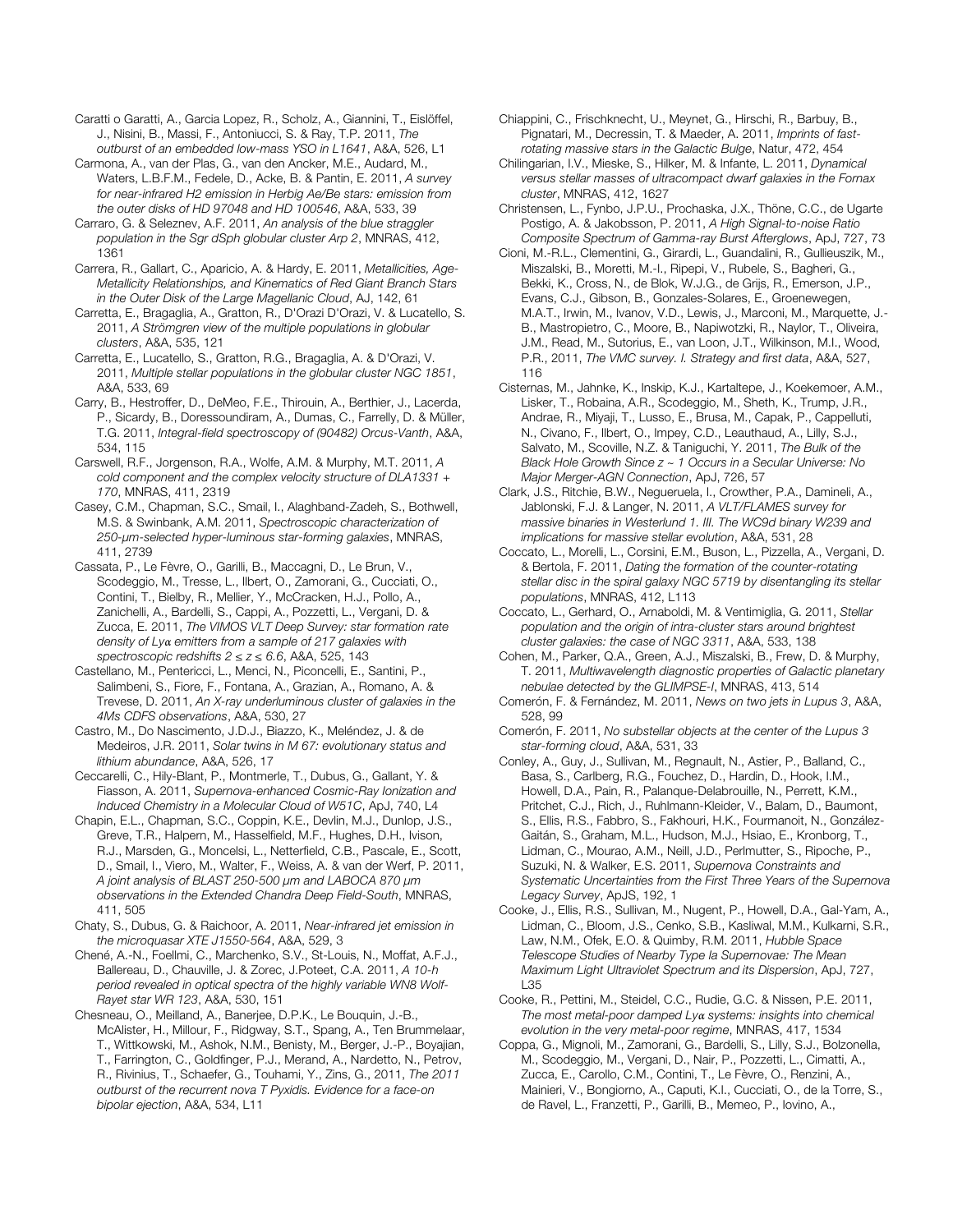Kampczyk, P., Kneib, J.-P., Knobel, C., Koekemoer, A.M., Kovač, K., Lamareille, F., Le Borgne, J.-F., Le Brun, V., Maier, C., Pellò, R., Peng, Y., Perez-Montero, E., Ricciardelli, E., Scarlata, C., Silverman, J.D., Tanaka, M., Tasca, L., Tresse, L., Abbas, U., Bottini, D., Capak, P., Cappi, A., Cassata, P., Fumana, M., Guzzo, L., Leauthaud, A., Maccagni, D., Marinoni, C., Meneux, B., Oesch, P., Porciani, C., Scaramella, R., Scoville, N., 2011, *The bimodality of the 10k zCOSMOS-bright galaxies up to z ~ 1: a new statistical and portable classification based on optical galaxy properties*, A&A, 535, 10

- Coppola, G., Dall'Ora, M., Ripepi, V., Marconi, M., Musella, I., Bono, G., Piersimoni, A.M., Stetson, P.B. & Storm, J. 2011, *Distance to Galactic globulars using the near-infrared magnitudes of RR Lyrae stars - IV. The case of M5 (NGC 5904)*, MNRAS, 416, 1056
- Correnti, M., Bellazzini, M., Dalessandro, E., Mucciarelli, A., Monaco, L. & Catelan, M. 2011, *A low surface brightness halo surrounding the globular cluster NGC 5694*, MNRAS, 417, 2411
- Crabtree, K.N., Indriolo, N., Kreckel, H., Tom, B.A. & McCall, B.J. 2011, *On the Ortho:Para Ratio of H+ 3 in Diffuse Molecular Clouds*, ApJ, 729, 15
- Crighton, N.H.M., Bielby, R., Shanks, T., Infante, L., Bornancini, C.G., Bouché, N., Lambas, D.G., Lowenthal, J.D., Minniti, D., Morris, S.L., Padilla, N., Péroux, C., Petitjean, P., Theuns, T., Tummuangpak, P., Weilbacher, P.M., Wisotzki, L. & Worseck, G. 2011, *The VLT LBG Redshift Survey- II. Interactions between galaxies and the IGM at z˜ 3*, MNRAS, 414, 28
- Cristallo, S., Piersanti, L., Straniero, O., Gallino, R., Domínguez, I., Abia, C., Di Rico, G., Quintini, M. & Bisterzo, S. 2011, *Evolution, Nucleosynthesis, and Yields of Low-mass Asymptotic Giant Branch Stars at Different Metallicities. II. The FRUITY Database*, ApJS, 197, 17
- Crnojević, D., Rejkuba, M., Grebel, E.K., da Costa, G. & Jerjen, H. 2011, *A close look at the Centaurus A group of galaxies. II. Intermediateage populations in early-type dwarfs*, A&A, 530, 58
- Crow, C.A., McFadden, L.A., Robinson, T., Meadows, V.S., Livengood, T.A., Hewagama, T., Barry, R.K., Deming, L.D., Lisse, C.M. & Wellnitz, D. 2011, *Views from EPOXI: Colors in Our Solar System as an Analog for Extrasolar Planets*, ApJ, 729, 130
- Crowther, P.A. & Walborn, N.R. 2011, *Spectral classification of O2-3.5 If\*/WN5-7 stars*, MNRAS, 416, 1311
- Cseh, D., Grisé, F., Corbel, S. & Kaaret, P. 2011, *Broad Components in Optical Emission Lines from the Ultra-luminous X-ray Source NGC 5408 X-1*, ApJ, 728, L5
- Csizmadia, S., Moutou, C., Deleuil, M., Cabrera, J., Fridlund, M., Gandolfi, D., Aigrain, S., Alonso, R., Almenara, J.-M., Auvergne, M., Baglin, A., Barge, P., Bonomo, A.S., Bordé, P., Bouchy, F., Bruntt, H., Carone, L., Carpano, S., Cavarroc, C., Cochran, W., Deeg, H.J., Díaz, R.F., Dvorak, R., Endl, M., Erikson, A., Ferraz-Mello, S., Fruth, T., Gazzano, J.-C., Gillon, M., Guenther, E.W., Guillot, T., Hatzes, A., Havel, M., Hébrard, G., Jehin, E., Jorda, L., Léger, A., Llebaria, A., Lammer, H., Lovis, C., MacQueen, P.J., Mazeh, T., Ollivier, M., Pätzold, M., Queloz, D., Rauer, H., Rouan, D., Santerne, A., Schneider, J., Tingley, B., Titz-Weider, R., Wuchterl, G., 2011, *Transiting exoplanets from the CoRoT space mission. XVII. The hot Jupiter CoRoT-17b: a very old planet*, A&A, 531, 41
- Cucchiara, A., Levan, A.J., Fox, D.B., Tanvir, N.R., Ukwatta, T.N., Berger, E., Krühler, T., Küpcü Yoldaş, A., Wu, X.F., Toma, K., Greiner, J., Olivares, F.E., Rowlinson, A., Amati, L., Sakamoto, T., Roth, K., Stephens, A., Fritz, A., Fynbo, J.P.U., Hjorth, J., Malesani, D., Jakobsson, P., Wiersema, K., O'Brien, P.T., Soderberg, A.M., Foley, R.J., Fruchter, A.S., Rhoads, J., Rutledge, R.E., Schmidt, B.P., Dopita, M.A., Podsiadlowski, P., Willingale, R., Wolf, C., Kulkarni, S.R. & D'Avanzo, P. 2011, *A Photometric Redshift of z ~ 9.4 for GRB 090429B*, ApJ, 736, 7
- Cupani, G., Cristiani, S., D'Odorico, V., Milvang-Jensen, B. & Krogager, J.-K., 2011, *When two become one: an apparent QSO pair turns out to be a single quasar*, A&A, 529, 99
- Curran, P.A., Chaty, S., Zurita Heras, J.A. & Coleiro, A. 2011, *A search for near infrared counterparts of three pulsar wind nebulae*, A&A, 534, 48
- Curran, P.A., Chaty, S. & Zurita Heras, J.A. 2011, *Discovery and identification of infrared counterpart candidates of four Galactic centre low mass X-ray binaries*, A&A, 533, 3
- Curran, P.A., Chaty, S., Zurita Heras, J.A., Tomsick, J.A. & Maccarone, T.J. 2011, *Discovery of the infrared counterpart of CXOU J174437.3-323222 in the field of IGR J17448-3232: a blazar candidate viewed through the Galactic Centre?*, MNRAS, 417, L26
- Curran, R.L., Argiroffi, C., Sacco, G.G., Orlando, S., Peres, G., Reale, F. & Maggio, A. 2011, *Multiwavelength diagnostics of accretion in an Xray selected sample of CTTSs*, A&A, 526, 104
- Currie, T., Thalmann, C., Matsumura, S., Madhusudhan, N., Burrows, A. & Kuchner, M. 2011, *A 5* μ*m Image of* β *Pictoris b at a Sub-Jupiter Projected Separation: Evidence for a Misalignment Between the Planet and the Inner, Warped Disk*, ApJ, 736, L33
- Currie, T., Burrows, A., Itoh, Y., Matsumura, S., Fukagawa, M., Apai, D., Madhusudhan, N., Hinz, P.M., Rodigas, T.J., Kasper, M., Pyo, T.-S., Ogino, S., 2011, *A Combined Subaru/VLT/MMT 1-5* μ*m Study of Planets Orbiting HR 8799: Implications for Atmospheric Properties, Masses, and Formation*, ApJ, 729, 128
- Cusano, F., Ripepi, V., Alcalá, J.M., Gandolfi, D., Marconi, M., Degl'Innocenti, S., Palla, F., Guenther, E.W., Bernabei, S., Covino, E., Neiner, C., Puga, E. & Hony, S. 2011, *Pre-main-sequence stars in the star-forming complex Sh 2-284*, MNRAS, 410, 227
- D'Andrea, C.B., Gupta, R.R., Sako, M., Morris, M., Nichol, R.C., Brown, P.J., Campbell, H., Olmstead, M.D., Frieman, J.A., Garnavich, P., Jha, S.W., Kessler, R., Lampeitl, H., Marriner, J., Schneider, D.P. & Smith, M. 2011, *Spectroscopic Properties of Star-forming Host Galaxies and Type Ia Supernova Hubble Residuals in a nearly Unbiased Sample*, ApJ, 743, 172
- D'Avanzo, P., Campana, S., Muñoz-Darias, T., Belloni, T., Bozzo, E., Falanga, M. & Stella, L. 2011, *A search for the near-infrared counterpart of the eclipsing millisecond X-ray pulsar Swift J1749.4- 2807*, A&A, 534, 92
- D'Elia, V., Campana, S., Covino, S., D'Avanzo, P., Piranomonte, S. & Tagliaferri, G. 2011, *Very Large Telescope/Ultraviolet and Visual Echelle Spectrograph and FORS2 spectroscopy of the GRB 081008 afterglow*, MNRAS, 418, 680
- D'Odorico, V., Cupani, G., Cristiani, S., Maiolino, R., Molaro, P., Nonino, M., Cimatti, A., di Serego Alighieri, S., Fiore, F., Fontana, A., Gallerani, S., Giallongo, E., Mannucci, F., Marconi, A., Pentericci, L., Viel, M. & Vladilo, G. 2011, *Optical-NIR spectra of quasars close to reionization (z˜ 6)*, AN, 332, 315
- D'Orazi, V., Gratton, R.G., Pancino, E., Bragaglia, A., Carretta, E., Lucatello, S. & Sneden, C. 2011, *Chemical enrichment mechanisms in* ω *Centauri: clues from neutron-capture elements*, A&A, 534, 29
- Da Rocha, C., Mieske, S., Georgiev, I.Y., Hilker, M., Ziegler, B.L. & Mendes de Oliveira, C. 2011, *Two formation channels of ultracompact dwarf galaxies in Hickson compact groups*, A&A, 525, 86
- Danielson, A.L.R., Swinbank, A.M., Smail, I., Cox, P., Edge, A.C., Weiss, A., Harris, A.I., Baker, A.J., De Breuck, C., Geach, J.E., Ivison, R.J., Krips, M., Lundgren, A., Longmore, S., Neri, R. & Flaquer, B.O. 2011, *The properties of the interstellar medium within a star-forming galaxy at z= 2.3*, MNRAS, 410, 1687
- Das, P., Gerhard, O., Mendez, R.H., Teodorescu, A.M. & de Lorenzi, F. 2011, *Using NMAGIC to probe the dark matter halo and orbital structure of the X-ray bright, massive elliptical galaxy, NGC 4649*, MNRAS, 415, 1244
- Davies, B., Bastian, N., Gieles, M., Seth, A.C., Mengel, S. & Konstantopoulos, I.S. 2011, *GLIMPSE-CO1: the most massive intermediate-age stellar cluster in the Galaxy*, MNRAS, 411, 1386
- Davis, C.J., Cervantes, B., Nisini, B., Giannini, T., Takami, M., Whelan, E., Smith, M.D., Ray, T.P., Chrysostomou, A. & Pyo, T.S. 2011, *VLT integral field spectroscopy of embedded protostars: using near-*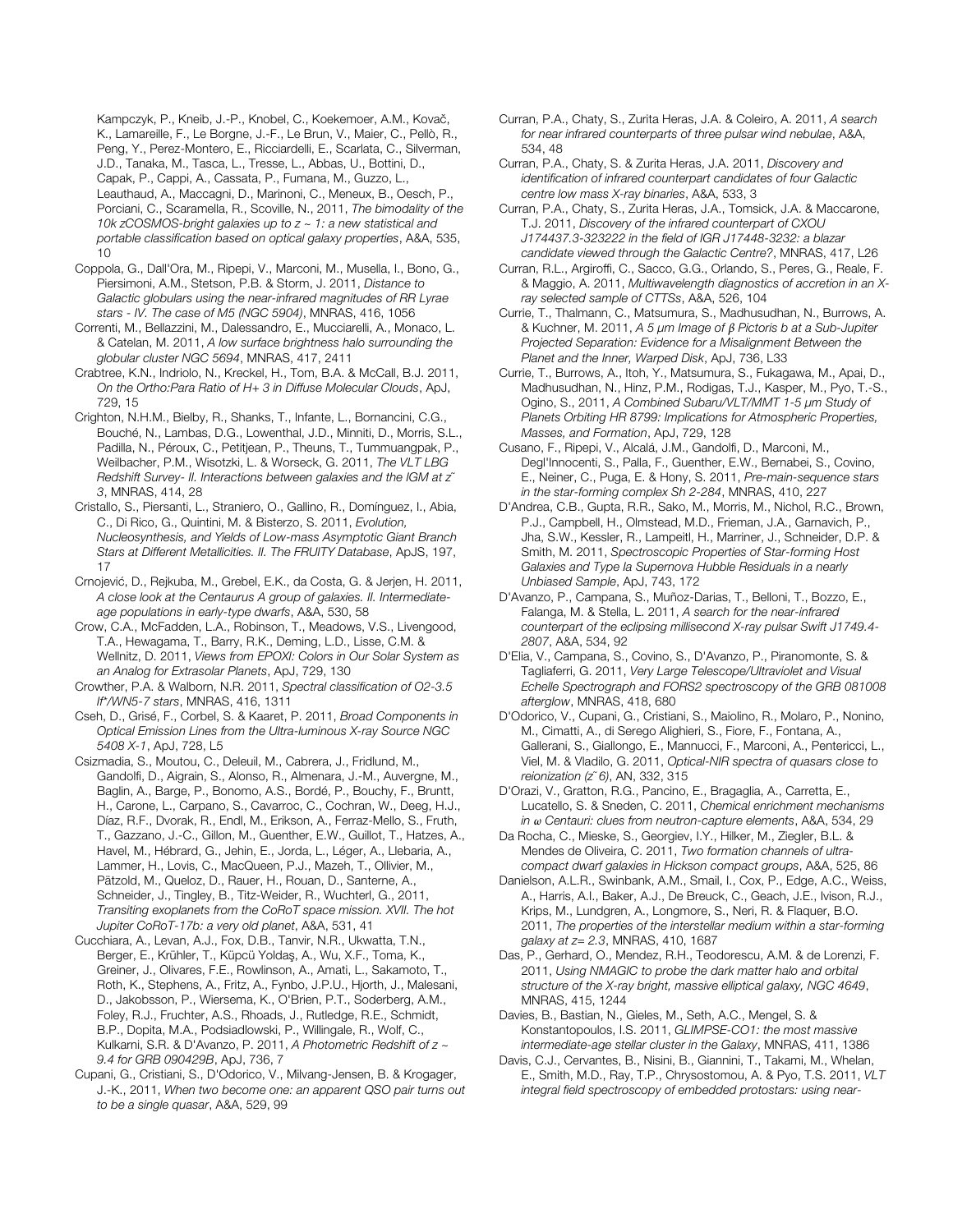*infrared emission lines as tracers of accretion and outflow*, A&A, 528, 3

Davoust, E., Sharina, M.E. & Donzelli, C.J. 2011, *The globular cluster BH 176 revisited*, A&A, 528, 70

- Day-Jones, A.C., Pinfield, D.J., Ruiz, M.T., Beaumont, H., Burningham, B., Gallardo, J., Gianninas, A., Bergeron, P., Napiwotzki, R., Jenkins, J.S., Zhang, Z.H., Murray, D.N., Catalán, S. & Gomes, J. 2011, *Discovery of a T dwarf + white dwarf binary system*, MNRAS, 410, 705
- De Breuck, C., Maiolino, R., Caselli, P., Coppin, K., Hailey-Dunsheath, S. & Nagao, T. 2011, *Enhanced [CII] emission in a z = 4.76 submillimetre galaxy*, A&A, 530, L8
- De Cia, A., Starling, R.L.C., Wiersema, K., van der Horst, A.J., Vreeswijk, P.M., Björnsson, G., de Ugarte Postigo, A., Jakobsson, P., Levan, A.J., Rol, E., Schulze, S. & Tanvir, N.R. 2011, *GRB 070125 and the environments of spectral-line poor afterglow absorbers*, MNRAS, 418, 129
- De Cia, A., Jakobsson, P., Björnsson, G., Vreeswijk, P.M., Dhillon, V.S., Marsh, T.R., Chapman, R., Fynbo, J.P.U., Ledoux, C., Littlefair, S.P., Malesani, D., Schulze, S., Smette, A., Zafar, T. & Gudmundsson, E.H. 2011, *Probing gamma-ray burst environments with time variability: ULTRASPEC fast imaging of GRB 080210*, MNRAS, 412, 2229
- de la Torre, S., Meneux, B., De Lucia, G., Blaizot, J., Le Fèvre, O., Garilli, B., Cucciati, O., Mellier, Y., Pollo, A., Abbas, U., Bottini, D., Le Brun, V., Maccagni, D., Scodeggio, M., Tresse, L., Vettolani, G., Zanichelli, A., Adami, C., Arnouts, S., Bardelli, S., Bolzonella, M., Cappi, A., Charlot, S., Ciliegi, P., Contini, T., Foucaud, S., Franzetti, P., Gavignaud, I., Guzzo, L., Ilbert, O., Iovino, A., McCracken, H.J., Marinoni, C., Mazure, A., Merighi, R., Paltani, S., Pelló, R., Pozzetti, L., Vergani, D., Zamorani, G. & Zucca, E. 2011, *Comparison of the VIMOS-VLT Deep Survey with the Munich semi-analytical model. I. Magnitude counts, redshift distribution, colour bimodality, and galaxy clustering*, A&A, 525, 125
- de la Torre, S., Le Fèvre, O., Porciani, C., Guzzo, L., Meneux, B., Abbas, U., Tasca, L., Carollo, C.M., Contini, T., Kneib, J.-P., Lilly, S.J., Mainieri, V., Renzini, A., Scodeggio, M., Zamorani, G., Bardelli, S., Bolzonella, M., Bongiorno, A., Caputi, K., Coppa, G., Cucciati, O., de Ravel, L., Franzetti, P., Garilli, B., Halliday, C., Iovino, A., Kampczyk, P., Knobel, C., Koekemoer, A.M., Kovač, K., Lamareille, F., Le Borgne, J.-F., Le Brun, V., Maier, C., Mignoli, M., Pelló, R., Peng, Y., Perez-Montero, E., Ricciardelli, E., Silverman, J., Tanaka, M., Tresse, L., Vergani, D., Zucca, E., Bottini, D., Cappi, A., Cassata, P., Cimatti, A., Leauthaud, A., Maccagni, D., Marinoni, C., McCracken, H.J., Memeo, P., Oesch, P., Pozzetti, L., Scaramella, R., 2011, *The zCOSMOS-Bright survey: the clustering of early and late galaxy morphological types since z*<sup>≃</sup> *1*, MNRAS, 412, 825
- de Luca, A., Mignani, R.P., Sartori, A., Hummel, W., Caraveo, P.A., Mereghetti, S. & Bignami, G.F. 2011, *HST and VLT observations of the neutron star 1E 1207.4-5209*, A&A, 525, 106
- De Rosa, G., Decarli, R., Walter, F., Fan, X., Jiang, L., Kurk, J., Pasquali, A. & Rix, H.W. 2011, *Evidence for Non-evolving Fe II/Mg II Ratios in Rapidly Accreting z ~ 6 QSOs*, ApJ, 739, 56
- de Silva, G.M., Freeman, K.C., Bland-Hawthorn, J., Asplund, M., Williams, M. & Holmberg, J. 2011, *High-resolution elemental abundance analysis of the Hyades supercluster*, MNRAS, 415, 563
- de Val-Borro, M., Gahm, G.F., Stempels, H.C. & Pepliński, A. 2011, *Modelling circumbinary gas flows in close T Tauri binaries*, MNRAS, 413, 2679
- de Wit, W.J., Hoare, M.G., Oudmaijer, R.D., Nürnberger, D.E.A., Wheelwright, H.E. & Lumsden, S.L. 2011, *Mid-infrared interferometry towards the massive young stellar object CRL 2136: inside the dust rim*, A&A, 526, L5
- Debes, J.H., Hoard, D.W., Kilic, M., Wachter, S., Leisawitz, D.T., Cohen, M., Kirkpatrick, J.D. & Griffith, R.L. 2011, *The WIRED Survey. I. A Bright IR Excess due to Dust Around the Heavily Polluted White Dwarf Galex J193156.8+011745*, ApJ, 729, 4
- Debes, J.H., Hoard, D.W., Wachter, S., Leisawitz, D.T. & Cohen, M. 2011, *The WIRED Survey. II. Infrared Excesses in the SDSS DR7 White Dwarf Catalog*, ApJS, 197, 38
- Degroote, P., Acke, B., Samadi, R., Aerts, C., Kurtz, D.W., Noels, A., Miglio, A., Montalbán, J., Bloemen, S., Baglin, A., Baudin, F., Catala, C., Michel, E. & Auvergne, M. 2011, *CoRoT's view on variable B8/9 stars: spots versus pulsations. Evidence for differential rotation in HD 174648*, A&A, 536, 82
- Dehaes, S., Bauwens, E., Decin, L., Eriksson, K., Raskin, G., Butler, B., Dowell, C.D., Ali, B. & Blommaert, J.A.D.L. 2011, *Structure of the outer layers of cool standard stars*, A&A, 533, 107
- Delbo, M., Walsh, K., Mueller, M., Harris, A.W. & Howell, E.S. 2011, *The cool surfaces of binary near-Earth asteroids*, Icar, 212, 138
- Delgado Mena, E., Israelian, G., González Hernández, J.I., Santos, N.C. & Rebolo, R. 2011, *Measuring Be Depletion in Cool Stars with Exoplanets*, ApJ, 728, 148
- Depew, K., Parker, Q.A., Miszalski, B., de Marco, O., Frew, D.J., Acker, A., Kovacevic, A.V. & Sharp, R.G. 2011, *Newly discovered Wolf-Rayet and weak emission-line central stars of planetary nebulae*, MNRAS, 414, 2812
- Désert, J.-M., Bean, J., Miller-Ricci Kempton, E., Berta, Z.K., Charbonneau, D., Irwin, J., Fortney, J. & Burke, C.J.Nutzman, P. 2011, *Observational Evidence for a Metal-rich Atmosphere on the Super-Earth GJ1214b*, ApJ, 731, L40
- Desidera, S., Covino, E., Messina, S., D'Orazi D'Orazi, V., Alcalá, J.M., Brugaletta, E., Carson, J., Lanzafame, A.C. & Launhardt, R. 2011, *The debris disk host star HD 61005: a member of the Argus association?*, A&A, 529, 54
- Dessauges-Zavadsky, M., Christensen, L., D'Odorico, S., Schaerer, D. & Richard, J. 2011, *Nebular and global properties of the gravitationally lensed galaxy "the 8 o'clock arc"*, A&A, 533, 15
- Dhillon, V.S., Keane, E.F., Marsh, T.R., Stappers, B.W., Copperwheat, C.M., Hickman, R.D.G., Jordan, C.A., Kerry, P., Kramer, M., Littlefair, S.P., Lyne, A.G., Mignani, R.P. & Shearer, A. 2011, *A search for optical bursts from the rotating radio transient J1819- 1458 with ULTRACAM - II. Simultaneous ULTRACAM-Lovell Telescope observations*, MNRAS, 414, 3627
- Díaz, C.G., González, J.F., Levato, H. & Grosso, M. 2011, *Accurate stellar rotational velocities using the Fourier transform of the cross correlation maximum*, A&A, 531, 143
- Díaz, C.G., Ryan-Weber, E.V., Cooke, J., Pettini, M. & Madau, P. 2011, *A galaxy as the source of a C IV absorption system close to the epoch of reionization*, MNRAS, 418, 820
- DiPompeo, M.A., Brotherton, M.S. & De Breuck, C. 2011, *Very Large Telescope Spectropolarimetry of Broad Absorption Line QSOs*, ApJS, 193, 9
- Dodds-Eden, K., Gillessen, S., Fritz, T.K., Eisenhauer, F., Trippe, S., Genzel, R., Ott, T., Bartko, H., Pfuhl, O., Bower, G., Goldwurm, A., Porquet, D., Trap, G. & Yusef-Zadeh, F. 2011, *The Two States of*  Sar A<sup>\*</sup> in the Near-infrared: Bright Episodic Flares on Top of Low*level Continuous Variability*, ApJ, 728, 37
- Domiciano de Souza, A., Bendjoya, P., Niccolini, G., Chesneau, O., Borges Fernandes, M., Carciofi, A.C., Spang, A., Stee, P. & Driebe, T. 2011, *Fast ray-tracing algorithm for circumstellar structures (FRACS). II. Disc parameters of the B[e] supergiant CPD-57°,2874 from VLTI/MIDI data*, A&A, 525, 22
- Drake, N.A. & Pereira, C.B. 2011, *High-resolution spectroscopic observations of the metal-poor, chemically peculiar, and high velocity Fehrenbach & Duflot star*, A&A, 531, 133
- Dufton, P.L., Dunstall, P.R., Evans, C.J., Brott, I., Cantiello, M., de Koter, A., de Mink, S.E., Fraser, M., Hénault-Brunet, V., Howarth, I.D., Langer, N., Lennon, D.J., Markova, N., Sana, H. & Taylor, W.D. 2011, *The VLT-FLAMES Tarantula Survey: The Fastest Rotating Otype Star and Shortest Period LMC Pulsar—Remnants of a Supernova Disrupted Binary?*, ApJ, 743, L22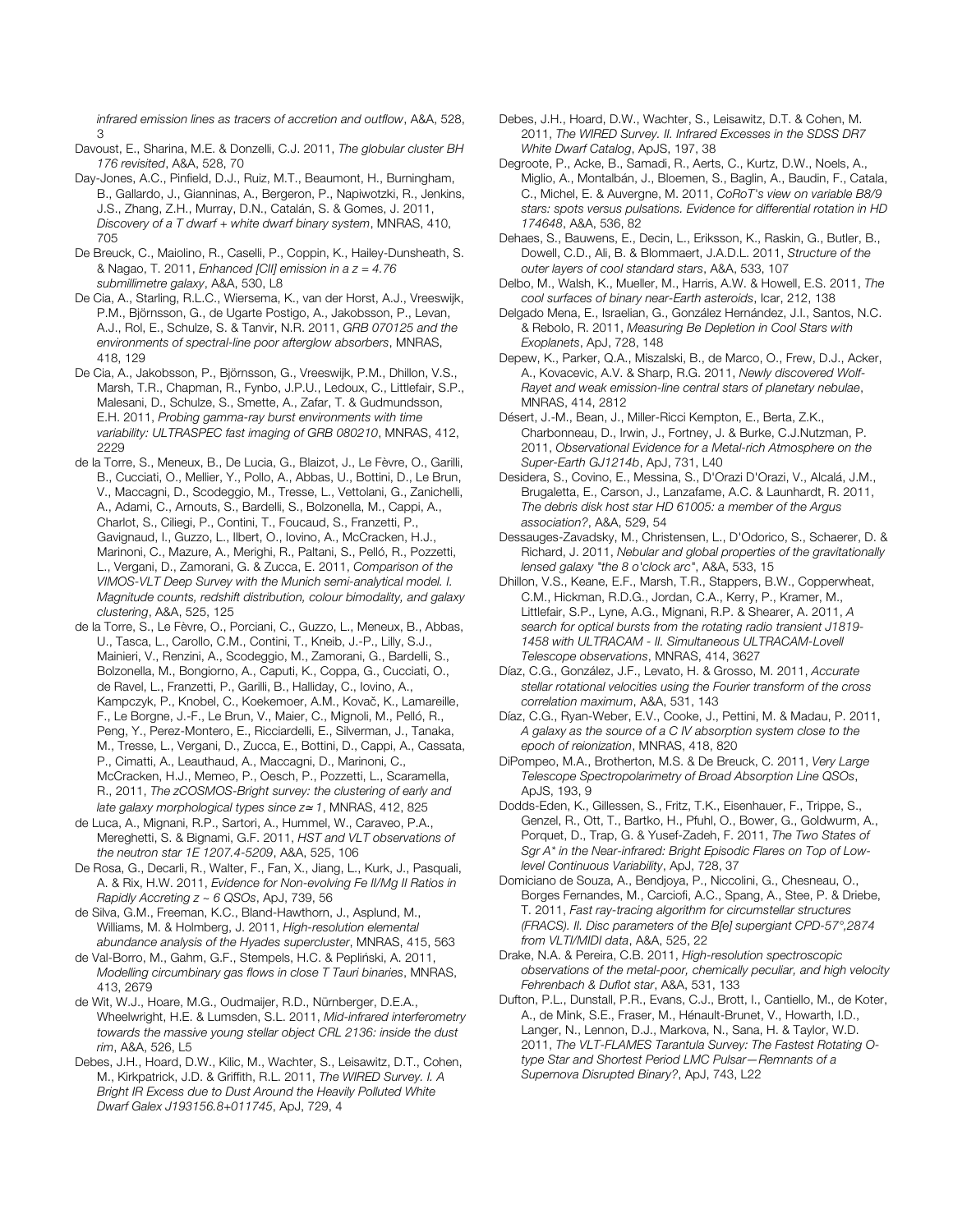Dumas, C., Carry, B., Hestroffer, D. & Merlin, F. 2011, *High-contrast observations of (136108) Haumea. A crystalline water-ice multiple system*, A&A, 528, 105

Dumusque, X., Udry, S., Lovis, C., Santos, N.C. & Monteiro, M.J.P.F.G. 2011, *Planetary detection limits taking into account stellar noise. I. Observational strategies to reduce stellar oscillation and granulation effects*, A&A, 525, 140

Dumusque, X., Santos, N.C., Udry, S., Lovis, C. & Bonfils, X. 2011, *Planetary detection limits taking into account stellar noise. II. Effect of stellar spot groups on radial-velocities*, A&A, 527, 82

Dumusque, X., Lovis, C., Ségransan, D., Mayor, M., Udry, S., Benz, W., Bouchy, F., Lo Curto, G., Mordasini, C., Pepe, F., Queloz, D., Santos, N.C. & Naef, D. 2011, *The HARPS search for southern extra-solar planets. XXX. Planetary systems around stars with solarlike magnetic cycles and short-term activity variation*, A&A, 535, 55

Dunstall, P.R., Brott, I., Dufton, P.L., Lennon, D.J., Evans, C.J., Smartt, S.J. & Hunter, I. 2011, *The VLT-FLAMES survey of massive stars: Nitrogen abundances for Be-type stars in the Magellanic Clouds*, A&A, 536, 65

Durant, M., Shahbaz, T., Gandhi, P., Cornelisse, R., Muñoz-Darias, T., Casares, J., Dhillon, V., Marsh, T., Spruit, H., O'Brien, K., Steeghs, D. & Hynes, R. 2011, *High time resolution optical/X-ray crosscorrelations for X-ray binaries: anticorrelations and rapid variability*, MNRAS, 410, 2329

Durant, M., Kargaltsev, O. & Pavlov, G.G. 2011, *Multiwavelength Spectroscopy of PSR B0656+14*, ApJ, 743, 38

Elkin, V.G., Kurtz, D.W. & Mathys, G. 2011, *HD 97394: a magnetic Ap star with high cerium overabundance*, MNRAS, 415, 2233

Elkin, V.G., Kurtz, D.W., Worters, H.L., Mathys, G., Smalley, B., van Wyk, F. & Smith, A.M.S. 2011, *The discovery of rapid oscillations in the magnetic Ap stars HD 69013 and HD 96237*, MNRAS, 411, 978

Ellerbroek, L.E., Kaper, L., Bik, A., de Koter, A., Horrobin, M., Puga, E., Sana, H. & Waters, L.B.F.M. 2011, *The Intermediate-mass Young Stellar Object 08576nr292: Discovery of A Disk-Jet System*, ApJ, 732, L9

Engel, H., Davies, R.I., Genzel, R., Tacconi, L.J., Sturm, E. & Downes, D. 2011, *Arp 220: Extinction and Merger-induced Star Formation*, ApJ, 729, 58

Erard, S., Bézard, B., Doressoundiram, A. & Despan, D. 2011, *Mercury resolved spectroscopy from NTT*, P&SS, 59, 1842

Evans, C.J., Taylor, W.D., Hénault-Brunet, V., Sana, H., de Koter, A., Simón-Díaz, S., Carraro, G., Bagnoli, T., Bastian, N., Bestenlehner, J.M., Bonanos, A.Z., Bressert, E., Brott, I., Campbell, M.A., Cantiello, M., Clark, J.S., Costa, E., Crowther, P.A., de Mink, S.E., Doran, E., Dufton, P.L., Dunstall, P.R., Friedrich, K., Garcia, M., Gieles, M., Gräfener, G., Herrero, A., Howarth, I.D., Izzard, R.G., Langer, N., Lennon, D.J., Maíz Apellániz, J., Markova, N., Najarro, F., Puls, J., Ramirez, O.H., Sabín-Sanjulián, C., Smartt, S.J., Stroud, V.E., van Loon, J.T., Vink, J.S. & Walborn, N.R. 2011, *The VLT-FLAMES Tarantula Survey. I. Introduction and observational overview*, A&A, 530, 108

Exposito, J., Gratadour, D., Clénet, Y. & Rouan, D. 2011, *Star formation and jet-induced coronal lines near the core of NGC 1068. High angular resolution near-IR spectroscopy with NaCo*, A&A, 533, 63

Fabrizio, M., Nonino, M., Bono, G., Ferraro, I., François, P., Iannicola, G., Monelli, M., Thévenin, F., Stetson, P.B., Walker, A.R., Buonanno, R., Caputo, F., Corsi, C.E., Dall'Ora, M., Gilmozzi, R., James, C.R., Merle, T., Pulone, L. & Romaniello, M. 2011, *The Carina Project. IV. Radial Velocity Distribution*, PASP, 123, 384

Fallscheer, C., Beuther, H., Sauter, J., Wolf, S. & Zhang, Q. 2011, *A High-mass Dusty Disk Candidate: The Case of IRAS 18151-1208*, ApJ, 729, 66

Fang, X. & Liu, X.-W. 2011, *Very deep spectroscopy of the bright Saturn nebula NGC 7009 - I. Observations and plasma diagnostics*, MNRAS, 415, 181

Farihi, J., Burleigh, M.R., Holberg, J.B., Casewell, S.L. & Barstow, M.A. 2011, *Evolutionary constraints on the planet-hosting subgiant*  $\varepsilon$ *Reticulum from its white dwarf companion*, MNRAS, 417, 1735

Farihi, J., Dufour, P., Napiwotzki, R. & Koester, D. 2011, *The magnetic and metallic degenerate G77-50*, MNRAS, 413, 2559

Fassbender, R., Böhringer, H., Santos, J.S., Pratt, G.W., Šuhada, R., Kohnert, J., Lerchster, M., Rovilos, E., Pierini, D., Chon, G., Schwope, A.D., Lamer, G., Mühlegger, M., Rosati, P., Quintana, H., Nastasi, A., de Hoon, A., Seitz, S. & Mohr, J.J. 2011, *A panchromatic view of the galaxy cluster XMMU J1230.3+1339 at z = 0.975. Observing the assembly of a massive system*, A&A, 527, 78

Fassbender, R., Nastasi, A., Böhringer, H., Šuhada, R., Santos, J.S., Rosati, P., Pierini, D., Mühlegger, M., Quintana, H., Schwope, A.D., Lamer, G., de Hoon, A., Kohnert, J., Pratt, G.W. & Mohr, J.J. 2011, *The X-ray luminous galaxy cluster XMMU J1007.4+1237 at z = 1.56. The dawn of starburst activity in cluster cores*, A&A, 527, L10

Faure, C., Anguita, T., Alloin, D., Bundy, K., Finoguenov, A., Leauthaud, A., Knobel, C., Kneib, J.-P., Jullo, E., Ilbert, O., Koekemoer, A.M., Capak, P., Scoville, N., Tasca, L.A.M., 2011, *On the evolution of environmental and mass properties of strong lens galaxies in COSMOS*, A&A, 529, 72

Faure, C., Sluse, D., Cantale, N., Tewes, M., Courbin, F., Durrer, P. & Meylan, G. 2011, *VLT adaptive optics search for luminous substructures in the lens galaxy towards SDSS J0924+0219*, A&A, 536, 29

Fechner, C. 2011, *Reconstructing the intergalactic UV background with QSO absorption lines*, A&A, 532, 62

Fedele, D., Pascucci, I., Brittain, S., Kamp, I., Woitke, P., Williams, J.P., Dent, W.R.F. & Thi, W.-F., 2011, *Water Depletion in the Disk Atmosphere of Herbig AeBe Stars*, ApJ, 732, 106

Fernández-Ontiveros, J.A., López-Sanjuan, C., Montes, M., Prieto, M.A. & Acosta-Pulido, J.A. 2011, *The most recent burst of star formation in the massive elliptical galaxy NGC 1052*, MNRAS, 411, L21

Filho, M.E., Brinchmann, J., Lobo, C. & Antón, S. 2011, *Optically faint radio sources: reborn AGN?*, A&A, 536, 35

Fiorentino, G., Tolstoy, E., Diolaiti, E., Valenti, E., Cignoni, M. & Mackey, A.D. 2011, *MAD about the Large Magellanic Cloud. Preparing for the era of Extremely Large Telescopes*, A&A, 535, 63

Fletcher, L.N., Orton, G.S., Rogers, J.H., Simon-Miller, A.A., de Pater, I., Wong, M.H., Mousis, O., Irwin, P.G.J., Jacquesson, M. & Yanamandra-Fisher, P.A. 2011, *Jovian temperature and cloud variability during the 2009-2010 fade of the South Equatorial Belt*, Icar, 213, 564

Fletcher, L.N., Hesman, B.E., Irwin, P.G.J., Baines, K.H., Momary, T.W., Sanchez-Lavega, A., Flasar, F.M., Read, P.L., Orton, G.S., Simon-Miller, A., Hueso, R., Bjoraker, G.L., Mamoutkine, A., del Rio-Gaztelurrutia, T., Gomez, J.M., Buratti, B., Clark, R.N., Nicholson, P.D. & Sotin, C. 2011, *Thermal Structure and Dynamics of Saturn's Northern Springtime Disturbance*, Sci, 332, 1413

Foley, R.J., Andersson, K., Bazin, G., de Haan, T., Ruel, J., Ade, P.A.R., Aird, K.A., Armstrong, R., Ashby, M.L.N., Bautz, M., Benson, B.A., Bleem, L.E., Bonamente, M., Brodwin, M., Carlstrom, J.E., Chang, C.L., Clocchiatti, A., Crawford, T.M., Crites, A.T., Desai, S., Dobbs, M.A., Dudley, J.P., Fazio, G.G., Forman, W.R., Garmire, G., George, E.M., Gladders, M.D., Gonzalez, A.H., Halverson, N.W., High, F.W., Holder, G.P., Holzapfel, W.L., Hoover, S., Hrubes, J.D., Jones, C., Joy, M., Keisler, R., Knox, L., Lee, A.T., Leitch, E.M., Lueker, M., Luong-Van, D., Marrone, D.P., McMahon, J.J., Mehl, J., Meyer, S.S., Mohr, J.J., Montroy, T.E., Murray, S.S., Padin, S., Plagge, T., Pryke, C., Reichardt, C.L., Rest, A., Ruhl, J.E., Saliwanchik, B.R., Saro, A., Schaffer, K.K., Shaw, L., Shirokoff, E., Song, J., Spieler, H.G., Stalder, B., Stanford, S.A., Staniszewski, Z., Stark, A.A., Story, K., Stubbs, C.W., Vanderlinde, K., Vieira, J.D., Vikhlinin, A., Williamson, R. & Zenteno, A. 2011, *Discovery and Cosmological Implications of SPT-CL J2106-5844, the Most Massive Known Cluster at z>1*, ApJ, 731, 86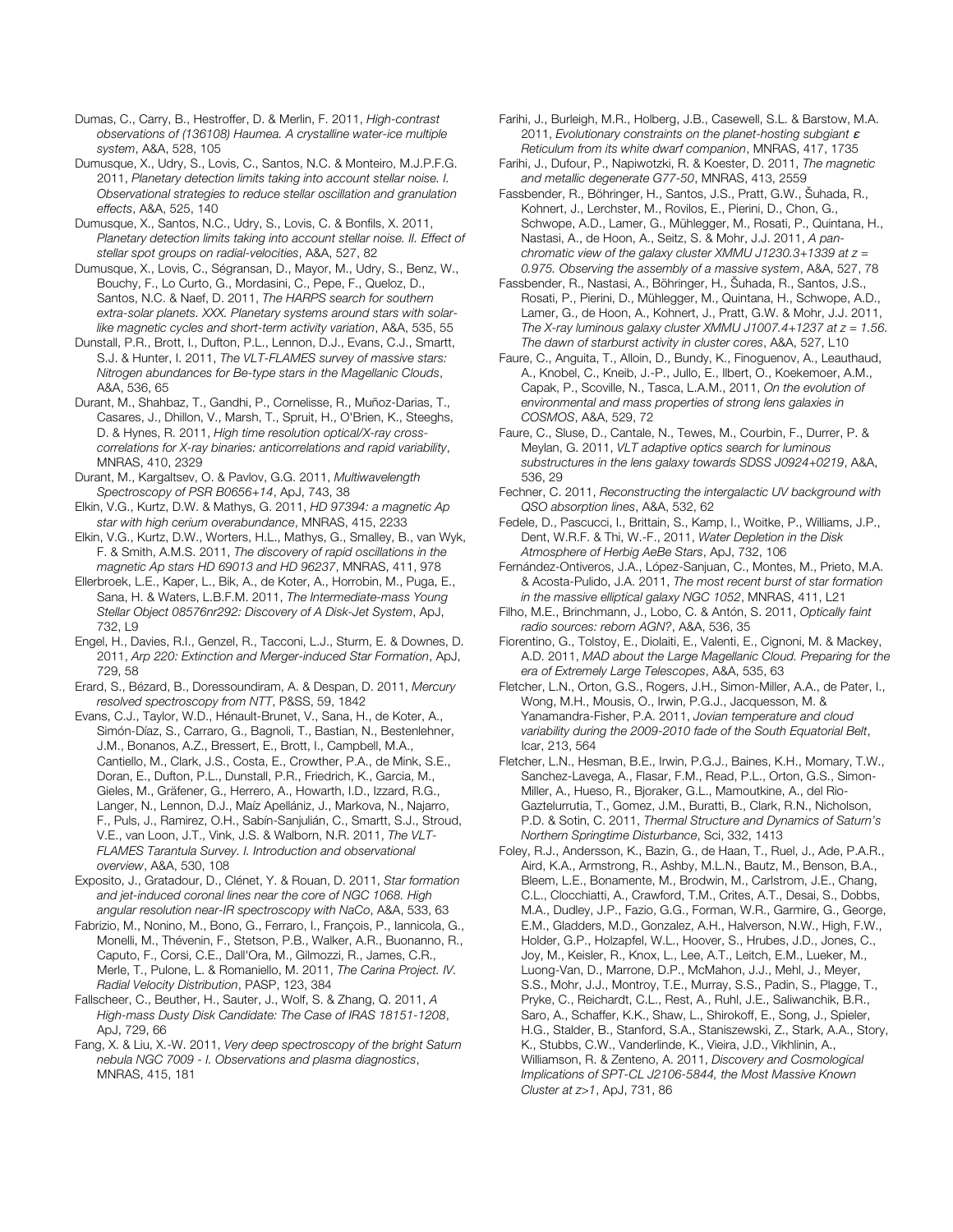Fornasier, S., Clark, B.E. & Dotto, E. 2011, *Spectroscopic survey of Xtype asteroids*, Icar, 214, 131

Förster Schreiber, N.M., Shapley, A.E., Erb, D.K., Genzel, R., Steidel, C.C., Bouché, N., Cresci, G. & Davies, R. 2011, *Constraints on the Assembly and Dynamics of Galaxies. I. Detailed Rest-frame Optical Morphologies on Kiloparsec Scale of z ~ 2 Star-forming Galaxies*, ApJ, 731, 65

Förster Schreiber, N.M., Shapley, A.E., Genzel, R., Bouché, N., Cresci, G., Davies, R., Erb, D.K., Genel, S., Lutz, D., Newman, S., Shapiro, K.L., Steidel, C.C., Sternberg, A. & Tacconi, L.J. 2011, *Constraints on the Assembly and Dynamics of Galaxies. II. Properties of Kiloparsec-scale Clumps in Rest-frame Optical Emission of z ~ 2 Star-forming Galaxies*, ApJ, 739, 45

Forveille, T., Bonfils, X., Lo Curto, G., Delfosse, X., Udry, S., Bouchy, F., Lovis, C., Mayor, M., Moutou, C., Naef, D., Pepe, F., Perrier, C., Queloz, D. & Santos, N. 2011, *The HARPS search for southern extra-solar planets. XXVI. Two giant planets around M0 dwarfs*, A&A, 526, 141

Fossati, L., Folsom, C.P., Bagnulo, S., Grunhut, J.H., Kochukhov, O., Landstreet, J.D., Paladini, C. & Wade, G.A. 2011, *A detailed spectroscopic analysis of the open cluster NGC 5460*, MNRAS, 413, 1132

Fox, A.J., Ledoux, C., Petitjean, P., Srianand, R. & Guimarães, R. 2011, *High-ion absorption in the proximate damped Ly-*α *system toward Q0841+129*, A&A, 534, 82

Frank, M.J., Hilker, M., Mieske, S., Baumgardt, H., Grebel, E.K. & Infante, L. 2011, *Spatially resolved kinematics of an ultracompact dwarf galaxy*, MNRAS, 414, L70

Fraser, M., Ergon, M., Eldridge, J.J., Valenti, S., Pastorello, A., Sollerman, J., Smartt, S.J., Agnoletto, I., Arcavi, I., Benetti, S., Botticella, M.-T., Bufano, F., Campillay, A., Crockett, R.M., Gal-Yam, A., Kankare, E., Leloudas, G., Maguire, K., Mattila, S., Maund, J.R., Salgado, F., Stephens, A., Taubenberger, S., Turatto, M., 2011, *SN 2009md: another faint supernova from a low-mass progenitor*, MNRAS, 417, 1417

Freedman, W.L. & Madore, B.F. 2011, *Two New Tests of the Metallicity Sensitivity of the Cepheid Period-luminosity Relation (the Leavitt Law)*, ApJ, 734, 46

Freeland, E., Tran, K.-V.H., Irwin, T., Giordano, L., Saintonge, A., Gonzalez, A.H., Zaritsky, D. & Just, D. 2011, *Detection of Outflowing and Extraplanar Gas in Disks in an Assembling Galaxy Cluster at z = 0.37*, ApJ, 742, L34

Freire, P.C.C., Bassa, C.G., Wex, N., Stairs, I.H., Champion, D.J., Ransom, S.M., Lazarus, P., Kaspi, V.M., Hessels, J.W.T., Kramer, M., Cordes, J.M., Verbiest, J.P.W., Podsiadlowski, P., Nice, D.J., Deneva, J.S., Lorimer, D.R., Stappers, B.W., McLaughlin, M.A. & Camilo, F. 2011, *On the nature and evolution of the unique binary pulsar J1903+0327*, MNRAS, 412, 2763

Fritz, T.K., Gillessen, S., Dodds-Eden, K., Lutz, D., Genzel, R., Raab, W., Ott, T., Pfuhl, O., Eisenhauer, F. & Yusef-Zadeh, F. 2011, *Line Derived Infrared Extinction toward the Galactic Center*, ApJ, 737, 73

Fuhrmeister, B., Lalitha, S., Poppenhaeger, K., Rudolf, N., Liefke, C., Reiners, A., Schmitt, J.H.M.M. & Ness, J.-U., 2011, *Multiwavelength observations of Proxima Centauri*, A&A, 534, 133

Fumagalli, M., Gavazzi, G., Scaramella, R. & Franzetti, P. 2011, *Constraining the ages of the fireballs in the wake of the dIrr galaxy VCC 1217/IC 3418*, A&A, 528, 46

Furusawa, J., Sekiguchi, K., Takata, T., Furusawa, H., Shimasaku, K., Simpson, C. & Akiyama, M. 2011, *The Mass-dependent Clustering History of K-selected Galaxies at z < 4 in the SXDS/UDS Field*, ApJ, 727, 111

Fynbo, J.P.U., Ledoux, C., Noterdaeme, P., Christensen, L., Møller, P., Durgapal, A.K., Goldoni, P., Kaper, L., Krogager, J.-K., Laursen, P., Maund, J.R., Milvang-Jensen, B., Okoshi, K., Rasmussen, P.K., Thorsen, T.J., Toft, S., Zafar, T., 2011, *Galaxy counterparts of metalrich damped Ly*α *absorbers - II. A solar-metallicity and dusty DLA at zabs= 2.58*, MNRAS, 413, 2481

Galazutdinov, G., Lee, B.-C., Song, I.-O., Kazmierczak, M., Krełowski, J. 2011, *A search for interstellar naphthalene and anthracene cations*, MNRAS, 412, 1259

Gallenne, A., Mérand, A., Kervella, P. & Girard, J.H.V. 2011, *Spatially extended emission around the Cepheid RS Puppis in near-infrared hydrogen lines. Adaptive optics imaging with VLT/NACO*, A&A, 527, 51

Gálvez-Ortiz, M.C., Delgado-Mena, E., González Hernández, J.I., Israelian, G., Santos, N.C., Rebolo, R. & Ecuvillon, A. 2011, *Beryllium abundances in stars with planets. Extending the sample*, A&A, 530, 66

Garcia Lopez, R., Nisini, B., Antoniucci, S., Caratti O Garatti, A., Lorenzetti, D., Giannini, T., Eislöffel, J. & Ray, T. 2011, *The nature of the embedded intermediate-mass T Tauri star DK Chamaeleontis*, A&A, 534, 99

Garcia, E.V., Stassun, K.G., Hebb, L., Gómez Maqueo Chew, Y. & Heiser, A. 2011, *Apsidal Motion of the Massive, Benchmark Eclipsing Binary V578 Mon*, AJ, 142, 27

García-Marín, M., Eckart, A., Weiss, A., Witzel, G., Bremer, M., Zamaninasab, M., Morris, M.R., Schödel, R., Kunneriath, D., Nishiyama, S., Baganoff, F., Dovčiak, M., Sabha, N., Duschl, W.J., Moultaka, J., Karas, V., Najarro, F., Mužić, K., Straubmeier, C., Vogel, S.N., Krips, M. & Wiesemeyer, H. 2011, *Extended Submillimeter Emission of the Galactic Center and Nearinfrared/submillimeter Variability of Its Supermassive Black Hole*, ApJ, 738, 158

Geier, S., Schaffenroth, V., Drechsel, H., Heber, U., Kupfer, T., Tillich, A., Østensen, R.H., Smolders, K., Degroote, P., Maxted, P.F.L., Barlow, B.N., Gänsicke, B.T., Marsh, T.R. & Napiwotzki, R. 2011, *Binaries Discovered by the MUCHFUSS Project: SDSS J08205+0008—An Eclipsing Subdwarf B Binary with a Brown Dwarf Companion*, ApJ, 731, L22

Geier, S., Napiwotzki, R., Heber, U. & Nelemans, G. 2011, *Binaries discovered by the SPY survey. VI. Discovery of a low mass companion to the hot subluminous planetary nebula central star EGB 5 - a recently ejected common envelope?*, A&A, 528, L16

Geier, S., Maxted, P.F.L., Napiwotzki, R., Østensen, R.H., Heber, U., Hirsch, H., Kupfer, T., Müller, S., Tillich, A., Barlow, B.N., Oreiro, R., Ottosen, T.A., Copperwheat, C., Gänsicke, B.T. & Marsh, T.R. 2011, *Massive unseen companions to hot faint underluminous stars from SDSS (MUCHFUSS). Analysis of seven close subdwarf B binaries*, A&A, 526, 39

Geier, S., Classen, L. & Heber, U. 2011, *The Fast-rotating, Low-gravity Subdwarf B Star EC 22081-1916: Remnant of a Common Envelope Merger Event*, ApJ, 733, L13

Geier, S., Hirsch, H., Tillich, A., Maxted, P.F.L., Bentley, S.J., Østensen, R.H., Heber, U., Gänsicke, B.T., Marsh, T.R., Napiwotzki, R., Barlow, B.N. & O'Toole, S.J. 2011, *The MUCHFUSS project searching for hot subdwarf binaries with massive unseen companions. Survey, target selection and atmospheric parameters*, A&A, 530, 28

Gennaro, M., Brandner, W., Stolte, A. & Henning, T. 2011, *Mass segregation and elongation of the starburst cluster Westerlund 1*, MNRAS, 412, 2469

Genzel, R., Newman, S., Jones, T., Förster Schreiber, N.M., Shapiro, K., Genel, S., Lilly, S.J., Renzini, A., Tacconi, L.J., Bouché, N., Burkert, A., Cresci, G., Buschkamp, P., Carollo, C.M., Ceverino, D., Davies, R., Dekel, A., Eisenhauer, F., Hicks, E., Kurk, J., Lutz, D., Mancini, C., Naab, T., Peng, Y., Sternberg, A., Vergani, D. & Zamorani, G. 2011, *The Sins Survey of z ~ 2 Galaxy Kinematics: Properties of the Giant Star-forming Clumps*, ApJ, 733, 101

Georgakakis, A., Coil, A.L., Willmer, C.N.A., Nandra, K., Kocevski, D.D., Cooper, M.C., Rosario, D.J., Koo, D.C., Trump, J.R. & Juneau, S. 2011, *Observational constraints on the physics behind the evolution of active galactic nuclei since z˜ 1*, MNRAS, 418, 2590

Georgantopoulos, I., Rovilos, E. & Comastri, A. 2011, *X-ray observations of sub-mm LABOCA galaxies in the eCDFS*, A&A, 526, 46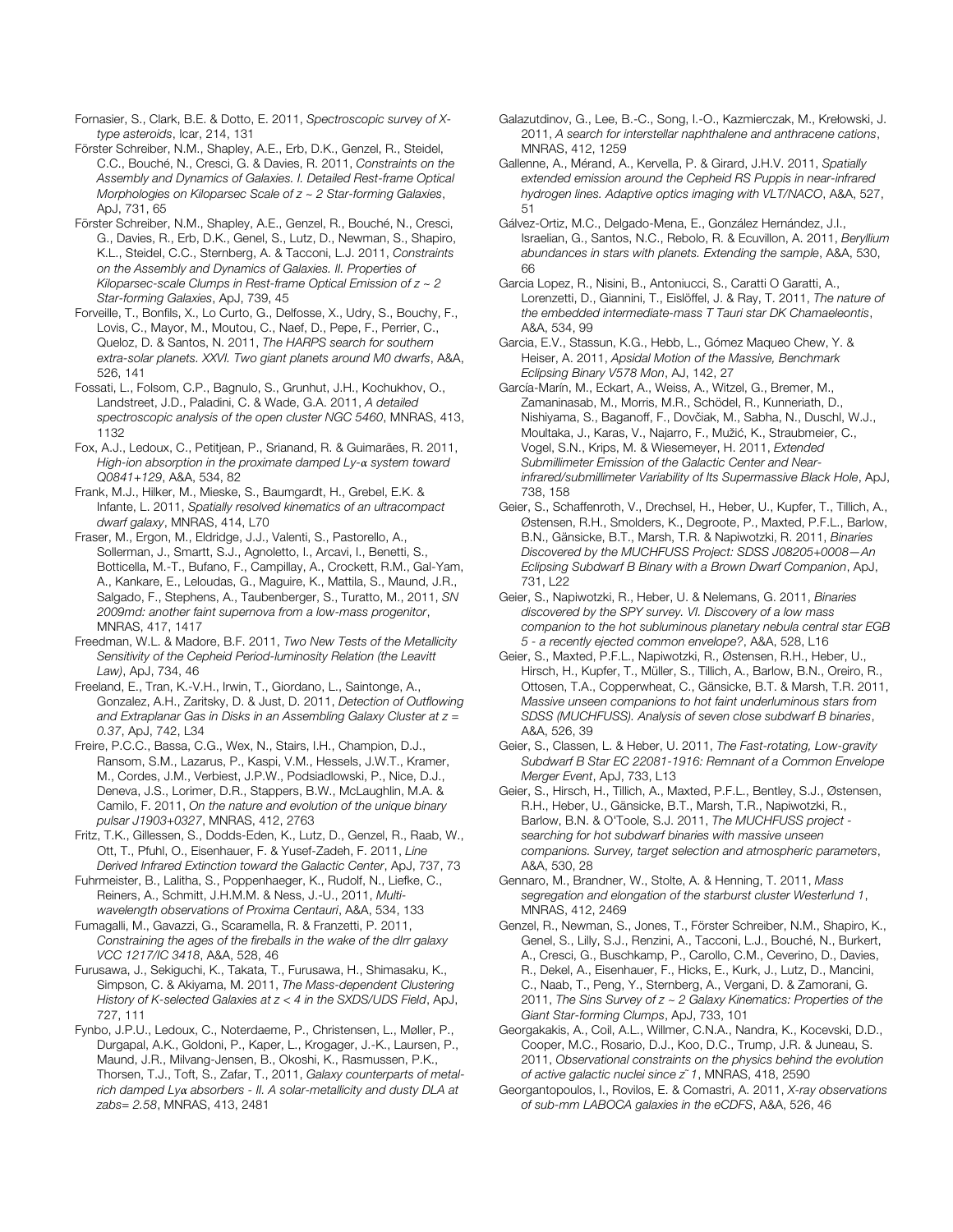George, M.R., Leauthaud, A., Bundy, K., Finoguenov, A., Tinker, J., Lin, Y.-T., Mei, S., Kneib, J.-P., Aussel, H., Behroozi, P.S., Busha, M.T., Capak, P., Coccato, L., Covone, G., Faure, C., Fiorenza, S.L., Ilbert, O., Le Floc'h, E., Koekemoer, A.M., Tanaka, M., Wechsler, R.H., Wolk, M., 2011, *Galaxies in X-Ray Groups. I. Robust Membership Assignment and the Impact of Group Environments on Quenching*, ApJ, 742, 125

Gianninas, A., Bergeron, P. & Ruiz, M.T. 2011, *A Spectroscopic Survey and Analysis of Bright, Hydrogen-rich White Dwarfs*, ApJ, 743, 138

Giannini, T., Nisini, B., Neufeld, D., Yuan, Y., Antoniucci, S. & Gusdorf, A. 2011, *Spitzer Spectral Line Mapping of Protostellar Outflows. III. H2 Emission in L1448, BHR71, and NGC2071*, ApJ, 738, 80

Giavalisco, M., Vanzella, E., Salimbeni, S., Tripp, T.M., Dickinson, M., Cassata, P., Renzini, A., Guo, Y., Ferguson, H.C., Nonino, M., Cimatti, A., Kurk, J., Mignoli, M. & Tang, Y. 2011, *Discovery of Cold, Pristine Gas Possibly Accreting onto an Overdensity of Star-forming Galaxies at Redshift z ~ 1.6*, ApJ, 743, 95

Gielen, C., Bouwman, J., van Winckel, H., Lloyd Evans, T., Woods, P.M., Kemper, F., Marengo, M., Meixner, M., Sloan, G.C. & Tielens, A.G.G.M. 2011, *Silicate features in Galactic and extragalactic post-AGB discs*, A&A, 533, 99

Gilbank, D.G., Bower, R.G., Glazebrook, K., Balogh, M.L., Baldry, I.K., Davies, G.T., Hau, G.K.T., Li, I.H., McCarthy, P. & Sawicki, M. 2011, *A spectroscopic measurement of galaxy formation time-scales with the Redshift One LDSS3 Emission line Survey*, MNRAS, 414, 304

Gledhill, T.M., Forde, K.P., Lowe, K.T.E. & Smith, M.D. 2011, *Integral field spectroscopy of H2 and CO emission in IRAS 18276-1431: evidence for ongoing post-AGB mass-loss*, MNRAS, 411, 1453

Gnerucci, A., Marconi, A., Cresci, G., Maiolino, R., Mannucci, F., Schreiber, N.M.F., Davies, R., Shapiro, K. & Hicks, E.K.S. 2011, *A dynamical mass estimator for high z galaxies based on spectroastrometry*, A&A, 533, 124

Gnerucci, A., Marconi, A., Cresci, G., Maiolino, R., Mannucci, F., Calura, F., Cimatti, A., Cocchia, F., Grazian, A., Matteucci, F., Nagao, T., Pozzetti, L. & Troncoso, P. 2011, *Dynamical properties of AMAZE and LSD galaxies from gas kinematics and the Tully-Fisher relation at z ~ 3*, A&A, 528, 88

Gnerucci, A., Marconi, A., Capetti, A., Axon, D.J., Robinson, A. & Neumayer, N. 2011, *Spectroastrometry of rotating gas disks for the detection of supermassive black holes in galactic nuclei. II. Application to the galaxy Centaurus A (NGC 5128)*, A&A, 536, 86

Gobat, R., Daddi, E., Onodera, M., Finoguenov, A., Renzini, A., Arimoto, N., Bouwens, R., Brusa, M., Chary, R.R., Cimatti, A., Dickinson, M., Kong, X., Mignoli, M., 2011, *A mature cluster with X-ray emission at z = 2.07*, A&A, 526, 133

Gomes da Silva, J., Santos, N.C., Bonfils, X., Delfosse, X., Forveille, T. & Udry, S. 2011, *Long-term magnetic activity of a sample of M-dwarf stars from the HARPS program. I. Comparison of activity indices*, A&A, 534, 30

Gonzalez, O.A., Rejkuba, M., Zoccali, M., Hill, V., Battaglia, G., Babusiaux, C., Minniti, D., Barbuy, B., Alves-Brito, A., Renzini, A., Gomez, A. & Ortolani, S. 2011, *Alpha element abundances and gradients in the Milky Way bulge from FLAMES-GIRAFFE spectra of 650 K giants*, A&A, 530, 54

Gonzalez, O.A., Rejkuba, M., Zoccali, M., Valenti, E. & Minniti, D. 2011, *Reddening and metallicity maps of the Milky Way bulge from VVV and 2MASS. I. The method and minor axis maps*, A&A, 534, 3

Gonzalez, O.A., Rejkuba, M., Minniti, D., Zoccali, M., Valenti, E. & Saito, R.K. 2011, *The inner Galactic bar traced by the VVV survey*, A&A, 534, L14

González-Gaitán, S., Perrett, K., Sullivan, M., Conley, A., Howell, D.A., Carlberg, R.G., Astier, P., Balam, D., Balland, C., Basa, S., Fouchez, D., Guy, J., Hardin, D., Hook., I.M., Pain, R., Pritchet, C.J., Regnault, N., Rich, J. & Lidman, C. 2011, *Subluminous Type Ia Supernovae at High Redshift from the Supernova Legacy Survey*, ApJ, 727, 107

Górski, M., Pietrzyński, G. & Gieren, W. 2011, *The Araucaria Project. Infrared Tip of the Red Giant Branch Distances to Five Dwarf Galaxies in the Local Group*, AJ, 141, 194

Gorti, U., Hollenbach, D., Najita, J. & Pascucci, I. 2011, *Emission Lines from the Gas Disk around TW Hydra and the Origin of the Inner Hole*, ApJ, 735, 90

Gosset, E., De Becker, M., Nazé, Y., Carpano, S., Rauw, G., Antokhin, I.I., Vreux, J.-M., Pollock, A.M.T., 2011, *XMM-Newton observation of the enigmatic object WR 46*, A&A, 527, 66

Goto, M., Regály, Z., Dullemond, C.P., van den Ancker, M., Brown, J.M., Carmona, A., Pontoppidan, K., Ábrahám, P., Blake, G.A., Fedele, D., Henning, T., Juhász, A., Kóspál, Á., Mosoni, L., Sicilia-Aguilar, A., Terada, H., van Boekel, R., van Dishoeck, E.F. & Usuda, T. 2011, *Fundamental Vibrational Transition of CO During the Outburst of EX Lupi in 2008*, ApJ, 728, 5

Gräfe, C., Wolf, S., Roccatagliata, V., Sauter, J. & Ertel, S. 2011, *Midinfrared observations of the transitional disks around DH Tauri, DM Tauri, and GM Aurigae*, A&A, 533, 89

Gratton, R.G., Lucatello, S., Carretta, E., Bragaglia, A., D'Orazi D'Orazi, V. & Momany, Y.A. 2011, *The Na-O anticorrelation in horizontal branch stars. I. NGC 2808*, A&A, 534, 123

Grazian, A., Castellano, M., Koekemoer, A.M., Fontana, A., Pentericci, L., Testa, V., Boutsia, K., Giallongo, E., Giavalisco, M. & Santini, P. 2011, *A critical analysis of the UV luminosity function at redshift ~7 from deep WFC3 data*, A&A, 532, 33

Gredel, R., Carpentier, Y., Rouillé, G., Steglich, M., Huisken, F. & Henning, T. 2011, *Abundances of PAHs in the ISM: confronting observations with experimental results*, A&A, 530, 26

Gregory, P.C. 2011, *Bayesian re-analysis of the Gliese 581 exoplanet system*, MNRAS, 415, 2523

Grellmann, R., Ratzka, T., Kraus, S., Linz, H., Preibisch, T. & Weigelt, G. 2011, *Mid-infrared interferometry of the massive young stellar object NGC 2264 IRS 1*, A&A, 532, 109

Griffin, R.E.M. & Griffin, R.F. 2011, *Composite spectra: XVII. 12 Comae, a member of the Coma open cluster*, AN, 332, 105

Guenther, E.W., Cabrera, J., Erikson, A., Fridlund, M., Lammer, H., Mura, A., Rauer, H., Schneider, J., Tulej, M., von Paris, P. & Wurz, P. 2011, *Constraints on the exosphere of CoRoT-7b*, A&A, 525, 24

Guirado, J.C., Marcaide, J.M., Martí-Vidal, I., Le Bouquin, J.-B., Close, L.M., Cotton, W.D., Montalbán, J., 2011, *The size of AB Doradus A from VLTI/AMBER interferometry*, A&A, 533, 106

Guo, Y., Giavalisco, M., Cassata, P., Ferguson, H.C., Dickinson, M., Renzini, A., Koekemoer, A., Grogin, N.A., Papovich, C., Tundo, E., Fontana, A., Lotz, J.M. & Salimbeni, S. 2011, *Color and Stellar Population Gradients in Passively Evolving Galaxies at z ~ 2 from HST/WFC3 Deep Imaging in the Hubble Ultra Deep Field*, ApJ, 735, 18

Gusdorf, A., Giannini, T., Flower, D.R., Parise, B., Güsten, R. & Kristensen, L.E. 2011, *Revisiting the shocks in BHR71: new observational constraints and H2O predictions for Herschel*, A&A, 532, 53

Guseva, N.G., Izotov, Y.I., Fricke, K.J. & Henkel, C. 2011, *A nearby GRB host galaxy: VLT/X-shooter observations of HG 031203*, A&A, 534, 84

Guseva, N.G., Izotov, Y.I., Stasińska, G., Fricke, K.J., Henkel, C. & Papaderos, P. 2011, *VLT spectroscopy of low-metallicity emissionline galaxies: abundance patterns and abundance discrepancies*, A&A, 529, 149

Guzman-Ramirez, L., Zijlstra, A.A., Níchuimín, R., Gesicki, K., Lagadec, E., Millar, T.J. & Woods, P.M. 2011, *Carbon chemistry in Galactic bulge planetary nebulae*, MNRAS, 414, 1667

Habibi, F., Moniez, M., Ansari, R. & Rahvar, S. 2011, *Searching for Galactic hidden gas through interstellar scintillation: results from a test with the NTT-SOFI detector*, A&A, 525, 108

Haines, C.P., Busarello, G., Merluzzi, P., Smith, R.J., Raychaudhury, S., Mercurio, A. & Smith, G.P. 2011, *ACCESS - II. A complete census of*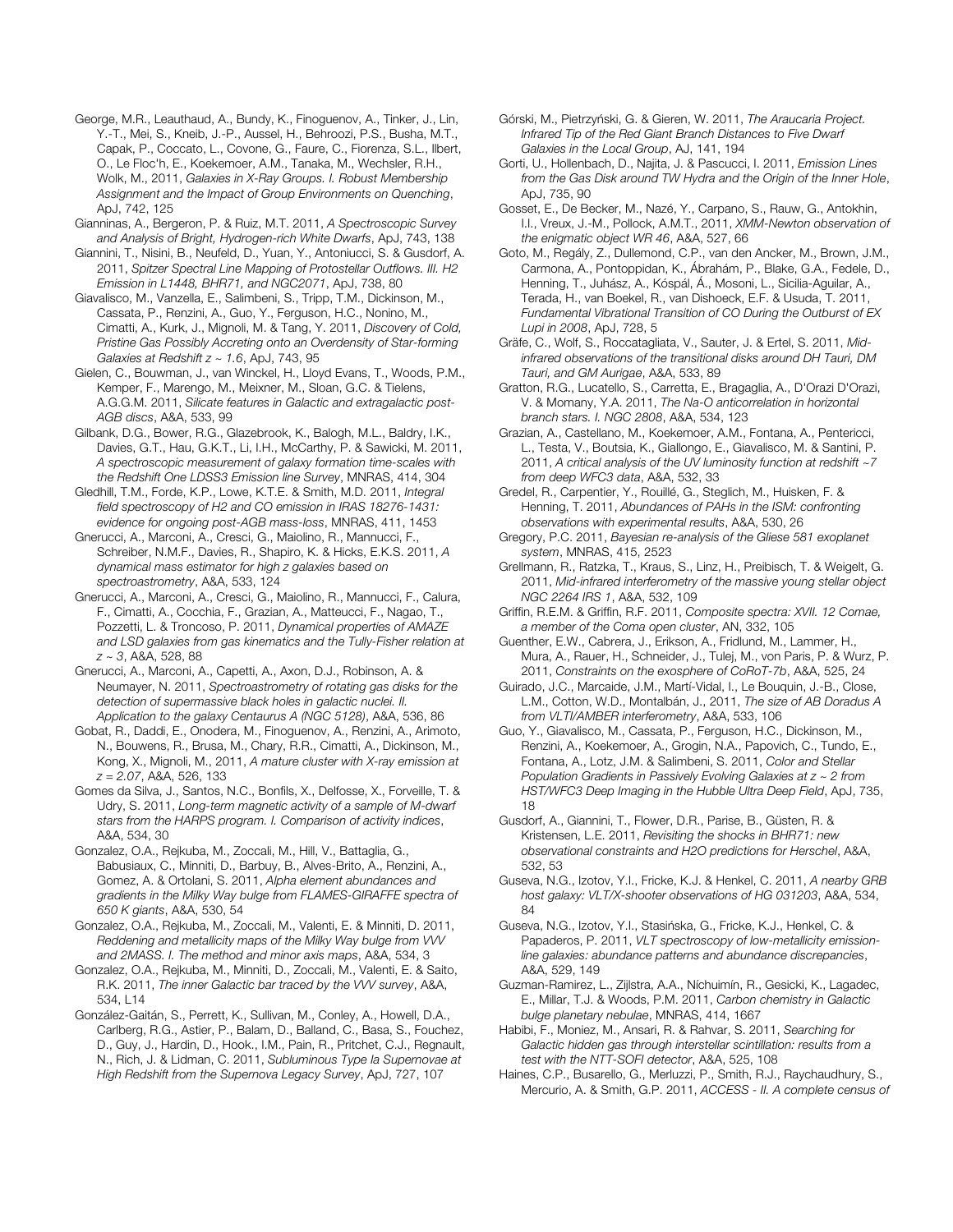*star formation in the Shapley supercluster - UV and IR luminosity functions*, MNRAS, 412, 127

Haines, C.P., Busarello, G., Merluzzi, P., Smith, R.J., Raychaudhury, S., Mercurio, A. & Smith, G.P. 2011, *ACCESS - III. The nature of star formation in the Shapley supercluster*, MNRAS, 412, 145

Hamann, F., Kanekar, N., Prochaska, J.X., Murphy, M.T., Ellison, S., Malec, A.L., Milutinovic, N. & Ubachs, W. 2011, *A high-velocity narrow absorption line outflow in the quasar J212329.46 - 005052.9*, MNRAS, 410, 1957

Hamilton, R.T., Harrison, T.E., Tappert, C. & Howell, S.B. 2011, *Infrared Spectroscopic Observations of the Secondary Stars of Short-period Sub-gap Cataclysmic Variables*, ApJ, 728, 16

Hansen, C.J., Nordström, B., Bonifacio, P., Spite, M., Andersen, J., Beers, T.C., Cayrel, R., Spite, F., Molaro, P., Barbuy, B., Depagne, E., François, P., Hill, V., Plez, B. & Sivarani, T. 2011, *First stars. XIII. Two extremely metal-poor RR Lyrae stars*, A&A, 527, 65

Hansen, C.J. & Primas, F. 2011, *The origin of palladium and silver*, A&A, 525, L5

Hareter, M., Fossati, L., Weiss, W., Suárez, J.C., Uytterhoeven, K., Rainer, M. & Poretti, E. 2011, *Looking for a Connection between the Am Phenomenon and Hybrid* δ *Sct -*γ *Dor Pulsation: Determination of the Fundamental Parameters and Abundances of HD 114839 and BD +18 4914*, ApJ, 743, 153

Hatch, N.A., De Breuck, C., Galametz, A., Miley, G.K., Overzier, R.A., Röttgering, H.J.A., Doherty, M., Kodama, T., Kurk, J.D., Seymour, N., Venemans, B.P., Vernet, J. & Zirm, A.W. 2011, *Galaxy protocluster candidates around z˜ 2.4 radio galaxies*, MNRAS, 410, 1537

Hatch, N.A., Kurk, J.D., Pentericci, L., Venemans, B.P., Kuiper, E., Miley, G.K. & Röttgering, H.J.A. 2011, *H*α *emitters in z˜ 2 protoclusters: evidence for faster evolution in dense environments*, MNRAS, 415, 2993

Hatzes, A.P., Fridlund, M., Nachmani, G., Mazeh, T., Valencia, D., Hébrard, G., Carone, L., Pätzold, M., Udry, S., Bouchy, F., Deleuil, M., Moutou, C., Barge, P., Bordé, P., Deeg, H., Tingley, B., Dvorak, R., Gandolfi, D., Ferraz-Mello, S., Wuchterl, G., Guenther, E., Guillot, T., Rauer, H., Erikson, A., Cabrera, J., Csizmadia, S., Léger, A., Lammer, H., Weingrill, J., Queloz, D., Alonso, R., Rouan, D. & Schneider, J. 2011, *The Mass of CoRoT-7b*, ApJ, 743, 75

Hayes, M., Scarlata, C. & Siana, B. 2011, *Central powering of the largest Lyman-*α *nebula is revealed by polarized radiation*, Natur, 476, 304

Hebb, L., Cegla, H.M., Stassun, K.G., Stempels, H.C., Cargile, P.A. & Palladino, L.E. 2011, *Precise orbit solution of MML 53, a low-mass, pre-main sequence eclipsing binary in Upper Centaurus Lupus*, A&A, 531, 61

Hébrard, G., Evans, T.M., Alonso, R., Fridlund, M., Ofir, A., Aigrain, S., Guillot, T., Almenara, J.M., Auvergne, M., Baglin, A., Barge, P., Bonomo, A.S., Bordé, P., Bouchy, F., Cabrera, J., Carone, L., Carpano, S., Cavarroc, C., Csizmadia, S., Deeg, H.J., Deleuil, M., Díaz, R.F., Dvorak, R., Erikson, A., Ferraz-Mello, S., Gandolfi, D., Gibson, N., Gillon, M., Guenther, E., Hatzes, A., Havel, M., Jorda, L., Lammer, H., Léger, A., Llebaria, A., Mazeh, T., Moutou, C., Ollivier, M., Parviainen, H., Pätzold, M., Queloz, D., Rauer, H., Rouan, D., Santerne, A., Schneider, J., Tingley, B. & Wuchterl, G. 2011, *Transiting exoplanets from the CoRoT space mission. XVIII. CoRoT-18b: a massive hot Jupiter on a prograde, nearly aligned orbit*, A&A, 533, 130

Heidt, J. & Nilsson, K. 2011, *Polarimetry of optically selected BL Lacertae candidates from the SDSS*, A&A, 529, 162

Helder, E.A., Vink, J. & Bassa, C.G. 2011, *Temperature Equilibration Behind the Shock Front: An Optical and X-Ray Study Of RCW 86*, ApJ, 737, 85

Hellier, C., Anderson, D.R., Collier-Cameron, A., Miller, G.R.M., Queloz, D., Smalley, B., Southworth, J. & Triaud, A.H.M.J. 2011, *On the Orbit of the Short-period Exoplanet WASP-19b*, ApJ, 730, L31

- Herczeg, G.J., Brown, J.M., van Dishoeck, E.F. & Pontoppidan, K.M. 2011, *Disks and outflows in CO rovibrational emission from embedded, low-mass young stellar objects*, A&A, 533, 112
- Herrera, C.N., Boulanger, F. & Nesvadba, N.P.H. 2011, *From large scale gas compression to cluster formation in the Antennae overlap region*, A&A, 534, 138
- Higdon, J.L., Higdon, S.J.U. & Rand, R.J. 2011, *Wheels of Fire. IV. Star Formation and the Neutral Interstellar Medium in the Ring Galaxy AM0644-741*, ApJ, 739, 97

Hill, A.B., Szostek, A., Corbel, S., Camilo, F., Corbet, R.H.D., Dubois, R., Dubus, G., Edwards, P.G., Ferrara, E.C., Kerr, M., Koerding, E., Kozieł, D. & Stawarz, Ł. 2011, *The bright unidentified*γ*-ray source 1FGL J1227.9-4852: can it be associated with a low-mass X-ray binary?*, MNRAS, 415, 235

Hill, M.D. & Shanks, T. 2011, *The contribution of AGN to the submillimetre population*, MNRAS, 410, 762

Hill, V., Lecureur, A., Gómez, A., Zoccali, M., Schultheis, M., Babusiaux, C., Royer, F., Barbuy, B., Arenou, F., Minniti, D. & Ortolani, S. 2011, *The metallicity distribution of bulge clump giants in Baade's window*, A&A, 534, 80

Hlavacek-Larrondo, J., Marcelin, M., Epinat, B., Carignan, C., de Denus-Baillargeon, M.M., Daigle, O., Hernandez, O., 2011, *Deep Fabry-Perot H*α *observations of two Sculptor group galaxies, NGC 247 and 300*, MNRAS, 416, 509

Hlavacek-Larrondo, J., Carignan, C., Daigle, O., de Denus-Baillargeon, M.M., Marcelin, M., Epinat, B., Hernandez, O., 2011, *Deep H*α *observations of NGC 253: a very extended and possibly declining rotation curve?*, MNRAS, 411, 71

Holt, J., Tadhunter, C.N., Morganti, R. & Emonts, B.H.C. 2011, *The impact of the warm outflow in the young (GPS) radio source and ULIRG PKS 1345+12 (4C 12.50)*, MNRAS, 410, 1527

- Houdebine, E.R. 2011, *Observation and modelling of main-sequence star chromospheres - XV. New constraints on the dynamo mechanisms for dM1 stars*, MNRAS, 411, 2259
- Houdebine, E.R. 2011, *Observation and modelling of main-sequence star chromospheres - XVI. Rotation of dK5 stars*, MNRAS, 416, 2233

Hoyer, S., Rojo, P., López-Morales, M., Díaz, R.F., Chambers, J. & Minniti, D. 2011, *Five New Transit Epochs of the Exoplanet OGLE-TR-111b*, ApJ, 733, 53

Hsieh, H.H., Meech, K.J. & Pittichová, J. 2011, *Main-belt Comet 238P/Read Revisited*, ApJ, 736, L18

Hsieh, H.H., Ishiguro, M., Lacerda, P. & Jewitt, D. 2011, *Physical Properties of Main-belt Comet 176P/LINEAR*, AJ, 142, 29

Huber, D., Bedding, T.R., Arentoft, T., Gruberbauer, M., Guenther, D.B., Houdek, G., Kallinger, T., Kjeldsen, H., Matthews, J.M., Stello, D. & Weiss, W.W. 2011, *Solar-like Oscillations and Activity in Procyon: A Comparison of the 2007 MOST and Ground-based Radial Velocity Campaigns*, ApJ, 731, 94

Hubrig, S., Schöller, M., Ilyin, I., Cowley, C.R., Mikulášek, Z., Stelzer, B., Pogodin, M.A., Yudin, R.V. & Curé, M. 2011, *Characterising the magnetic fields of the Herbig Ae/Be stars HD 97048, HD 150193, HD 176386, and MWC 480*, A&A, 536, 45

Hubrig, S., Schöller, M., Kharchenko, N.V., Langer, N., de Wit, W.J., Ilyin, I., Kholtygin, A.F., Piskunov, A.E. & Przybilla, N. 2011, *Exploring the origin of magnetic fields in massive stars: a survey of O-type stars in clusters and in the field*, A&A, 528, 151

Hubrig, S., Ilyin, I., Schöller, M., Briquet, M., Morel, T. & De Cat, P. 2011, *First Magnetic Field Models for Recently Discovered Magnetic* β *Cephei and Slowly Pulsating B Stars*, ApJ, 726, L5

Hubrig, S., Oskinova, L.M. & Schöller, M. 2011, *First detection of a magnetic field in the fast rotating runaway Oe star* ζ *Ophiuchi*, AN, 332, 147

Hubrig, S., Mikulášek, Z., González, J.F., Schöller, M., Ilyin, I., Curé, M., Zejda, M., Cowley, C.R., Elkin, V.G., Pogodin, M.A. & Yudin, R.V. 2011, *Rotationally modulated variations and the mean longitudinal magnetic field of the Herbig Ae star HD 101412*, A&A, 525, L4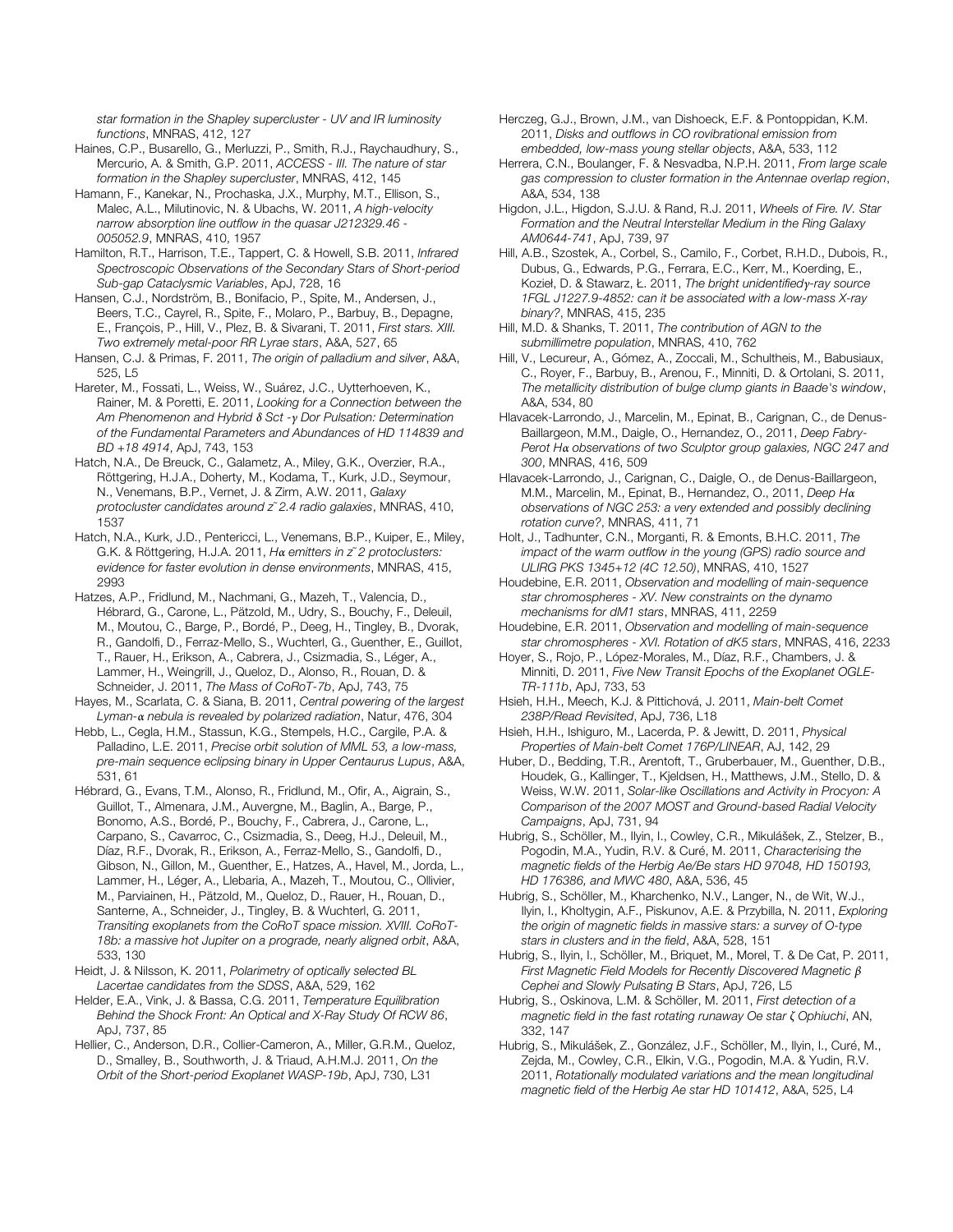Hubrig, S., Ilyin, I., Briquet, M., Schöller, M., González, J.F., Nuñez, N., De Cat, P. & Morel, T. 2011, *The strong magnetic field of the largeamplitude* β *Cephei pulsator V1449 Aquilae*, A&A, 531, L20

Huélamo, N., Lacour, S., Tuthill, P., Ireland, M., Kraus, A. & Chauvin, G. 2011, *A companion candidate in the gap of the T Chamaeleontis transitional disk*, A&A, 528, L7

Humphreys, R.M., Bond, H.E., Bedin, L.R., Bonanos, A.Z., Davidson, K., Berto Monard, L.A.G., Prieto, J.L. & Walter, F.M. 2011, *The Photometric and Spectral Evolution of the 2008 Luminous Optical Transient in NGC 300*, ApJ, 743, 118

Hunt, L., Palazzi, E., Rossi, A., Savaglio, S., Cresci, G., Klose, S., Michałowski, M. & Pian, E. 2011, *The Extremely Red Host Galaxy of GRB 080207*, ApJ, 736, L36

Husemann, B., Wisotzki, L., Jahnke, K. & Sánchez, S.F. 2011, *The lowmetallicity QSO HE 2158 - 0107: a massive galaxy growing by accretion of nearly pristine gas from its environment?*, A&A, 535, 72

Hwang, H.S., Elbaz, D., Dickinson, M., Charmandaris, V., Daddi, E., Le Borgne, D., Buat, V., Magdis, G.E., Altieri, B., Aussel, H., Coia, D., Dannerbauer, H., Dasyra, K., Kartaltepe, J., Leiton, R., Magnelli, B., Popesso, P. & Valtchanov, I. 2011, *GOODS-Herschel: the impact of galaxy-galaxy interactions on the far-infrared properties of galaxies*, A&A, 535, 60

Ingleby, L., Calvet, N., Bergin, E., Herczeg, G., Brown, A., Alexander, R., Edwards, S., Espaillat, C., France, K., Gregory, S.G., Hillenbrand, L., Roueff, E., Valenti, J., Walter, F., Johns-Krull, C., Brown, J., Linsky, J., McClure, M., Ardila, D., Abgrall, H., Bethell, T., Hussain, G. & Yang, H. 2011, *Near-ultraviolet Excess in Slowly Accreting T Tauri Stars: Limits Imposed by Chromospheric Emission*, ApJ, 743, 105

Inoue, A.K., Kousai, K., Iwata, I., Matsuda, Y., Nakamura, E., Horie, M., Hayashino, T., Tapken, C., Akiyama, M., Noll, S., Yamada, T., Burgarella, D. & Nakamura, Y. 2011, *Lyman 'bump' galaxies - II. A possible signature of massive extremely metal-poor or metal-free stars in z= 3.1 Ly*α *emitters*, MNRAS, 411, 2336

Inskip, K.J., Jahnke, K., Rix, H.-W., van de Ven, G. 2011, *Resolving the Dynamical Mass of a z ~ 1.3 Quasi-stellar Object Host Galaxy Using SINFONI and Laser Guide Star Assisted Adaptive Optics*, ApJ, 739, 90

The International Outer PLANET Watch Team (Iopw-Pvol), T.I.O.P.W.T.(.- P., Sánchez-Lavega, A., Orton, G.S., Hueso, R., Pérez-Hoyos, S., Fletcher, L.N., García-Melendo, E., Gomez-Forrellad, J.M., de Pater, I., Wong, M., Hammel, H.B., Yanamandra-Fisher, P., Simon-Miller, A., Barrado-Izagirre, N., Marchis, F., Mousis, O., Ortiz, J.L., García-Rojas, J., Cecconi, M., Clarke, J.T., Noll, K., Pedraz, S., Wesley, A., Kalas, P., McConnell, N., Golisch, W., Griep, D., Sears, P., Volquardsen, E., Reddy, V., Shara, M., Binzel, R., Grundy, W., Emery, J., Rivkin, A., Thomas, C., Trilling, D., Bjorkman, K., Burgasser, A.J., Campins, H., Sato, T.M., Kasaba, Y., Ziffer, J., Mirzoyan, R. & Fitzgerald, M.Bouy, H. 2011, *Long-term evolution of the aerosol debris cloud produced by the 2009 impact on Jupiter*, Icar, 214, 462

Izotov, Y.I., Guseva, N.G., Fricke, K.J. & Henkel, C. 2011, *VLT/X-shooter observations of the low-metallicity blue compact dwarf galaxy PHL 293B including a luminous blue variable star*, A&A, 533, 25

Jaffé, Y.L., Aragón-Salamanca, A., De Lucia, G., Jablonka, P., Rudnick, G., Saglia, R. & Zaritsky, D. 2011, *The colour-magnitude relation of elliptical and lenticular galaxies in the ESO Distant Cluster Survey*, MNRAS, 410, 280

Jaffé, Y.L., Aragón-Salamanca, A., Kuntschner, H., Bamford, S., Hoyos, C., De Lucia, G., Halliday, C., Milvang-Jensen, B., Poggianti, B., Rudnick, G., Saglia, R.P., Sanchez-Blazquez, P. & Zaritsky, D. 2011, *The effect of the environment on the gas kinematics and the structure of distant galaxies*, MNRAS, 417, 1996

Jenkins, J.S., Murgas, F., Rojo, P., Jones, H.R.A., Day-Jones, A.C., Jones, M.I., Clarke, J.R.A., Ruiz, M.T. & Pinfield, D.J. 2011, *Chromospheric activities and kinematics for solar type dwarfs and subgiants: analysis of the activity distribution and the AVR*, A&A, 531, 8

Johansson, D., Sigurdarson, H. & Horellou, C. 2011, *A LABOCA survey of submillimeter galaxies behind galaxy clusters*, A&A, 527, 117

Jones, M.I., Jenkins, J.S., Rojo, P. & Melo, C.H.F. 2011, *Study of the impact of the post-MS evolution of the host star on the orbits of close-in planets. I. Sample definition and physical properties*, A&A, 536, 71

Jones, P.A., Burton, M.G., Tothill, N.F.H. & Cunningham, M.R. 2011, *Spectral imaging of the Sagittarius B2 region in multiple 7-mm molecular lines*, MNRAS, 411, 2293

Jönsson, H., Ryde, N., Nissen, P.E., Collet, R., Eriksson, K., Asplund, M. & Gustafsson, B. 2011, *Sulphur abundances in halo giants from the [S I] line at 1082 nm and the [S I] triplet around 1045 nm*, A&A, 530, 144

Just, D.W., Zaritsky, D., Tran, K.-V.H., Gonzalez, A.H., Kautsch, S.J., Moustakas, J. 2011, *A Search for Young Stars in the S0 Galaxies of a Super-group at z = 0.37*, ApJ, 740, 54

Kacprzak, G.G., Churchill, C.W., Barton, E.J. & Cooke, J. 2011, *Halo Gas and Galaxy Disk Kinematics of a Volume-limited Sample of Mg II Absorption-selected Galaxies at z ~ 0.1*, ApJ, 733, 105

Kacprzak, G.G., Churchill, C.W., Evans, J.L., Murphy, M.T. & Steidel, C.C. 2011, *Morphological properties of z˜ 0.5 absorption-selected galaxies: the role of galaxy inclination*, MNRAS, 416, 3118

Kalfountzou, E., Trichas, M., Rowan-Robinson, M., Clements, D., Babbedge, T. & Seiradakis, J.H. 2011, *EFOSC2 spectroscopy of SWIRE-CDFS galaxies*, MNRAS, 413, 249

Kane, S.R., Dragomir, D., Ciardi, D.R., Lee, J.-W., Lo Curto, G., Lovis, C., Naef, D., Mahadevan, S., Pilyavsky, G., Udry, S., Wang, X., Wright, J., 2011, *Stellar Variability of the Exoplanet Hosting Star HD 63454*, ApJ, 737, 58

Kann, D.A., Klose, S., Zhang, B., Covino, S., Butler, N.R., Malesani, D., Nakar, E., Wilson, A.C., Antonelli, L.A., Chincarini, G., Cobb, B.E., D'Avanzo, P., D'Elia, V., Della Valle, M., Ferrero, P., Fugazza, D., Gorosabel, J., Israel, G.L., Mannucci, F., Piranomonte, S., Schulze, S., Stella, L., Tagliaferri, G. & Wiersema, K. 2011, *The Afterglows of Swift-era Gamma-Ray Bursts. II. Type I GRB versus Type II GRB Optical Afterglows*, ApJ, 734, 96

Karovicova, I., Wittkowski, M., Boboltz, D.A., Fossat, E., Ohnaka, K. & Scholz, M. 2011, *Mid-infrared interferometric monitoring of evolved stars. The dust shell around the Mira variable RR Aquilae at 13 epochs*, A&A, 532, 134

Kawka, A. & Vennes, S. 2011, *The cool magnetic DAZ white dwarf NLTT 10480*, A&A, 532, 7

Kervella, P., Perrin, G., Chiavassa, A., Ridgway, S.T., Cami, J., Haubois, X. & Verhoelst, T. 2011, *The close circumstellar environment of Betelgeuse. II. Diffraction-limited spectro-imaging from 7.76 to 19.50*  μ*m with VLT/VISIR*, A&A, 531, 117

King, J.A., Murphy, M.T., Ubachs, W. & Webb, J.K. 2011, *New constraint on cosmological variation of the proton-to-electron mass ratio from Q0528-250*, MNRAS, 417, 3010

Kishimoto, M., Hönig, S.F., Antonucci, R., Millour, F., Tristram, K.R.W. & Weigelt, G. 2011, *Mapping the radial structure of AGN tori*, A&A, 536, 78

Klepp, S. & Rauch, T. 2011, *On the sdOB primary of the post commonenvelope binary AA Doradus (LB 3459)*, A&A, 531, L7

Kochukhov, O., Makaganiuk, V., Piskunov, N., Snik, F., Jeffers, S.V., Johns-Krull, C.M., Keller, C.U., Rodenhuis, M. & Valenti, J.A. 2011, *First Detection of Linear Polarization in the Line Profiles of Active Cool Stars*, ApJ, 732, L19

Kochukhov, O., Makaganiuk, V., Piskunov, N., Jeffers, S.V., Johns-Krull, C.M., Keller, C.U., Rodenhuis, M., Snik, F., Stempels, H.C. & Valenti, J.A. 2011, *No magnetic field in the spotted HgMn star* μ *Leporis*, A&A, 534, L13

Köhler, R. 2011, *The orbit of GG Tauri A*, A&A, 530, 126

Koleva, M., Prugniel, P., de Rijcke, S. & Zeilinger, W.W. 2011, *Age and metallicity gradients in early-type galaxies: a dwarf-to-giant sequence*, MNRAS, 417, 1643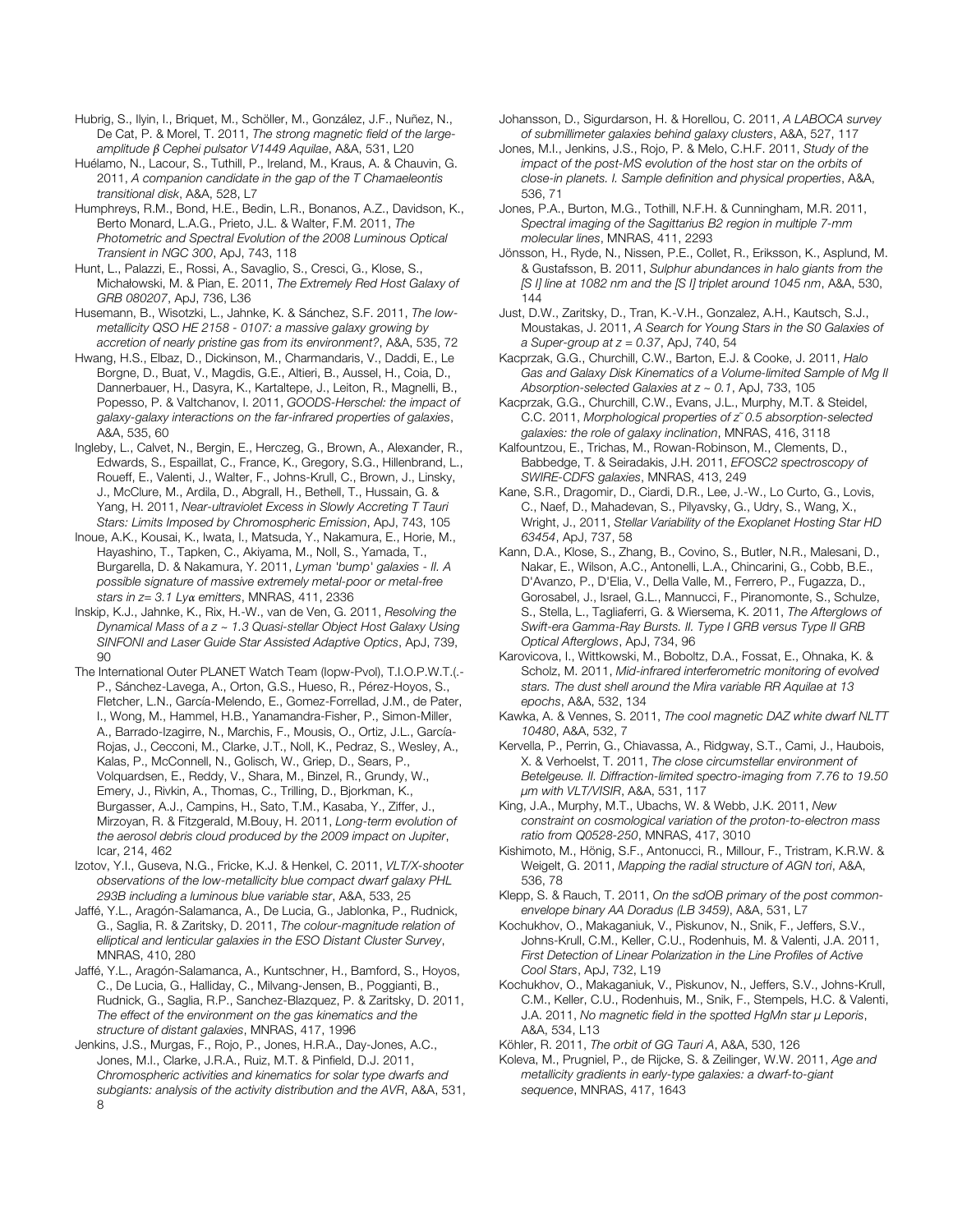Koposov, S.E., Gilmore, G., Walker, M.G., Belokurov, V., Wyn Evans, N., Fellhauer, M., Gieren, W., Geisler, D., Monaco, L., Norris, J.E., Okamoto, S., Peñarrubia, J., Wilkinson, M., Wyse, R.F.G. & Zucker, D.B. 2011, *Accurate Stellar Kinematics at Faint Magnitudes: Application to the Boötes I Dwarf Spheroidal Galaxy*, ApJ, 736, 146

Kordopatis, G., Recio-Blanco, A., de Laverny, P., Gilmore, G., Hill, V., Wyse, R.F.G., Helmi, A., Bijaoui, A., Zoccali, M. & Bienaymé, O. 2011, *A spectroscopic survey of thick disc stars outside the solar neighbourhood*, A&A, 535, 107

Kóspál, Á., Ábrahám, P., Goto, M., Regály, Z., Dullemond, C.P., Henning, T., Juhász, A., Sicilia-Aguilar, A. & van den Ancker, M. 2011, *Near-infrared Spectroscopy of EX Lupi in Outburst*, ApJ, 736, 72

Kovač, K., Porciani, C., Lilly, S.J., Marinoni, C., Guzzo, L., Cucciati, O., Zamorani, G., Iovino, A., Oesch, P., Bolzonella, M., Peng, Y., Meneux, B., Zucca, E., Bardelli, S., Carollo, C.M., Contini, T., Kneib, J.-P., Le Fèvre, O., Mainieri, V., Renzini, A., Scodeggio, M., Bongiorno, A., Caputi, K., Coppa, G., de la Torre, S., de Ravel, L., Finoguenov, A., Franzetti, P., Garilli, B., Kampczyk, P., Knobel, C., Lamareille, F., Le Borgne, J.-F., Le Brun, V., Maier, C., Mignoli, M., Pello, R., Perez-Montero, E., Pozzetti, L., Ricciardelli, E., Silverman, J.D., Tanaka, M., Tasca, L.A.M., Tresse, L., Vergani, D., Abbas, U., Bottini, D., Cappi, A., Cassata, P., Cimatti, A., Fumana, M., Koekemoer, A.M., Leauthaud, A., Maccagni, D., McCracken, H.J., Memeo, P., Scaramella, R., Scoville, N.Z., 2011, *The Nonlinear Biasing of the zCOSMOS Galaxies up to z ~ 1 from the 10k Sample*, ApJ, 731, 102

Krełowski, J., Galazutdinov, G. & Kołos, R. 2011, *Can H2CCC be the Carrier of Broad Diffuse Bands?*, ApJ, 735, 124

Krełowski, J., Galazutdinov, G. & Beletsky, Y. 2011, *Unusually high rotational temperature of the CN radical*, A&A, 531, 68

Kruger, A.J., Richter, M.J., Carr, J.S., Najita, J.R., Doppmann, G.W. & Seifahrt, A. 2011, *Gas and Dust Toward DG Tau B and VV CrA*, ApJ, 729, 145

Krühler, T., Greiner, J., Schady, P., Savaglio, S., Afonso, P.M.J., Clemens, C., Elliott, J., Filgas, R., Gruber, D., Kann, D.A., Klose, S., Küpcü-Yoldaş, A., McBreen, S., Olivares, F., Pierini, D., Rau, A., Rossi, A., Nardini, M., Nicuesa Guelbenzu, A., Sudilovsky, V. & Updike, A.C. 2011, *The SEDs and host galaxies of the dustiest GRB afterglows*, A&A, 534, 108

Kudryavtseva, N.A., Britzen, S., Witzel, A., Ros, E., Karouzos, M., Aller, M.F., Aller, H.D., Teräsranta, H., Eckart, A. & Zensus, J.A. 2011, *A possible jet precession in the periodic quasar B0605-085*, A&A, 526, 51

Kuiper, E., Hatch, N.A., Miley, G.K., Nesvadba, N.P.H., Röttgering, H.J.A., Kurk, J.D., Lehnert, M.D., Overzier, R.A., Pentericci, L., Schaye, J. & Venemans, B.P. 2011, *A SINFONI view of flies in the Spiderweb: a galaxy cluster in the making*, MNRAS, 415, 2245

Kuiper, E., Hatch, N.A., Venemans, B.P., Miley, G.K., Röttgering, H.J.A., Kurk, J.D., Overzier, R.A., Pentericci, L., Bland-Hawthorn, J. & Cepa, J. 2011, *Discovery of a high-z protocluster with tunable filters: the case of 6C0140+326 at z= 4.4*, MNRAS, 417, 1088

Kümmel, M., Rosati, P., Fosbury, R., Haase, J., Hook, R.N., Kuntschner, H., Lombardi, M., Micol, A., Nilsson, K.K., Stoehr, F. & Walsh, J.R. 2011, *The Hubble Legacy Archive ACS grism data*, A&A, 530, 86

Kunder, A., Walker, A., Stetson, P.B., Bono, G., Nemec, J.M., de Propris, R., Monelli, M., Cassisi, S., Andreuzzi, G., Dall'Ora, M., Di Cecco, A. & Zoccali, M. 2011, *Period Change Similarities Among the RR Lyrae Variables in Oosterhoff I and Oosterhoff II Globular Systems*, AJ, 141, 15

Kuzuhara, M., Tamura, M., Ishii, M., Kudo, T., Nishiyama, S. & Kandori, R. 2011, *The Widest-separation Substellar Companion Candidate to a Binary T Tauri Star*, AJ, 141, 119

Lacour, S., Tuthill, P., Amico, P., Ireland, M., Ehrenreich, D., Huelamo, N. & Lagrange, A.-M., 2011, *Sparse aperture masking at the VLT. I. Faint companion detection limits for the two debris disk stars HD 92945 and HD 141569*, A&A, 532, 72

Lagadec, E., Zijlstra, A.A., Oudmaijer, R.D., Verhoelst, T., Cox, N.L.J., Szczerba, R., Mékarnia, D. & van Winckel, H. 2011, *A double detached shell around a post-red supergiant: IRAS 17163-3907, the Fried Egg nebula*, A&A, 534, L10

Lagadec, E., Verhoelst, T., Mékarnia, D., Suáeez, O., Zijlstra, A.A., Bendjoya, P., Szczerba, R., Chesneau, O., van Winckel, H., Barlow, M.J., Matsuura, M., Bowey, J.E., Lorenz-Martins, S. & Gledhill, T. 2011, *A mid-infrared imaging catalogue of post-asymptotic giant branch stars*, MNRAS, 417, 32

Lakićević, M., van Loon, J.T., Patat, F., Staveley-Smith, L. & Zanardo, G. 2011, *The remnant of SN 1987A revealed at (sub-)mm wavelengths*, A&A, 532, L8

Landstreet, J.D. 2011, *Abundances of the elements He to Ni in the atmosphere of Sirius A*, A&A, 528, 132

Laporte, N., Pelló, R., Schaerer, D., Richard, J., Egami, E., Kneib, J.P., Le Borgne, J.F., Maizy, A., Boone, F., Hudelot, P. & Mellier, Y. 2011, *Optical dropout galaxies lensed by the cluster A2667*, A&A, 531, 74

Larsson, J., Fransson, C., Östlin, G., Gröningsson, P., Jerkstrand, A., Kozma, C., Sollerman, J., Challis, P., Kirshner, R.P., Chevalier, R.A., Heng, K., McCray, R., Suntzeff, N.B., Bouchet, P., Crotts, A., Danziger, J., Dwek, E., France, K., Garnavich, P.M., Lawrence, S.S., Leibundgut, B., Lundqvist, P., Panagia, N., Pun, C.S.J., Smith, N., Sonneborn, G., Wang, L. & Wheeler, J.C. 2011, *X-ray illumination of the ejecta of supernova 1987A*, Natur, 474, 484

Latour, M., Fontaine, G., Brassard, P., Green, E.M., Chayer, P. & Randall, S.K. 2011, *An Analysis of the Pulsating Star SDSS J160043.6+074802.9 Using New Non-LTE Model Atmospheres and Spectra for Hot O Subdwarfs*, ApJ, 733, 100

Laurikainen, E., Salo, H., Buta, R. & Knapen, J.H. 2011, *Near-infrared atlas of S0-Sa galaxies (NIRS0S)*, MNRAS, 418, 1452

Lazorenko, P.F., Sahlmann, J., Ségransan, D., Figueira, P., Lovis, C., Martin, E., Mayor, M., Pepe, F., Queloz, D., Rodler, F., Santos, N. & Udry, S. 2011, *Astrometric search for a planet around VB 10*, A&A, 527, 25

Le Bouquin, J.-B., Berger, J.-P., Lazareff, B., Zins, G., Haguenauer, P., Jocou, L., Kern, P., Millan-Gabet, R., Traub, W., Absil, O., Augereau, J.-C., Benisty, M., Blind, N., Bonfils, X., Bourget, P., Delboulbe, A., Feautrier, P., Germain, M., Gitton, P., Gillier, D., Kiekebusch, M., Kluska, J., Knudstrup, J., Labeye, P., Lizon, J.-L., Monin, J.-L., Magnard, Y., Malbet, F., Maurel, D., Ménard, F., Micallef, M., Michaud, L., Montagnier, G., Morel, S., Moulin, T., Perraut, K., Popovic, D., Rabou, P., Rochat, S., Rojas, C., Roussel, F., Roux, A., Stadler, E., Stefl, S., Tatulli, E., Ventura, N., 2011, *PIONIER: a 4 telescope visitor instrument at VLTI*, A&A, 535, 67

Le Tiran, L., Lehnert, M.D., Di Matteo, P., Nesvadba, N.P.H. & van Driel, W. 2011, *Can evidence for cosmological accretion be observed in the H*α *emission from galaxies at z ~ 2?*, A&A, 530, L6

Le Tiran, L., Lehnert, M.D., van Driel, W., Nesvadba, N.P.H. & Di Matteo, P. 2011, *The average optical spectra of intense starbursts at z ~ 2: outflows and the pressurization of the ISM*, A&A, 534, L4

Leblanc, F. & Doressoundiram, A. 2011, *Mercury exosphere. II. The sodium/potassium ratio*, Icar, 211, 10

Lee, B.L., Ge, J., Fleming, S.W., Stassun, K.G., Gaudi, B.S., Barnes, R., Mahadevan, S., Eastman, J.D., Wright, J., Siverd, R.J., Gary, B., Ghezzi, L., Laws, C., Wisniewski, J.P., Porto de Mello, G.F., Ogando, R.L.C., Maia, M.A.G., Nicolaci da Costa, L., Sivarani, T., Pepper, J., Cuong Nguyen, D., Hebb, L., De Lee, N., Wang, J., Wan, X., Zhao, B., Chang, L., Groot, J., Varosi, F., Hearty, F., Hanna, K., van Eyken, J.C., Kane, S.R., Agol, E., Bizyaev, D., Bochanski, J.J., Brewington, H., Chen, Z., Costello, E., Dou, L., Eisenstein, D.J., Fletcher, A., Ford, E.B., Guo, P., Holtzman, J.A., Jiang, P., French Leger, R., Liu, J., Long, D.C., Malanushenko, E., Malanushenko, V., Malik, M., Oravetz, D., Pan, K., Rohan, P., Schneider, D.P., Shelden, A., Snedden, S.A., Simmons, A., Weaver, B.A., Weinberg, D.H. & Xie, J.-W., 2011, *MARVELS-1b: A Shortperiod, Brown Dwarf Desert Candidate from the SDSS-III Marvels Planet Search*, ApJ, 728, 32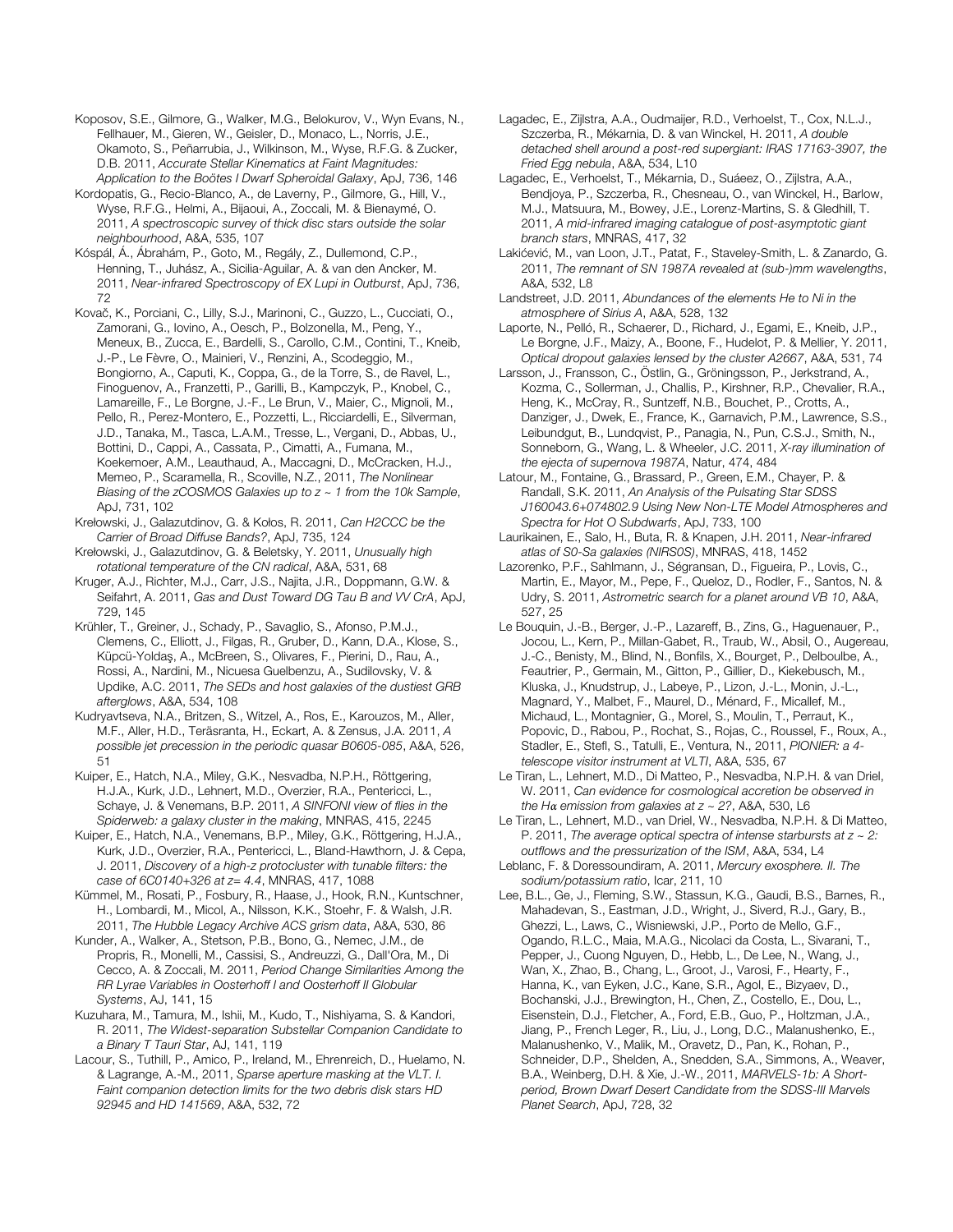Lellouch, E., de Bergh, C., Sicardy, B., Käufl, H.U. & Smette, A. 2011, *High resolution spectroscopy of Pluto's atmosphere: detection of the 2.3* μ*m CH4 bands and evidence for carbon monoxide*, A&A, 530,  $\vert$  4

Leloudas, G., Gallazzi, A., Sollerman, J., Stritzinger, M.D., Fynbo, J.P.U., Hjorth, J., Malesani, D., Michałowski, M.J., Milvang-Jensen, B. & Smith, M. 2011, *The properties of SN Ib/c locations*, A&A, 530, 95

Leone, F., Martínez González, M.J., Corradi, R.L.M., Privitera, G. & Manso Sainz, R. 2011, *Non-detection of Magnetic Fields in the Central Stars of the Planetary Nebulae NGC 1360 and LSS 1362*, ApJ, 731, L33

Lerchster, M., Seitz, S., Brimioulle, F., Fassbender, R., Rovilos, M., Böhringer, H., Pierini, D., Kilbinger, M., Finoguenov, A., Quintana, H. & Bender, R. 2011, *The massive galaxy cluster XMMU J1230.3+1339 at z ˜ 1: colour-magnitude relation, Butcher-Oemler effect, X-ray and weak lensing mass estimates*, MNRAS, 411, 2667

Leurini, S., Pillai, T., Stanke, T., Wyrowski, F., Testi, L., Schuller, F., Menten, K.M. & Thorwirth, S. 2011, *The molecular distribution of the IRDC G351.77-0.51*, A&A, 533, 85

Levenhagen, R.S. & Künzel, R. 2011, *Chemical abundance analysis of the Be star HD 171054*, NewA, 16, 307

Levenhagen, R.S., Leister, N.V. & Künzel, R. 2011, *Spectroscopic variabilities in* λ *Pavonis*, A&A, 533, 75

Li, I.H., Glazebrook, K., Gilbank, D., Balogh, M., Bower, R., Baldry, I., Davies, G., Hau, G. & McCarthy, P. 2011, *Dependence of star formation activity on stellar mass and environment from the Redshift One LDSS-3 Emission line Survey*, MNRAS, 411, 1869

Licandro, J., Campins, H., Tozzi, G.P., de León, J., Pinilla-Alonso, N., Boehnhardt, H. & Hainaut, O.R. 2011, *Testing the comet nature of main belt comets. The spectra of 133P/Elst-Pizarro and 176P/LINEAR*, A&A, 532, 65

Lind, K., Charbonnel, C., Decressin, T., Primas, F., Grundahl, F. & Asplund, M. 2011, *Tracing the evolution of NGC 6397 through the chemical composition of its stellar populations*, A&A, 527, 148

Lindberg, J.E., Aalto, S., Costagliola, F., Pérez-Beaupuits, J.-P., Monje, R., Muller, S., 2011, *A survey of HC3N in extragalactic sources. Is HC3N a tracer of activity in ULIRGs?*, A&A, 527, 150

Liu, M.C., Delorme, P., Dupuy, T.J., Bowler, B.P., Albert, L., Artigau, E., Reylé, C., Forveille, T. & Delfosse, X. 2011, *CFBDSIR J1458+1013B: A Very Cold (>T10) Brown Dwarf in a Binary System*, ApJ, 740, 108

Liuzzo, E., Falomo, R., Treves, A., Donato, D., Sambruna, M., Arcidiacono, C., Giovannini, G., Farinato, J., Moretti, A., Ragazzoni, R., Diolaiti, E., Lombini, M., Brast, R., Donaldson, R., Kolb, J., Marchetti, E. & Tordo, S. 2011, *The jet of the BL Lacertae object PKS 2201+044: MAD near-IR adaptive optics observations and comparison with optical, radio and X-ray data*, A&A, 528, 34

Lodieu, N., Hambly, N.C., Dobbie, P.D., Cross, N.J.G., Christensen, L., Martin, E.L. & Valdivielso, L. 2011, *Testing the fragmentation limit in the Upper Sco association*, MNRAS, 418, 2604

Lombardi, G., Mason, E., Lidman, C., Jaunsen, A.O. & Smette, A. 2011, *A study of NIR atmospheric properties at Paranal Observatory*, A&A, 528, 43

Longmore, A.J., Kurtev, R., Lucas, P.W., Froebrich, D., de Grijs, R., Ivanov, V.D., Maccarone, T.J., Borissova, J. & Ker, L.M. 2011, *Mercer 5: a probable new globular cluster in the Galactic bulge*, MNRAS, 416, 465

López, C., Bronfman, L., Nyman, L.-Å., May, J., Garay, G. 2011, *Massive star formation in the GMC G345.5+1.0: spatial distribution of the dust emission*, A&A, 534, 131

Lopez, L.A., Krumholz, M.R., Bolatto, A.D., Prochaska, J.X. & Ramirez-Ruiz, E. 2011, *What Drives the Expansion of Giant H II Regions?: A Study of Stellar Feedback in 30 Doradus*, ApJ, 731, 91

López-Sanjuan, C., Le Fèvre, O., de Ravel, L., Cucciati, O., Ilbert, O., Tresse, L., Bardelli, S., Bolzonella, M., Contini, T., Garilli, B., Guzzo, L., Maccagni, D., McCracken, H.J., Mellier, Y., Pollo, A., Vergani, D. & Zucca, E. 2011, *The VIMOS VLT Deep Survey. The contribution of*  *minor mergers to the growth of LB* <sup>≳</sup> *LB\* galaxies since z ~ 1 from spectroscopically identified pairs*, A&A, 530, 20

López-Sepulcre, A., Walmsley, C.M., Cesaroni, R., Codella, C., Schuller, F., Bronfman, L., Carey, S.J., Menten, K.M., Molinari, S. & Noriega-Crespo, A. 2011, *SiO outflows in high-mass star forming regions: A potential chemical clock?*, A&A, 526, L2

Lovis, C., Ségransan, D., Mayor, M., Udry, S., Benz, W., Bertaux, J.-L., Bouchy, F., Correia, A.C.M., Laskar, J., Lo Curto, G., Mordasini, C., Pepe, F., Queloz, D., Santos, N.C., 2011, *The HARPS search for southern extra-solar planets. XXVIII. Up to seven planets orbiting HD 10180: probing the architecture of low-mass planetary systems*, A&A, 528, 112

Lucatello, S., Masseron, T., Johnson, J.A., Pignatari, M. & Herwig, F. 2011, *Fluorine and Sodium in C-rich Low-metallicity Stars*, ApJ, 729, 40

Luck, R.E., Andrievsky, S.M., Kovtyukh, V.V., Gieren, W. & Graczyk, D. 2011, *The Distribution of the Elements in the Galactic Disk. II. Azimuthal and Radial Variation in Abundances from Cepheids*, AJ, 142, 51

Luque-Escamilla, P.L., Muñoz-Arjonilla, A.J., Sánchez-Sutil, J.R., Martí, J., Combi, J.A. & Sánchez-Ayaso, E. 2011, *Infrared and radio study of the W43 cluster. Resolved binaries and non-thermal emission*, A&A, 532, 92

Lützgendorf, N., Kissler-Patig, M., Noyola, E., Jalali, B., de Zeeuw, P.T., Gebhardt, K. & Baumgardt, H. 2011, *Kinematic signature of an intermediate-mass black hole in the globular cluster NGC 6388*, A&A, 533, 36

Ly, C., Lee, J.C., Dale, D.A., Momcheva, I., Salim, S., Staudaher, S., Moore, C.A. & Finn, R. 2011, *The H*α *Luminosity Function and Star Formation Rate Volume Density at z = 0.8 from the NEWFIRM H*α *Survey*, ApJ, 726, 109

Lykou, F., Chesneau, O., Zijlstra, A.A., Castro-Carrizo, A., Lagadec, E., Balick, B. & Smith, N. 2011, *A disc inside the bipolar planetary nebula M2-9*, A&A, 527, 105

Maaskant, K.M., Bik, A., Waters, L.B.F.M., Kaper, L., Henning, T., Puga, E., Horrobin, M. & Kainulainen, J. 2011, *Sequential star formation in IRAS 06084-0611 (GGD 12-15). From intermediate-mass to highmass stars*, A&A, 531, 27

Mahony, E.K., Sadler, E.M., Croom, S.M., Ekers, R.D., Bannister, K.W., Chhetri, R., Hancock, P.J., Johnston, H.M., Massardi, M. & Murphy, T. 2011, *Optical properties of high-frequency radio sources from the Australia Telescope 20 GHz (AT20G) Survey*, MNRAS, 417, 2651

Maier, J.P., Chakrabarty, S., Mazzotti, F.J., Rice, C.A., Dietsche, R., Walker, G.A.H. & Bohlender, D.A. 2011, *Assignment of 5069 Å Diffuse Interstellar Band to HC4H+: Disagreement with Laboratory Absorption Band*, ApJ, 729, L20

- Mainieri, V., Bongiorno, A., Merloni, A., Aller, M., Carollo, M., Iwasawa, K., Koekemoer, A.M., Mignoli, M., Silverman, J.D., Bolzonella, M., Brusa, M., Comastri, A., Gilli, R., Halliday, C., Ilbert, O., Lusso, E., Salvato, M., Vignali, C., Zamorani, G., Contini, T., Kneib, J.-P., Le Fèvre, O., Lilly, S., Renzini, A., Scodeggio, M., Balestra, I., Bardelli, S., Caputi, K., Coppa, G., Cucciati, O., de la Torre, S., de Ravel, L., Franzetti, P., Garilli, B., Iovino, A., Kampczyk, P., Knobel, C., Kovač, K., Lamareille, F., Le Borgne, J.-F., Le Brun, V., Maier, C., Nair, P., Pello, R., Peng, Y., Perez Montero, E., Pozzetti, L., Ricciardelli, E., Tanaka, M., Tasca, L., Tresse, L., Vergani, D., Zucca, E., Aussel, H., Capak, P., Cappelluti, N., Elvis, M., Fiore, F., Hasinger, G., Impey, C., Le Floc'h, E., Scoville, N., Taniguchi, Y., Trump, J., 2011, *Black hole accretion and host galaxies of obscured quasars in XMM-COSMOS*, A&A, 535, 80
- Maiorca, E., Randich, S., Busso, M., Magrini, L. & Palmerini, S. 2011, *sprocessing in the Galactic Disk. I. Super-solar Abundances of Y, Zr, La, and Ce in Young Open Clusters*, ApJ, 736, 120

Maisonneuve, F., Pollard, K.R., Cottrell, P.L., Wright, D.J., De Cat, P., Mantegazza, L., Kilmartin, P.M., Suárez, J.C., Rainer, M. & Poretti, E. 2011, *Frequency analysis and pulsational mode identification of two*  γ *Doradus stars: HD 40745 and HD 189631*, MNRAS, 415, 2977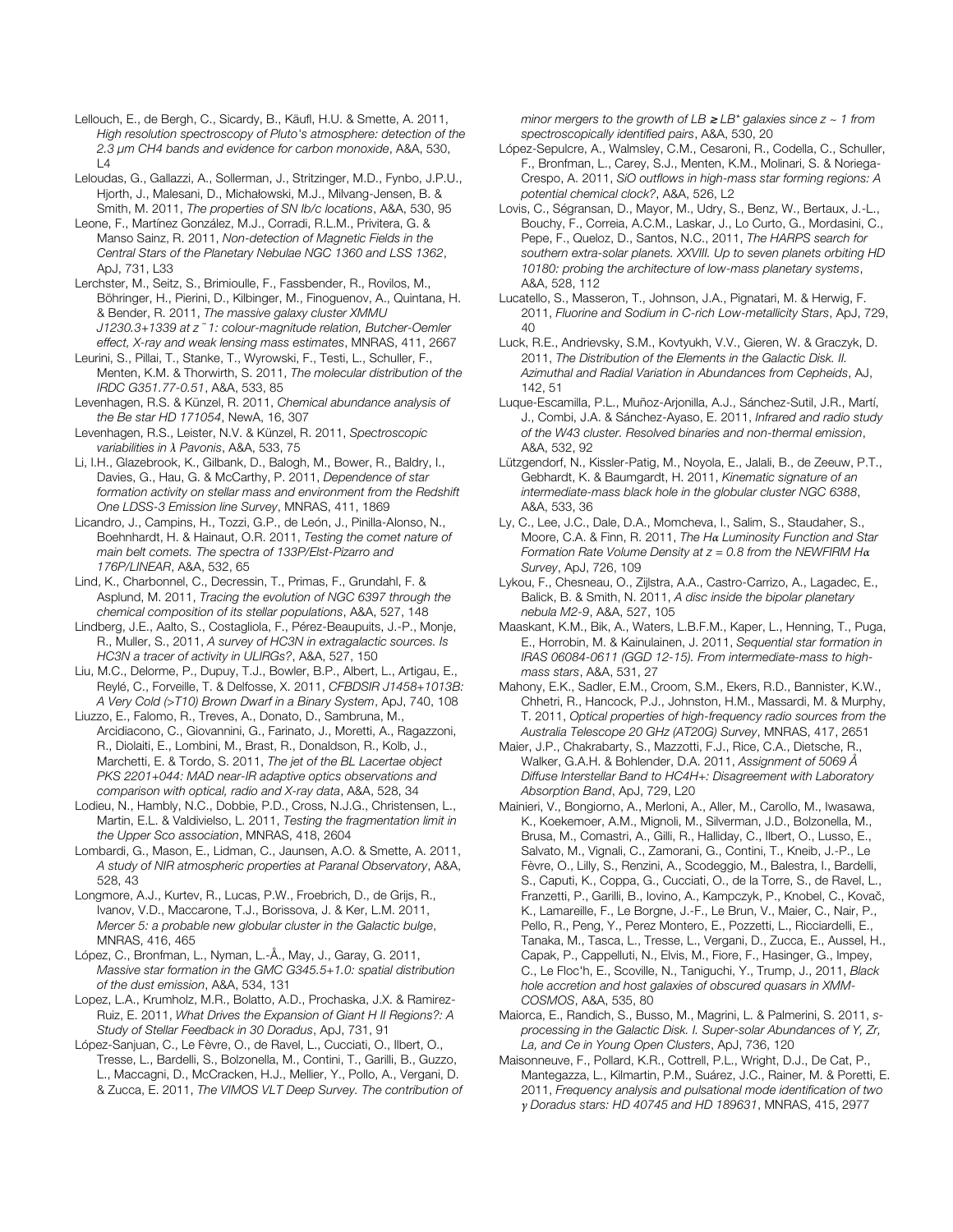Majaess, D., Turner, D., Moni Bidin, C., Mauro, F., Geisler, D., Gieren, W., Minniti, D., Chené, A.-N., Lucas, P., Borissova, J., Kurtev, R., Dékány, I., Saito, R.K., 2011, *New Evidence Supporting Membership for TW Nor in Lyngå 6 and the Centaurus Spiral Arm*, ApJ, 741, L27

Makaganiuk, V., Kochukhov, O., Piskunov, N., Jeffers, S.V., Johns-Krull, C.M., Keller, C.U., Rodenhuis, M., Snik, F., Stempels, H.C. & Valenti, J.A. 2011, *Chemical spots in the absence of magnetic field in the binary HgMn star 66 Eridani*, A&A, 529, 160

Makaganiuk, V., Kochukhov, O., Piskunov, N., Jeffers, S.V., Johns-Krull, C.M., Keller, C.U., Rodenhuis, M., Snik, F., Stempels, H.C. & Valenti, J.A. 2011, *The search for magnetic fields in mercury-manganese stars*, A&A, 525, 97

Mancini, C., Förster Schreiber, N.M., Renzini, A., Cresci, G., Hicks, E.K.S., Peng, Y., Vergani, D., Lilly, S., Carollo, M., Pozzetti, L., Zamorani, G., Daddi, E., Genzel, R., Maraston, C., McCracken, H.J., Tacconi, L., Bouché, N., Davies, R., Oesch, P., Shapiro, K., Mainieri, V., Lutz, D., Mignoli, M. & Sternberg, A. 2011, *The zCOSMOS-SINFONI Project. I. Sample Selection and Natural-seeing Observations*, ApJ, 743, 86

Marchis, F., Enriquez, J.E., Emery, J.P., Berthier, J., Descamps, P. & Vachier, F. 2011, *The origin of (90) Antiope from componentresolved near-infrared spectroscopy*, Icar, 213, 252

Marino, A.F., Villanova, S., Milone, A.P., Piotto, G., Lind, K., Geisler, D. & Stetson, P.B. 2011, *Sodium-Oxygen Anticorrelation Among Horizontal Branch Stars in the Globular Cluster M4*, ApJ, 730, L16

Marino, A.F., Milone, A.P., Piotto, G., Villanova, S., Gratton, R., D'Antona, F., Anderson, J., Bedin, L.R., Bellini, A., Cassisi, S., Geisler, D., Renzini, A. & Zoccali, M. 2011, *Sodium-Oxygen Anticorrelation and Neutron-capture Elements in Omega Centauri Stellar Populations*, ApJ, 731, 64

Marino, A.F., Sneden, C., Kraft, R.P., Wallerstein, G., Norris, J.E., da Costa, G., Milone, A.P., Ivans, I.I., Gonzalez, G., Fulbright, J.P., Hilker, M., Piotto, G., Zoccali, M. & Stetson, P.B. 2011, *The two metallicity groups of the globular cluster M 22: a chemical perspective*, A&A, 532, 8

Markova, N., Puls, J., Scuderi, S., Simón-Díaz, S. & Herrero, A. 2011, *Spectroscopic and physical parameters of Galactic O-type stars. I. Effects of rotation and spectral resolving power in the spectral classification of dwarfs and giants*, A&A, 530, 11

Marriner, J., Bernstein, J.P., Kessler, R., Lampeitl, H., Miquel, R., Mosher, J., Nichol, R.C., Sako, M., Schneider, D.P. & Smith, M. 2011, *A More General Model for the Intrinsic Scatter in Type Ia Supernova Distance Moduli*, ApJ, 740, 72

Martí-Vidal, I., Marcaide, J.M., Quirrenbach, A., Ohnaka, K., Guirado, J.C. & Wittkowski, M. 2011, *AMBER observations of the AGB star RS Capricorni: extended atmosphere and comparison with stellar models*, A&A, 529, 115

Martínez-Arnáiz, R., López-Santiago, J., Crespo-Chacón, I. & Montes, D. 2011, *Effect of magnetic activity saturation in chromospheric flux-flux relationships*, MNRAS, 414, 2629

Mashonkina, L., Gehren, T., Shi, J.-R., Korn, A.J., Grupp, F. 2011, *A non-LTE study of neutral and singly-ionized iron line spectra in 1D models of the Sun and selected late-type stars*, A&A, 528, 87

Mason, A.B., Norton, A.J., Clark, J.S., Negueruela, I. & Roche, P. 2011, *The masses of the neutron and donor star in the high-mass X-ray binary IGR J18027-2016*, A&A, 532, 124

Mason, E. 2011, *U Scorpii 2010 outburst: observational evidence of an underlying ONeMg white dwarf*, A&A, 532, L11

Masqué, J.M., Osorio, M., Girart, J.M., Anglada, G., Garay, G., Estalella, R., Calvet, N. & Beltrán, M.T. 2011, *A Multi-wavelength Study of the Star-forming Core Ahead of HH 80N*, ApJ, 738, 43

Matter, A., Delbo, M., Ligori, S., Crouzet, N. & Tanga, P. 2011, *Determination of physical properties of the Asteroid (41) Daphne from interferometric observations in the thermal infrared*, Icar, 215, 47

Maurogordato, S., Sauvageot, J.L., Bourdin, H., Cappi, A., Benoist, C., Ferrari, C., Mars, G. & Houairi, K. 2011, *Merging history of three bimodal clusters*, A&A, 525, 79

Maxted, P.F.L., Anderson, D.R., Burleigh, M.R., Collier Cameron, A., Heber, U., Gänsicke, B.T., Geier, S., Kupfer, T., Marsh, T.R., Nelemans, G., O'Toole, S.J., Østensen, R.H., Smalley, B. & West, R.G. 2011, *Discovery of a stripped red giant core in a bright eclipsing binary system*, MNRAS, 418, 1156

Mazzali, P.A., Maurer, I., Stritzinger, M., Taubenberger, S., Benetti, S. & Hachinger, S. 2011, *The nebular spectrum of the Type Ia supernova 2003hv: evidence for a non-standard event*, MNRAS, 416, 881

McCabe, C., Duchêne, G., Pinte, C., Stapelfeldt, K.R., Ghez, A.M. & Ménard, F. 2011, *Spatially Resolving the HK Tau B Edge-on Disk from 1.2 to 4.7* μ*m: A Unique Scattered Light Disk*, ApJ, 727, 90

McGee, S.L., Balogh, M.L., Wilman, D.J., Bower, R.G., Mulchaey, J.S., Parker, L.C. & Oemler, A. 2011, *The Dawn of the Red: star formation histories of group galaxies over the past 5 billion years*, MNRAS, 413, 996

Meech, K.J., Pittichová, J., Yang, B., Zenn, A., Belton, M.J.S., A'Hearn, M.F., Bagnulo, S., Bai, J., Barrera, L., Bauer, J.M., Bedient, J., Bhatt, B.C., Boehnhardt, H., Brosch, N., Buie, M., Candia, P., Chen, W.-P., Chesley, S., Chiang, P., Choi, Y.-J., Cochran, A., Duddy, S., Farnham, T.L., Fernández, Y., Gutiérrez, P., Hainaut, O.R., Hampton, D., Herrmann, K., Hsieh, H., Kadooka, M.A., Kaluna, H., Keane, J., Kim, M.-J., Kleyna, J., Krisciunas, K., Lauer, T.R., Lara, L., Licandro, J., Lowry, S.C., McFadden, L.A., Moskovitz, N., Mueller, B.E.A., Polishook, D., Raja, N.S., Riesen, T., Sahu, D.K., Samarasinha, N.H., Sarid, G., Sekiguchi, T., Sonnett, S., Suntzeff, N., Taylor, B., Tozzi, G.P., Vasundhara, R., Vincent, J.-B., Wasserman, L., Webster-Schultz, B., Zhao, H., 2011, *Deep Impact, Stardust-NExT and the behavior of Comet 9P/Tempel 1 from 1997 to 2010*, Icar, 213, 323

Meech, K.J., A'Hearn, M.F., Adams, J.A., Bacci, P., Bai, J., Barrera, L., Battelino, M., Bauer, J.M., Becklin, E., Bhatt, B., Biver, N., Bockelée-Morvan, D., Bodewits, D., Böhnhardt, H., Boissier, J., Bonev, B.P., Borghini, W., Brucato, J.R., Bryssinck, E., Buie, M.W., Canovas, H., Castellano, D., Charnley, S.B., Chen, W.P., Chiang, P., Choi, Y.-J., Christian, D.J., Chuang, Y.-L., Cochran, A.L., Colom, P., Combi, M.R., Coulson, I.M., Crovisier, J., Dello Russo, N., Dennerl, K., DeWahl, K., DiSanti, M.A., Facchini, M., Farnham, T.L., Fernández, Y., Florén, H.G., Frisk, U., Fujiyoshi, T., Furusho, R., Fuse, T., Galli, G., García-Hernández, D.A., Gersch, A., Getu, Z., Gibb, E.L., Gillon, M., Guido, E., Guillermo, R.A., Hadamcik, E., Hainaut, O., Hammel, H.B., Harker, D.E., Harmon, J.K., Harris, W.M., Hartogh, P., Hashimoto, M., Häusler, B., Herter, T., Hjalmarson, A., Holland, S.T., Honda, M., Hosseini, S., Howell, E.S., Howes, N., Hsieh, H.H., Hsiao, H.-Y., Hutsemékers, D., Immler, S.M., Jackson, W.M., Jeffers, S.V., Jehin, E., Jones, T.J., Ovelar, M.d.J., Kaluna, H.M., Karlsson, T., Kawakita, H., Keane, J.V., Keller, L.D., Kelley, M.S., Kinoshita, D., Kiselev, N.N., Kleyna, J., Knight, M.M., Kobayashi, H., Kobulnicky, H.A., Kolokolova, L., Kreiny, M., Kuan, Y.-J., Küppers, M., Lacruz, J.M., Landsman, W.B., Lara, L.M., Lecacheux, A., Levasseur-Regourd, A.C., Li, B., Licandro, J., Ligustri, R., Lin, Z.-Y., Lippi, M., Lis, D.C., Lisse, C.M., Lovell, A.J., Lowry, S.C., Lu, H., Lundin, S., Magee-Sauer, K., Magain, P., Manfroid, J., Mazzotta Epifani, E., McKay, A., Melita, M.D., Mikuz, H., Milam, S.N., Milani, G., Min, M., Moreno, R., Mueller, B.E.A., Mumma, M.J., Nicolini, M., Nolan, M.C., Nordh, H.L., Nowajewski, P.B., Odin Team, O.T., Ootsubo, T., Paganini, L., Perrella, C., Pittichová, J., Prosperi, E., Radeva, Y.L., Reach, W.T., Remijan, A.J., Rengel, M., Riesen, T.E., Rodenhuis, M., Rodríguez, D.P., Russell, R.W., Sahu, D.K., Samarasinha, N.H., Sánchez Caso, A., Sandqvist, A., Sarid, G., Sato, M., Schleicher, D.G., Schwieterman, E.W., Sen, A.K., Shenoy, D., Shi, J.-C., Shinnaka, Y., Skvarc, J., Snodgrass, C., Sitko, M.L., Sonnett, S., Sosseini, S., Sostero, G., Sugita, S., Swinyard, B.M., Szutowicz, S., Takato, N., Tanga, P., Taylor, P.A., Tozzi, G.-P., Trabatti, R., Trigo-Rodríguez, J.M., Tubiana, C., de Val-Borro, M.,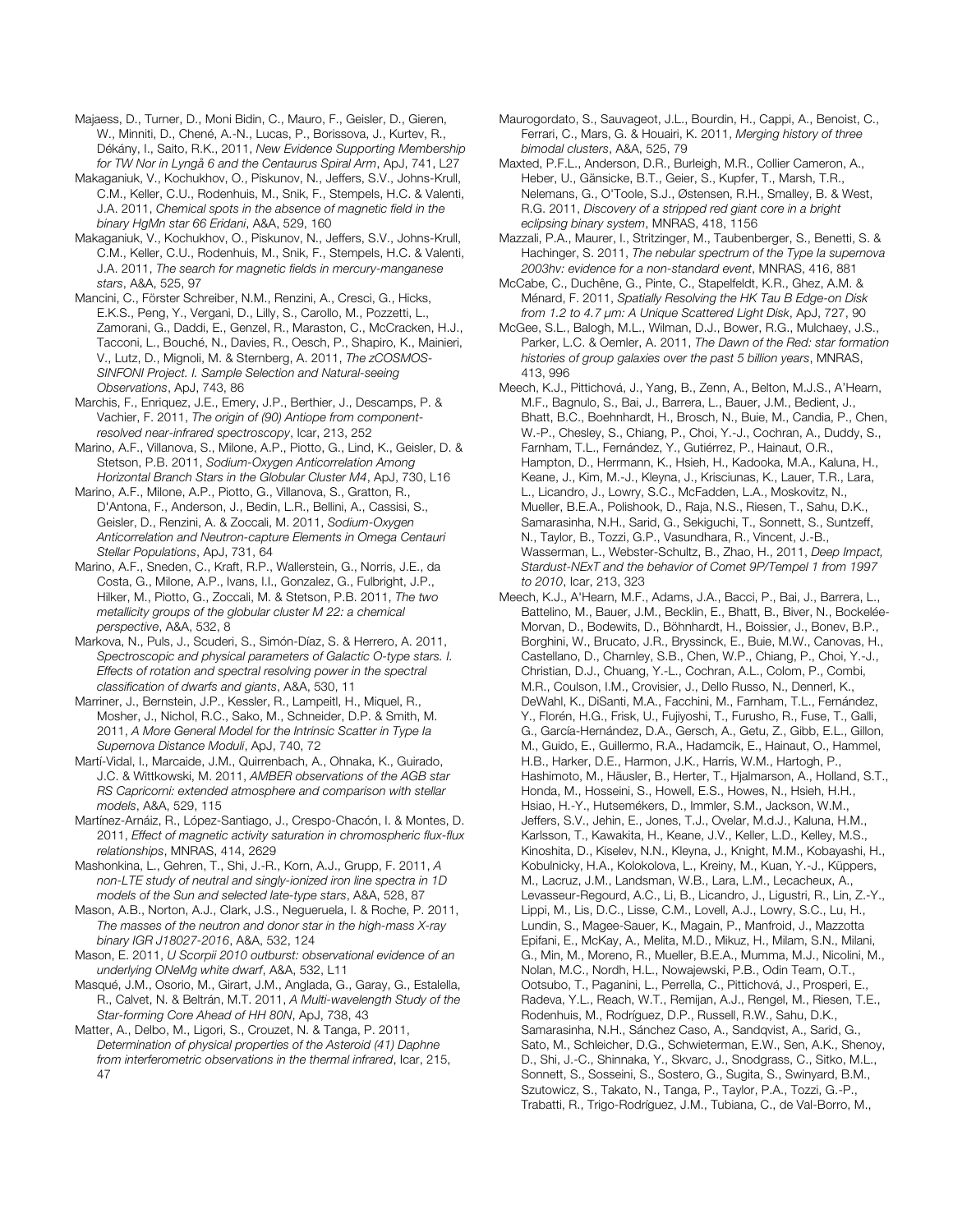Vacca, W., Vandenbussche, B., Vaubaillion, J., Velichko, F.P., Velichko, S.F., Vervack, R.J.J., Vidal-Nunez, M.J., Villanueva, G.L., Vinante, C., Vincent, J.-B., Wang, M., Wasserman, L.H., Watanabe, J., Weaver, H.A., Weissman, P.R., Wolk, S., Wooden, D.H., Woodward, C.E., Yamaguchi, M., Yamashita, T., Yanamandra-Fischer, P.A., Yang, B., Yao, J.-S., Yeomans, D.K., Zenn, T., Zhao, H., Ziffer, J.E., 2011, *EPOXI: Comet 103P/Hartley 2 Observations from a Worldwide Campaign*, ApJ, 734, L1

- Meilland, A., Delaa, O., Stee, P., Kanaan, S., Millour, F., Mourard, D., Bonneau, D., Petrov, R., Nardetto, N., Marcotto, A., Roussel, A., Clausse, J.M., Perraut, K., McAlister, H., Ten Brummelaar, T., Sturmann, J., Sturmann, L., Turner, N., Ridgway, S.T., Farrington, C. & Goldfinger, P.J. 2011, *The binary Be star* δ *Scorpii at high spectral and spatial resolution. I. Disk geometry and kinematics before the 2011 periastron*, A&A, 532, 80
- Melinder, J., Dahlen, T., Mencía-Trinchant, L., Östlin, G., Mattila, S., Sollerman, J., Fransson, C., Hayes, M. & Nasoudi-Shoar, S. 2011, *The discovery and classification of 16 supernovae at high redshifts in ELAIS-S1. The Stockholm VIMOS Supernova Survey II*, A&A, 532, 29
- Melis, C., Farihi, J., Dufour, P., Zuckerman, B., Burgasser, A.J., Bergeron, P., Bochanski, J. & Simcoe, R. 2011, *Accretion of a Terrestrial-like Minor Planet by a White Dwarf*, ApJ, 732, 90
- Méndez, R.A., Costa, E., Gallart, C., Pedreros, M.H., Moyano, M. & Altmann, M. 2011, *First Ground-based Charge-coupled Device Proper Motions for Fornax. II. Final Results*, AJ, 142, 93
- Mérand, A., Kervella, P., Pribulla, T., Petr-Gotzens, M.G., Benisty, M., Natta, A., Duvert, G., Schertl, D. & Vannier, M. 2011, *The nearby eclipsing stellar system* δ *Velorum. III. Self-consistent fundamental parameters and distance*, A&A, 532, 50
- Merten, J., Coe, D., Dupke, R., Massey, R., Zitrin, A., Cypriano, E.S., Okabe, N., Frye, B., Braglia, F.G., Jiménez-Teja, Y., Benítez, N., Broadhurst, T., Rhodes, J., Meneghetti, M., Moustakas, L.A., Sodré, L.J., Krick, J. & Bregman, J.N. 2011, *Creation of cosmic structure in the complex galaxy cluster merger Abell 2744*, MNRAS, 417, 333
- Messineo, M., Davies, B., Figer, D.F., Kudritzki, R.P., Valenti, E., Trombley, C., Najarro, F. & Rich, R.M. 2011, *Massive Stars in the Cl 1813-178 Cluster: An Episode Of Massive Star Formation in the W33 Complex*, ApJ, 733, 41
- Meyer, E., Kürster, M., Arcidiacono, C., Ragazzoni, R. & Rix, H.-W., 2011, *Astrometry with the MCAO instrument MAD. An analysis of single-epoch data obtained in the layer-oriented mode*, A&A, 532, 16
- Miettinen, O., Hennemann, M. & Linz, H. 2011, *Deuterium fractionation and the degree of ionisation in massive clumps within infrared dark clouds*, A&A, 534, 134
- Mignani, R.P., Pavlov, G.G. & Kargaltsev, O. 2011, *VLT observations of the candidate counterpart to PSR J0108-1431*, A&A, 531, 105
- Mignani, R.P., Shearer, A., de Luca, A., Moran, P., Collins, S. & Marelli, M. 2011, *VLT observations of the two Fermi pulsars PSR J1357- 6429 and PSR J1048-5832*, A&A, 533, 101
- Mignani, R.P., Zane, S., Turolla, R., Haberl, F., Cropper, M., Motch, C., Treves, A. & Zampieri, L. 2011, *VLT/FORS2 observations of the optical counterpart of the isolated neutron star RBS 1774*, A&A, 530, 39
- Mikolaitis, Š., Tautvaišienė, G., Gratton, R., Bragaglia, A. & Carretta, E. 2011, *Chemical composition of evolved stars in the open cluster IC 4651*, MNRAS, 413, 2199
- Mikolaitis, Š., Tautvaišienė, G., Gratton, R., Bragaglia, A. & Carretta, E. 2011, *Chemical composition of evolved stars in the open cluster NGC 2506*, MNRAS, 416, 1092
- Millour, F., Meilland, A., Chesneau, O., Stee, P., Kanaan, S., Petrov, R., Mourard, D. & Kraus, S. 2011, *Imaging the spinning gas and dust in the disc around the supergiant A[e] star HD 62623*, A&A, 526, 107
- Minamidani, T., Tanaka, T., Mizuno, Y., Mizuno, N., Kawamura, A., Onishi, T., Hasegawa, T., Tatematsu, K., Takekoshi, T., Sorai, K., Moribe, N., Torii, K., Sakai, T., Muraoka, K., Tanaka, K., Ezawa, H., Kohno, K., Kim, S., Rubio, M. & Fukui, Y. 2011, *Dense Clumps in*

*Giant Molecular Clouds in the Large Magellanic Cloud: Density and Temperature Derived from 13CO(J = 3-2) Observations*, AJ, 141, 73

- Minniti, D., Hempel, M., Toledo, I., Ivanov, V.D., Alonso-García, J., Saito, R.K., Catelan, M., Geisler, D., Jordán, A., Borissova, J., Zoccali, M., Kurtev, R., Carraro, G., Barbuy, B., Clariá, J., Rejkuba, M., Emerson, J. & Moni Bidin, C. 2011, *Discovery of VVV CL001. A low-mass globular cluster next to UKS 1 in the direction of the Galactic bulge*, A&A, 527, 81
- Minniti, D., Saito, R.K., Alonso-García, J., Lucas, P.W. & Hempel, M. 2011, *The Edge of the Milky Way Stellar Disk Revealed Using Clump Giant Stars as Distance Indicators*, ApJ, 733, L43
- Misgeld, I., Mieske, S., Hilker, M., Richtler, T., Georgiev, I.Y. & Schuberth, Y. 2011, *A large population of ultra-compact dwarf galaxies in the Hydra I cluster*, A&A, 531, 4
- Miszalski, B., Jones, D., Rodríguez-Gil, P., Boffin, H.M.J., Corradi, R.L.M. & Santander-García, M. 2011, *Discovery of close binary central stars in the planetary nebulae NGC 6326 and NGC 6778*, A&A, 531, 158
- Miszalski, B., Corradi, R.L.M., Boffin, H.M.J., Jones, D., Sabin, L., Santander-García, M., Rodríguez-Gil, P. & Rubio-Díez, M.M. 2011, *ETHOS 1: a high-latitude planetary nebula with jets forged by a postcommon-envelope binary central star*, MNRAS, 413, 1264
- Miszalski, B., Napiwotzki, R., Cioni, M.-R.L., Nie, J. 2011, *Improved prospects for the detection of new Large Magellanic Cloud planetary nebulae*, A&A, 529, 77
- Miszalski, B., Napiwotzki, R., Cioni, M.-R.L., Groenewegen, M.A.T., Oliveira, J.M., Udalski, A. 2011, *The VMC survey. II. A multiwavelength study of LMC planetary nebulae and their mimics*, A&A, 531, 157
- Miszalski, B., Mikołajewska, J., Köppen, J., Rauch, T., Acker, A., Cohen, M., Frew, D.J., Moffat, A.F.J., Parker, Q.A., Jones, A.F. & Udalski, A. 2011, *The influence of binarity on dust obscuration events in the planetary nebula M 2-29 and its analogues*, A&A, 528, 39
- Moehler, S., Dreizler, S., Lanz, T., Bono, G., Sweigart, A.V., Calamida, A. & Nonino, M. 2011, *The hot horizontal-branch stars in* ω *Centauri*, A&A, 526, 136
- Molaro, P. & Centurión, M. 2011, *Ceres' sunlight atlas*, A&A, 525, 74
- Monaco, L., Villanova, S., Moni Bidin, C., Carraro, G., Geisler, D., Bonifacio, P., Gonzalez, O.A., Zoccali, M. & Jilkova, L. 2011, *Lithium-rich giants in the Galactic thick disk*, A&A, 529, 90
- Moni Bidin, C., Villanova, S., Piotto, G. & Momany, Y. 2011, *A lack of close binaries among hot horizontal branch stars in globular clusters. II. NGC 2808*, A&A, 528, 127
- Moni Bidin, C., Villanova, S., Piotto, G., Moehler, S. & D'Antona, F. 2011, *The Peculiar Properties of Horizontal-branch Stars in* ω *Centauri*, ApJ, 738, L10
- Moni Bidin, C., Mauro, F., Geisler, D., Minniti, D., Catelan, M., Hempel, M., Valenti, E., Valcarce, A.A.R., Alonso-García, J., Borissova, J., Carraro, G., Lucas, P., Chené, A.-N., Zoccali, M., Kurtev, R.G., 2011, *Three Galactic globular cluster candidates*, A&A, 535, 33
- Montalto, M., Villanova, S., Koppenhoefer, J., Piotto, G., Desidera, S., de Marchi, F., Poretti, E., Bedin, L.R. & Saviane, I. 2011, *VLT multiepoch radial velocity survey toward NGC 6253. Analysis of three transiting planetary candidates*, A&A, 535, 39
- Moór, A., Ábrahám, P., Juhász, A., Kiss, C., Pascucci, I., Kóspál, Á., Apai, D., Henning, T., Csengeri, T. & Grady, C. 2011, *Molecular Gas in Young Debris Disks*, ApJ, 740, L7
- Mordasini, C., Mayor, M., Udry, S., Lovis, C., Ségransan, D., Benz, W., Bertaux, J.-L., Bouchy, F., Lo Curto, G., Moutou, C., Naef, D., Pepe, F., Queloz, D., Santos, N.C., 2011, *The HARPS search for southern extra-solar planets. XXIV. Companions to HD 85390, HD 90156, and HD 103197: a Neptune analog and two intermediate-mass planets*, A&A, 526, 111
- Mortier, A., Oliveira, I. & van Dishoeck, E.F. 2011, *Spectroscopic properties of young stellar objects in the Lupus molecular clouds*, MNRAS, 418, 1194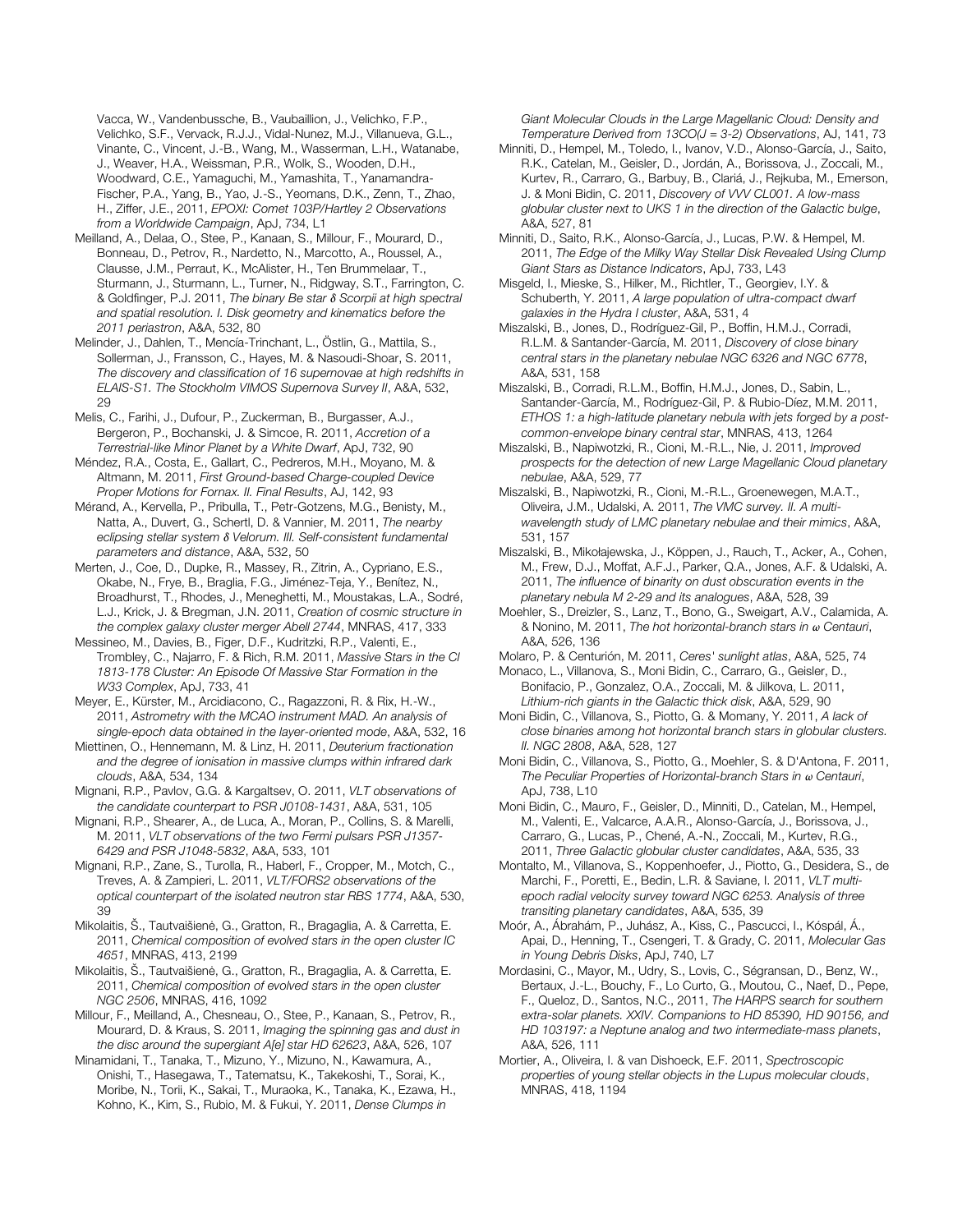Mortlock, D.J., Warren, S.J., Venemans, B.P., Patel, M., Hewett, P.C., McMahon, R.G., Simpson, C., Theuns, T., Gonzáles-Solares, E.A., Adamson, A., Dye, S., Hambly, N.C., Hirst, P., Irwin, M.J., Kuiper, E., Lawrence, A. & Röttgering, H.J.A. 2011, *A luminous quasar at a redshift of z = 7.085*, Natur, 474, 616

Mottram, J.C., Hoare, M.G., Urquhart, J.S., Lumsden, S.L., Oudmaijer, R.D., Robitaille, T.P., Moore, T.J.T., Davies, B. & Stead, J. 2011, *The Red MSX Source survey: the bolometric fluxes and luminosity distributions of young massive stars*, A&A, 525, 149

Moutou, C., Mayor, M., Lo Curto, G., Ségransan, D., Udry, S., Bouchy, F., Benz, W., Lovis, C., Naef, D., Pepe, F., Queloz, D., Santos, N.C. & Sousa, S.G. 2011, *The HARPS search for southern extra-solar planets. XXVII. Seven new planetary systems*, A&A, 527, 63

Mucciarelli, A., Salaris, M., Lovisi, L., Ferraro, F.R., Lanzoni, B., Lucatello, S. & Gratton, R.G. 2011, *Lithium abundance in the globular cluster M4: from the turn-off to the red giant branch bump*, MNRAS, 412, 81

Mucciarelli, A. 2011, *Microturbulent velocity from stellar spectra: a comparison between different approaches*, A&A, 528, 44

Mucciarelli, A., Cristallo, S., Brocato, E., Pasquini, L., Straniero, O., Caffau, E., Raimondo, G., Kaufer, A., Musella, I., Ripepi, V., Romaniello, M. & Walker, A.R. 2011, *NGC 1866: a milestone for understanding the chemical evolution of stellar populations in the Large Magellanic Cloud*, MNRAS, 413, 837

Mulders, G.D., Waters, L.B.F.M., Dominik, C., Sturm, B., Bouwman, J., Min, M., Verhoeff, A.P., Acke, B., Augereau, J.C., Evans, N.J., Henning, T., Meeus, G. & Olofsson, J. 2011, *Low abundance, strong features: window-dressing crystalline forsterite in the disk wall of HD 100546*, A&A, 531, 93

Müller, A., van den Ancker, M.E., Launhardt, R., Pott, J.U., Fedele, D. & Henning, T. 2011, *HD 135344B: a young star has reached its rotational limit*, A&A, 530, 85

Müller, A., Carmona, A., van den Ancker, M.E., van Boekel, R., Henning, T. & Launhardt, R. 2011, *HD 144432: A young triple system*, A&A, 535, L3

Müller-Sánchez, F., Prieto, M.A., Hicks, E.K.S., Vives-Arias, H., Davies, R.I., Malkan, M., Tacconi, L.J. & Genzel, R. 2011, *Outflows from Active Galactic Nuclei: Kinematics of the Narrow-line and Coronalline Regions in Seyfert Galaxies*, ApJ, 739, 69

Mumma, M.J., Bonev, B.P., Villanueva, G.L., Paganini, L., DiSanti, M.A., Gibb, E.L., Keane, J.V., Meech, K.J., Blake, G.A., Ellis, R.S., Lippi, M., Boehnhardt, H. & Magee-Sauer, K. 2011, *Temporal and Spatial Aspects of Gas Release During the 2010 Apparition of Comet 103P/Hartley 2*, ApJ, 734, L7

Muraki, Y., Han, C., Bennett, D.P., Suzuki, D., Monard, L.A.G., Street, R., Jorgensen, U.G., Kundurthy, P., Skowron, J., Becker, A.C., Albrow, M.D., Fouqué, P., Heyrovský, D., Barry, R.K., Beaulieu, J.- P., Wellnitz, D.D., Bond, I.A., Sumi, T., Dong, S., Gaudi, B.S., Bramich, D.M., Dominik, M., Abe, F., Botzler, C.S., Freeman, M., Fukui, A., Furusawa, K., Hayashi, F., Hearnshaw, J.B., Hosaka, S., Itow, Y., Kamiya, K., Korpela, A.V., Kilmartin, P.M., Lin, W., Ling, C.H., Makita, S., Masuda, K., Matsubara, Y., Miyake, N., Nishimoto, K., Ohnishi, K., Perrott, Y.C., Rattenbury, N.J., Saito, T., Skuljan, L., Sullivan, D.J., Sweatman, W.L., Tristram, P.J., Wada, K., Yock, P.C.M., (The MOA Collaboration, (.M.C., Christie, G.W., DePoy, D.L., Gorbikov, E., Gould, A., Kaspi, S., Lee, C.-U., Mallia, F., Maoz, D., McCormick, J., Moorhouse, D., Natusch, T., Park, B.-G., Pogge, R.W., Polishook, D., Shporer, A., Thornley, G., Yee, J.C., (The μFUN Collaboration, (.μ.C., Allan, A., Browne, P., Horne, K., Kains, N., Snodgrass, C., Steele, I., Tsapras, Y., (The RoboNet Collaboration, (.R.C., Batista, V., Bennett, C.S., Brillant, S., Caldwell, J.A.R., Cassan, A., Cole, A., Corrales, R., Coutures, C., Dieters, S., Dominis Prester, D., Donatowicz, J., Greenhill, J., Kubas, D., Marquette, J.- B., Martin, R., Menzies, J., Sahu, K.C., Waldman, I., Williams, A., Zub, M., (The PLANET Collaboration, (.P.C., Bourhrous, H., Matsuoka, Y., Nagayama, T., Oi, N., Randriamanakoto, Z., Observers, (., Bozza, V., Burgdorf, M.J., Calchi Novati, S., Dreizler,

S., Finet, F., Glitrup, M., Harpsøe, K., Hinse, T.C., Hundertmark, M., Liebig, C., Maier, G., Mancini, L., Mathiasen, M., Rahvar, S., Ricci, D., Scarpetta, G., Skottfelt, J., Surdej, J., Southworth, J., Wambsganss, J., Zimmer, F., MiNDSTEp Consortium, (., Udalski, A., Poleski, R., Wyrzykowski, Ł., Ulaczyk, K., Szymański, M.K., Kubiak, M., Pietrzyński, G., Soszyński, I., (The OGLE Collaboration, (.O.C., 2011, *Discovery and Mass Measurements of a Cold, 10 Earth Mass Planet and Its Host Star*, ApJ, 741, 22

Murray, D.N., Burningham, B., Jones, H.R.A., Pinfield, D.J., Lucas, P.W., Leggett, S.K., Tinney, C.G., Day-Jones, A.C., Weights, D.J., Lodieu, N., Pérez Prieto, J.A., Nickson, E., Zhang, Z.H., Clarke, J.R.A., Jenkins, J.S. & Tamura, M. 2011, *Blue not brown: UKIRT Infrared Deep Sky Survey T dwarfs with suppressed K-band flux*, MNRAS, 414, 575

Muzahid, S., Srianand, R. & Petitjean, P. 2011, *Revisiting the He II to H I ratio in the intergalactic medium*, MNRAS, 410, 2193

Mužić, K., Scholz, A., Geers, V., Fissel, L. & Jayawardhana, R. 2011, *Substellar Objects in Nearby Young Clusters (SONYC). III. Chamaeleon-I*, ApJ, 732, 86

- Najarro, F., Hanson, M.M. & Puls, J. 2011, *L-band spectroscopy of Galactic OB-stars*, A&A, 535, 32
- Napolitano, N.R., Romanowsky, A.J., Capaccioli, M., Douglas, N.G., Arnaboldi, M., Coccato, L., Gerhard, O., Kuijken, K., Merrifield, M.R., Bamford, S.P., Cortesi, A., Das, P. & Freeman, K.C. 2011, *The PN.S Elliptical Galaxy Survey: a standard* Λ*CDM halo around NGC 4374?*, MNRAS, 411, 2035
- Nardetto, N., Fokin, A., Fouqué, P., Storm, J., Gieren, W., Pietrzynski, G., Mourard, D. & Kervella, P. 2011, *The Baade-Wesselink p-factor applicable to LMC Cepheids*, A&A, 534, L16
- Nardini, M., Greiner, J., Krühler, T., Filgas, R., Klose, S., Afonso, P., Clemens, C., Guelbenzu, A.N., Olivares E., F., Rau, A., Rossi, A., Updike, A., Küpcü Yoldaş, A., Yoldaş, A., Burlon, D., Elliott, J. & Kann, D.A. 2011, *On the nature of the extremely fast optical rebrightening of the afterglow of GRB 081029*, A&A, 531, 39
- Nastasi, A., Fassbender, R., Böhringer, H., Šuhada, R., Rosati, P., Pierini, D., Verdugo, M., Santos, J.S., Schwope, A.D., de Hoon, A., Kohnert, J., Lamer, G., Mühlegger, M. & Quintana, H. 2011, *Discovery of the X-ray selected galaxy cluster XMMU J0338.8+0021 at z = 1.49. Indications of a young system with a brightest galaxy in formation*, A&A, 532, L6
- Nebot Gómez-Morán, A., Gänsicke, B.T., Schreiber, M.R., Rebassa-Mansergas, A., Schwope, A.D., Southworth, J., Aungwerojwit, A., Bothe, M., Davis, P.J., Kolb, U., Müller, M., Papadaki, C., Pyrzas, S., Rabitz, A., Rodríguez-Gil, P., Schmidtobreick, L., Schwarz, R., Tappert, C., Toloza, O., Vogel, J. & Zorotovic, M. 2011, *Post common envelope binaries from SDSS. XII. The orbital period distribution*, A&A, 536, 43

Negueruela, I., Ribó, M., Herrero, A., Lorenzo, J., Khangulyan, D. & Aharonian, F.A. 2011, *Astrophysical Parameters of LS 2883 and Implications for the PSR B1259-63 Gamma-ray Binary*, ApJ, 732, L11

Neiner, C., de Batz, B., Cochard, F., Floquet, M., Mekkas, A. & Desnoux, V. 2011, *The Be Star Spectra (BeSS) Database*, AJ, 142, 149

Nesvadba, N.P.H., Boulanger, F., Lehnert, M.D., Guillard, P. & Salome, P. 2011, *Dense gas without star formation: the kpc-sized turbulent molecular disk in 3C 326 N*, A&A, 536, L5

Nesvadba, N.P.H., De Breuck, C., Lehnert, M.D., Best, P.N., Binette, L. & Proga, D. 2011, *The black holes of radio galaxies during the ``Quasar Era'': masses, accretion rates, and evolutionary stage*, A&A, 525, 43

Nesvadba, N.P.H., Polletta, M., Lehnert, M.D., Bergeron, J., De Breuck, C., Lagache, G. & Omont, A. 2011, *The dynamics of the ionized and molecular interstellar medium in powerful obscured quasars at z*≥ *3.5*, MNRAS, 415, 2359

Neuhäuser, R., Ginski, C., Schmidt, T.O.B. & Mugrauer, M. 2011, *Further deep imaging of HR 7329 A (*η *Tel A) and its brown dwarf companion B*, MNRAS, 416, 1430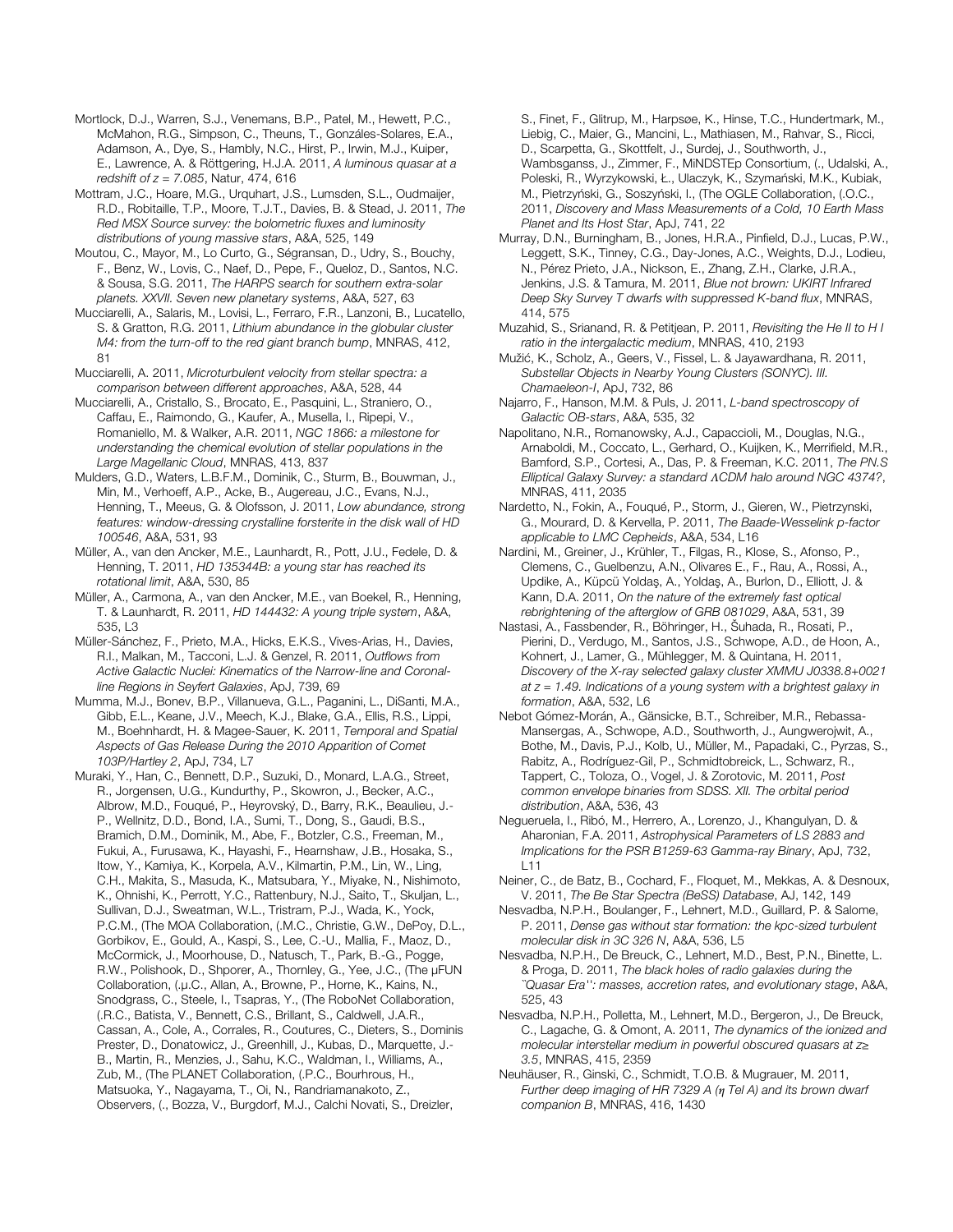Nguyen Luong, Q., Motte, F., Hennemann, M., Hill, T., Rygl, K.L.J., Schneider, N., Bontemps, S., Men'shchikov, A., André, P., Peretto, N., Anderson, L.D., Arzoumanian, D., Deharveng, L., Didelon, P., di Francesco, J., Griffin, M.J., Kirk, J.M., Könyves, V., Martin, P.G., Maury, A., Minier, V., Molinari, S., Pestalozzi, M., Pezzuto, S., Reid, M., Roussel, H., Sauvage, M., Schuller, F., Testi, L., Ward-Thompson, D., White, G.J. & Zavagno, A. 2011, *The Herschel view of massive star formation in G035.39-00.33: dense and cold filament of W48 undergoing a mini-starburst*, A&A, 535, 76

Nguyên Lu'O'Ng, Q., Motte, F., Schuller, F., Schneider, N., Bontemps, S., Schilke, P., Menten, K.M., Heitsch, F., Wyrowski, F., Carlhoff, P., Bronfman, L. & Henning, T. 2011, *W43: the closest molecular complex of the Galactic bar?*, A&A, 529, 41

Nilsson, K.K., Möller-Nilsson, O., Rosati, P., Lombardi, M., Kümmel, M., Kuntschner, H., Walsh, J.R. & Fosbury, R.A.E. 2011, *Stellar properties of z ~ 1 Lyman-break galaxies from ACS slitless grism spectra*, A&A, 526, 10

Nilsson, K.K., Östlin, G., Møller, P., Möller-Nilsson, O., Tapken, C., Freudling, W. & Fynbo, J.P.U. 2011, *The nature of z ~ 2.3 Lyman-*α *emitters*, A&A, 529, 9

Nissen, P.E. & Schuster, W.J. 2011, *Two distinct halo populations in the solar neighborhood. II. Evidence from stellar abundances of Mn, Cu, Zn, Y, and Ba*, A&A, 530, 15

Nordin, J., Östman, L., Goobar, A., Balland, C., Lampeitl, H., Nichol, R.C., Sako, M., Schneider, D.P., Smith, M., Sollerman, J. & Wheeler, J.C. 2011, *Evidence for a Correlation Between the Si II* λ*4000 Width and Type Ia Supernova Color*, ApJ, 734, 42

Nordin, J., Östman, L., Goobar, A., Amanullah, R., Nichol, R.C., Smith, M., Sollerman, J., Bassett, B.A., Frieman, J., Garnavich, P.M., Leloudas, G., Sako, M. & Schneider, D.P. 2011, *Spectral properties of type Ia supernovae up to z ~ 0.3*, A&A, 526, 119

Norris, M.A. & Kannappan, S.J. 2011, *The ubiquity and dual nature of ultra-compact dwarfs*, MNRAS, 414, 739

Noterdaeme, P., Petitjean, P., Srianand, R., Ledoux, C. & López, S. 2011, *The evolution of the cosmic microwave background temperature. Measurements of TCMB at high redshift from carbon monoxide excitation*, A&A, 526, L7

Öberg, K.I., Boogert, A.C.A., Pontoppidan, K.M., van den Broek, S., van Dishoeck, E.F., Bottinelli, S., Blake, G.A. & Evans, N.J.I. 2011, *The Spitzer Ice Legacy: Ice Evolution from Cores to Protostars*, ApJ, 740, 109

Ochsendorf, B.B., Ellerbroek, L.E., Chini, R., Hartoog, O.E., Hoffmeister, V., Waters, L.B.F.M. & Kaper, L. 2011, *First firm spectral classification of an early-B pre-main-sequence star: B275 in M 17*, A&A, 536, L1

Ohnaka, K., Weigelt, G., Millour, F., Hofmann, K.-H., Driebe, T., Schertl, D., Chelli, A., Massi, F., Petrov, R., Stee, P., 2011, *Imaging the dynamical atmosphere of the red supergiant Betelgeuse in the CO first overtone lines with VLTI/AMBER*, A&A, 529, 163

Oliveira, I., Overzier, R.A., Pontoppidan, K.M., van Dishoeck, E.F. & Spezzi, L. 2011, *VLT/X-shooter Spectroscopy of a dusty planetary nebula discovered with Spitzer/IRS*, A&A, 526, 41

Oliveira, J.M., van Loon, J.T., Sloan, G.C., Indebetouw, R., Kemper, F., Tielens, A.G.G.M., Simon, J.D., Woods, P.M. & Meixner, M. 2011, *Ice chemistry in massive young stellar objects: the role of metallicity*, MNRAS, 411, L36

Olofsson, J., Benisty, M., Augereau, J.-C., Pinte, C., Ménard, F., Tatulli, E., Berger, J.-P., Malbet, F., Merín, B., van Dishoeck, E.F., Lacour, S., Pontoppidan, K.M., Monin, J.-L., Brown, J.M., Blake, G.A., 2011, *Warm dust resolved in the cold disk around T Chamaeleontis with VLTI/AMBER*, A&A, 528, L6

Olofsson, S. & Olofsson, G. 2011, *The mid-infrared extinction in molecular clouds. Case study of B 335*, A&A, 534, 127

Önehag, A., Korn, A., Gustafsson, B., Stempels, E. & Vandenberg, D.A. 2011, *M67-1194, an unusually Sun-like solar twin in M67*, A&A, 528, 85

Oonk, J.B.R., Hatch, N.A., Jaffe, W., Bremer, M.N. & van Weeren, R.J. 2011, *Far-ultraviolet emission in the A2597 and A2204 brightest cluster galaxies*, MNRAS, 414, 2309

Orosz, J.A., Steiner, J.F., McClintock, J.E., Torres, M.A.P., Remillard, R.A., Bailyn, C.D. & Miller, J.M. 2011, *An Improved Dynamical Model for the Microquasar XTE J1550-564*, ApJ, 730, 75

Ortolani, S., Barbuy, B., Momany, Y., Saviane, I., Bica, E., Jilkova, L., Salerno, G.M. & Jungwiert, B. 2011, *A Fossil Bulge Globular Cluster Revealed by very Large Telescope Multi-conjugate Adaptive Optics*, ApJ, 737, 31

Orton, G.S., Fletcher, L.N., Lisse, C.M., Chodas, P.W., Cheng, A., Yanamandra-Fisher, P.A., Baines, K.H., Fisher, B.M., Wesley, A., Perez-Hoyos, S., de Pater, I., Hammel, H.B., Edwards, M.L., Ingersoll, A.P., Mousis, O., Marchis, F., Golisch, W., Sanchez-Lavega, A., Simon-Miller, A.A., Hueso, R., Momary, T.W., Greene, Z., Reshetnikov, N., Otto, E., Villar, G., Lai, S. & Wong, M.H. 2011, *The atmospheric influence, size and possible asteroidal nature of the July 2009 Jupiter impactor*, Icar, 211, 587

Östman, L., Nordin, J., Goobar, A., Amanullah, R., Smith, M., Sollerman, J., Stanishev, V., Stritzinger, M.D., Bassett, B.A., Davis, T.M., Edmondson, E., Frieman, J.A., Garnavich, P.M., Lampeitl, H., Leloudas, G., Marriner, J., Nichol, R.C., Romer, K., Sako, M., Schneider, D.P. & Zheng, C. 2011, *NTT and NOT spectroscopy of SDSS-II supernovae*, A&A, 526, 28

Otsuka, M., Meixner, M., Riebel, D., Hyung, S., Tajitsu, A. & Izumiura, H. 2011, *Dust and Chemical Abundances of the Sagittarius Dwarf Galaxy Planetary Nebula Hen2-436*, ApJ, 729, 39

Padovani, P., Miller, N., Kellermann, K.I., Mainieri, V., Rosati, P. & Tozzi, P. 2011, *The VLA Survey of Chandra Deep Field South. V. Evolution and Luminosity Functions of Sub-millijansky Radio Sources and the Issue of Radio Emission in Radio-quiet Active Galactic Nuclei*, ApJ, 740, 20

Page, M.J., Carrera, F.J., Stevens, J.A., Ebrero, J. & Blustin, A.J. 2011, *The nature of X-ray-absorbed quasi-stellar objects*, MNRAS, 416, 2792

Pancino, E., Mucciarelli, A., Sbordone, L., Bellazzini, M., Pasquini, L., Monaco, L. & Ferraro, F.R. 2011, *The subgiant branch of* ω *Centauri seen through high-resolution spectroscopy. I. The first stellar generation in* ω *Cen?*, A&A, 527, 18

Pancino, E., Mucciarelli, A., Bonifacio, P., Monaco, L. & Sbordone, L. 2011, *The subgiant branch of* ω *Centauri seen through highresolution spectroscopy. II. The most metal-rich population*, A&A, 534, 53

Pápics, P.I., Briquet, M., Auvergne, M., Aerts, C., Degroote, P., Niemczura, E., Vučković, M., Smolders, K., Poretti, E., Rainer, M., Hareter, M., Baglin, A., Baudin, F., Catala, C., Michel, E. & Samadi, R. 2011, *CoRoT high-precision photometry of the B0.5 IV star HD 51756*, A&A, 528, 123

Parker, A.H., Kavelaars, J.J., Petit, J.-M., Jones, L., Gladman, B., Parker, J. 2011, *Characterization of Seven Ultra-wide Trans-Neptunian Binaries*, ApJ, 743, 1

Parker, Q.A., Frew, D.J., Miszalski, B., Kovacevic, A.V., Frinchaboy, P.M., Dobbie, P.D. & Köppen, J. 2011, *PHR 1315-6555: a bipolar planetary nebula in the compact Hyades-age open cluster ESO 96- SC04*, MNRAS, 413, 1835

Parsons, S.G., Marsh, T.R., Gänsicke, B.T. & Tappert, C. 2011, *A stellar prominence in the white dwarf/red dwarf binary QS Vir: evidence for a detached system*, MNRAS, 412, 2563

Pascucci, I., Sterzik, M., Alexander, R.D., Alencar, S.H.P., Gorti, U., Hollenbach, D., Owen, J., Ercolano, B. & Edwards, S. 2011, *The Photoevaporative Wind from the Disk of TW Hya*, ApJ, 736, 13

Pasquini, L., Melo, C., Chavero, C., Dravins, D., Ludwig, H.-G., Bonifacio, P., de La Reza, R., 2011, *Gravitational redshifts in mainsequence and giant stars*, A&A, 526, 127

Pasquini, L., Mauas, P., Käufl, H.U. & Cacciari, C. 2011, *Measuring helium abundance difference in giants of NGC 2808*, A&A, 531, 35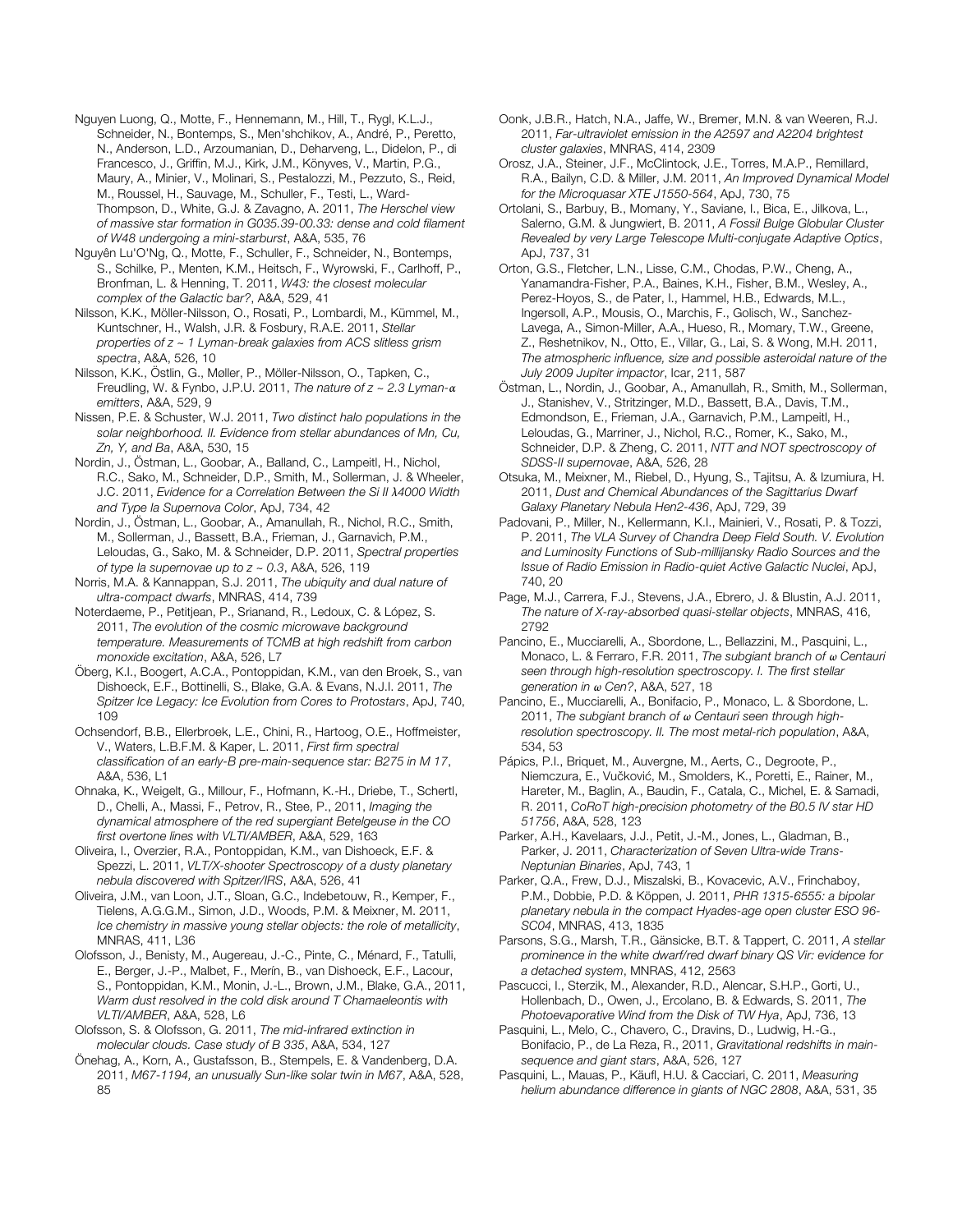Patat, F., Chugai, N.N., Podsiadlowski, P., Mason, E., Melo, C. & Pasquini, L. 2011, *Connecting RS Ophiuchi to [some] type Ia supernovae*, A&A, 530, 63

Patat, F., Moehler, S., O'Brien, K., Pompei, E., Bensby, T., Carraro, G., de Ugarte Postigo, A., Fox, A., Gavignaud, I., James, G., Korhonen, H., Ledoux, C., Randall, S., Sana, H., Smoker, J., Stefl, S. & Szeifert, T. 2011, *Optical atmospheric extinction over Cerro Paranal*, A&A, 527, 91

Paudel, S., Lisker, T. & Kuntschner, H. 2011, *Nuclei of early-type dwarf galaxies: insights from stellar populations*, MNRAS, 413, 1764

Paunzen, E., Hensberge, H., Maitzen, H.M., Netopil, M., Trigilio, C., Fossati, L., Heiter, U. & Pranka, M. 2011, *A photometric long-term study of chemically peculiar stars in open clusters*, A&A, 525, 16

Pellizza, L.J., Chaty, S. & Chisari, N.E. 2011, *Unveiling the nature of IGR J16283-4838*, A&A, 526, 15

Peña Ramírez, K., Zapatero Osorio, M.R., Béjar, V.J.S., Rebolo, R. & Bihain, G. 2011, *Search and characterization of T-type planetary mass candidates in the* σ *Orionis cluster*, A&A, 532, 42

Pentericci, L., Fontana, A., Vanzella, E., Castellano, M., Grazian, A., Dijkstra, M., Boutsia, K., Cristiani, S., Dickinson, M., Giallongo, E., Giavalisco, M., Maiolino, R., Moorwood, A., Paris, D. & Santini, P. 2011, *Spectroscopic Confirmation of z ~ 7 Lyman Break Galaxies: Probing the Earliest Galaxies and the Epoch of Reionization*, ApJ, 743, 132

Pepe, F., Lovis, C., Ségransan, D., Benz, W., Bouchy, F., Dumusque, X., Mayor, M., Queloz, D., Santos, N.C. & Udry, S. 2011, *The HARPS search for Earth-like planets in the habitable zone. I. Very low-mass planets around HD 20794, HD 85512, and HD 192310*, A&A, 534, 58

Pereira, C.B., Sales Silva, J.V., Chavero, C., Roig, F. & Jilinski, E. 2011, *Chemical abundances and kinematics of a sample of metal-rich barium stars*, A&A, 533, 51

Péroux, C., Bouché, N., Kulkarni, V.P., York, D.G. & Vladilo, G. 2011, *A SINFONI integral field spectroscopy survey for galaxy counterparts to damped Lyman* α *systems - I. New detections and limits for intervening and associated absorbers*, MNRAS, 410, 2237

Péroux, C., Bouché, N., Kulkarni, V.P., York, D.G. & Vladilo, G. 2011, *A SINFONI integral field spectroscopy survey for galaxy counterparts to damped Lyman* α *systems - II. Dynamical properties of the galaxies towards Q0302 - 223 and Q1009 - 0026*, MNRAS, 410, 2251

Peterson, D.E., Caratti o Garatti, A., Bourke, T.L., Forbrich, J., Gutermuth, R.A., Jørgensen, J.K., Allen, L.E., Patten, B.M., Dunham, M.M., Harvey, P.M., Merín, B., Chapman, N.L., Cieza, L.A., Huard, T.L., Knez, C., Prager, B. & Evans, N.J. 2011, *The Spitzer Survey of Interstellar Clouds in the Gould Belt. III. A Multi-wavelength View of Corona Australis*, ApJS, 194, 43

Peterson, R.C. 2011, *The Extreme Overabundance of Molybdenum in Two Metal-poor Stars*, ApJ, 742, 21

Petit, J.-M., Kavelaars, J.J., Gladman, B.J., Jones, R.L., Parker, J.W., Van Laerhoven, C., Nicholson, P., Mars, G., Rousselot, P., Mousis, O., Marsden, B., Bieryla, A., Taylor, M., Ashby, M.L.N., Benavidez, P. & Campo Bagatin, A.Bernabeu, G. 2011, *The Canada-France Ecliptic Plane Survey—Full Data Release: The Orbital Structure of the Kuiper Belt*, AJ, 142, 131

Petrov, P.P., Gahm, G.F., Stempels, H.C., Walter, F.M. & Artemenko, S.A. 2011, *Accretion-powered chromospheres in classical T Tauri stars*, A&A, 535, 6

Pfuhl, O., Fritz, T.K., Zilka, M., Maness, H., Eisenhauer, F., Genzel, R., Gillessen, S., Ott, T., Dodds-Eden, K. & Sternberg, A. 2011, *The Star Formation History of the Milky Way's Nuclear Star Cluster*, ApJ, 741, 108

Piatti, A.E., Clariá, J.J., Parisi, M.C. & Ahumada, A.V. 2011, *First Estimates of the Fundamental Parameters of Three Large Magellanic Cloud Clusters*, PASP, 123, 519

Pietrzyński, G., Thompson, I.B., Graczyk, D., Gieren, W., Pilecki, B., Udalski, A., Soszynski, I., Bono, G., Konorski, P., Nardetto, N. & Storm, J. 2011, *The Araucaria Project: Accurate Determination of*  *the Dynamical Mass of the Classical Cepheid in the Eclipsing System OGLE-LMC-CEP-1812*, ApJ, 742, L20

- Piñol-Ferrer, N., Fathi, K., Lundgren, A. & van de Ven, G. 2011, *Physical condition of the molecular gas at the centre of NGC 1097*, MNRAS, 414, 529
- Pipino, A. & Danziger, I.J. 2011, *An empirical calibration of Lick indices using Milky Way globular clusters*, A&A, 530, 22

Planck Collaboration, P.C., Aghanim, N., Arnaud, M., Ashdown, M., Aumont, J., Baccigalupi, C., Balbi, A., Banday, A.J., Barreiro, R.B., Bartelmann, M., Bartlett, J.G., Battaner, E., Benabed, K., Benoît, A., Bernard, J.-P., Bersanelli, M., Bhatia, R., Bock, J.J., Bonaldi, A., Bond, J.R., Borrill, J., Bouchet, F.R., Brown, M.L., Bucher, M., Burigana, C., Cabella, P., Cantalupo, C.M., Cardoso, J.-F., Carvalho, P., Catalano, A., Cayón, L., Challinor, A., Chamballu, A., Chiang, L.- Y., Chon, G., Christensen, P.R., Churazov, E., Clements, D.L., Colafrancesco, S., Colombi, S., Couchot, F., Coulais, A., Crill, B.P., Cuttaia, F., da Silva, A., Dahle, H., Danese, L., de Bernardis, P., de Gasperis, G., de Rosa, A., de Zotti, G., Delabrouille, J., Delouis, J.- M., Désert, F.-X., Diego, J.M., Dolag, K., Donzelli, S., Doré, O., Dörl, U., Douspis, M., Dupac, X., Efstathiou, G., Enßlin, T.A., Finelli, F., Flores-Cacho, I., Forni, O., Frailis, M., Franceschi, E., Fromenteau, S., Galeotta, S., Ganga, K., Génova-Santos, R.T., Giard, M., Giardino, G., Giraud-Héraud, Y., González-Nuevo, J., González-Riestra, R., Górski, K.M., Gratton, S., Gregorio, A., Gruppuso, A., Harrison, D., Heinämäki, P., Henrot-Versillé, S., Hernández-Monteagudo, C., Herranz, D., Hildebrandt, S.R., Hivon, E., Hobson, M., Holmes, W.A., Hovest, W., Hoyland, R.J., Huffenberger, K.M., Hurier, G., Jaffe, A.H., Juvela, M., Keihänen, E., Keskitalo, R., Kisner, T.S., Kneissl, R., Knox, L., Kurki-Suonio, H., Lagache, G., Lamarre, J.-M., Lasenby, A., Laureijs, R.J., Lawrence, C.R., Le Jeune, M., Leach, S., Leonardi, R., Liddle, A., Linden-Vørnle, M., López-Caniego, M., Lubin, P.M., Macías-Pérez, J.F., Maffei, B., Maino, D., Mandolesi, N., Mann, R., Maris, M., Marleau, F., Martínez-González, E., Masi, S., Matarrese, S., Matthai, F., Mazzotta, P., Melchiorri, A., Melin, J.-B., Mendes, L., Mennella, A., Mitra, S., Miville-Deschênes, M.-A., Moneti, A., Montier, L., Morgante, G., Mortlock, D., Munshi, D., Murphy, A., Naselsky, P., Natoli, P., Netterfield, C.B., Nørgaard-Nielsen, H.U., Noviello, F., Novikov, D., Novikov, I., Osborne, S., Pajot, F., Pasian, F., Patanchon, G., Perdereau, O., Perotto, L., Perrotta, F., Piacentini, F., Piat, M., Pierpaoli, E., Piffaretti, R., Plaszczynski, S., Pointecouteau, E., Polenta, G., Ponthieu, N., Poutanen, T., Pratt, G.W., Prézeau, G., Prunet, S., Puget, J.-L., Rebolo, R., Reinecke, M., Renault, C., Ricciardi, S., Riller, T., Ristorcelli, I., Rocha, G., Rosset, C., Rubiño-Martín, J.A., Rusholme, B., Saar, E., Sandri, M., Santos, D., Schaefer, B.M., Scott, D., Seiffert, M.D., Smoot, G.F., Starck, J.-L., Stivoli, F., Stolyarov, V., Sunyaev, R., Sygnet, J.-F., Tauber, J.A., Terenzi, L., Toffolatti, L., Tomasi, M., Torre, J.-P., Tristram, M., Tuovinen, J., Valenziano, L., Vibert, L., Vielva, P., Villa, F., Vittorio, N., Wandelt, B.D., White, S.D.M., Yvon, D., Zacchei, A., Zonca, A., 2011, *Planck early results. IX. XMM-Newton follow-up for validation of Planck cluster candidates*, A&A, 536, 9

- Platais, I., Girard, T.M., Vieira, K., López, C.E., Loomis, C., McLean, B.J., Pourbaix, D., Moraux, E., Mermilliod, J.-C., James, D.J., Cargile, P.A., Barnes, S.A., Castillo, D.J., 2011, *A deep proper-motion survey of the nearby open cluster Blanco*, MNRAS, 413, 1024
- Pont, F., Husnoo, N., Mazeh, T. & Fabrycky, D. 2011, *Determining eccentricities of transiting planets: a divide in the mass-period plane*, MNRAS, 414, 1278

Pont, F., Aigrain, S. & Zucker, S. 2011, *Reassessing the radial-velocity evidence for planets around CoRoT-7*, MNRAS, 411, 1953

Pontoppidan, K.M., Blake, G.A. & Smette, A. 2011, *The Structure and Dynamics of Molecular Gas in Planet-forming Zones: A CRIRES Spectro-astrometric Survey*, ApJ, 733, 84

Popesso, P., Rodighiero, G., Saintonge, A., Santini, P., Grazian, A., Lutz, D., Brusa, M., Altieri, B., Andreani, P., Aussel, H., Berta, S., Bongiovanni, A., Cava, A., Cepa, J., Cimatti, A., Daddi, E.,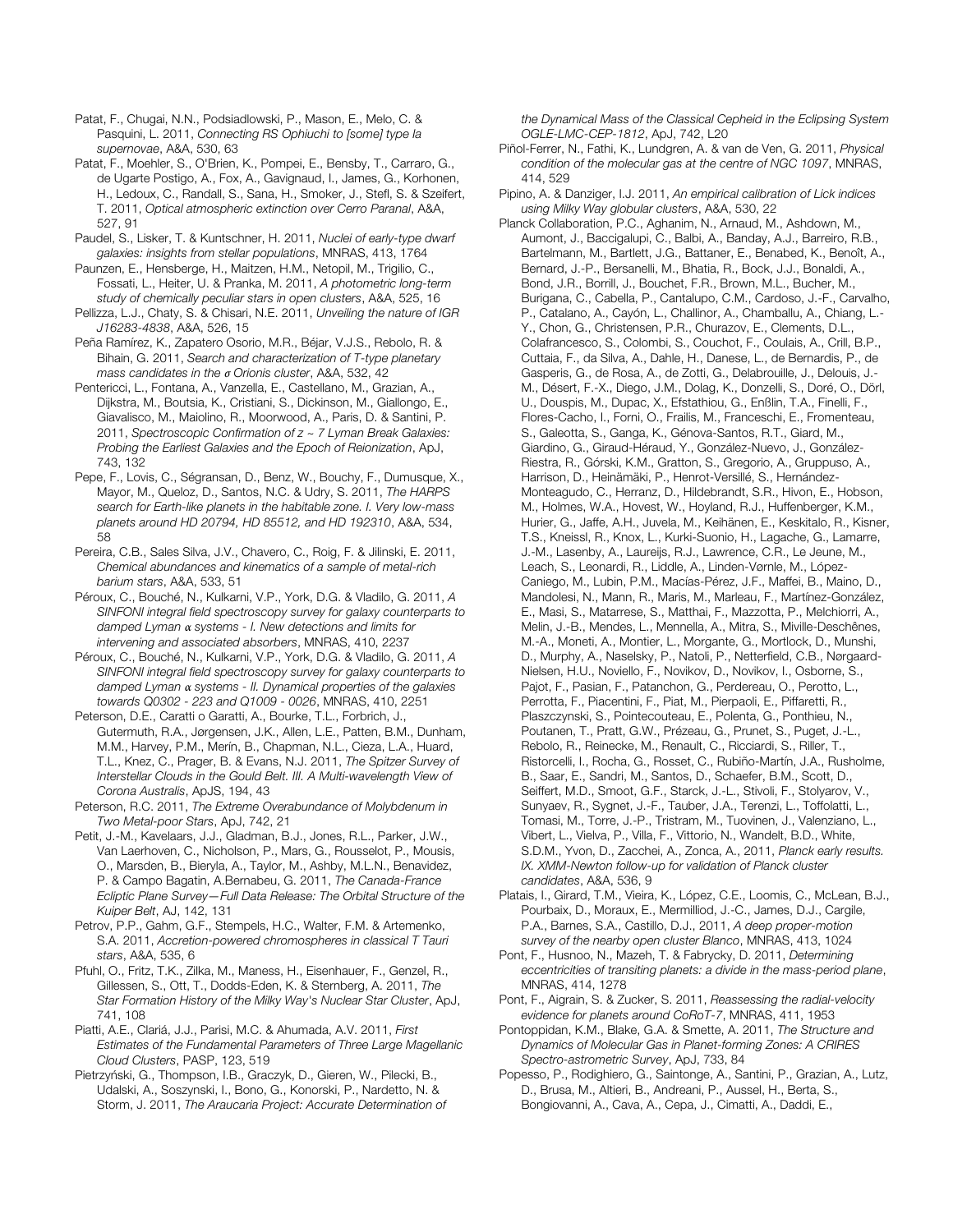Dominguez, H., Elbaz, D., Förster Schreiber, N., Genzel, R., Gruppioni, C., Magdis, G., Maiolino, R., Magnelli, B., Nordon, R., Pérez García, A.M., Poglitsch, A., Pozzi, F., Riguccini, L., Sanchez-Portal, M., Shao, L., Sturm, E., Tacconi, L., Valtchanov, I., Wieprecht, E. & Wetzstein, M. 2011, *The effect of environment on star forming galaxies at redshift. I. First insight from PACS*, A&A, 532, 145

- Poretti, E., Rainer, M., Weiss, W.W., Bognár, Z., Moya, A., Niemczura, E., Suárez, J.C., Auvergne, M., Baglin, A., Baudin, F., Benkő, J.M., Debosscher, J., Garrido, R., Mantegazza, L. & Paparó, M. 2011, *Monitoring a high-amplitude* δ *Scuti star for 152 days: discovery of 12 additional modes and modulation effects in the light curve of CoRoT 101155310*, A&A, 528, 147
- Preibisch, T., Schuller, F., Ohlendorf, H., Pekruhl, S., Menten, K.M. & Zinnecker, H. 2011, *A deep wide-field sub-mm survey of the Carina Nebula complex*, A&A, 525, 92
- Preibisch, T., Ratzka, T., Kuderna, B., Ohlendorf, H., King, R.R., Hodgkin, S., Irwin, M., Lewis, J.R., McCaughrean, M.J. & Zinnecker, H. 2011, *Deep wide-field near-infrared survey of the Carina Nebula*, A&A, 530, 34
- Preibisch, T., Ratzka, T., Gehring, T., Ohlendorf, H., Zinnecker, H., King, R.R., McCaughrean, M.J. & Lewis, J.R. 2011, *Detection of a large massive circumstellar disk around a high-mass young stellar object in the Carina Nebula*, A&A, 530, 40
- Preibisch, T., Hodgkin, S., Irwin, M., Lewis, J.R., King, R.R., McCaughrean, M.J., Zinnecker, H., Townsley, L. & Broos, P. 2011, *Near-infrared Properties of the X-ray-emitting Young Stellar Objects in the Carina Nebula*, ApJS, 194, 10
- Pribulla, T., Merand, A., Kervella, P., Vaňko, M., Stevens, I.R., Chini, R., Hoffmeister, V., Stahl, O., Berndt, A., Mugrauer, M. & Ammler-von Eiff, M. 2011, *The nearby eclipsing stellar system* δ *Velorum. II. First reliable orbit for the eclipsing pair*, A&A, 528, 21
- Quanz, S.P., Kenworthy, M.A., Meyer, M.R., Girard, J.H.V. & Kasper, M. 2011, *Searching for Gas Giant Planets on Solar System Scales: VLT NACO/APP Observations of the Debris Disk Host Stars HD172555 and HD115892*, ApJ, 736, L32
- Quanz, S.P., Schmid, H.M., Geissler, K., Meyer, M.R., Henning, T., Brandner, W. & Wolf, S. 2011, *Very Large Telescope/NACO Polarimetric Differential Imaging of HD100546—Disk Structure and Dust Grain Properties between 10 and 140 AU*, ApJ, 738, 23
- Querel, R.R., Naylor, D.A. & Kerber, F. 2011, *Spectroscopic Determination of Atmospheric Water Vapor*, PASP, 123, 222
- Rahman, M., Moon, D.-S. & Matzner, C.D. 2011, *Spectroscopic Confirmation of the Dragonfish Association: The Galaxy's Most Luminous OB Association*, ApJ, 743, L28
- Ramos Almeida, C., Dicken, D., Tadhunter, C., Asensio Ramos, A., Inskip, K.J., Hardcastle, M.J. & Mingo, B. 2011, *Clear detection of dusty torus signatures in a weak-line radio galaxy: the case of PKS 0043-42*, MNRAS, 413, 2358
- Ramsay, G., Napiwotzki, R., Barclay, T., Hakala, P., Potter, S. & Cropper, M. 2011, *New short-period stellar pulsators at large Galactocentric distances*, MNRAS, 417, 400
- Randall, S.K., Calamida, A., Fontaine, G., Bono, G. & Brassard, P. 2011, *Rapidly Pulsating Hot Subdwarfs in* ω *Centauri: A New Instability Strip on the Extreme Horizontal Branch?*, ApJ, 737, L27
- Rauw, G., Sana, H. & Nazé, Y. 2011, *A spectroscopic investigation of early-type stars in the young open cluster Westerlund 2*, A&A, 535, 40
- Rebassa-Mansergas, A., Nebot Gómez-Morán, A., Schreiber, M.R., Girven, J. & Gänsicke, B.T. 2011, *Post-common envelope binaries from SDSS-X: the origin of low-mass white dwarfs*, MNRAS, 413, 1121
- Reddy, V., Carvano, J.M., Lazzaro, D., Michtchenko, T.A., Gaffey, M.J., Kelley, M.S., Mothé-Diniz, T., Alvarez-Candal, A., Moskovitz, N.A., Cloutis, E.A. & Ryan, E.L. 2011, *Mineralogical characterization of Baptistina Asteroid Family: Implications for K/T impactor source*, Icar, 216, 184
- Reggiani, M., Robberto, M., da Rio, N., Meyer, M.R., Soderblom, D.R. & Ricci, L. 2011, *Quantitative evidence of an intrinsic luminosity spread in the Orion nebula cluster*, A&A, 534, 83
- Reig, P., Nespoli, E., Fabregat, J. & Mennickent, R.E. 2011, *Multifrequency observations of Swift J1626.6-5156*, A&A, 533, 23
- Rettura, A., Mei, S., Stanford, S.A., Raichoor, A., Moran, S., Holden, B., Rosati, P., Ellis, R., Nakata, F., Nonino, M., Treu, T., Blakeslee, J.P., Demarco, R., Eisenhardt, P., Ford, H.C., Fosbury, R.A.E., Illingworth, G., Huertas-Company, M., Jee, M.J., Kodama, T., Postman, M., Tanaka, M. & White, R.L. 2011, *Early-type Galaxies at z ~ 1.3. III. On the Dependence of Formation Epochs and Star Formation Histories on Stellar Mass and Environment*, ApJ, 732, 94
- Ricci, L., Testi, L., Williams, J.P., Mann, R.K. & Birnstiel, T. 2011, *The mm-colors of a Young Binary Disk System in the Orion Nebula Cluster*, ApJ, 739, L8
- Richard, J., Jones, T., Ellis, R., Stark, D.P., Livermore, R. & Swinbank, M. 2011, *The emission line properties of gravitationally lensed 1.5 < z < 5 galaxies*, MNRAS, 413, 643
- Richichi, A., Chen, W.P., Fors, O. & Wang, P.F. 2011, *Lunar occultations of 184 stellar sources in two crowded regions toward the Galactic bulge*, A&A, 532, 101
- Richter, P., Krause, F., Fechner, C., Charlton, J.C. & Murphy, M.T. 2011, *The neutral gas extent of galaxies as derived from weak intervening Ca ii absorbers*, A&A, 528, 12
- Richtler, T., Salinas, R., Misgeld, I., Hilker, M., Hau, G.K.T., Romanowsky, A.J., Schuberth, Y. & Spolaor, M. 2011, *The dark halo of the Hydra I galaxy cluster: core, cusp, cosmological? Dynamics of NGC 3311 and its globular cluster system*, A&A, 531, 119
- Rigby, E.E., Best, P.N., Brookes, M.H., Peacock, J.A., Dunlop, J.S., Röttgering, H.J.A., Wall, J.V. & Ker, L. 2011, *The luminositydependent high-redshift turnover in the steep spectrum radio luminosity function: clear evidence for downsizing in the radio-AGN population*, MNRAS, 416, 1900
- Rigliaco, E., Natta, A., Randich, S., Testi, L. & Biazzo, K. 2011, *U-band study of the accretion properties in the* σ *Orionis star-forming region*, A&A, 525, 47
- Rigliaco, E., Natta, A., Randich, S., Testi, L., Covino, E., Herczeg, G. & Alcalá, J.M. 2011, *X-shooter observations of the accreting brown dwarf J053825.4-024241*, A&A, 526, L6
- Ripepi, V., Cusano, F., di Criscienzo, M., Catanzaro, G., Palla, F., Marconi, M., Ventura, P., Neiner, C., Catala, C. & Bernabei, S. 2011, *CoRoT 102699796, the first metal-poor Herbig Ae pulsator: a hybrid*  δ *Sct-*γ *Dor variable?*, MNRAS, 416, 1535
- Ritchey, A.M., Federman, S.R. & Lambert, D.L. 2011, *Interstellar CN and CH+ in Diffuse Molecular Clouds: 12C/13C Ratios and CN Excitation*, ApJ, 728, 36
- Roccatagliata, V., Ratzka, T., Henning, T., Wolf, S., Leinert, C. & Bouwman, J. 2011, *Multi-wavelength observations of the young binary system Haro 6-10: The case of misaligned discs*, A&A, 534, 33
- Rochau, B., Brandner, W., Stolte, A., Henning, T., da Rio, N., Gennaro, M., Hormuth, F., Marchetti, E. & Amico, P. 2011, *A benchmark for multiconjugated adaptive optics: VLT-MAD observations of the young massive cluster Trumpler 14*, MNRAS, 418, 949
- Rodríguez-Zaurín, J., Arribas, S., Monreal-Ibero, A., Colina, L., Alonso-Herrero, A. & Alfonso-Garzón, J. 2011, *VLT-VIMOS integral field spectroscopy of luminous and ultraluminous infrared galaxies. III. The atlas of the stellar and ionized gas distribution*, A&A, 527, 60
- Rojo, P. & Margot, J.L. 2011, *Mass and Density of the B-type Asteroid (702) Alauda*, ApJ, 727, 69
- Rolffs, R., Schilke, P., Wyrowski, F., Menten, K.M., Güsten, R. & Bisschop, S.E. 2011, *Structure of evolved cluster-forming regions*, A&A, 527, 68
- Roman-Lopes, A. 2011, *Discovery of two Galactic Wolf-Rayet stars in Circinus*, MNRAS, 410, 161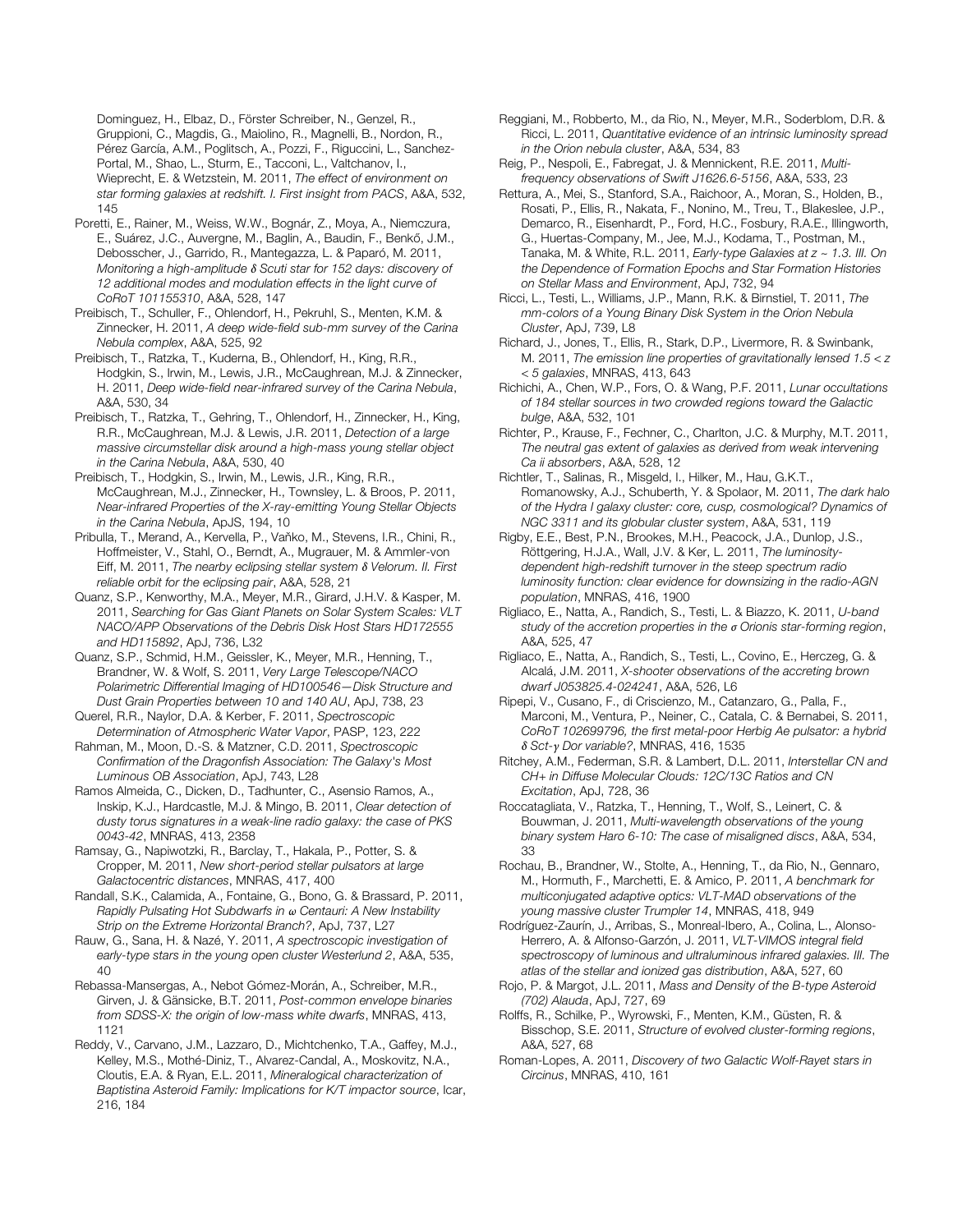Roman-Lopes, A., Barba, R.H. & Morrell, N.I. 2011, *Two O2 If\*/WN6 stars possibly ejected from the massive young Galactic cluster Westerlund 2*, MNRAS, 416, 501

Rossi, A., Schulze, S., Klose, S., Kann, D.A., Rau, A., Krimm, H.A., Jóhannesson, G., Panaitescu, A., Yuan, F., Ferrero, P., Krühler, T., Greiner, J., Schady, P., Pandey, S.B., Amati, L., Afonso, P.M.J., Akerlof, C.W., Arnold, L.A., Clemens, C., Filgas, R., Hartmann, D.H., Küpcü Yoldaş, A., McBreen, S., McKay, T.A., Nicuesa Guelbenzu, A., Olivares, F.E., Paciesas, B., Rykoff, E.S., Szokoly, G., Updike, A.C. & Yoldaş, A. 2011, *The Swift/Fermi GRB 080928 from 1 eV to 150 keV*, A&A, 529, 142

Rousselot, P., Jehin, E., Manfroid, J., Mousis, O., Dumas, C., Carry, B., Marboeuf, U. & Zucconi, J.-M., 2011, *A Search for Water Vaporization on Ceres*, AJ, 142, 125

Rousselot, P., Dumas, C. & Merlin, F. 2011, *Near-infrared spectroscopy of 133P/Elst-Pizarro*, Icar, 211, 553

Roy, R., Kumar, B., Moskvitin, A.S., Benetti, S., Fatkhullin, T.A., Kumar, B., Misra, K., Bufano, F., Martin, R., Sokolov, V.V., Pandey, S.B., Chandola, H.C. & Sagar, R. 2011, *SN 2008gz - most likely a normal Type IIP event*, MNRAS, 414, 167

Roy, R., Kumar, B., Benetti, S., Pastorello, A., Yuan, F., Brown, P.J., Immler, S., Fatkhullin, T.A., Moskvitin, A.S., Maund, J., Akerlof, C.W., Wheeler, J.C., Sokolov, V.V., Quimby, R.M., Bufano, F., Kumar, B., Misra, K., Pandey, S.B., Elias-Rosa, N., Roming, P.W.A. & Sagar, R. 2011, *SN 2008in—Bridging the Gap between Normal and Faint Supernovae of Type IIP*, ApJ, 736, 76

Ruchti, G.R., Fulbright, J.P., Wyse, R.F.G., Gilmore, G.F., Grebel, E.K., Bienaymé, O., Bland-Hawthorn, J., Freeman, K.C., Gibson, B.K., Munari, U., Navarro, J.F., Parker, Q.A., Reid, W., Seabroke, G.M., Siebert, A., Siviero, A., Steinmetz, M., Watson, F.G., Williams, M. & Zwitter, T. 2011, *Metal-poor Lithium-rich Giants in the Radial Velocity Experiment Survey*, ApJ, 743, 107

Ruchti, G.R., Fulbright, J.P., Wyse, R.F.G., Gilmore, G.F., Bienaymé, O., Bland-Hawthorn, J., Gibson, B.K., Grebel, E.K., Helmi, A., Munari, U., Navarro, J.F., Parker, Q.A., Reid, W., Seabroke, G.M., Siebert, A., Siviero, A., Steinmetz, M., Watson, F.G., Williams, M. & Zwitter, T. 2011, *Observational Properties of the Metal-poor Thick Disk of the Milky Way and Insights into its Origins*, ApJ, 737, 9

Ruiz-Velasco, A.E., Wittkowski, M., Wachter, A., Schröder, K.-P., Driebe, T., 2011, *Near-infrared spectro-interferometry of three OH/IR stars with the VLTI/AMBER instrument*, A&A, 535, 100

Rusli, S.P., Thomas, J., Erwin, P., Saglia, R.P., Nowak, N. & Bender, R. 2011, *The central black hole mass of the high-*σ *but low-bulgeluminosity lenticular galaxy NGC 1332*, MNRAS, 410, 1223

Sachkov, M., Hareter, M., Ryabchikova, T., Wade, G., Kochukhov, O., Shulyak, D. & Weiss, W.W. 2011, *Pulsations in the atmosphere of the rapidly oscillating star 33 Lib*, MNRAS, 416, 2669

Sacuto, S., Aringer, B., Hron, J., Nowotny, W., Paladini, C., Verhoelst, T. & Höfner, S. 2011, *Observing and modeling the dynamic atmosphere of the low mass-loss C-star R Sculptoris at high angular resolution*, A&A, 525, 42

Sahlmann, J., Ségransan, D., Queloz, D., Udry, S., Santos, N.C., Marmier, M., Mayor, M., Naef, D., Pepe, F. & Zucker, S. 2011, *Search for brown-dwarf companions of stars*, A&A, 525, 95

Saito, R.K., Zoccali, M., McWilliam, A., Minniti, D., Gonzalez, O.A. & Hill, V. 2011, *Mapping the X-shaped Milky Way Bulge*, AJ, 142, 76

Sako, M., Bassett, B., Connolly, B., Dilday, B., Cambell, H., Frieman, J.A., Gladney, L., Kessler, R., Lampeitl, H., Marriner, J., Miquel, R., Nichol, R.C., Schneider, D.P., Smith, M. & Sollerman, J. 2011, *Photometric Type Ia Supernova Candidates from the Three-year SDSS-II SN Survey Data*, ApJ, 738, 162

Salama, F., Galazutdinov, G.A., Krełowski, J., Biennier, L., Beletsky, Y. & Song, I.-O., 2011, *Polycyclic Aromatic Hydrocarbons and the Diffuse Interstellar Bands: A Survey*, ApJ, 728, 154

Salinas, R., Richtler, T., West, M.J., Romanowsky, A.J., Lloyd-Davies, E. & Schuberth, Y. 2011, *Crazy heart: kinematics of the "star pile" in Abell 545*, A&A, 528, 61

Salvato, M., Ilbert, O., Hasinger, G., Rau, A., Civano, F., Zamorani, G., Brusa, M., Elvis, M., Vignali, C., Aussel, H., Comastri, A., Fiore, F., Le Floc'h, E., Mainieri, V., Bardelli, S., Bolzonella, M., Bongiorno, A., Capak, P., Caputi, K., Cappelluti, N., Carollo, C.M., Contini, T., Garilli, B., Iovino, A., Fotopoulou, S., Fruscione, A., Gilli, R., Halliday, C., Kneib, J.-P., Kakazu, Y., Kartaltepe, J.S., Koekemoer, A.M., Kovac, K., Ideue, Y., Ikeda, H., Impey, C.D., Le Fevre, O., Lamareille, F., Lanzuisi, G., Le Borgne, J.-F., Le Brun, V., Lilly, S., Maier, C., Manohar, S., Masters, D., McCracken, H., Messias, H., Mignoli, M., Mobasher, B., Nagao, T., Pello, R., Puccetti, S., Perez-Montero, E., Renzini, A., Sargent, M., Sanders, D.B., Scodeggio, M., Scoville, N., Shopbell, P., Silvermann, J., Taniguchi, Y., Tasca, L., Tresse, L., Trump, J.R., Zucca, E., 2011, *Dissecting Photometric Redshift for Active Galactic Nucleus Using XMM- and Chandra-COSMOS Samples*, ApJ, 742, 61

Sana, H., Le Bouquin, J.-B., De Becker, M., Berger, J.-P., de Koter, A., Mérand, A., 2011, *The Non-thermal Radio Emitter HD 93250 Resolved by Long Baseline Interferometry*, ApJ, 740, L43

Sana, H., James, G. & Gosset, E. 2011, *The massive star binary fraction in young open clusters - III. IC 2944 and the Cen OB2 association*, MNRAS, 416, 817

Santos, J.S., Fassbender, R., Nastasi, A., Böhringer, H., Rosati, P., Šuhada, R., Pierini, D., Nonino, M., Mühlegger, M., Quintana, H., Schwope, A.D., Lamer, G., de Hoon, A. & Strazzullo, V. 2011, *Discovery of a massive X-ray luminous galaxy cluster at z = 1.579*, A&A, 531, L15

Santos, N.C., Mayor, M., Bonfils, X., Dumusque, X., Bouchy, F., Figueira, P., Lovis, C., Melo, C., Pepe, F., Queloz, D., Ségransan, D., Sousa, S.G. & Udry, S. 2011, *The HARPS search for southern extrasolar planets. XXV. Results from the metal-poor sample*, A&A, 526, 112

Saracco, P., Longhetti, M. & Gargiulo, A. 2011, *Constraining the star formation and the assembly histories of normal and compact earlytype galaxies at 1 < z < 2*, MNRAS, 412, 2707

Savoury, C.D.J., Littlefair, S.P., Dhillon, V.S., Marsh, T.R., Gänsicke, B.T., Copperwheat, C.M., Kerry, P., Hickman, R.D.G. & Parsons, S.G. 2011, *Cataclysmic variables below the period gap: mass determinations of 14 eclipsing systems*, MNRAS, 415, 2025

Scarpa, R., Marconi, G., Carraro, G., Falomo, R. & Villanova, S. 2011, *Testing Newtonian gravity with distant globular clusters: NGC 1851 and NGC 1904*, A&A, 525, 148

Schaerer, D., de Barros, S. & Stark, D.P. 2011, *On Ly*α *emission in z ~ 3-6 UV-selected galaxies*, A&A, 536, 72

Schirmer, M., Hildebrandt, H., Kuijken, K. & Erben, T. 2011, *Mass, light and colour of the cosmic web in the supercluster SCL2243-0935 (z = 0.447)*, A&A, 532, 57

Schmid, H.M., Joos, F., Buenzli, E. & Gisler, D. 2011, *Long slit spectropolarimetry of Jupiter and Saturn*, Icar, 212, 701

Schödel, R., Morris, M.R., Muzic, K., Alberdi, A., Meyer, L., Eckart, A. & Gezari, D.Y. 2011, *The mean infrared emission of Sagittarius A\**, A&A, 532, 83

Schröter, S., Czesla, S., Wolter, U., Müller, H.M., Huber, K.F. & Schmitt, J.H.M.M. 2011, *The corona and companion of CoRoT-2a. Insights from X-rays and optical spectroscopy*, A&A, 532, 3

Schuler, S.C., Flateau, D., Cunha, K., King, J.R., Ghezzi, L. & Smith, V.V. 2011, *Abundances of Stars with Planets: Trends with Condensation Temperature*, ApJ, 732, 55

Schütz, O., Meeus, G., Carmona, A., Juhász, A. & Sterzik, M.F. 2011, *The young B-star quintuple system HD 155448*, A&A, 533, 54

Seeiger, M., Neuhäuser, R. & Eisenbeiss, T. 2011, *Spectral classification of Pleiades brown dwarf candidates*, AN, 332, 821

Ségransan, D., Mayor, M., Udry, S., Lovis, C., Benz, W., Bouchy, F., Lo Curto, G., Mordasini, C., Moutou, C., Naef, D., Pepe, F., Queloz, D. & Santos, N. 2011, *The HARPS search for southern extra-solar planets. XXIX. Four new planets in orbit around the moderatly active dwarfs HD 63765, HD 104067, HD 125595, and HIP 70849*, A&A, 535, 54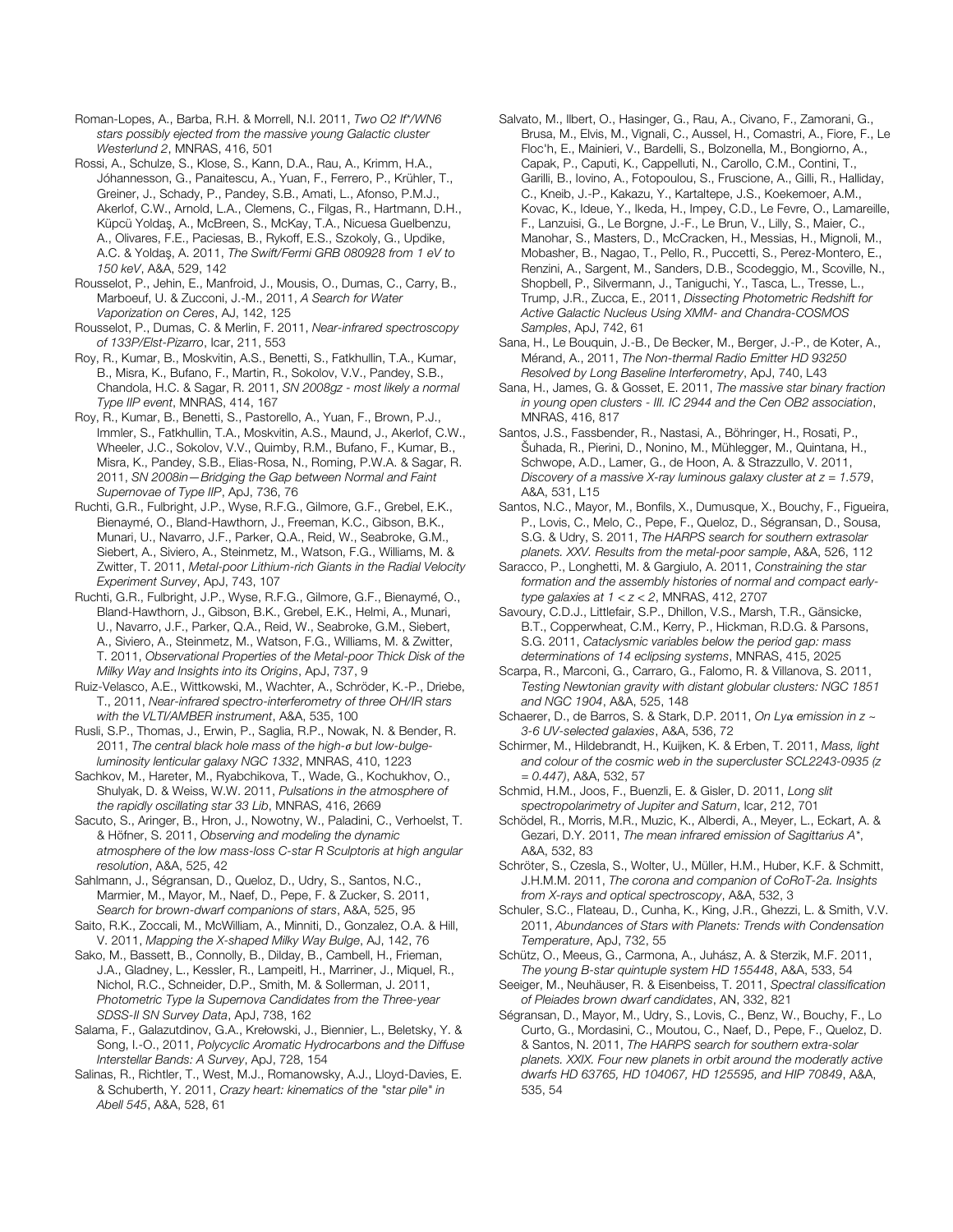Selier, R., Heydari-Malayeri, M. & Gouliermis, D.A. 2011, *An interesting candidate for isolated massive-star formation in the Small Magellanic Cloud*, A&A, 529, 40

Shim, H., Chary, R.-R., Dickinson, M., Lin, L., Spinrad, H., Stern, D. & Yan, C.-H., 2011, *z ~ 4 H*α *Emitters in the Great Observatories Origins Deep Survey: Tracing the Dominant Mode for Growth of Galaxies*, ApJ, 738, 69

Shimizu, T., Kawara, K., Sameshima, H., Ienaka, N., Nozawa, T. & Kozasa, T. 2011, *Extinction law in ultraluminous infrared galaxies at z˜ 1*, MNRAS, 418, 625

Shinnaka, Y., Kawakita, H., Kobayashi, H., Jehin, E., Manfroid, J., Hutsemékers, D. & Arpigny, C. 2011, *Ortho-to-para Abundance Ratio (OPR) of Ammonia in 15 Comets: OPRs of Ammonia Versus 14N/15N Ratios in CN*, ApJ, 729, 81

Shore, S.N., Wahlgren, G.M., Augusteijn, T., Liimets, T., Page, K.L., Osborne, J.P., Beardmore, A.P., Koubsky, P., Šlechta, M. & Votruba, V. 2011, *The spectroscopic evolution of the symbiotic-like recurrent nova V407 Cygni during its 2010 outburst. I. The shock and its evolution*, A&A, 527, 98

Shulyak, D., Seifahrt, A., Reiners, A., Kochukhov, O. & Piskunov, N. 2011, *Rotation, magnetism and metallicity of M dwarf systems*, MNRAS, 418, 2548

Sicilia-Aguilar, A., Henning, T., Kainulainen, J. & Roccatagliata, V. 2011, *Protostars and Stars in the Coronet Cluster: Age, Evolution, and Cluster Structure*, ApJ, 736, 137

Silverman, J.D., Kampczyk, P., Jahnke, K., Andrae, R., Lilly, S.J., Elvis, M., Civano, F., Mainieri, V., Vignali, C., Zamorani, G., Nair, P., Le Fèvre, O., de Ravel, L., Bardelli, S., Bongiorno, A., Bolzonella, M., Cappi, A., Caputi, K., Carollo, C.M., Contini, T., Coppa, G., Cucciati, O., de la Torre, S., Franzetti, P., Garilli, B., Halliday, C., Hasinger, G., Iovino, A., Knobel, C., Koekemoer, A.M., Kovač, K., Lamareille, F., Le Borgne, J.-F., Le Brun, V., Maier, C., Mignoli, M., Pello, R., Pérez-Montero, E., Ricciardelli, E., Peng, Y., Scodeggio, M., Tanaka, M., Tasca, L., Tresse, L., Vergani, D., Zucca, E., Brusa, M., Cappelluti, N., Comastri, A., Finoguenov, A., Fu, H., Gilli, R., Hao, H., Ho, L.C., Salvato, M., 2011, *The Impact of Galaxy Interactions on Active Galactic Nucleus Activity in zCOSMOS*, ApJ, 743, 2

Silvotti, R., Fontaine, G., Pavlov, M., Marsh, T.R., Dhillon, V.S., Littlefair, S.P. & Getman, F. 2011, *Search for p-mode oscillations in DA white dwarfs with VLT-ULTRACAM. I. Upper limits to the p-modes*, A&A, 525, 64

Simmons, B.D., Van Duyne, J., Urry, C.M., Treister, E., Koekemoer, A.M., Grogin, N.A. & The GOODS Team, T.G.T. 2011, *Obscured GOODS Active Galactic Nuclei and Their Host Galaxies at z < 1.25: The Slow Black Hole Growth Phase*, ApJ, 734, 121

Simpson, E.K., Pollacco, D., Cameron, A.C., Hébrard, G., Anderson, D.R., Barros, S.C.C., Boisse, I., Bouchy, F., Faedi, F., Gillon, M., Hebb, L., Keenan, F.P., Miller, G.R.M., Moutou, C., Queloz, D., Skillen, I., Sorensen, P., Stempels, H.C., Triaud, A., Watson, C.A. & Wilson, P.A. 2011, *The spin-orbit angles of the transiting exoplanets WASP-1b, WASP-24b, WASP-38b and HAT-P-8b from Rossiter-McLaughlin observations*, MNRAS, 414, 3023

Sing, D.K., Désert, J.-M., Fortney, J.J., Lecavelier Des Etangs, A., Ballester, G.E., Cepa, J., Ehrenreich, D., López-Morales, M., Pont, F., Shabram, M. & Vidal-Madjar, A. 2011, *Gran Telescopio Canarias OSIRIS transiting exoplanet atmospheric survey: detection of potassium in XO-2b from narrowband spectrophotometry*, A&A, 527, 73

Skemer, A.J., Close, L.M., Szűcs, L., Apai, D., Pascucci, I. & Biller, B.A. 2011, *Evidence Against an Edge-on Disk Around the Extrasolar Planet, 2MASS 1207 b and a New Thick-cloud Explanation for Its Underluminosity*, ApJ, 732, 107

Slavcheva-Mihova, L. & Mihov, B. 2011, *Optical multiband surface photometry of a sample of Seyfert galaxies. I. Large-scale morphology and local environment analysis of matched Seyfert and inactive galaxy samples*, A&A, 526, 43

Sluse, D., Schmidt, R., Courbin, F., Hutsemékers, D., Meylan, G., Eigenbrod, A., Anguita, T., Agol, E. & Wambsganss, J. 2011, *Zooming into the broad line region of the gravitationally lensed quasar QSO 2237 + 0305* <sup>≡</sup> *the Einstein Cross. III. Determination of the size and structure of the C iv and C iii] emitting regions using microlensing*, A&A, 528, 100

Smail, I., Swinbank, A.M., Ivison, R.J. & Ibar, E. 2011, *The potential influence of far-infrared emission lines on the selection of highredshift galaxies*, MNRAS, 414, L95

Smiljanic, R., Randich, S. & Pasquini, L. 2011, *Mixing at young ages: beryllium abundances in cool main-sequence stars of the open clusters IC 2391 and IC 2602*, A&A, 535, 75

Smith, R.G. & Wright, C.M. 2011, *The librational band of water ice in AFGL 961: revisited*, MNRAS, 414, 3764

Smoker, J.V., Fox, A.J. & Keenan, F.P. 2011, *Distance limits to intermediate- and high-velocity clouds*, MNRAS, 415, 1105

Smoker, J.V., Bagnulo, S., Cabanac, R., Keenan, F.P., Fossati, L., Ledoux, C., Jehin, E. & Melo, C. 2011, *Early-type stars observed in the ESO UVES Paranal Observatory Project - III. Sub-parsec and auscale structure in the interstellar medium*, MNRAS, 414, 59

Sobral, D., Best, P.N., Smail, I., Geach, J.E., Cirasuolo, M., Garn, T. & Dalton, G.B. 2011, *The dependence of star formation activity on environment and stellar mass at z˜ 1 from the HiZELS-H*α *survey*, MNRAS, 411, 675

Sousa, S.G., Santos, N.C., Israelian, G., Lovis, C., Mayor, M., Silva, P.B. & Udry, S. 2011, *Spectroscopic characterization of a sample of metal-poor solar-type stars from the HARPS planet search program. Precise spectroscopic parameters and mass estimation*, A&A, 526, 99

Sousa, S.G., Santos, N.C., Israelian, G., Mayor, M. & Udry, S. 2011, *Spectroscopic stellar parameters for 582 FGK stars in the HARPS volume-limited sample. Revising the metallicity-planet correlation*, A&A, 533, 141

Spano, M., Mowlavi, N., Eyer, L., Burki, G., Marquette, J.-B., Lecoeur-Taïbi, I., Tisserand, P., 2011, *Long period variables in the Large Magellanic Cloud from the EROS-2 survey*, A&A, 536, 60

Sparre, M., Sollerman, J., Fynbo, J.P.U., Malesani, D., Goldoni, P., de Ugarte Postigo, A., Covino, S., D'Elia, V., Flores, H., Hammer, F., Hjorth, J., Jakobsson, P., Kaper, L., Leloudas, G., Levan, A.J., Milvang-Jensen, B., Schulze, S., Tagliaferri, G., Tanvir, N.R., Watson, D.J., Wiersema, K. & Wijers, R.A.M.J. 2011, *Spectroscopic Evidence for SN 2010ma Associated with GRB 101219B*, ApJ, 735, L24

Spiniello, C., Koopmans, L.V.E., Trager, S.C., Czoske, O. & Treu, T. 2011, *The X-Shooter Lens Survey - I. Dark matter domination and a Salpeter-type initial mass function in a massive early-type galaxy*, MNRAS, 417, 3000

Spite, M., Caffau, E., Andrievsky, S.M., Korotin, S.A., Depagne, E., Spite, F., Bonifacio, P., Ludwig, H.-G., Cayrel, R., François, P., Hill, V., Plez, B., Andersen, J., Barbuy, B., Beers, T.C., Molaro, P., Nordström, B., Primas, F., 2011, *First stars. XIV. Sulfur abundances in extremely metal-poor stars*, A&A, 528, 9

Stark, D.P., Ellis, R.S. & Ouchi, M. 2011, *Keck Spectroscopy of Faint 3>z>7 Lyman Break Galaxies: A High Fraction of Line Emitters at Redshift Six*, ApJ, 728, L2

Starling, R.L.C., Wiersema, K., Levan, A.J., Sakamoto, T., Bersier, D., Goldoni, P., Oates, S.R., Rowlinson, A., Campana, S., Sollerman, J., Tanvir, N.R., Malesani, D., Fynbo, J.P.U., Covino, S., D'Avanzo, P., O'Brien, P.T., Page, K.L., Osborne, J.P., Vergani, S.D., Barthelmy, S., Burrows, D.N., Cano, Z., Curran, P.A., de Pasquale, M., D'Elia, V., Evans, P.A., Flores, H., Fruchter, A.S., Garnavich, P., Gehrels, N., Gorosabel, J., Hjorth, J., Holland, S.T., van der Horst, A.J., Hurkett, C.P., Jakobsson, P., Kamble, A.P., Kouveliotou, C., Kuin, N.P.M., Kaper, L., Mazzali, P.A., Nugent, P.E., Pian, E., Stamatikos, M., Thöne, C.C. & Woosley, S.E. 2011, *Discovery of the nearby long, soft GRB 100316D with an associated supernova*, MNRAS, 411, 2792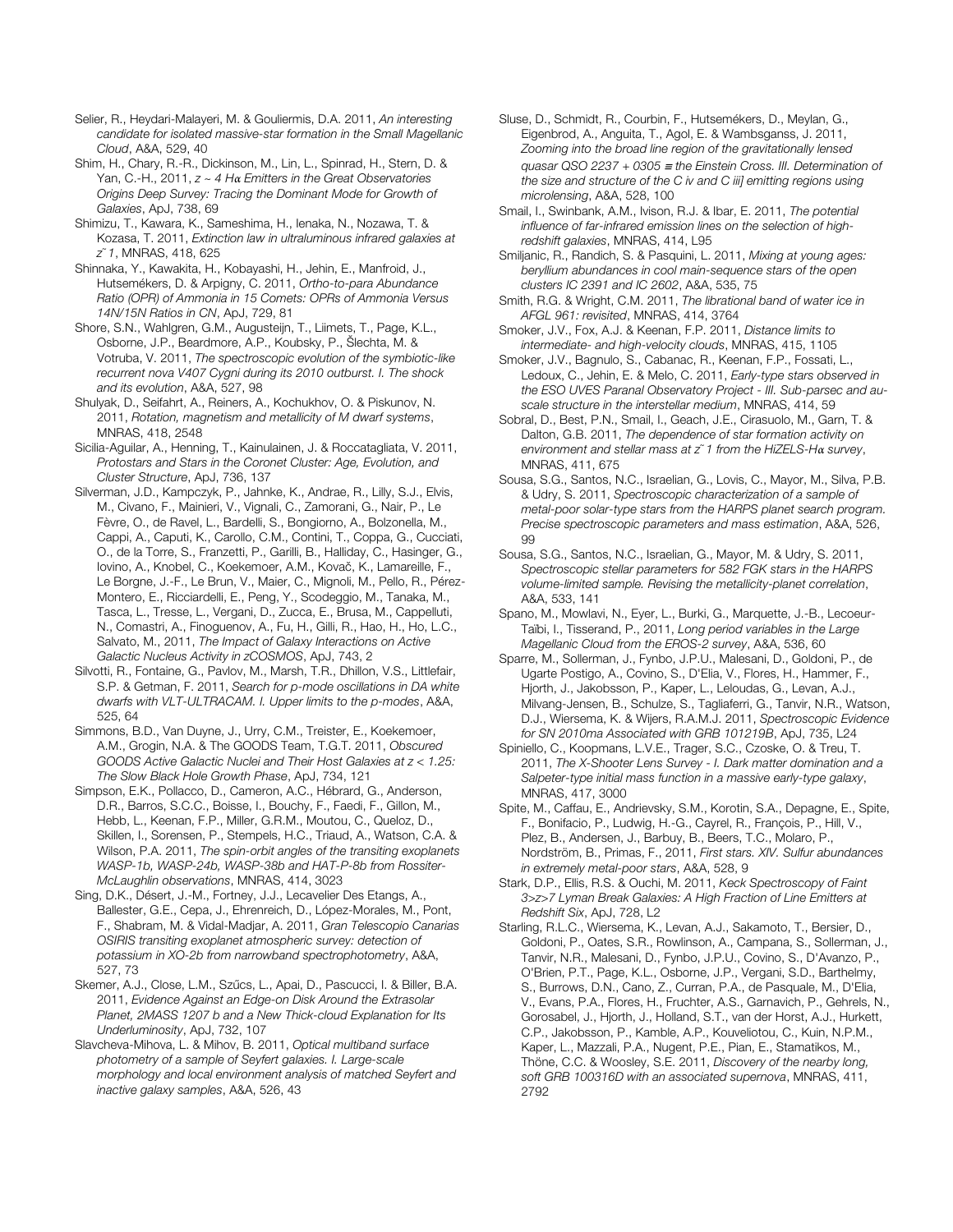Starling, R.L.C., Evans, P.A., Read, A.M., Saxton, R.D., Esquej, P., Krimm, H., O'Brien, P.T., Osborne, J.P., Mateos, S., Warwick, R. & Wiersema, K. 2011, *Swift follow-up of unidentified X-ray sources in the XMM-Newton Slew Survey*, MNRAS, 412, 1853

Steele, P.R., Burleigh, M.R., Dobbie, P.D., Jameson, R.F., Barstow, M.A. & Satterthwaite, R.P. 2011, *White dwarfs in the UKIRT Infrared Deep Sky Survey Large Area Survey: the substellar companion fraction*, MNRAS, 416, 2768

Stelzer, B., Hummel, C.A., Schöller, M., Hubrig, S. & Cowley, C. 2011, *Search of X-ray emission from roAp stars: the case of* γ *Equulei*, A&A, 529, 29

Stock, D.J., Barlow, M.J. & Wesson, R. 2011, *The spectroscopic properties of the nebulae around seven Galactic and LMC Wolf-Rayet stars*, MNRAS, 418, 2532

Storm, J., Gieren, W., Fouqué, P., Barnes, T.G., Pietrzyński, G., Nardetto, N., Weber, M., Granzer, T. & Strassmeier, K.G. 2011, *Calibrating the Cepheid period-luminosity relation from the infrared surface brightness technique. I. The p-factor, the Milky Way relations, and a universal K-band relation*, A&A, 534, 94

Storm, J., Gieren, W., Fouqué, P., Barnes, T.G., Soszyński, I., Pietrzyński, G., Nardetto, N. & Queloz, D. 2011, *Calibrating the Cepheid period-luminosity relation from the infrared surface brightness technique. II. The effect of metallicity and the distance to the LMC*, A&A, 534, 95

Stumpf, M.B., Geißler, K., Bouy, H., Brandner, W., Goldman, B. & Henning, T. 2011, *Resolving the L/T transition binary SDSS J2052- 1609 AB*, A&A, 525, 123

Šuhada, R., Fassbender, R., Nastasi, A., Böhringer, H., de Hoon, A., Pierini, D., Santos, J.S., Rosati, P., Mühlegger, M., Quintana, H., Schwope, A.D., Lamer, G., Kohnert, J. & Pratt, G.W. 2011, *Exploring the galaxy cluster-group transition regime at high redshifts. Physical properties of two newly detected z > 1 systems*, A&A, 530, 110

Sullivan, M., Guy, J., Conley, A., Regnault, N., Astier, P., Balland, C., Basa, S., Carlberg, R.G., Fouchez, D., Hardin, D., Hook, I.M., Howell, D.A., Pain, R., Palanque-Delabrouille, N., Perrett, K.M., Pritchet, C.J., Rich, J., Ruhlmann-Kleider, V., Balam, D., Baumont, S., Ellis, R.S., Fabbro, S., Fakhouri, H.K., Fourmanoit, N., González-Gaitán, S., Graham, M.L., Hudson, M.J., Hsiao, E., Kronborg, T., Lidman, C., Mourao, A.M., Neill, J.D., Perlmutter, S., Ripoche, P., Suzuki, N. & Walker, E.S. 2011, *SNLS3: Constraints on Dark Energy Combining the Supernova Legacy Survey Three-year Data with Other Probes*, ApJ, 737, 102

Szabó, G.M., Sárneczky, K. & Kiss, L.L. 2011, *Frozen to death? Detection of comet Hale-Bopp at 30.7 AU*, A&A, 531, 11

Tadhunter, C., Holt, J., Delgado, R.G., Zaurín, J.R., Villar-Martín, M., Morganti, R., Emonts, B., Almeida, C.R. & Inskip, K. 2011, *Starburst radio galaxies: general properties, evolutionary histories and triggering*, MNRAS, 412, 960

Tal-Or, L., Santerne, A., Mazeh, T., Bouchy, F., Moutou, C., Alonso, R., Gandolfi, D., Aigrain, S., Auvergne, M., Barge, P., Bonomo, A.S., Bordé, P., Deeg, H., Ferraz-Mello, S., Deleuil, M., Dvorak, R., Erikson, A., Fridlund, M., Gillon, M., Guenther, E.W., Guillot, T., Hatzes, A., Jorda, L., Lammer, H., Léger, A., Llebaria, A., Ollivier, M., Pätzold, M., Queloz, D., Rauer, H., Rouan, D., Tsodikovich, Y. & Wuchterl, G. 2011, *CoRoT LRa02\_E2\_0121: Neptune-size planet candidate turns into a hierarchical triple system with a giant primary*, A&A, 534, 67

Tan, K. & Zhao, G. 2011, *A Possible Signature of Non-uniform Be-*α *Relationships for the Galaxy*, ApJ, 738, L33

Tappert, C., Gänsicke, B.T., Schmidtobreick, L. & Ribeiro, T. 2011, *Accretion in the detached post-common-envelope binary LTT 560*, A&A, 532, 129

Tappert, C., Gänsicke, B.T., Rebassa-Mansergas, A., Schmidtobreick, L. & Schreiber, M.R. 2011, *Multiple emission line components in detached post-common-envelope binaries*, A&A, 531, 113

Tatulli, E., Benisty, M., Ménard, F., Varnière, P., Martin-Zaïdi, C., Thi, W.- F., Pinte, C., Massi, F., Weigelt, G., Hofmann, K.-H., Petrov, R.G.,

2011, *Constraining the structure of the planet-forming region in the disk of the Herbig Be star HD 100546*, A&A, 531, 1

Taubenberger, S., Benetti, S., Childress, M., Pakmor, R., Hachinger, S., Mazzali, P.A., Stanishev, V., Elias-Rosa, N., Agnoletto, I., Bufano, F., Ergon, M., Harutyunyan, A., Inserra, C., Kankare, E., Kromer, M., Navasardyan, H., Nicolas, J., Pastorello, A., Prosperi, E., Salgado, F., Sollerman, J., Stritzinger, M., Turatto, M., Valenti, S. & Hillebrandt, W. 2011, *High luminosity, slow ejecta and persistent carbon lines: SN 2009dc challenges thermonuclear explosion scenarios*, MNRAS, 412, 2735

Taylor, W.D., Evans, C.J., Sana, H., Walborn, N.R., de Mink, S.E., Stroud, V.E., Alvarez-Candal, A., Barbá, R.H., Bestenlehner, J.M., Bonanos, A.Z., Brott, I., Crowther, P.A., de Koter, A., Friedrich, K., Gräfener, G., Hénault-Brunet, V., Herrero, A., Kaper, L., Langer, N., Lennon, D.J., Maíz Apellániz, J., Markova, N., Morrell, N., Monaco, L. & Vink, J.S. 2011, *The VLT-FLAMES Tarantula Survey. II. R139 revealed as a massive binary system*, A&A, 530, L10

Teodorescu, A.M., Méndez, R.H., Bernardi, F., Thomas, J., Das, P. & Gerhard, O. 2011, *Planetary Nebulae in the Elliptical Galaxy NGC 4649 (M 60): Kinematics and Distance Redetermination*, ApJ, 736, 65

Tescari, E., Viel, M., D'Odorico, V., Cristiani, S., Calura, F., Borgani, S. & Tornatore, L. 2011, *Cosmic evolution of the C IV in high-resolution hydrodynamic simulations*, MNRAS, 411, 826

Thomson, M.G. & Chary, R.R. 2011, *Spectral Energy Distribution of z >~ 1 Type Ia Supernova Hosts in GOODS: Constraints on Evolutionary Delay and the Initial Mass Function*, ApJ, 731, 72

Thöne, C.C., Campana, S., Lazzati, D., de Ugarte Postigo, A., Fynbo, J.P.U., Christensen, L., Levan, A.J., Aloy, M.A., Hjorth, J., Jakobsson, P., Levesque, E.M., Malesani, D., Milvang-Jensen, B., Roming, P.W.A., Tanvir, N.R., Wiersema, K., Gladders, M., Wuyts, E. & Dahle, H. 2011, *Variable Ly*α *sheds light on the environment surrounding GRB 090426*, MNRAS, 414, 479

Tiengo, A., Mignani, R.P., de Luca, A., Esposito, P., Pellizzoni, A. & Mereghetti, S. 2011, *X-ray and optical observations of the closest isolated radio pulsar*, MNRAS, 412, L73

Tillich, A., Heber, U., Geier, S., Hirsch, H., Maxted, P.F.L., Gänsicke, B.T., Marsh, T.R., Napiwotzki, R., Østensen, R.H. & Scholz, R.-D., 2011, *The Hyper-MUCHFUSS project: probing the Galactic halo with sdB stars*, A&A, 527, 137

Tingley, B., Endl, M., Gazzano, J.-C., Alonso, R., Mazeh, T., Jorda, L., Aigrain, S., Almenara, J.-M., Auvergne, M., Baglin, A., Barge, P., Bonomo, A.S., Bordé, P., Bouchy, F., Bruntt, H., Cabrera, J., Carpano, S., Carone, L., Cochran, W.D., Csizmadia, S., Deleuil, M., Deeg, H.J., Dvorak, R., Erikson, A., Ferraz-Mello, S., Fridlund, M., Gandolfi, D., Gillon, M., Guenther, E.W., Guillot, T., Hatzes, A., Hébrard, G., Léger, A., Llebaria, A., Lammer, H., Lovis, C., MacQueen, P.J., Moutou, C., Ollivier, M., Ofir, A., Pätzold, M., Pepe, F., Queloz, D., Rauer, H., Rouan, D., Samuel, B., Schneider, J., Shporer, A., Wuchterl, G., 2011, *Transiting exoplanets from the CoRoT space mission. XVI. CoRoT-14b: an unusually dense very hot Jupiter*, A&A, 528, 97

Tisserand, P., Wyrzykowski, L., Wood, P.R., Udalski, A., Szymański, M.K., Kubiak, M., Pietrzyński, G., Soszyński, I., Szewczyk, O., Ulaczyk, K. & Poleski, R. 2011, *New R Coronae Borealis stars discovered in OGLE-III Galactic bulge fields from their mid- and nearinfrared properties*, A&A, 529, 118

Titov, O., Jauncey, D.L., Johnston, H.M., Hunstead, R.W. & Christensen, L. 2011, *Optical Spectra of Candidate Southern Hemisphere International Celestial Reference Frame (ICRF) Radio Sources*, AJ, 142, 165

Toledo, I., Melnick, J., Selman, F., Quintana, H., Giraud, E. & Zelaya, P. 2011, *Diffuse intracluster light at intermediate redshifts: intracluster light observations in an X-ray cluster at z= 0.29*, MNRAS, 414, 602

Townsend, L.J., Coe, M.J., Corbet, R.H.D., McBride, V.A., Hill, A.B., Bird, A.J., Schurch, M.P.E., Haberl, F., Sturm, R., Pathak, D., van Soelen, B., Bartlett, E.S., Drave, S.P. & Udalski, A. 2011, *The orbital*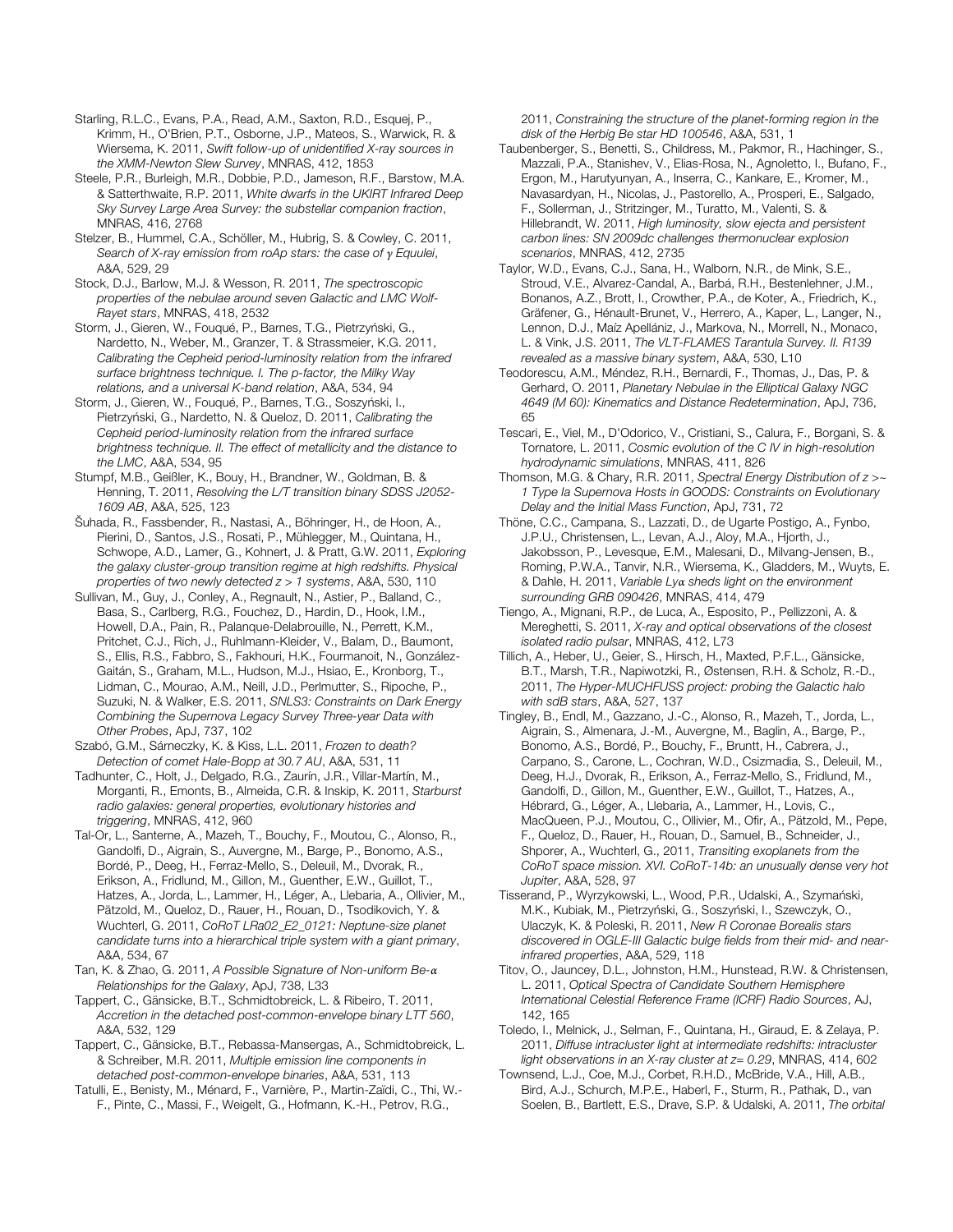*solution and spectral classification of the high-mass X-ray binary IGR J01054-7253 in the Small Magellanic Cloud*, MNRAS, 410, 1813

- Townsley, L.K., Broos, P.S., Corcoran, M.F., Feigelson, E.D., Gagné, M., Montmerle, T., Oey, M.S., Smith, N., Garmire, G.P., Getman, K.V., Povich, M.S., Remage Evans, N., Nazé, Y., Parkin, E.R., Preibisch, T., Wang, J., Wolk, S.J., Chu, Y.-H., Cohen, D.H., Gruendl, R.A., Hamaguchi, K., King, R.R., Mac Low, M.-M., McCaughrean, M.J., Moffat, A.F.J., Oskinova, L.M., Pittard, J.M., Stassun, K.G., ud-Doula, A., Walborn, N.R., Waldron, W.L., Churchwell, E., Nichols, J.S., Owocki, S.P., Schulz, N.S., 2011, *An Introduction to the Chandra Carina Complex Project*, ApJS, 194, 1
- Tozzi, G.P., Patriarchi, P., Boehnhardt, H., Vincent, J.-B., Licandro, J., Kolokolova, L., Schulz, R., Stüwe, J., 2011, *Evolution of the dust coma in comet 67P/Churyumov-Gerasimenko before the 2009 perihelion*, A&A, 531, 54
- Trakhtenbrot, B., Netzer, H., Lira, P. & Shemmer, O. 2011, *Black Hole Mass and Growth Rate at z ~= 4.8: A Short Episode of Fast Growth Followed by Short Duty Cycle Activity*, ApJ, 730, 7
- Tramper, F., Sana, H., de Koter, A. & Kaper, L. 2011, *On the Mass-loss Rate of Massive Stars in the Low-metallicity Galaxies IC 1613, WLM, and NGC 3109*, ApJ, 741, L8
- Trap, G., Goldwurm, A., Dodds-Eden, K., Weiss, A., Terrier, R., Ponti, G., Gillessen, S., Genzel, R., Ferrando, P., Bélanger, G., Clénet, Y., Rouan, D., Predehl, P., Capelli, R., Melia, F. & Yusef-Zadeh, F. 2011, *Concurrent X-ray, near-infrared, sub-millimeter, and GeV gamma-ray observations of Sagittarius A\**, A&A, 528, 140
- Trevisan, M., Barbuy, B., Eriksson, K., Gustafsson, B., Grenon, M. & Pompéia, L. 2011, *Analysis of old very metal rich stars in the solar neighbourhood*, A&A, 535, 42
- Triaud, A.H.M.J., Queloz, D., Hellier, C., Gillon, M., Smalley, B., Hebb, L., Collier Cameron, A., Anderson, D., Boisse, I., Hébrard, G., Jehin, E., Lister, T., Lovis, C., Maxted, P.F.L., Pepe, F., Pollacco, D., Ségransan, D., Simpson, E., Udry, S. & West, R. 2011, *WASP-23b: a transiting hot Jupiter around a K dwarf and its Rossiter-McLaughlin effect*, A&A, 531, 24
- Tristram, K.R.W. & Schartmann, M. 2011, *On the size-luminosity relation of AGN dust tori in the mid-infrared*, A&A, 531, 99
- Trump, J.R., Impey, C.D., Kelly, B.C., Civano, F., Gabor, J.M., Diamond-Stanic, A.M., Merloni, A., Urry, C.M., Hao, H., Jahnke, K., Nagao, T., Taniguchi, Y., Koekemoer, A.M., Lanzuisi, G., Liu, C., Mainieri, V., Salvato, M. & Scoville, N.Z. 2011, *Accretion Rate and the Physical Nature of Unobscured Active Galaxies*, ApJ, 733, 60
- Tsamis, Y.G. & Walsh, J.R. 2011, *Chemical abundances in the protoplanetary disc LV 2 (Orion) - II. High-dispersion VLT observations and microjet properties*, MNRAS, 417, 2072
- Tsamis, Y.G., Walsh, J.R., Vílchez, J.M. & Péquignot, D. 2011, *Chemical abundances in the protoplanetary disc LV 2 (Orion): clues to the causes of the abundance anomaly in H II regions*, MNRAS, 412, 1367
- Tubiana, C., Böhnhardt, H., Agarwal, J., Drahus, M., Barrera, L. & Ortiz, J.L. 2011, *67P/Churyumov-Gerasimenko at large heliocentric distance*, A&A, 527, 113
- Tuomi, M. 2011, *Bayesian re-analysis of the radial velocities of Gliese 581. Evidence in favour of only four planetary companions*, A&A, 528, L5
- Tylenda, R., Kamiński, T., Schmidt, M., Kurtev, R. & Tomov, T. 2011, *High-resolution optical spectroscopy of V838 Monocerotis in 2009*, A&A, 532, 138
- Tylenda, R., Hajduk, M., Kamiński, T., Udalski, A., Soszyński, I., Szymański, M.K., Kubiak, M., Pietrzyński, G., Poleski, R., Wyrzykowski, Ł. & Ulaczyk, K. 2011, *V1309 Scorpii: merger of a contact binary*, A&A, 528, 114
- Tziamtzis, A., Lundqvist, P., Gröningsson, P. & Nasoudi-Shoar, S. 2011, *The outer rings of SN 1987A*, A&A, 527, 35
- Uttenthaler, S., van Stiphout, K., Voet, K., van Winckel, H., van Eck, S., Jorissen, A., Kerschbaum, F., Raskin, G., Prins, S., Pessemier, W., Waelkens, C., Frémat, Y., Hensberge, H., Dumortier, L. & Lehmann,

H. 2011, *The evolutionary state of Miras with changing pulsation periods*, A&A, 531, 88

- Vaduvescu, O., Birlan, M., Tudorica, A., Sonka, A., Pozo, F.N., Barr, A.D., Asher, D.J., Licandro, J., Ortiz, J.L., Unda-Sanzana, E., Popescu, M., Nedelcu, A., Dumitru, D., Toma, R., Comsa, I., Vancea, C., Vidican, D., Opriseanu, C., Badescu, T., Badea, M. & Constantinescu, M. 2011, *EURONEAR—Recovery, follow-up and discovery of NEAs and MBAs using large field 1-2 m telescopes*, P&SS, 59, 1632
- Vaduvescu, O., Kehrig, C., Vilchez, J.M. & Unda-Sanzana, E. 2011, *Searching for star-forming galaxies in the Fornax and Hydra clusters*, A&A, 533, 65
- Valenti, S., Fraser, M., Benetti, S., Pignata, G., Sollerman, J., Inserra, C., Cappellaro, E., Pastorello, A., Smartt, S.J., Ergon, M., Botticella, M.T., Brimacombe, J., Bufano, F., Crockett, M., Eder, I., Fugazza, D., Haislip, J.B., Hamuy, M., Harutyunyan, A., Ivarsen, K.M., Kankare, E., Kotak, R., Lacluyze, A.P., Magill, L., Mattila, S., Maza, J., Mazzali, P.A., Reichart, D.E., Taubenberger, S., Turatto, M. & Zampieri, L. 2011, *SN 2009jf: a slow-evolving stripped-envelope core-collapse supernova*, MNRAS, 416, 3138
- van de Sande, J., Kriek, M., Franx, M., van Dokkum, P.G., Bezanson, R., Whitaker, K.E., Brammer, G., Labbé, I., Groot, P.J. & Kaper, L. 2011, *The Stellar Velocity Dispersion of a Compact Massive Galaxy at z = 1.80 Using X-Shooter: Confirmation of the Evolution in the Mass-Size and Mass-Dispersion Relations*, ApJ, 736, L9
- van der Wel, A., Straughn, A.N., Rix, H.-W., Finkelstein, S.L., Koekemoer, A.M., Weiner, B.J., Wuyts, S., Bell, E.F., Faber, S.M., Trump, J.R., Koo, D.C., Ferguson, H.C., Scarlata, C., Hathi, N.P., Dunlop, J.S., Newman, J.A., Dickinson, M., Jahnke, K., Salmon, B.W., de Mello, D.F., Kocevski, D.D., Lai, K., Grogin, N.A., Rodney, S.A., Guo, Y., McGrath, E.J., Lee, K.-S., Barro, G., Huang, K.-H., Riess, A.G., Ashby, M.L.N., Willner, S.P., 2011, *Extreme Emissionline Galaxies in CANDELS: Broadband-selected, Starbursting Dwarf Galaxies at z > 1*, ApJ, 742, 111
- van Kerkwijk, M.H., Breton, R.P. & Kulkarni, S.R. 2011, *Evidence for a Massive Neutron Star from a Radial-velocity Study of the Companion to the Black-widow Pulsar PSR B1957+20*, ApJ, 728, 95
- van Velzen, S., Farrar, G.R., Gezari, S., Morrell, N., Zaritsky, D., Östman, L., Smith, M., Gelfand, J. & Drake, A.J. 2011, *Optical Discovery of Probable Stellar Tidal Disruption Flares*, ApJ, 741, 73
- Vanderbeke, J., Baes, M., Romanowsky, A.J. & Schmidtobreick, L. 2011, *Optical and near-infrared velocity dispersions of early-type galaxies*, MNRAS, 412, 2017
- Vanzella, E., Pentericci, L., Fontana, A., Grazian, A., Castellano, M., Boutsia, K., Cristiani, S., Dickinson, M., Gallozzi, S., Giallongo, E., Giavalisco, M., Maiolino, R., Moorwood, A., Paris, D. & Santini, P. 2011, *Spectroscopic Confirmation of Two Lyman Break Galaxies at Redshift Beyond 7*, ApJ, 730, L35
- Vanzi, L., Cresci, G., Sauvage, M. & Thompson, R. 2011, *Integral field spectroscopy in the near infrared of NGC 3125-A and SBS 0335- 052*, A&A, 534, 70
- Vasyunina, T., Linz, H., Henning, T., Zinchenko, I., Beuther, H. & Voronkov, M. 2011, *Chemistry in infrared dark clouds*, A&A, 527, 88
- Vennes, S., Kawka, A. & Németh, P. 2011, *A selection of hot subluminous stars in the GALEX survey - I. Correlation with the Guide Star Catalog*, MNRAS, 410, 2095
- Vennes, S., Kawka, A. & Németh, P. 2011, *Pressure shifts and abundance gradients in the atmosphere of the DAZ white dwarf GALEX J193156.8+011745*, MNRAS, 413, 2545
- Ventimiglia, G., Arnaboldi, M. & Gerhard, O. 2011, *The unmixed kinematics and origins of diffuse stellar light in the core of the Hydra I cluster (Abell 1060)*, A&A, 528, 24
- Verdugo, T., Motta, V., Muñoz, R.P., Limousin, M., Cabanac, R. & Richard, J. 2011, *Gravitational lensing and dynamics in SL2S J02140-0535: probing the mass out to large radius*, A&A, 527, 124
- Vergani, S.D., Flores, H., Covino, S., Fugazza, D., Gorosabel, J., Levan, A.J., Puech, M., Salvaterra, R., Tello, J.C., de Ugarte Postigo, A.,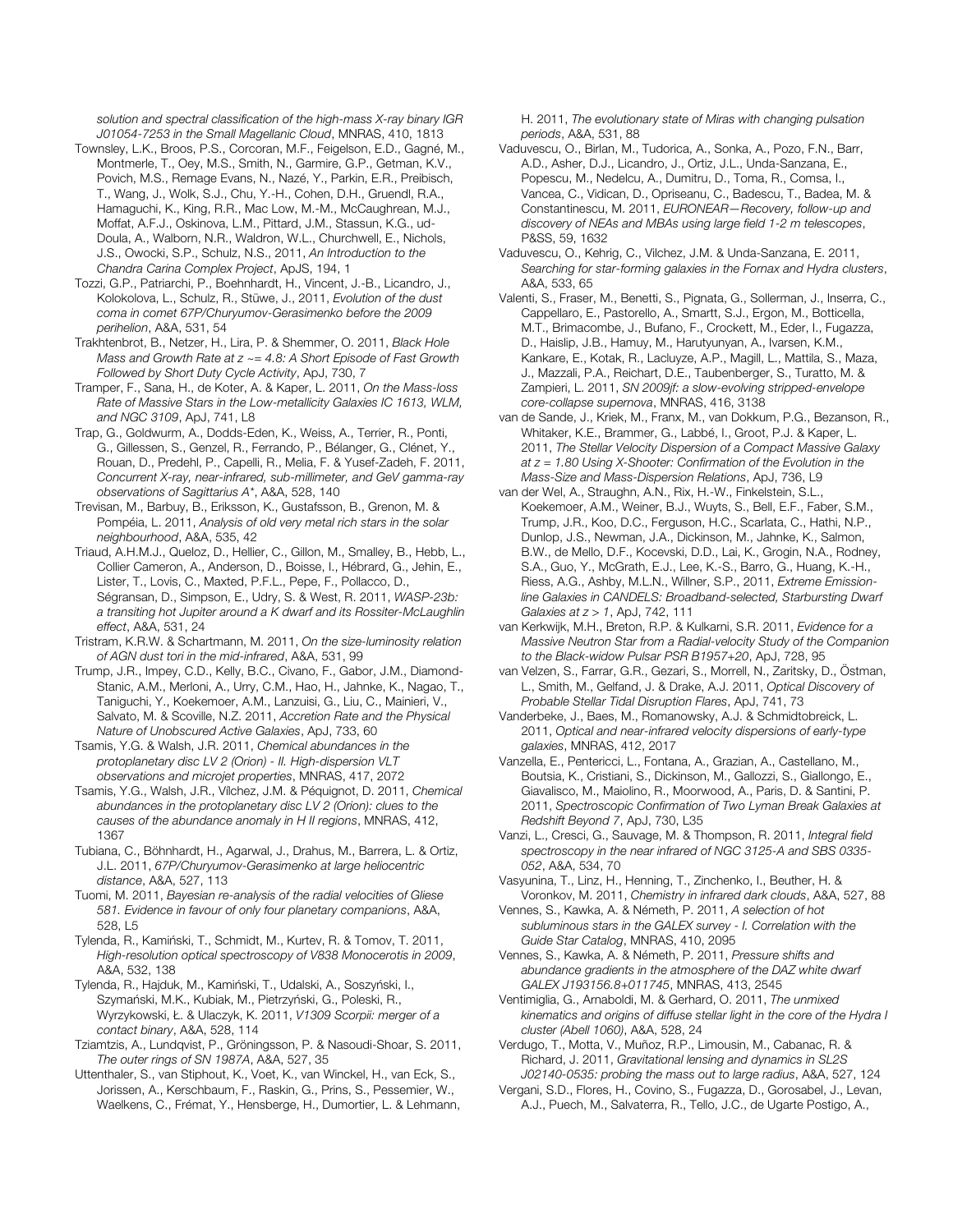D'Avanzo, P., D'Elia, V., Fernández, M., Fynbo, J.P.U., Ghirlanda, G., Jelínek, M., Lundgren, A., Malesani, D., Palazzi, E., Piranomonte, S., Rodrigues, M., Sánchez-Ramírez, R., Terrón, V., Thöne, C.C., Antonelli, L.A., Campana, S., Castro-Tirado, A.J., Goldoni, P., Hammer, F., Hjorth, J., Jakobsson, P., Kaper, L., Melandri, A., Milvang-Jensen, B., Sollerman, J., Tagliaferri, G., Tanvir, N.R., Wiersema, K. & Wijers, R.A.M.J. 2011, *GRB 091127/SN 2009nz and the VLT/X-shooter spectroscopy of its host galaxy: probing the faint end of the mass-metallicity relation*, A&A, 535, 127

Verhoeff, A.P., Min, M., Pantin, E., Waters, L.B.F.M., Tielens, A.G.G.M., Honda, M., Fujiwara, H., Bouwman, J., van Boekel, R., Dougherty, S.M., de Koter, A., Dominik, C. & Mulders, G.D. 2011, *The complex circumstellar environment of HD 142527*, A&A, 528, 91

Vernazza, P., Lamy, P., Groussin, O., Hiroi, T., Jorda, L., King, P.L., Izawa, M.R.M., Marchis, F., Birlan, M. & Brunetto, R. 2011, *Asteroid (21) Lutetia as a remnant of Earth's precursor planetesimals*, Icar, 216, 650

Vernet, J., Dekker, H., D'Odorico, S., Kaper, L., Kjaergaard, P., Hammer, F., Randich, S., Zerbi, F., Groot, P.J., Hjorth, J., Guinouard, I., Navarro, R., Adolfse, T., Albers, P.W., Amans, J.-P., Andersen, J.J., Andersen, M.I., Binetruy, P., Bristow, P., Castillo, R., Chemla, F., Christensen, L., Conconi, P., Conzelmann, R., Dam, J., de Caprio, V., de Ugarte Postigo, A., Delabre, B., di Marcantonio, P., Downing, M., Elswijk, E., Finger, G., Fischer, G., Flores, H., François, P., Goldoni, P., Guglielmi, L., Haigron, R., Hanenburg, H., Hendriks, I., Horrobin, M., Horville, D., Jessen, N.C., Kerber, F., Kern, L., Kiekebusch, M., Kleszcz, P., Klougart, J., Kragt, J., Larsen, H.H., Lizon, J.-L., Lucuix, C., Mainieri, V., Manuputy, R., Martayan, C., Mason, E., Mazzoleni, R., Michaelsen, N., Modigliani, A., Moehler, S., Møller, P., Norup Sørensen, A., Nørregaard, P., Péroux, C., Patat, F., Pena, E., Pragt, J., Reinero, C., Rigal, F., Riva, M., Roelfsema, R., Royer, F., Sacco, G., Santin, P., Schoenmaker, T., Spano, P., Sweers, E., Ter Horst, R., Tintori, M., Tromp, N., van Dael, P., van der Vliet, H., Venema, L., Vidali, M., Vinther, J., Vola, P., Winters, R., Wistisen, D., Wulterkens, G., Zacchei, A., 2011, *Xshooter, the new wide band intermediate resolution spectrograph at the ESO Very Large Telescope*, A&A, 536, 105

Vicente, S., Merín, B., Hartung, M., Bouy, H., Huélamo, N., Artigau, E., Augereau, J.-C., van Dishoeck, E., Olofsson, J., Oliveira, I., Prusti, T., 2011, *Ruling out unresolved binaries in five transitional disks. VLT/NACO deep 2.12 and 1.75* μ*m narrow-band imaging*, A&A, 533, 135

Vieytes, M., Mauas, P., Cacciari, C., Origlia, L. & Pancino, E. 2011, *Modelling chromospheric line profiles as diagnostics of velocity fields in* ω *Centauri red giant stars*, A&A, 526, 4

Villanova, S. & Geisler, D. 2011, *Bimodality of light and s-elements in M4 (NGC 6121). A hint for the massive main-sequence star pollution scenario*, A&A, 535, 31

Villar-Martín, M., Tadhunter, C., Humphrey, A., Encina, R.F., Delgado, R.G., Torres, M.P. & Martínez-Sansigre, A. 2011, *Interactions, star formation and extended nebulae in SDSS type 2 quasars at z ˜ 0.3- 0.6*, MNRAS, 416, 262

Villar-Martín, M., Humphrey, A., Delgado, R.G., Colina, L. & Arribas, S. 2011, *Ionized outflows in SDSS type 2 quasars at z ˜ 0.3-0.6*, MNRAS, 418, 2032

Vladilo, G., Abate, C., Yin, J., Cescutti, G. & Matteucci, F. 2011, *Silicon depletion in damped Ly* α *systems. The S/Zn method*, A&A, 530, 33

Vos, D.A.I., Cox, N.L.J., Kaper, L., Spaans, M. & Ehrenfreund, P. 2011, *Diffuse interstellar bands in Upper Scorpius: probing variations in the DIB spectrum due to changing environmental conditions*, A&A, 533, 129

Vulcani, B., Poggianti, B.M., Aragón-Salamanca, A., Fasano, G., Rudnick, G., Valentinuzzi, T., Dressler, A., Bettoni, D., Cava, A., D'Onofrio, M., Fritz, J., Moretti, A., Omizzolo, A. & Varela, J. 2011, *Galaxy stellar mass functions of different morphological types in clusters, and their evolution between z= 0.8 and 0*, MNRAS, 412, 246

Vulcani, B., Poggianti, B.M., Dressler, A., Fasano, G., Valentinuzzi, T., Couch, W., Moretti, A., Simard, L., Desai, V., Bettoni, D., D'Onofrio, M., Cava, A. & Varela, J. 2011, *The evolution of early-type galaxies in clusters from z˜ 0.8 to z ˜ 0: the ellipticity distribution and the morphological mix*, MNRAS, 413, 921

Walker, A.R., Kunder, A.M., Andreuzzi, G., di Cecco, A., Stetson, P.B., Monelli, M., Cassisi, S., Bono, G., de Propris, R., Dall'Ora, M., Nemec, J.M. & Zoccali, M. 2011, *Constraints on the formation of the globular cluster IC 4499 from multiwavelength photometry*, MNRAS, 415, 643

Walker, E.S., Hook, I.M., Sullivan, M., Howell, D.A., Astier, P., Balland, C., Basa, S., Bronder, T.J., Carlberg, R., Conley, A., Fouchez, D., Guy, J., Hardin, D., Pain, R., Perrett, K., Pritchet, C., Regnault, N., Rich, J., Aldering, G., Fakhouri, H.K., Kronborg, T., Palanque-Delabrouille, N., Perlmutter, S., Ruhlmann-Kleider, V. & Zhang, T. 2011, *Supernova Legacy Survey: using spectral signatures to improve Type Ia supernovae as distance indicators*, MNRAS, 410, 1262

Wang, J., Feigelson, E.D., Townsley, L.K., Broos, P.S., Getman, K.V., Wolk, S.J., Preibisch, T., Stassun, K.G., Moffat, A.F.J., Garmire, G., King, R.R., McCaughrean, M.J. & Zinnecker, H. 2011, *A Chandra ACIS Study of the Young Star Cluster Trumpler 15 in Carina and Correlation with Near-infrared Sources*, ApJS, 194, 11

Wang, Y., Beuther, H., Bik, A., Vasyunina, T., Jiang, Z., Puga, E., Linz, H., Rodón, J.A., Henning, T. & Tamura, M. 2011, *Different evolutionary stages in the massive star-forming region S255 complex*, A&A, 527, 32

Wardlow, J.L., Smail, I., Coppin, K.E.K., Alexander, D.M., Brandt, W.N., Danielson, A.L.R., Luo, B., Swinbank, A.M., Walter, F., Weiß, A., Xue, Y.Q., Zibetti, S., Bertoldi, F., Biggs, A.D., Chapman, S.C., Dannerbauer, H., Dunlop, J.S., Gawiser, E., Ivison, R.J., Knudsen, K.K., Kovács, A., Lacey, C.G., Menten, K.M., Padilla, N., Rix, H.-W., van der Werf, P.P., 2011, *The LABOCA survey of the Extended Chandra Deep Field-South: a photometric redshift survey of submillimetre galaxies*, MNRAS, 415, 1479

Watson, D., French, J., Christensen, L., O'Halloran, B., Michałowski, M., Hjorth, J., Malesani, D., Fynbo, J.P.U., Gordon, K.D., Castro Cerón, J.M., Covino, S. & Reinfrank, R.F. 2011, *A Nearby Gamma-Ray Burst Host Prototype for z ~ 7 Lyman-break Galaxies: Spitzer-IRS and X-shooter Spectroscopy of the Host Galaxy of GRB 031203*, ApJ, 741, 58

Wehres, N., Linnartz, H., van Winckel, H. & Tielens, A.G.G.M. 2011, *The offset dependent behavior of narrow optical emission features in the Red Rectangle proto-planetary nebula*, A&A, 533, 28

Weigelt, G., Grinin, V.P., Groh, J.H., Hofmann, K.-H., Kraus, S., Miroshnichenko, A.S., Schertl, D., Tambovtseva, L.V., Benisty, M., Driebe, T., Lagarde, S., Malbet, F., Meilland, A., Petrov, R., Tatulli, E., 2011, *VLTI/AMBER spectro-interferometry of the Herbig Be star MWC 297 with spectral resolution 12 000*, A&A, 527, 103

Wenderoth, E., Faúndez-Abans, M., Krabbe, A.C., de Oliveira-Abans, M. & Cuevas, H. 2011, *A first study of the galaxy HRG 2304 and its companion AM 1646-795 (NED01)*, A&A, 529, 157

Wendt, M. & Molaro, P. 2011, *Robust limit on a varying proton-toelectron mass ratio from a single H2 system*, A&A, 526, 96

Weselak, T., Galazutdinov, G., Beletsky, Y. & Krełowski, J. 2011, *On the CH B-X (1, 0) band in translucent clouds*, AN, 332, 167

Westmoquette, M.S., Smith, L.J. & Gallagher, J.S.I. 2011, *Spatially resolved optical integral field unit spectroscopy of the inner superwind of NGC 253*, MNRAS, 414, 3719

Wiersema, K. 2011, *The extinction properties of long gamma-ray burst host galaxies from H and He I recombination lines*, MNRAS, 414, 2793

Williams, M.J., Zamojski, M.A., Bureau, M., Kuntschner, H., Merrifield, M.R., de Zeeuw, P.T. & Kuijken, K. 2011, *The stellar kinematics and populations of boxy bulges: cylindrical rotation and vertical gradients*, MNRAS, 414, 2163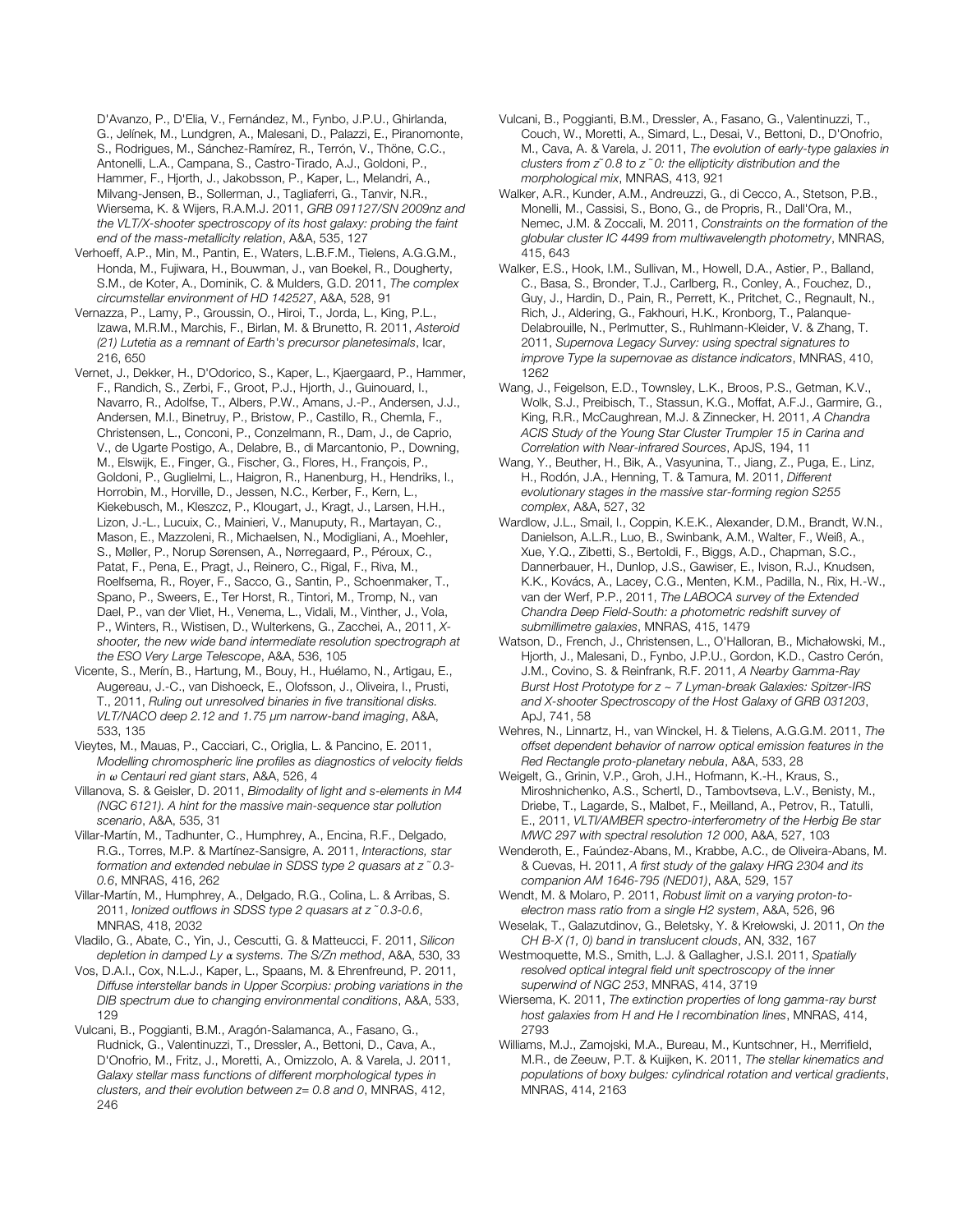Williamson, R., Benson, B.A., High, F.W., Vanderlinde, K., Ade, P.A.R., Aird, K.A., Andersson, K., Armstrong, R., Ashby, M.L.N., Bautz, M., Bazin, G., Bertin, E., Bleem, L.E., Bonamente, M., Brodwin, M., Carlstrom, J.E., Chang, C.L., Chapman, S.C., Clocchiatti, A., Crawford, T.M., Crites, A.T., de Haan, T., Desai, S., Dobbs, M.A., Dudley, J.P., Fazio, G.G., Foley, R.J., Forman, W.R., Garmire, G., George, E.M., Gladders, M.D., Gonzalez, A.H., Halverson, N.W., Holder, G.P., Holzapfel, W.L., Hoover, S., Hrubes, J.D., Jones, C., Joy, M., Keisler, R., Knox, L., Lee, A.T., Leitch, E.M., Lueker, M., Luong-Van, D., Marrone, D.P., McMahon, J.J., Mehl, J., Meyer, S.S., Mohr, J.J., Montroy, T.E., Murray, S.S., Padin, S., Plagge, T., Pryke, C., Reichardt, C.L., Rest, A., Ruel, J., Ruhl, J.E., Saliwanchik, B.R., Saro, A., Schaffer, K.K., Shaw, L., Shirokoff, E., Song, J., Spieler, H.G., Stalder, B., Stanford, S.A., Staniszewski, Z., Stark, A.A., Story, K., Stubbs, C.W., Vieira, J.D., Vikhlinin, A. & Zenteno, A. 2011, *A Sunyaev-Zel'dovich-selected Sample of the Most Massive Galaxy Clusters in the 2500 deg2 South Pole Telescope Survey*, ApJ, 738, 139

Wiśniewski, M., Marquette, J.B., Beaulieu, J.P., Schwarzenberg-Czerny, A., Tisserand, P. & Lesquoy, É. 2011, *Oxygen- and carbon-rich variable red giant populations in the Magellanic Clouds from EROS, OGLE, MACHO, and 2MASS photometry*, A&A, 530, 8

Wittkowski, M., Boboltz, D.A., Ireland, M., Karovicova, I., Ohnaka, K., Scholz, M., van Wyk, F., Whitelock, P., Wood, P.R. & Zijlstra, A.A. 2011, *Inhomogeneities in molecular layers of Mira atmospheres*, A&A, 532, L7

Witzel, G., Eckart, A., Buchholz, R.M., Zamaninasab, M., Lenzen, R., Schödel, R., Araujo, C., Sabha, N., Bremer, M., Karas, V., Straubmeier, C. & Muzic, K. 2011, *The instrumental polarization of the Nasmyth focus polarimetric differential imager NAOS/CONICA (NACO) at the VLT. Implications for time-resolved polarimetric measurements of Sagittarius A\**, A&A, 525, 130

Woitke, P., Riaz, B., Duchêne, G., Pascucci, I., Lyo, A.-R., Dent, W.R.F., Phillips, N., Thi, W.-F., Ménard, F., Herczeg, G.J., Bergin, E., Brown, A., Mora, A., Kamp, I., Aresu, G., Brittain, S., de Gregorio-Monsalvo, I., Sandell, G., 2011, *The unusual protoplanetary disk around the T Tauri star ET Chamaeleontis*, A&A, 534, 44

Wolk, S.J., Broos, P.S., Getman, K.V., Feigelson, E.D., Preibisch, T., Townsley, L.K., Wang, J., Stassun, K.G., King, R.R., McCaughrean, M.J., Moffat, A.F.J. & Zinnecker, H. 2011, *The Chandra Carina Complex Project View of Trumpler 16*, ApJS, 194, 12

Wolters, S.D., Rozitis, B., Duddy, S.R., Lowry, S.C., Green, S.F., Snodgrass, C., Hainaut, O.R. & Weissman, P. 2011, *Physical characterization of low delta-V asteroid (175706) 1996 FG3*, MNRAS, 418, 1246

Wood, P.L., Maxted, P.F.L., Smalley, B. & Iro, N. 2011, *Transmission spectroscopy of the sodium 'D' doublet in WASP-17b with the VLT*, MNRAS, 412, 2376

Worseck, G., Prochaska, J.X., McQuinn, M., Dall'Aglio, A., Fechner, C., Hennawi, J.F., Reimers, D., Richter, P. & Wisotzki, L. 2011, *The End of Helium Reionization at z ~= 2.7 Inferred from Cosmic Variance in HST/COS He II Ly*α *Absorption Spectra*, ApJ, 733, L24

Yang, Y., Zabludoff, A., Jahnke, K., Eisenstein, D., Davé, R., Shectman, S.A. & Kelson, D.D. 2011, *Gas Kinematics in Ly*α *Nebulae*, ApJ, 735, 87

Yegorova, I.A., Pizzella, A. & Salucci, P. 2011, *Probing dark matter haloes of spiral galaxies at poorly explored distances using satellite kinematics*, A&A, 532, 105

Yoon, D., Morsony, B., Heinz, S., Wiersema, K., Fender, R.P., Russell, D.M. & Sunyaev, R. 2011, *Jet Trails and Mach Cones: The Interaction of Microquasars with the Interstellar Medium*, ApJ, 742, 25

Young, E.D., Gounelle, M., Smith, R.L., Morris, M.R. & Pontoppidan, K.M. 2011, *Astronomical Oxygen Isotopic Evidence for Supernova Enrichment of the Solar System Birth Environment by Propagating Star Formation*, ApJ, 729, 43

Young, P.R., Feldman, U. & Lobel, A. 2011, *Forbidden and Intercombination Lines of RR Telescopii: Wavelength Measurements and Energy Levels*, ApJS, 196, 23

Yuan, H.-B., Liu, X.-W., Péquignot, D., Rubin, R.H., Ercolano, B. & Zhang, Y. 2011, *Three-dimensional chemically homogeneous and bi-abundance photoionization models of the `super-metal-rich' planetary nebula NGC 6153*, MNRAS, 411, 1035

Yüce, K., Castelli, F. & Hubrig, S. 2011, *Wavelengths and oscillator strengths of Xe II from the UVES spectra of four HgMn stars*, A&A, 528, 37

Zafar, T., Møller, P., Ledoux, C., Fynbo, J.P.U., Nilsson, K.K., Christensen, L., D'Odorico, S., Milvang-Jensen, B., Michałowski, M.J. & Ferreira, D.D.M. 2011, *A Ly*α *blob and zabs* ≈ *zem damped Ly*α *absorber in the dark matter halo of the binary quasar Q 0151+048*, A&A, 532, 51

Zafar, T., Watson, D., Fynbo, J.P.U., Malesani, D., Jakobsson, P. & de Ugarte Postigo, A. 2011, *The extinction curves of star-forming regions from z = 0.1 to 6.7 using GRB afterglow spectroscopy*, A&A, 532, 143

Zafar, T., Watson, D.J., Tanvir, N.R., Fynbo, J.P.U., Starling, R.L.C. & Levan, A.J. 2011, *Exploring Dust Extinction at the Edge of Reionization*, ApJ, 735, 2

Zamaninasab, M., Eckart, A., Dovčiak, M., Karas, V., Schödel, R., Witzel, G., Sabha, N., García-Marín, M., Kunneriath, D., Mužić, K., Straubmeier, C., Valencia-S, M. & Zensus, J.A. 2011, *Near-infrared polarimetry as a tool for testing properties of accreting supermassive black holes*, MNRAS, 413, 322

Zhang, L., Karlsson, T., Christlieb, N., Korn, A.J., Barklem, P.S. & Zhao, G. 2011, *The Hamburg/ESO R-process Enhanced Star survey (HERES). VI. The Galactic chemical evolution of silicon*, A&A, 528, 92

Zhao-Geisler, R., Quirrenbach, A., Köhler, R., Lopez, B. & Leinert, C. 2011, *The mid-infrared diameter of W Hydrae*, A&A, 530, 120

Zolotukhin, I.Y. & Revnivtsev, M.G. 2011, *Sample of LMXBs in the Galactic bulge - I. Optical and near-infrared constraints from the Virtual Observatory*, MNRAS, 411, 620

Zonoozi, A.H., Küpper, A.H.W., Baumgardt, H., Haghi, H., Kroupa, P. & Hilker, M. 2011, *Direct N-body simulations of globular clusters - I. Palomar 14*, MNRAS, 411, 1989

Zub, M., Cassan, A., Heyrovský, D., Fouqué, P., Stempels, H.C., Albrow, M.D., Beaulieu, J.-P., Brillant, S., Christie, G.W., Kains, N., Kozłowski, S., Kubas, D., Wambsganss, J., Batista, V., Bennett, D.P., Cook, K., Coutures, C., Dieters, S., Dominik, M., Dominis Prester, D., Donatowicz, J., Greenhill, J., Horne, K., Jørgensen, U.G., Kane, S.R., Marquette, J.-B., Martin, R., Menzies, J., Pollard, K.R., Sahu, K.C., Vinter, C., Williams, A., Gould, A., Depoy, D.L., Gal-Yam, A., Gaudi, B.S., Han, C., Lipkin, Y., Maoz, D., Ofek, E.O., Park, B.-G., Pogge, R.W., McCormick, J., Udalski, A., Szymański, M.K., Kubiak, M., Pietrzyński, G., Soszyński, I., Szewczyk, O., Wyrzykowski, Ł., PLANET Collaboration, P.C., 2011, *Limb-darkening measurements for a cool red giant in microlensing event OGLE 2004-BLG-482*, A&A, 525, 15

Zurita Heras, J.A., Chaty, S., Cadolle Bel, M. & Prat, L. 2011, *Evidence of an irradiated accretion disc in XTE J1818-245*, MNRAS, 413, 235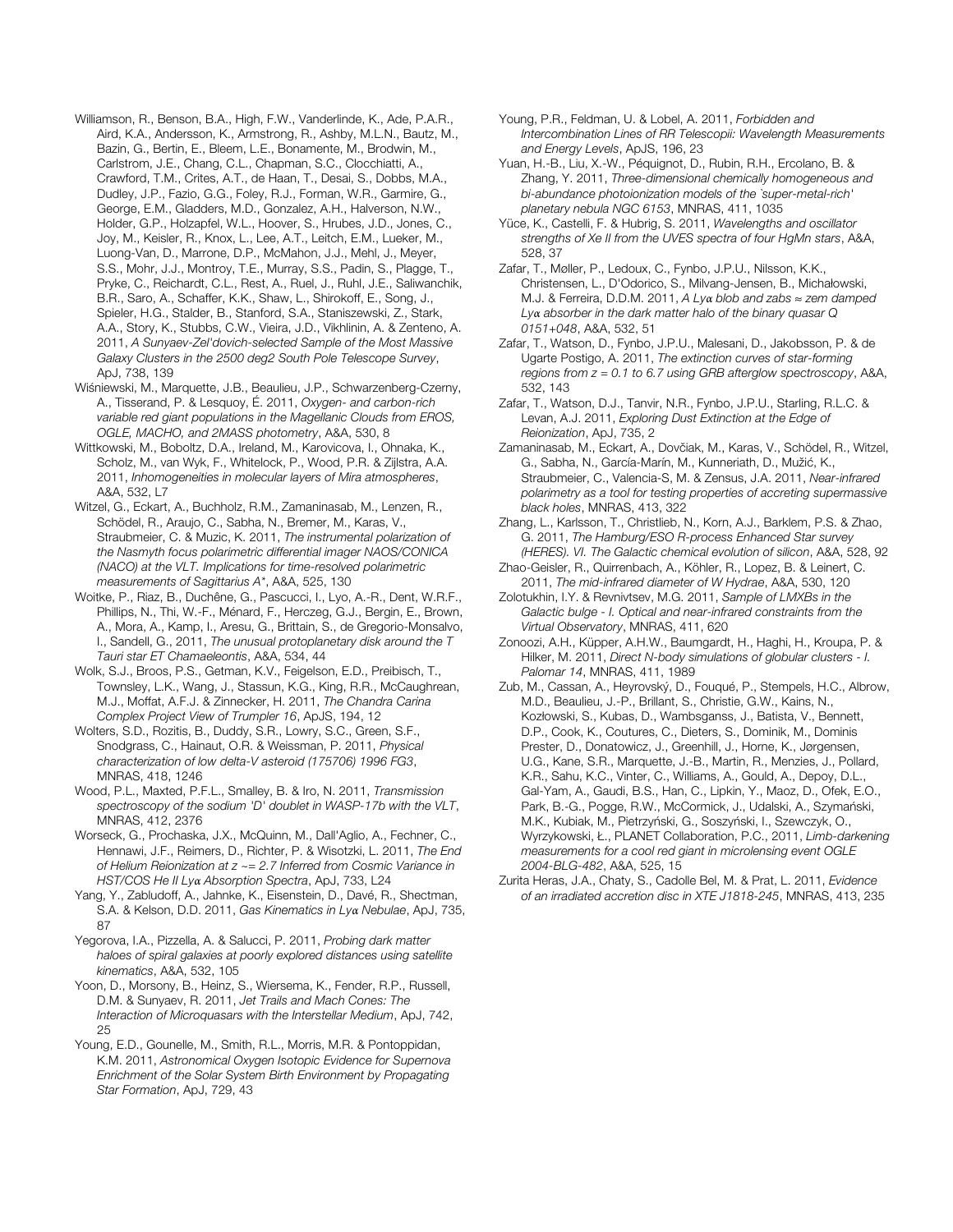## Additional peer-reviewed publications by ESO scientists

The list is sorted by first ESO author (displayed in italics).

- Piatti, A.E., Clariá, J.J. & *Ahumada, A.V.* 2011, *First CCD UBVI photometric analysis of six open cluster candidates*, NewA, 16, 161
- Piatti, A.E., Clariá, J.J., Bica, E., Geisler, D., *Ahumada, A.V.* & Girardi, L. 2011, *Washington photometry of 14 intermediate-age to old star clusters in the Small Magellanic Cloud*, MNRAS, 417, 1559
- Berta, S., Magnelli, B., Nordon, R., Lutz, D., Wuyts, S., Altieri, B., *Andreani, P.*, Aussel, H., Castañeda, H., Cepa, J., Cimatti, A., Daddi, E., Elbaz, D., Förster Schreiber, N.M., Genzel, R., Le Floc'h, E., Maiolino, R., Pérez-Fournon, I., Poglitsch, A., Popesso, P., Pozzi, F., Riguccini, L., Rodighiero, G., Sanchez-Portal, M., Sturm, E., Tacconi, L.J. & Valtchanov, I. 2011, *Building the cosmic infrared background brick by brick with Herschel/PEP*, A&A, 532, 49
- Oteo, I., Bongiovanni, A., Pérez García, A.M., Cepa, J., Ederoclite, A., Sánchez-Portal, M., Pintos-Castro, I., Lutz, D., Berta, S., Le Floc'h, E., Magnelli, B., Popesso, P., Pozzi, F., Riguccini, L., Altieri, B., *Andreani, P.*, Aussel, H., Cimatti, A., Daddi, E., Elbaz, D., Förster Schreiber, N., Genzel, R., Maiolino, R., Poglitsch, A., Sturm, E., Tacconi, L. & Valtchanov, I. 2011, *FIR Measurements of Lyα Emitters at z <~ 1.0: Dust Attenuation from PACS-Herschel*, ApJ, 735, L15
- Wuyts, S., Förster Schreiber, N.M., Lutz, D., Nordon, R., Berta, S., Altieri, B., *Andreani, P.*, Aussel, H., Bongiovanni, A., Cepa, J., Cimatti, A., Daddi, E., Elbaz, D., Genzel, R., Koekemoer, A.M., Magnelli, B., Maiolino, R., McGrath, E.J., Pérez García, A., Poglitsch, A., Popesso, P., Pozzi, F., Sanchez-Portal, M., Sturm, E., Tacconi, L. & Valtchanov, I. 2011, *On Star Formation Rates and Star Formation Histories of Galaxies Out to z ~ 3*, ApJ, 738, 106
- Lutz, D., Poglitsch, A., Altieri, B., *Andreani, P.*, Aussel, H., Berta, S., Bongiovanni, A., Brisbin, D., Cava, A., Cepa, J., Cimatti, A., Daddi, E., Dominguez-Sanchez, H., Elbaz, D., Förster Schreiber, N.M., Genzel, R., Grazian, A., Gruppioni, C., Harwit, M., Le Floc'h, E., Magdis, G., Magnelli, B., Maiolino, R., Nordon, R., Pérez García, A.M., Popesso, P., Pozzi, F., Riguccini, L., Rodighiero, G., Saintonge, A., Sanchez Portal, M., Santini, P., Shao, L., Sturm, E., Tacconi, L.J., Valtchanov, I., Wetzstein, M. & Wieprecht, E. 2011, *PACS Evolutionary Probe (PEP) - A Herschel key program*, A&A, 532, 90
- Rodighiero, G., Daddi, E., Baronchelli, I., Cimatti, A., Renzini, A., Aussel, H., Popesso, P., Lutz, D., *Andreani, P.*, Berta, S., Cava, A., Elbaz, D., Feltre, A., Fontana, A., Förster Schreiber, N.M., Franceschini, A., Genzel, R., Grazian, A., Gruppioni, C., Ilbert, O., Le Floch, E., Magdis, G., Magliocchetti, M., Magnelli, B., Maiolino, R., McCracken, H., Nordon, R., Poglitsch, A., Santini, P., Pozzi, F., Riguccini, L., Tacconi, L.J., Wuyts, S. & Zamorani, G. 2011, *The Lesser Role of Starbursts in Star Formation at z = 2*, ApJ, 739, L40
- Magliocchetti, M., Santini, P., Rodighiero, G., Grazian, A., Aussel, H., Altieri, B., *Andreani, P.*, Berta, S., Cepa, J., Castañeda, H., Cimatti, A., Daddi, E., Elbaz, D., Genzel, R., Gruppioni, C., Lutz, D., Magnelli, B., Maiolino, R., Popesso, P., Poglitsch, A., Pozzi, F., Sanchez-Portal, M., Förster Schreiber, N.M., Sturm, E., Tacconi, L. & Valtchanov, I. 2011, *The PEP survey: clustering of infrared-selected galaxies and structure formation at z ˜ 2 in GOODS-South*, MNRAS, 416, 1105
- *Aravena, M.*, Wagg, J., Papadopoulos, P.P. & Feain, I.J. 2011, *Unveiling the Mask on the ULIRG-to-QSO Transition Object [H89]1821+643 at z = 0.3: A Gas-poor/Gas-rich Galaxy Merger and the Implications for Co-based Dynamical Mass Estimates*, ApJ, 737, 64
- Spavone, M., Iodice, E., *Arnaboldi, M.*, Longo, G. & Gerhard, O. 2011, *Chemical abundances of the PRGs UGC 7576 and UGC 9796. I. Testing the formation scenario*, A&A, 531, 21
- Lagrois, D., Joncas, G., Drissen, L. & *Arsenault, R.* 2011, *Origins and interpretation of the tridimensional kinematical disorder in H II regions*, MNRAS, 413, 705
- Hugot, E., Ferrari, M., Riccardi, A., Xompero, M., Lemaître, G.R., *Arsenault, R.* & Hubin, N. 2011, *Stress polishing of thin shells for adaptive secondary mirrors. Application to the Very Large Telescope deformable secondary*, A&A, 527, 4
- Raskin, G., van Winckel, H., Hensberge, H., Jorissen, A., Lehmann, H., Waelkens, C., *Avila, G.*, de Cuyper, J.-P., Degroote, P., Dubosson, R., Dumortier, L., Frémat, Y., Laux, U., Michaud, B., Morren, J., Perez Padilla, J., Pessemier, W., Prins, S., Smolders, K., van Eck, S., Winkler, J., 2011, *HERMES: a high-resolution fibre-fed spectrograph for the Mercator telescope*, A&A, 526, 69
- *Banzatti, A.*, Testi, L., Isella, A., Natta, A., Neri, R. & Wilner, D.J. 2011, *New constraints on dust grain size and distribution in CQ Tauri*, A&A, 525, 12
- de Boer, T.J.L., Tolstoy, E., Saha, A., Olsen, K., Irwin, M.J., *Battaglia, G.*, Hill, V., Shetrone, M.D., Fiorentino, G. & Cole, A. 2011, *Deep widefield imaging down to the oldest main sequence turn-offs in the Sculptor dwarf spheroidal galaxy*, A&A, 528, 119
- Barrado, D., Stelzer, B., Morales-Calderón, M., *Bayo, A.*, Huélamo, N., Stauffer, J.R., Hodgkin, S., Galindo, F. & Verdugo, E. 2011, *XMM-Newton investigations of the Lambda Orionis star-forming region (XILO). I. The young cluster Collinder 69*, A&A, 526, 21
- Bellazzini, M., *Beccari, G.*, Oosterloo, T.A., Galleti, S., Sollima, A., Correnti, M., Testa, V., Mayer, L., Cignoni, M., Fraternali, F. & Gallozzi, S. 2011, *An optical and H i study of the dwarf Local Group galaxy VV124 = UGC4879. A gas-poor dwarf with a stellar disk?*, A&A, 527, 58
- Clementini, G., Contreras Ramos, R., Federici, L., Macario, G., *Beccari, G.*, Testa, V., Cignoni, M., Marconi, M., Ripepi, V., Tosi, M., Bellazzini, M., Fusi Pecci, F., Diolaiti, E., Cacciari, C., Marano, B., Giallongo, E., Ragazzoni, R., Di Paola, A., Gallozzi, S. & Smareglia, R. 2011, *Hide and Seek between Andromeda's Halo, Disk, and Giant Stream*, ApJ, 743, 19
- De Marchi, G., Paresce, F., Panagia, N., *Beccari, G.*, Spezzi, L., Sirianni, M., Andersen, M., Mutchler, M., Balick, B., Dopita, M.A., Frogel, J.A., Whitmore, B.C., Bond, H., Calzetti, D., Carollo, C.M., Disney, M.J., Hall, D.N.B., Holtzman, J.A., Kimble, R.A., McCarthy, P.J., O'Connell, R.W., Saha, A., Silk, J.I., Trauger, J.T., Walker, A.R., Windhorst, R.A. & Young, E.T. 2011, *Star Formation in 30 Doradus*, ApJ, 739, 27
- Dalessandro, E., Lanzoni, B., *Beccari, G.*, Sollima, A., Ferraro, F.R. & Pasquato, M. 2011, *The Binary Fraction in the Globular Cluster M10 (NGC 6254): Comparing Core and Outer Regions*, ApJ, 743, 11
- *Beccari, G.*, Sollima, A., Ferraro, F.R., Lanzoni, B., Bellazzini, M., De Marchi, G., Valls-Gabaud, D. & Rood, R.T. 2011, *The Nonsegregated Population of Blue Straggler Stars in the Remote Globular Cluster Palomar 14*, ApJ, 737, L3
- Cignoni, M., *Beccari, G.*, Bragaglia, A. & Tosi, M. 2011, *Three new bricks in the wall: Berkeley 23, Berkeley 31 and King 8*, MNRAS, 416, 1077
- Casagrande, L., Schönrich, R., Asplund, M., Cassisi, S., Ramírez, I., Meléndez, J., *Bensby, T.* & Feltzing, S. 2011, *New constraints on the chemical evolution of the solar neighbourhood and Galactic disc(s).*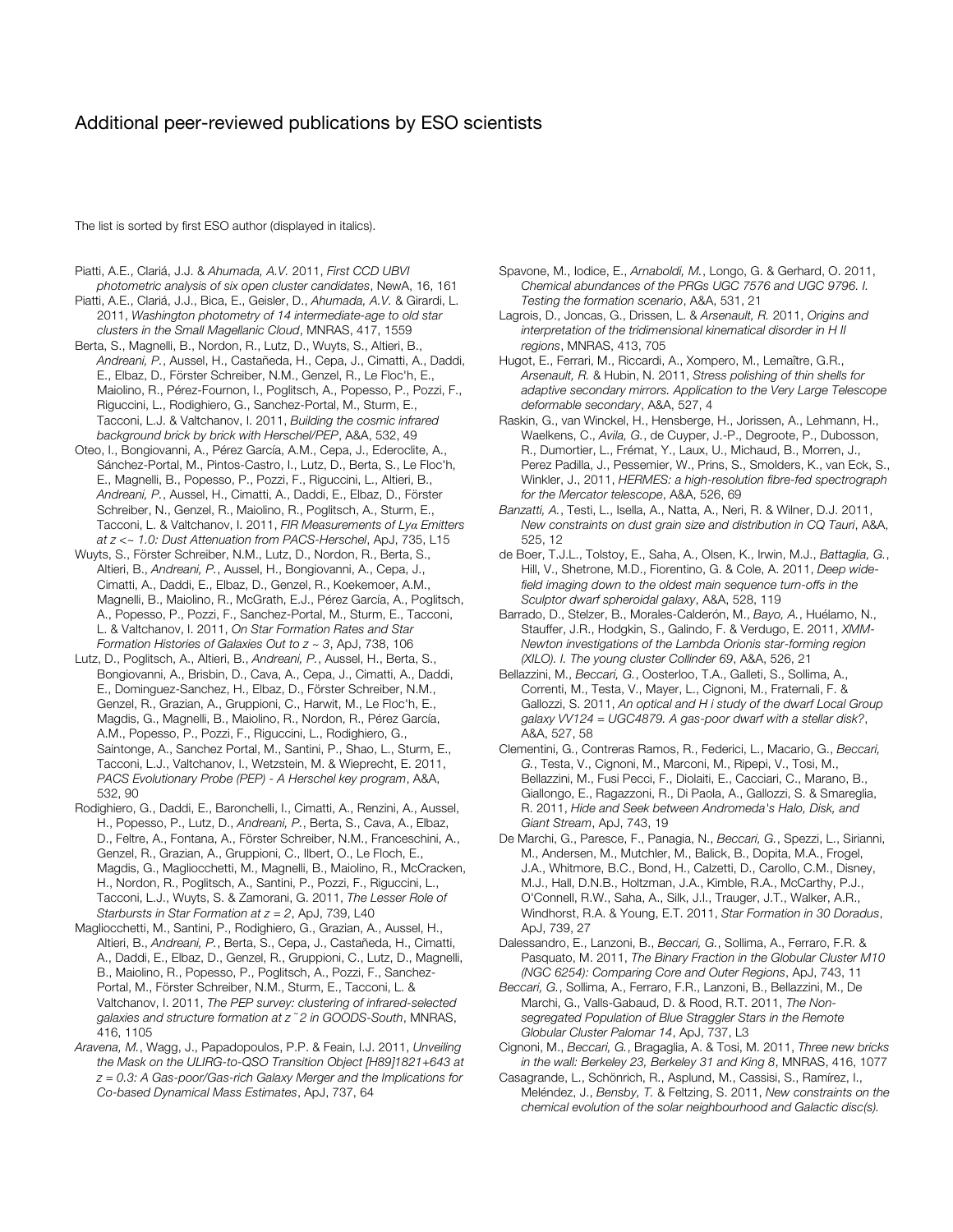*Improved astrophysical parameters for the Geneva-Copenhagen Survey*, A&A, 530, 138

*Berger, J.-P.*, Monnier, J.D., Millan-Gabet, R., Renard, S., Pedretti, E., Traub, W., Bechet, C., Benisty, M., Carleton, N., Haguenauer, P., Kern, P., Labeye, P., Longa, F., Lacasse, M., Malbet, F., Perraut, K., Ragland, S., Schloerb, P. & Schuller, P.A.Thiébaut, E. 2011, *First astronomical unit scale image of the GW Orionis triple system. Direct detection of a new stellar companion*, A&A, 529, L1

Defrère, D., Absil, O., Augereau, J.-C., di Folco, E., *Berger, J.-P.*, Coudé Du Foresto, V., Kervella, P., Le Bouquin, J.-B., Lebreton, J., Millan-Gabet, R., Monnier, J.D., Olofsson, J., Traub, W., 2011, *Hot exozodiacal dust resolved around Vega with IOTA/IONIC*, A&A, 534, 5

*Boissier, J.*, Groussin, O., Jorda, L., Lamy, P., Bockelée-Morvan, D., Crovisier, J., Biver, N., Colom, P., Lellouch, E. & Moreno, R. 2011, *Earth-based detection of the millimetric thermal emission from the nucleus of comet 8P/Tuttle*, A&A, 528, 54

Palau, A., Fuente, A., Girart, J.M., Fontani, F., *Boissier, J.*, Piétu, V., Sánchez-Monge, Á., Busquet, G., Estalella, R., Zapata, L.A., Zhang, Q., Neri, R., Ho, P.T.P., Alonso-Albi, T. & Audard, M. 2011, *Intermediate-mass Hot Cores at ~500 AU: Disks or Outflows?*, ApJ, 743, L32

*Boissier, J.*, Alonso-Albi, T., Fuente, A., Berné, O., Bachiller, R., Neri, R. & Ginard, D. 2011, *Massive young disks around Herbig Ae stars*, A&A, 531, 50

Young, L.M., Bureau, M., Davis, T.A., Combes, F., McDermid, R.M., Alatalo, K., Blitz, L., *Bois, M.*, Bournaud, F., Cappellari, M., Davies, R.L., de Zeeuw, P.T., Emsellem, E., Khochfar, S., Krajnović, D., Kuntschner, H., Lablanche, P.-Y., Morganti, R., Naab, T., Oosterloo, T., Sarzi, M., Scott, N., Serra, P., Weijmans, A.-M., 2011, *The ATLAS3D project - IV. The molecular gas content of early-type galaxies*, MNRAS, 414, 940

Duc, P.-A., Cuillandre, J.-C., Serra, P., Michel-Dansac, L., Ferriere, E., Alatalo, K., Blitz, L., *Bois, M.*, Bournaud, F., Bureau, M., Cappellari, M., Davies, R.L., Davis, T.A., de Zeeuw, P.T., Emsellem, E., Khochfar, S., Krajnović, D., Kuntschner, H., Lablanche, P.-Y., McDermid, R.M., Morganti, R., Naab, T., Oosterloo, T., Sarzi, M., Scott, N., Weijmans, A.-M., Young, L.M., 2011, *The ATLAS3D project - IX. The merger origin of a fast- and a slow-rotating earlytype galaxy revealed with deep optical imaging: first results*, MNRAS, 417, 863

Davis, T.A., Bureau, M., Young, L.M., Alatalo, K., Blitz, L., Cappellari, M., Scott, N., *Bois, M.*, Bournaud, F., Davies, R.L., de Zeeuw, P.T., Emsellem, E., Khochfar, S., Krajnović, D., Kuntschner, H., Lablanche, P.-Y., McDermid, R.M., Morganti, R., Naab, T., Oosterloo, T., Sarzi, M., Serra, P., Weijmans, A.-M., 2011, *The ATLAS3D project - V. The CO Tully-Fisher relation of early-type galaxies*, MNRAS, 414, 968

*Bois, M.*, Emsellem, E., Bournaud, F., Alatalo, K., Blitz, L., Bureau, M., Cappellari, M., Davies, R.L., Davis, T.A., de Zeeuw, P.T., Duc, P.-A., Khochfar, S., Krajnović, D., Kuntschner, H., Lablanche, P.-Y., McDermid, R.M., Morganti, R., Naab, T., Oosterloo, T., Sarzi, M., Scott, N., Serra, P., Weijmans, A.-M., Young, L.M., 2011, *The ATLAS3D project - VI. Simulations of binary galaxy mergers and the link with fast rotators, slow rotators and kinematically distinct cores*, MNRAS, 416, 1654

Trippe, S., Krips, M., Piétu, V., Neri, R., Winters, J.M., Gueth, F., Bremer, M., Salome, P., Moreno, R., *Boissier, J.* & Fontani, F. 2011, *The long-term millimeter activity of active galactic nuclei*, A&A, 533, 97

Molinaro, R., Ripepi, V., Marconi, M., *Bono, G.*, Lub, J., Pedicelli, S. & Pel, J.W. 2011, *CORS Baade-Wesselink method in the Walraven photometric system: the period-radius and the period-luminosity relation of classical Cepheids*, MNRAS, 413, 942

Marconi, M., *Bono, G.*, Caputo, F., Piersimoni, A.M., Pietrinferni, A. & Stellingwerf, R.F. 2011, *On the Period Distribution of Cluster RR Lyrae Stars to Constrain Their Helium Content: The Case of ω Centauri*, ApJ, 738, 111

Skowron, J., Udalski, A., Gould, A., Dong, S., Monard, L.A.G., Han, C., Nelson, C.R., McCormick, J., Moorhouse, D., Thornley, G., Maury, A., *Bramich, D.M.*, Greenhill, J., Kozłowski, S., Bond, I., Poleski, R., Wyrzykowski, Ł., Ulaczyk, K., Kubiak, M., Szymański, M.K., Pietrzyński, G., Soszyński, I., OGLE Collaboration, O.C., Gaudi, B.S., Yee, J.C., Hung, L.-W., Pogge, R.W., DePoy, D.L., Lee, C.-U., Park, B.-G., Allen, W., Mallia, F., Drummond, J., Bolt, G., μFUN Collaboration, μ.C., Allan, A., Browne, P., Clay, N., Dominik, M., Fraser, S., Horne, K., Kains, N., Mottram, C., Snodgrass, C., Steele, I., Street, R.A., Tsapras, Y., RoboNet Collaboration, R.C., Abe, F., Bennett, D.P., Botzler, C.S., Douchin, D., Freeman, M., Fukui, A., Furusawa, K., Hayashi, F., Hearnshaw, J.B., Hosaka, S., Itow, Y., Kamiya, K., Kilmartin, P.M., Korpela, A., Lin, W., Ling, C.H., Makita, S., Masuda, K., Matsubara, Y., Muraki, Y., Nagayama, T., Miyake, N., Nishimoto, K., Ohnishi, K., Perrott, Y.C., Rattenbury, N., Saito, T., Skuljan, L., Sullivan, D.J., Sumi, T., Suzuki, D., Sweatman, W.L., Tristram, P.J., Wada, K., Yock, P.C.M., MOA Collaboration, M.C., Beaulieu, J.-P., Fouqué, P., Albrow, M.D., Batista, V., Brillant, S., Caldwell, J.A.R., Cassan, A., Cole, A., Cook, K.H., Coutures, C., Dieters, S., Dominis Prester, D., Donatowicz, J., Kane, S.R., Kubas, D., Marquette, J.-B., Martin, R., Menzies, J., Sahu, K.C., Wambsganss, J., Williams, A., Zub, M., PLANET Collaboration, P.C., 2011, *Binary Microlensing Event OGLE-2009-BLG-020 Gives Verifiable Mass, Distance, and Orbit Predictions*, ApJ, 738, 87

*Bramich, D.M.*, Figuera Jaimes, R., Giridhar, S. & Arellano Ferro, A. 2011, *CCD time-series photometry of the globular cluster NGC 6981: variable star census and physical parameter estimates*, MNRAS, 413, 1275

Arellano Ferro, A., Figuera Jaimes, R., Giridhar, S., *Bramich, D.M.*, Hernández Santisteban, J.V. & Kuppuswamy, K. 2011, *Exploring the variable stars in the globular cluster NGC 5024 (M53): new RR Lyrae and SX Phoenicis stars*, MNRAS, 416, 2265

van Dokkum, P.G., *Brammer, G.*, Fumagalli, M., Nelson, E., Franx, M., Rix, H.-W., Kriek, M., Skelton, R.E., Patel, S., Schmidt, K.B., Bezanson, R., Bian, F., da Cunha, E., Erb, D.K., Fan, X., Förster Schreiber, N., Illingworth, G.D., Labbé, I., Lundgren, B., Magee, D., Marchesini, D., McCarthy, P., Muzzin, A., Quadri, R., Steidel, C.C., Tal, T., Wake, D., Whitaker, K.E., Williams, A., 2011, *First Results from the 3D-HST Survey: The Striking Diversity of Massive Galaxies at z > 1*, ApJ, 743, L15

Wake, D.A., Whitaker, K.E., Labbé, I., van Dokkum, P.G., Franx, M., Quadri, R., *Brammer, G.*, Kriek, M., Lundgren, B.F., Marchesini, D. & Muzzin, A. 2011, *Galaxy Clustering in the NEWFIRM Medium Band Survey: The Relationship Between Stellar Mass and Dark Matter Halo Mass at 1 < z < 2*, ApJ, 728, 46

Kriek, M., van Dokkum, P.G., Whitaker, K.E., Labbé, I., Franx, M. & *Brammer, G.B.* 2011, *Hα and 4000 Å Break Measurements for ~3500 K-selected Galaxies at 0.5 < z < 2.0*, ApJ, 743, 168

Shin, I.-G., Udalski, A., Han, C., Gould, A., Dominik, M., Fouqué, P., Kubiak, M., Szymański, M.K., Pietrzyńki, G., Soszyński, I., Ulaczyk, K., Wyrzykowski, Ł., The OGLE Collaboration, T.O.C., DePoy, D.L., Dong, S., Gaudi, B.S., Lee, C.-U., Park, B.-G., Pogge, R.W., The μFUN Collaboration, T.μ.C., Albrow, M.D., Allan, A., Beaulieu, J.P., Bennett, D.P., Bode, M., *Bramich, D.M.*, Brillant, S., Burgdorf, M., Calitz, H., Cassan, A., Cook, K.H., Corrales, E., Coutures, C., Desort, N., Dieters, S., Dominis Prester, D., Donatowicz, J., Fraser, S.N., Greenhill, J., Hill, K., Hoffman, M., Horne, K., Jörgensen, U.G., Kane, S.R., Kubas, D., Marquette, J.B., Martin, R., Meintjes, P., Menzies, J., Mottram, C., Naylor, T., Pollard, K.R., Sahu, K.C., Snodgrass, C., Steele, I., Vinter, C., Wambsganss, J., Williams, A., Woller, K., The PLANET/RoboNet Collaborations, T.P.C., 2011, *OGLE-2005-BLG-018: Characterization of Full Physical and Orbital Parameters of a Gravitational Binary Lens*, ApJ, 735, 85

Alsubai, K.A., Parley, N.R., *Bramich, D.M.*, West, R.G., Sorensen, P.M., Collier Cameron, A., Latham, D.W., Horne, K., Anderson, D.R., Bakos, G.Á., Brown, D.J.A., Buchhave, L.A., Esquerdo, G.A., Everett, M.E., Fżrész, G., Hartman, J.D., Hellier, C., Miller, G.M.,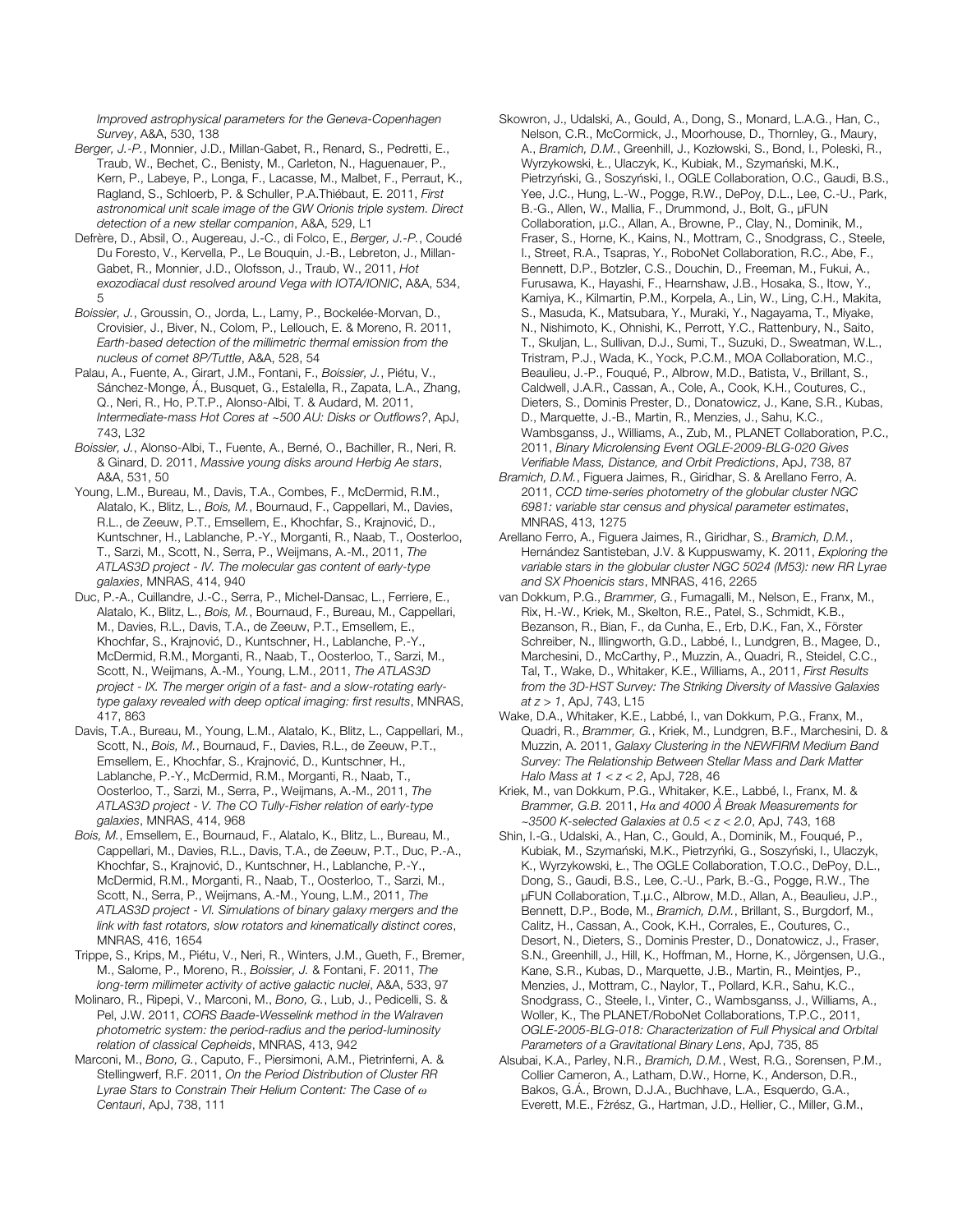Pollacco, D., Quinn, S.N., Smith, J.C., Stefanik, R.P. & Szentgyorgyi, A. 2011, *Qatar-1b: a hot Jupiter orbiting a metal-rich K dwarf star*, MNRAS, 417, 709

Bezanson, R., van Dokkum, P.G., Franx, M., *Brammer, G.B.*, Brinchmann, J., Kriek, M., Labbé, I., Quadri, R.F., Rix, H.-W., van de Sande, J., Whitaker, K.E., Williams, R.J., 2011, *Redshift Evolution of the Galaxy Velocity Dispersion Function*, ApJ, 737, L31

Whitaker, K.E., Labbé, I., van Dokkum, P.G., *Brammer, G.*, Kriek, M., Marchesini, D., Quadri, R.F., Franx, M., Muzzin, A., Williams, R.J., Bezanson, R., Illingworth, G.D., Lee, K.-S., Lundgren, B., Nelson, E.J., Rudnick, G., Tal, T., Wake, D.A., 2011, *The NEWFIRM Medium-band Survey: Photometric Catalogs, Redshifts, and the Bimodal Color Distribution of Galaxies out to z ~ 3*, ApJ, 735, 86

*Brammer, G.B.*, Whitaker, K.E., van Dokkum, P.G., Marchesini, D., Franx, M., Kriek, M., Labbé, I., Lee, K.-S., Muzzin, A., Quadri, R.F., Rudnick, G., Williams, R., 2011, *The Number Density and Mass Density of Star-forming and Quiescent Galaxies at 0.4 <= z <= 2.2*, ApJ, 739, 24

Tanaka, I., *Breuck, C.D.*, Kurk, J.D., Taniguchi, Y., Kodama, T., Matsuda, Y., Packham, C., Zirm, A., Kajisawa, M., Ichikawa, T., Seymour, N., Stern, D., Stockton, A., Venemans, B.P. & Vernet, J. 2011, *Discovery of an Excess of Hα Emitters around 4C 23.56 at z = 2.48*, PASJ, 63, 415

*Bristow, P.*, Vernet, J. & Modigliani, A. 2011, *Application of the X-shooter physical model to flexure analysis*, AN, 332, 224

*Bristow, P.D.*, Vernet, J., Moehler, S., Modigliani, A., Kerber, F. & Rosa, M.R. 2011, *Understanding the behaviour of X-shooter via the application of a physical model. I. Quality control*, ExA, 31, 131

*Carraro, G.*, Anthony-Twarog, B.J., Costa, E., Jones, B.J. & Twarog, B.A. 2011, *A UBVI and uvbyCaHβ Analysis of the Intermediate-age Open Cluster, NGC 5822*, AJ, 142, 127

Twarog, B.A., *Carraro, G.* & Anthony-Twarog, B.J. 2011, *Evidence for Extended Star Formation in the Old, Metal-Rich Open Cluster, NGC 6791?*, ApJ, 727, L7

Lépine, J.R.D., Cruz, P., Scarano, S.J., Barros, D.A., Dias, W.S., Pompéia, L., Andrievsky, S.M., *Carraro, G.* & Famaey, B. 2011, *Overlapping abundance gradients and azimuthal gradients related to the spiral structure of the Galaxy*, MNRAS, 417, 698

*Carraro, G.* 2011, *Photometric distances to young stars in the inner Galactic disk. I. The L = 314° direction*, A&A, 536, 101

Matsuda, Y., Smail, I., Geach, J.E., Best, P.N., Sobral, D., Tanaka, I., Nakata, F., Ohta, K., Kurk, J., Iwata, I., Bielby, R., Wardlow, J.L., Bower, R.G., Ivison, R.J., Kodama, T., Yamada, T., Mawatari, K. & *Casali, M.* 2011, *An Hα search for overdense regions at z = 2.23*, MNRAS, 416, 2041

*Clare, R.*, Le Louarn, M. & Béchet, C. 2011, *Laser guide star wavefront sensing for ground-layer adaptive optics on extremely large telescopes*, ApOpt, 50, 473

Moncelsi, L., Ade, P.A.R., Chapin, E.L., *Cortese, L.*, Devlin, M.J., Dye, S., Eales, S., Griffin, M., Halpern, M., Hargrave, P.C., Marsden, G., Mauskopf, P., Netterfield, C.B., Pascale, E., Scott, D., Truch, M.D.P., Tucker, C., Viero, M.P. & Wiebe, D.V. 2011, *A Panchromatic Study of BLAST Counterparts: Total Star Formation Rate, Morphology, Active Galactic Nucleus Fraction, and Stellar Mass*, ApJ, 727, 83

Saintonge, A., Kauffmann, G., Kramer, C., Tacconi, L.J., Buchbender, C., Catinella, B., Fabello, S., Graciá-Carpio, J., Wang, J., *Cortese, L.*, Fu, J., Genzel, R., Giovanelli, R., Guo, Q., Haynes, M.P., Heckman, T.M., Krumholz, M.R., Lemonias, J., Li, C., Moran, S., Rodriguez-Fernandez, N., Schiminovich, D., Schuster, K. & Sievers, A. 2011, *COLD GASS, an IRAM legacy survey of molecular gas in massive galaxies - I. Relations between H2, H I, stellar content and structural properties*, MNRAS, 415, 32

Saintonge, A., Kauffmann, G., Wang, J., Kramer, C., Tacconi, L.J., Buchbender, C., Catinella, B., Graciá-Carpio, J., *Cortese, L.*, Fabello, S., Fu, J., Genzel, R., Giovanelli, R., Guo, Q., Haynes, M.P., Heckman, T.M., Krumholz, M.R., Lemonias, J., Li, C., Moran, S.,

Rodriguez-Fernandez, N., Schiminovich, D., Schuster, K. & Sievers, A. 2011, *COLD GASS, an IRAM legacy survey of molecular gas in massive galaxies - II. The non-universality of the molecular gas depletion time-scale*, MNRAS, 415, 61

Boselli, A., Boissier, S., Heinis, S., *Cortese, L.*, Ilbert, O., Hughes, T., Cucciati, O., Davies, J., Ferrarese, L., Giovanelli, R., Haynes, M.P., Baes, M., Balkowski, C., Brosch, N., Chapman, S.C., Charmandaris, V., Clemens, M.S., Dariush, A., de Looze, I., di Serego Alighieri, S., Duc, P.-A., Durrell, P.R., Emsellem, E., Erben, T., Fritz, J., Garcia-Appadoo, D.A., Gavazzi, G., Grossi, M., Jordán, A., Hess, K.M., Huertas-Company, M., Hunt, L.K., Kent, B.R., Lambas, D.G., Lançon, A., MacArthur, L.A., Madden, S.C., Magrini, L., Mei, S., Momjian, E., Olowin, R.P., Papastergis, E., Smith, M.W.L., Solanes, J.M., Spector, O., Spekkens, K., Taylor, J.E., Valotto, C., van Driel, W., Verstappen, J., Vlahakis, C., Vollmer, B., Xilouris, E.M., 2011, *The GALEX Ultraviolet Virgo Cluster Survey (GUViCS). I. The UV luminosity function of the central 12 sq. deg*, A&A, 528, 107

Magrini, L., Bianchi, S., Corbelli, E., *Cortese, L.*, Hunt, L., Smith, M., Vlahakis, C., Davies, J., Bendo, G.J., Baes, M., Boselli, A., Clemens, M., Casasola, V., de Looze, I., Fritz, J., Giovanardi, C., Grossi, M., Hughes, T., Madden, S., Pappalardo, C., Pohlen, M., di Serego Alighieri, S. & Verstappen, J. 2011, *The Herschel Virgo Cluster Survey. IX. Dust-to-gas mass ratio and metallicity gradients in four Virgo spiral galaxies*, A&A, 535, 13

*Cortese, L.*, Catinella, B., Boissier, S., Boselli, A. & Heinis, S. 2011, *The effect of the environment on the H I scaling relations*, MNRAS, 415, 1797

Dariush, A., *Cortese, L.*, Eales, S., Pascale, E., Smith, M.W.L., Dunne, L., Dye, S., Scott, D., Auld, R., Baes, M., Bland-Hawthorn, J., Buttiglione, S., Cava, A., Clements, D.L., Cooray, A., Dezotti, G., Driver, S., Fritz, J., Gomez, H.L., Hopkins, A., Hopwood, R., Ivison, R.J., Jarvis, M.J., Jones, D.H., Kelvin, L., Khosroshahi, H.G., Liske, J., Loveday, J., Maddox, S., Madore, B.F., Michałowski, M.J., Norberg, P., Phillipps, S., Pohlen, M., Popescu, C.C., Prescott, M., Rigby, E., Robotham, A., Rodighiero, G., Seibert, M., Smith, D.J.B., Temi, P., Tuffs, R.J. & van der Werf, P.P. 2011, *The environment and characteristics of low-redshift galaxies detected by the Herschel-ATLAS*, MNRAS, 418, 64

de Looze, I., Baes, M., Bendo, G.J., *Cortese, L.* & Fritz, J. 2011, *The reliability of [C II] as an indicator of the star formation rate*, MNRAS, 416, 2712

*Cortesi, A.*, Merrifield, M.R., Arnaboldi, M., Gerhard, O., Martinez-Valpuesta, I., Saha, K., Coccato, L., Bamford, S., Napolitano, N.R., Das, P., Douglas, N.G., Romanowsky, A.J., Kuijken, K., Capaccioli, M. & Freeman, K.C. 2011, *Unravelling the origins of S0 galaxies using maximum likelihood analysis of planetary nebulae kinematics*, MNRAS, 414, 642

Dessauges-Zavadsky, M., *D'Odorico, S.*, Christensen, L., Schaerer, D. & Richard, J. 2011, *Rest-frame UV to optical X-shooter spectrum of the gravitationally lensed galaxy ``the 8 o'clock arc'': Dissection of its physical properties*, AN, 332, 307

*D'Odorico, S.* 2011, *X-shooter, a unique VLT project*, AN, 332, 216

Hubrig, S., González, J.F., Ilyin, I., Korhonen, H., Savanov, I.S., *Dall, T.*, Schöller, M., Cowley, C.R., Briquet, M. & Arlt, R. 2011, *Spectroscopic variability and magnetic fields of HgMn stars*, AN, 332, 998

DiPompeo, M.A., Brotherton, M.S., *De Breuck, C.* & Laurent-Muehleisen, S. 2011, *A Very Large Array Survey of Radio-selected SDSS Broad Absorption Line Quasars*, ApJ, 743, 71

*de Ugarte Postigo, A.*, Horváth, I., Veres, P., Bagoly, Z., Kann, D.A., Thöne, C.C., Balazs, L.G., D'Avanzo, P., Aloy, M.A., Foley, S., Campana, S., Mao, J., Jakobsson, P., Covino, S., Fynbo, J.P.U., Gorosabel, J., Castro-Tirado, A.J., Amati, L. & Nardini, M. 2011, *Searching for differences in Swift's intermediate GRBs*, A&A, 525, 109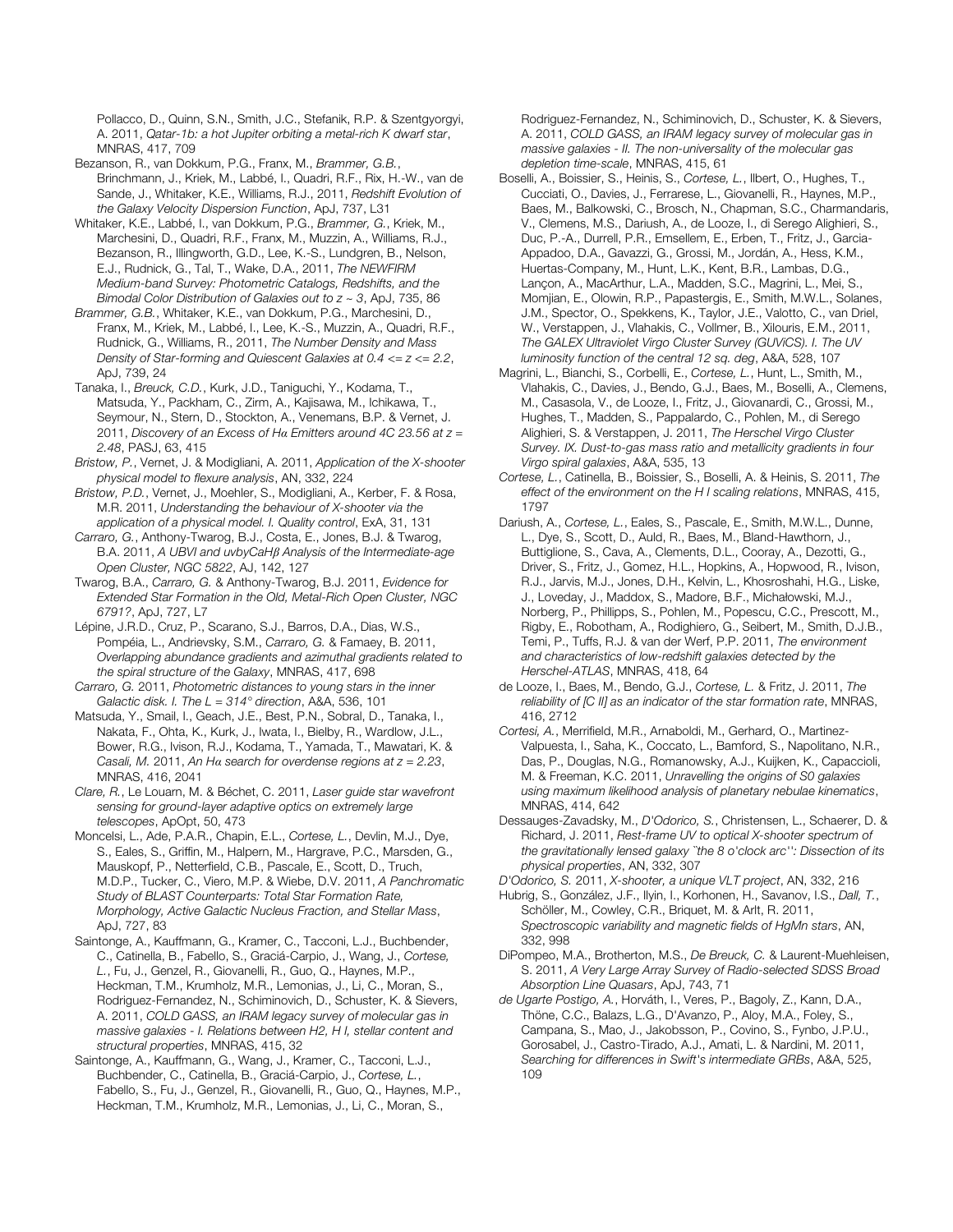Lodieu, N., *de Wit, W.-J.*, Carraro, G., Moraux, E., Bouvier, J. & Hambly, N.C. 2011, *The mass function of IC 4665 revisited by the UKIDSS Galactic Clusters Survey*, A&A, 532, 103

*de Zeeuw, P.T.* & van de Ven, G. 2011, *Grigori Kuzmin and Stellar Dynamics*, BaltA, 20, 211

Falcón-Barroso, J., van de Ven, G., Peletier, R.F., Bureau, M., Jeong, H., Bacon, R., Cappellari, M., Davies, R.L., *de Zeeuw, P.T.*, Emsellem, E., Krajnović, D., Kuntschner, H., McDermid, R.M., Sarzi, M., Shapiro, K.L., van den Bosch, R.C.E., van der Wolk, G., Weijmans, A. & Yi, S. 2011, *The SAURON project - XIX. Optical and nearinfrared scaling relations of nearby elliptical, lenticular and Sa galaxies*, MNRAS, 417, 1787

Bureau, M., Jeong, H., Yi, S.K., Schawinski, K., Houghton, R.C.W., Davies, R.L., Bacon, R., Cappellari, M., *de Zeeuw, P.T.*, Emsellem, E., Falcón-Barroso, J., Krajnović, D., Kuntschner, H., McDermid, R.M., Peletier, R.F., Sarzi, M., Sohn, Y.-J., Thomas, D., van den Bosch, R.C.E., van de Ven, G., 2011, *The SAURON project - XVIII. The integrated UV-line-strength relations of early-type galaxies*, MNRAS, 414, 1887

*Dedes, C.*, Leurini, S., Wyrowski, F., Schilke, P., Menten, K.M., Thorwirth, S. & Ott, J. 2011, *A study of three southern high-mass star-forming regions*, A&A, 526, 59

Zerbi, F.M., *Dekker, H.*, Guinouard, I., Navarro, R. & Rasmussen, P.K. 2011, *X-shooter: What stands behind the good performance*, AN, 332, 218

Pietsch, W., Henze, M., Haberl, F., Hernanz, M., Sala, G., Hartmann, D.H. & *Della Valle, M.* 2011, *Nova M31N 2007-12b: supersoft X-rays reveal an intermediate polar?*, A&A, 531, 22

Henze, M., Pietsch, W., Haberl, F., Hernanz, M., Sala, G., Hatzidimitriou, D., *Della Valle, M.*, Rau, A., Hartmann, D.H. & Burwitz, V. 2011, *Xray monitoring of classical novae in the central region of M 31. II. Autumn and winter 2007/2008 and 2008/2009*, A&A, 533, 52

Kolehmainen, M., Done, C. & *Díaz Trigo, M.* 2011, *Modelling the highmass accretion rate spectra of GX 339-4: black hole spin from reflection?*, MNRAS, 416, 311

*Díaz Trigo, M.*, Boirin, L., Costantini, E., Méndez, M. & Parmar, A. 2011, *XMM-Newton observations of the low-mass X-ray binary EXO 0748- 676 in quiescence*, A&A, 528, 150

Lai, O., Cuillandre, J.-C., Ho, K.K.Y., Baril, M., Benedict, T., Ward, J., Thomas, J., Salmon, D., Lin, C.-J., Wang, S.-Y., Luppino, G., *Dorn, R.*, Puget, P., Burke, B., Beletic, J., 2011, *FlyEyes: A CCD-based Wavefront Sensor for PUEO, the CFHT Curvature AO System*, PASP, 123, 448

Feautrier, P., Gach, J.-L., Balard, P., Guillaume, C., *Downing, M.*, Hubin, N., Stadler, E., Magnard, Y., Skegg, M., Robbins, M., Denney, S., Suske, W., Jorden, P., Wheeler, P., Pool, P., Bell, R., Burt, D., Davies, I., Reyes, J., Meyer, M., Baade, D., Kasper, M., Arsenault, R., Fusco, T. & Diaz Garcia, J.J. 2011, *OCam with CCD220, the Fastest and Most Sensitive Camera to Date for AO Wavefront Sensing*, PASP, 123, 263

Wilson, T.L., Muders, D., *Dumke, M.*, Henkel, C. & Kawamura, J.H. 2011, *The Submillimeter J = 6-5 Line of 13CO in Orion*, ApJ, 728, 61

Cappellari, M., *Emsellem, E.*, Krajnović, D., McDermid, R.M., Scott, N., Verdoes Kleijn, G.A., Young, L.M., Alatalo, K., Bacon, R., Blitz, L., Bois, M., Bournaud, F., Bureau, M., Davies, R.L., Davis, T.A., de Zeeuw, P.T., Duc, P.-A., Khochfar, S., Kuntschner, H., Lablanche, P.-Y., Morganti, R., Naab, T., Oosterloo, T., Sarzi, M., Serra, P., Weijmans, A.-M., 2011, *The ATLAS3D project - I. A volume-limited sample of 260 nearby early-type galaxies: science goals and selection criteria*, MNRAS, 413, 813

*Emsellem, E.*, Cappellari, M., Krajnović, D., Alatalo, K., Blitz, L., Bois, M., Bournaud, F., Bureau, M., Davies, R.L., Davis, T.A., de Zeeuw, P.T., Khochfar, S., Kuntschner, H., Lablanche, P.-Y., McDermid, R.M., Morganti, R., Naab, T., Oosterloo, T., Sarzi, M., Scott, N., Serra, P., van de Ven, G., Weijmans, A.-M., Young, L.M., 2011, *The ATLAS3D project - III. A census of the stellar angular momentum within the* 

*effective radius of early-type galaxies: unveiling the distribution of fast and slow rotators*, MNRAS, 414, 888

Cappellari, M., *Emsellem, E.*, Krajnović, D., McDermid, R.M., Serra, P., Alatalo, K., Blitz, L., Bois, M., Bournaud, F., Bureau, M., Davies, R.L., Davis, T.A., de Zeeuw, P.T., Khochfar, S., Kuntschner, H., Lablanche, P.-Y., Morganti, R., Naab, T., Oosterloo, T., Sarzi, M., Scott, N., Weijmans, A.-M., Young, L.M., 2011, *The ATLAS3D project - VII. A new look at the morphology of nearby galaxies: the kinematic morphology-density relation*, MNRAS, 416, 1680

Khochfar, S., *Emsellem, E.*, Serra, P., Bois, M., Alatalo, K., Bacon, R., Blitz, L., Bournaud, F., Bureau, M., Cappellari, M., Davies, R.L., Davis, T.A., de Zeeuw, P.T., Duc, P.-A., Krajnović, D., Kuntschner, H., Lablanche, P.-Y., McDermid, R.M., Morganti, R., Naab, T., Oosterloo, T., Sarzi, M., Scott, N., Weijmans, A.-M., Young, L.M., 2011, *The ATLAS3D project - VIII. Modelling the formation and evolution of fast and slow rotator early-type galaxies within ΛCDM*, MNRAS, 417, 845

Sarzi, M., Mamon, G.A., Cappellari, M., *Emsellem, E.*, Bacon, R., Davies, R.L. & de Zeeuw, P.T. 2011, *The planetary nebulae population in the central regions of M32: the SAURON view*, MNRAS, 415, 2832

*Fontani, F.*, Palau, A., Caselli, P., Sánchez-Monge, Á., Butler, M.J., Tan, J.C., Jiménez-Serra, I., Busquet, G., Leurini, S. & Audard, M. 2011, *Deuteration as an evolutionary tracer in massive-star formation*, A&A, 529, L7

Atek, H., Siana, B., Scarlata, C., Malkan, M., McCarthy, P., Teplitz, H., Henry, A., Colbert, J., Bridge, C., Bunker, A.J., Dressler, A., *Fosbury, R.A.E.*, Hathi, N.P., Martin, C., Ross, N.R. & Shim, H. 2011, *Very Strong Emission-line Galaxies in the WFC3 Infrared Spectroscopic Parallel Survey and Implications for High-redshift Galaxies*, ApJ, 743, 121

*Freudling, W.*, Staveley-Smith, L., Catinella, B., Minchin, R., Calabretta, M., Momjian, E., Zwaan, M., Meyer, M. & O'Neil, K. 2011, *Deep 21 cm H I Observations at z* ≈ *0.1: The Precursor to the Arecibo Ultra Deep Survey*, ApJ, 727, 40

Coelho, P. & *Gadotti, D.A.* 2011, *Bars Rejuvenating Bulges? Evidence from Stellar Population Analysis*, ApJ, 743, L13

Elmegreen, D.M., Elmegreen, B.G., Yau, A., Athanassoula, E., Bosma, A., Buta, R.J., Helou, G., Ho, L.C., *Gadotti, D.A.*, Knapen, J.H., Laurikainen, E., Madore, B.F., Masters, K.L., Meidt, S.E., Menéndez-Delmestre, K., Regan, M.W., Salo, H., Sheth, K., Zaritsky, D., Aravena, M., Skibba, R., Hinz, J.L., Laine, J., Gil de Paz, A., Muñoz-Mateos, J.-C., Seibert, M., Mizusawa, T., Kim, T., Erroz Ferrer, S., 2011, *Grand Design and Flocculent Spirals in the Spitzer Survey of Stellar Structure in Galaxies (S4G)*, ApJ, 737, 32

*Gadotti, D.A.* 2011, *Secular evolution and structural properties of stellar bars in galaxies*, MNRAS, 415, 3308

Comerón, S., Elmegreen, B.G., Knapen, J.H., Sheth, K., Hinz, J.L., Regan, M.W., Gil de Paz, A., Muñoz-Mateos, J.-C., Menéndez-Delmestre, K., Seibert, M., Kim, T., Mizusawa, T., Laurikainen, E., Salo, H., Laine, J., Athanassoula, E., Bosma, A., Buta, R.J., *Gadotti, D.A.*, Ho, L.C., Holwerda, B., Schinnerer, E., Zaritsky, D., 2011, *The Unusual Vertical Mass Distribution of NGC 4013 Seen through the Spitzer Survey of Stellar Structure in Galaxies (S4G)*, ApJ, 738, L17

Comerón, S., Elmegreen, B.G., Knapen, J.H., Salo, H., Laurikainen, E., Laine, J., Athanassoula, E., Bosma, A., Sheth, K., Regan, M.W., Hinz, J.L., Gil de Paz, A., Menéndez-Delmestre, K., Mizusawa, T., Muñoz-Mateos, J.-C., Seibert, M., Kim, T., Elmegreen, D.M., *Gadotti, D.A.*, Ho, L.C., Holwerda, B.W., Lappalainen, J., Schinnerer, E., Skibba, R., 2011, *Thick Disks of Edge-on Galaxies Seen through the Spitzer Survey of Stellar Structure in Galaxies (S4G): Lair of Missing Baryons?*, ApJ, 741, 28

Tamburini, F., Cuofano, C., Della Valle, M. & *Gilmozzi, R.* 2011, *No quantum gravity signature from the farthest quasars*, A&A, 533, 71

*Goddi, C.*, Humphreys, E.M.L., Greenhill, L.J., Chandler, C.J. & Matthews, L.D. 2011, *A Multi-epoch Study of the Radio Continuum Emission of Orion Source. I. Constraints on the Disk Evolution of a*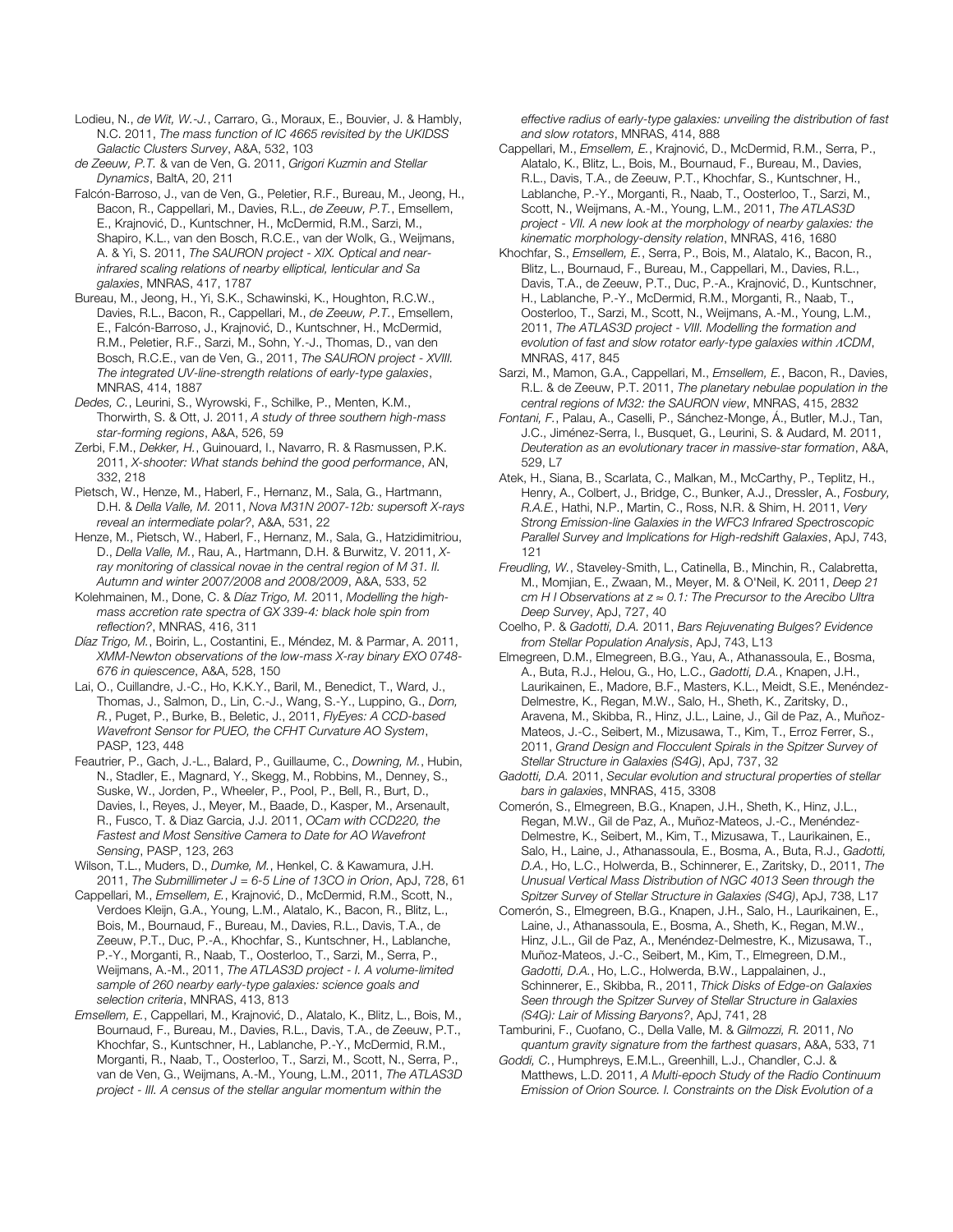*Massive YSO and the Dynamical History of Orion BN/KL*, ApJ, 728, 15

*Goddi, C.*, Moscadelli, L. & Sanna, A. 2011, *Infall and outflow within 400 AU from a high-mass protostar. 3D velocity fields from methanol and water masers in AFLG 5142*, A&A, 535, L8

*Goddi, C.*, Greenhill, L.J., Humphreys, E.M.L., Chandler, C.J. & Matthews, L.D. 2011, *Unveiling Sources of Heating in the Vicinity of the Orion BN/KL Hot Core as Traced by Highly Excited Inversion Transitions of Ammonia*, ApJ, 739, L13

Moscadelli, L., Sanna, A. & *Goddi, C.* 2011, *Unveiling the gas kinematics at 10 AU scales in high-mass star-forming regions. Milliarcsecond structure of 6.7 GHz methanol masers*, A&A, 536, 38

Stritzinger, M.D., Phillips, M.M., Boldt, L.N., Burns, C., Campillay, A., Contreras, C., *Gonzalez, S.*, Folatelli, G., Morrell, N., Krzeminski, W., Roth, M., Salgado, F., DePoy, D.L., Hamuy, M., Freedman, W.L., Madore, B.F., Marshall, J.L., Persson, S.E., Rheault, J.-P., Suntzeff, N.B., Villanueva, S., Li, W., Filippenko, A.V., 2011, *The Carnegie Supernova Project: Second Photometry Data Release of Lowredshift Type Ia Supernovae*, AJ, 142, 156

*Guidetti, D.*, Laing, R.A., Bridle, A.H., Parma, P. & Gregorini, L. 2011, *Ordered magnetic fields around radio galaxies: evidence for interaction with the environment*, MNRAS, 413, 2525

Green, J.D., Evans, N.J.I., Kóspál, Á., van Kempen, T.A., Herczeg, G., Quanz, S.P., Henning, T., Lee, J.-E., Dunham, M.M., Meeus, G., Bouwman, J., van Dishoeck, E., Chen, J.-H., Güdel, M., Skinner, S.L., Merello, M., Pooley, D., Rebull, L.M., *Guieu, S.*, 2011, *Disentangling the Environment of the FU Orionis Candidate HBC 722 with Herschel*, ApJ, 731, L25

Parker, R.J., Bouvier, J., Goodwin, S.P., Moraux, E., Allison, R.J., *Guieu, S.* & Güdel, M. 2011, *On the mass segregation of stars and brown dwarfs in Taurus*, MNRAS, 412, 2489

Rebull, L.M., *Guieu, S.*, Stauffer, J.R., Hillenbrand, L.A., Noriega-Crespo, A., Stapelfeldt, K.R., Carey, S.J., Carpenter, J.M., Cole, D.M., Padgett, D.L., Strom, S.E. & Wolff, S.C. 2011, *The North American and Pelican Nebulae. II. MIPS Observations and Analysis*, ApJS, 193, 25

Morales-Calderón, M., Stauffer, J.R., Hillenbrand, L.A., Gutermuth, R., Song, I., Rebull, L.M., Plavchan, P., Carpenter, J.M., Whitney, B.A., Covey, K., Alves de Oliveira, C., Winston, E., McCaughrean, M.J., Bouvier, J., *Guieu, S.*, Vrba, F.J., Holtzman, J., Marchis, F., Hora, J.L., Wasserman, L.H., Terebey, S., Megeath, T., Guinan, E., Forbrich, J., Huélamo, N., Riviere-Marichalar, P., Barrado, D., Stapelfeldt, K., Hernández, J., Allen, L.E., Ardila, D.R., Bayo, A., Favata, F., James, D., Werner, M. & Wood, K. 2011, *Ysovar: The First Sensitive, Wide-area, Mid-infrared Photometric Monitoring of the Orion Nebula Cluster*, ApJ, 733, 50

*Hammersley, P.L.* & López-Corredoira, M. 2011, *Modelling star counts in the Monoceros stream and the Galactic anti-centre*, A&A, 527, 6

Hernán-Caballero, A. & *Hatziminaoglou, E.* 2011, *An atlas of mid-infrared spectra of star-forming and active galaxies*, MNRAS, 414, 500

Fernandes, C.A.C., Jarvis, M.J., Rawlings, S., Martínez-Sansigre, A., *Hatziminaoglou, E.*, Lacy, M., Page, M.J., Stevens, J.A. & Vardoulaki, E. 2011, *Evidence for a maximum jet efficiency for the most powerful radio galaxies*, MNRAS, 411, 1909

Seymour, N., Symeonidis, M., Page, M.J., Amblard, A., Arumugam, V., Aussel, H., Blain, A., Bock, J., Boselli, A., Buat, V., Castro-Rodríguez, N., Cava, A., Chanial, P., Clements, D.L., Conley, A., Conversi, L., Cooray, A., Dowell, C.D., Dwek, E., Eales, S., Elbaz, D., Franceschini, A., Glenn, J., Solares, E.A.G., Griffin, M., *Hatziminaoglou, E.*, Ibar, E., Isaak, K., Ivison, R.J., Lagache, G., Levenson, L., Lu, N., Madden, S., Maffei, B., Mainetti, G., Marchetti, L., Nguyen, H.T., O'Halloran, B., Oliver, S.J., Omont, A., Panuzzo, P., Papageorgiou, A., Pearson, C.P., Pérez-Fournon, I., Pohlen, M., Rawlings, J.I., Rizzo, D., Roseboom, I.G., Rowan-Robinson, M., Schulz, B., Scott, D., Shupe, D.L., Smith, A.J., Stevens, J.A., Trichas, M., Tugwell, K.E., Vaccari, M., Valtchanov, I., Vigroux, L., Wang, L., Wright, G., Xu, C.K. & Zemcov, M. 2011, *HerMES: SPIRE* 

*emission from radio-selected active galactic nuclei*, MNRAS, 413, 1777

Bonfield, D.G., Jarvis, M.J., Hardcastle, M.J., Cooray, A., *Hatziminaoglou, E.*, Ivison, R.J., Page, M.J., Stevens, J.A., de Zotti, G., Auld, R., Baes, M., Buttiglione, S., Cava, A., Dariush, A., Dunlop, J.S., Dunne, L., Dye, S., Eales, S., Fritz, J., Hopwood, R., Ibar, E., Maddox, S.J., Michałowski, M.J., Pascale, E., Pohlen, M., Rigby, E.E., Rodighiero, G., Serjeant, S., Smith, D.J.B., Temi, P. & van der Werf, P. 2011, *Herschel-ATLAS: the link between accretion luminosity and star formation in quasar host galaxies*, MNRAS, 416, 13

Symeonidis, M., Georgakakis, A., Seymour, N., Auld, R., Bock, J., Brisbin, D., Buat, V., Burgarella, D., Chanial, P., Clements, D.L., Cooray, A., Eales, S., Farrah, D., Franceschini, A., Glenn, J., Griffin, M., *Hatziminaoglou, E.*, Ibar, E., Ivison, R.J., Mortier, A.M.J., Oliver, S.J., Page, M.J., Papageorgiou, A., Pearson, C.P., Pérez-Fournon, I., Pohlen, M., Rawlings, J.I., Raymond, G., Rodighiero, G., Roseboom, I.G., Rowan-Robinson, M., Scott, D., Smith, A.J., Tugwell, K.E., Vaccari, M., Vieira, J.D., Vigroux, L., Wang, L. & Wright, G. 2011, *Herschel/HerMES: the X-ray-infrared correlation for star-forming galaxies at z˜1*, MNRAS, 417, 2239

Ramos Almeida, C., Sánchez-Portal, M., Pérez García, A.M., Acosta-Pulido, J.A., Castillo, M., Asensio Ramos, A., González-Serrano, J.I., Alonso-Herrero, A., Rodríguez Espinosa, J.M., *Hatziminaoglou, E.*, Coia, D., Valtchanov, I., Pović, M., Esquej, P., Packham, C. & Altieri, B. 2011, *Resolving the nuclear dust distribution of the Seyfert 2 galaxy NGC 3081*, MNRAS, 417, L46

- Amblard, A., Cooray, A., Serra, P., Altieri, B., Arumugam, V., Aussel, H., Blain, A., Bock, J., Boselli, A., Buat, V., Castro-Rodríguez, N., Cava, A., Chanial, P., Chapin, E., Clements, D.L., Conley, A., Conversi, L., Dowell, C.D., Dwek, E., Eales, S., Elbaz, D., Farrah, D., Franceschini, A., Gear, W., Glenn, J., Griffin, M., Halpern, M., *Hatziminaoglou, E.*, Ibar, E., Isaak, K., Ivison, R.J., Khostovan, A.A., Lagache, G., Levenson, L., Lu, N., Madden, S., Maffei, B., Mainetti, G., Marchetti, L., Marsden, G., Mitchell-Wynne, K., Nguyen, H.T., O'Halloran, B., Oliver, S.J., Omont, A., Page, M.J., Panuzzo, P., Papageorgiou, A., Pearson, C.P., Pérez-Fournon, I., Pohlen, M., Rangwala, N., Roseboom, I.G., Rowan-Robinson, M., Portal, M.S., Schulz, B., Scott, D., Seymour, N., Shupe, D.L., Smith, A.J., Stevens, J.A., Symeonidis, M., Trichas, M., Tugwell, K., Vaccari, M., Valiante, E., Valtchanov, I., Vieira, J.D., Vigroux, L., Wang, L., Ward, R., Wright, G., Xu, C.K. & Zemcov, M. 2011, *Submillimetre galaxies reside in dark matter haloes with masses greater than 3*×*1011 solar masses*, Natur, 470, 510
- Alves-Brito, A., Hau, G.K.T., Forbes, D.A., Spitler, L.R., Strader, J., Brodie, J.P. & Rhode, K.L. 2011, *Spectra of globular clusters in the Sombrero galaxy: evidence for spectroscopic metallicity bimodality*, MNRAS, 417, 1823
- De Luca, A., Marelli, M., Mignani, R.P., Caraveo, P.A., *Hummel, W.*, Collins, S., Shearer, A., Saz Parkinson, P.M., Belfiore, A. & Bignami, G.F. 2011, *Discovery of a Faint X-Ray Counterpart and a Parseclong X-Ray Tail for the Middle-aged, γ-Ray-only Pulsar PSR J0357+3205*, ApJ, 733, 104
- Tycner, C., Ames, A., Zavala, R.T., *Hummel, C.A.*, Benson, J.A. & Hutter, D.J. 2011, *The Revised Orbit of the δ Sco System*, ApJ, 729, L5
- Vlemmings, W.H.T., *Humphreys, E.M.L.* & Franco-Hernández, R. 2011, *Magnetic Fields in Evolved Stars: Imaging the Polarized Emission of High-frequency SiO Masers*, ApJ, 728, 149
- Kastner, J.H., Sacco, G.G., Montez, R., Huenemoerder, D.P., Shi, H., Alecian, E., Argiroffi, C., Audard, M., Bouvier, J., Damiani, F., Donati, J.-F., Gregory, S.G., Güdel, M., *Hussain, G.A.J.*, Maggio, A., Montmerle, T., 2011, *GSC 07396-00759 = V4046 Sgr C[D]: A Wideseparation Companion to the Close T Tauri Binary System V4046 Sgr AB*, ApJ, 740, L17

Şenavcı, H.V., *Hussain, G.A.J.*, O'Neal, D. & Barnes, J.R. 2011, *Investigating the surface inhomogeneities of the contact binary SW Lacertae. I. Doppler imaging*, A&A, 529, 11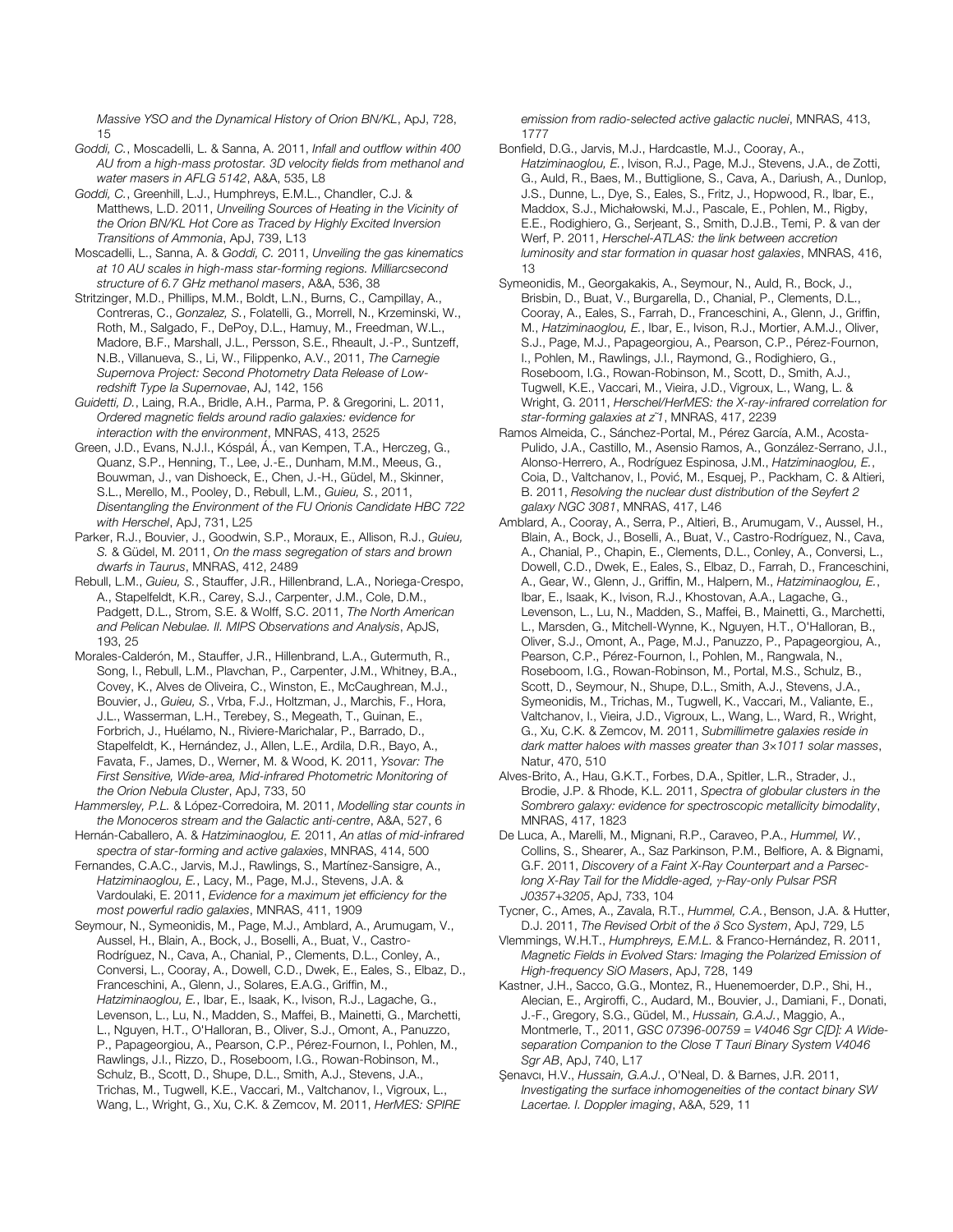Donati, J.-F., Bouvier, J., Walter, F.M., Gregory, S.G., Skelly, M.B., *Hussain, G.A.J.*, Flaccomio, E., Argiroffi, C., Grankin, K.N., Jardine, M.M., Ménard, F. & Dougados, C.Romanova, M.M. 2011, *Nonstationary dynamo and magnetospheric accretion processes of the classical T Tauri star V2129 Oph*, MNRAS, 412, 2454

France, K., Schindhelm, E., Burgh, E.B., Herczeg, G.J., Harper, G.M., Brown, A., Green, J.C., Linsky, J.L., Yang, H., Abgrall, H., Ardila, D.R., Bergin, E., Bethell, T., Brown, J.M., Calvet, N., Espaillat, C., Gregory, S.G., Hillenbrand, L.A., *Hussain, G.*, Ingleby, L., Johns-Krull, C.M., Roueff, E., Valenti, J.A. & Walter, F.M. 2011, *The Farultraviolet "Continuum" in Protoplanetary Disk Systems. II. Carbon Monoxide Fourth Positive Emission and Absorption*, ApJ, 734, 31

Donati, J.-F., Gregory, S.G., Montmerle, T., Maggio, A., Argiroffi, C., Sacco, G., *Hussain, G.*, Kastner, J., Alencar, S.H.P., Audard, M., Bouvier, J., Damiani, F., Güdel, M. & Huenemoerder, D.Wade, G.A. 2011, *The close classical T Tauri binary V4046 Sgr: complex magnetic fields and distributed mass accretion*, MNRAS, 417, 1747

Donati, J.-F., Gregory, S.G., Alencar, S.H.P., Bouvier, J., *Hussain, G.*, Skelly, M., Dougados, C., Jardine, M.M., Ménard, F. & Romanova, M.M.Unruh, Y.C. 2011, *The large-scale magnetic field and poleward mass accretion of the classical T Tauri star TW Hya*, MNRAS, 417, 472

Argiroffi, C., Flaccomio, E., Bouvier, J., Donati, J.-F., Getman, K.V., Gregory, S.G., *Hussain, G.A.J.*, Jardine, M.M., Skelly, M.B., Walter, F.M., 2011, *Variable X-ray emission from the accretion shock in the classical T Tauri star V2129 Ophiuchi*, A&A, 530, 1

Pasternacki, T., Csizmadia, S., Cabrera, J., Eigmüller, P., Erikson, A., Fruth, T., von Paris, P., Rauer, H., Titz, R., Eislöffel, J., Hatzes, A., Boer, M., Tournois, G., *Kabath, P.*, Hedelt, P. & Voss, H. 2011, *A Variable Star Census in a Perseus Field*, AJ, 142, 114

*Kains, N.*, Wyatt, M.C. & Greaves, J.S. 2011, *Steady-state evolution of debris discs around solar-type stars*, MNRAS, 414, 2486

Mesa, D., Gratton, R., Berton, A., Antichi, J., Verinaud, C., Boccaletti, A., *Kasper, M.*, Claudi, R.U., Desidera, S., Giro, E., Beuzit, J.-L., Dohlen, K., Feldt, M., Mouillet, D., Chauvin, G., Vigan, A., 2011, *Simulation of planet detection with the SPHERE integral field spectrograph*, A&A, 529, 131

*Kissler-Patig, M.* 2011, *Der einäugige Riese. Das European Extremely Large Telescope*, PhuZ, 42, 64

*Klaassen, P.D.*, Wilson, C.D., Keto, E.R., Zhang, Q., Galván-Madrid, R. & Liu, H.-Y.B., 2011, *High resolution CO observation of massive star forming regions*, A&A, 530, 53

Planck Collaboration, P.C., Ade, P.A.R., Aghanim, N., Arnaud, M., Ashdown, M., Aumont, J., Baccigalupi, C., Baker, M., Balbi, A., Banday, A.J., Barreiro, R.B., Bartlett, J.G., Battaner, E., Benabed, K., Bennett, K., Benoît, A., Bernard, J.-P., Bersanelli, M., Bhatia, R., Bock, J.J., Bonaldi, A., Bond, J.R., Borrill, J., Bouchet, F.R., Bradshaw, T., Bremer, M., Bucher, M., Burigana, C., Butler, R.C., Cabella, P., Cantalupo, C.M., Cappellini, B., Cardoso, J.-F., Carr, R., Casale, M., Catalano, A., Cayón, L., Challinor, A., Chamballu, A., Charra, J., Chary, R.R., Chiang, L.-Y., Chiang, C., Christensen, P.R., Clements, D.L., Colombi, S., Couchot, F., Coulais, A., Crill, B.P., Crone, G., Crook, M., Cuttaia, F., Danese, L., D'Arcangelo, O., Davies, R.D., Davis, R.J., de Bernardis, P., de Bruin, J., de Gasperis, G., de Rosa, A., de Zotti, G., Delabrouille, J., Delouis, J.-M., Désert, F.-X., Dick, J., Dickinson, C., Dolag, K., Dole, H., Donzelli, S., Doré, O., Dörl, U., Douspis, M., Dupac, X., Efstathiou, G., Enßlin, T.A., Eriksen, H.K., Finelli, F., Foley, S., Forni, O., Fosalba, P., Frailis, M., Franceschi, E., Freschi, M., Gaier, T.C., Galeotta, S., Gallegos, J., Gandolfo, B., Ganga, K., Giard, M., Giardino, G., Gienger, G., Giraud-Héraud, Y., González, J., González-Nuevo, J., Górski, K.M., Gratton, S., Gregorio, A., Gruppuso, A., Guyot, G., Haissinski, J., Hansen, F.K., Harrison, D., Helou, G., Henrot-Versillé, S., Hernández-Monteagudo, C., Herranz, D., Hildebrandt, S.R., Hivon, E., Hobson, M., Holmes, W.A., Hornstrup, A., Hovest, W., Hoyland, R.J., Huffenberger, K.M., Jaffe, A.H., Jagemann, T., Jones, W.C., Juillet, J.J., Juvela, M., Kangaslahti, P., Keihänen, E., Keskitalo, R.,

Kisner, T.S., *Kneissl, R.*, Knox, L., Krassenburg, M., Kurki-Suonio, H., Lagache, G., Lähteenmäki, A., Lamarre, J.-M., Lange, A.E., Lasenby, A., Laureijs, R.J., Lawrence, C.R., Leach, S., Leahy, J.P., Leonardi, R., Leroy, C., Lilje, P.B., Linden-Vørnle, M., López-Caniego, M., Lowe, S., Lubin, P.M., Macías-Pérez, J.F., Maciaszek, T., MacTavish, C.J., Maffei, B., Maino, D., Mandolesi, N., Mann, R., Maris, M., Martínez-González, E., Masi, S., Massardi, M., Matarrese, S., Matthai, F., Mazzotta, P., McDonald, A., McGehee, P., Meinhold, P.R., Melchiorri, A., Melin, J.-B., Mendes, L., Mennella, A., Mevi, C., Miniscalco, R., Mitra, S., Miville-Deschênes, M.-A., Moneti, A., Montier, L., Morgante, G., Morisset, N., Mortlock, D., Munshi, D., Murphy, A., Naselsky, P., Natoli, P., Netterfield, C.B., Nørgaard-Nielsen, H.U., Noviello, F., Novikov, D., Novikov, I., O'Dwyer, I.J., Ortiz, I., Osborne, S., Osuna, P., Oxborrow, C.A., Pajot, F., Paladini, R., Partridge, B., Pasian, F., Passvogel, T., Patanchon, G., Pearson, D., Pearson, T.J., Perdereau, O., Perotto, L., Perrotta, F., Piacentini, F., Piat, M., Pierpaoli, E., Plaszczynski, S., Platania, P., Pointecouteau, E., Polenta, G., Ponthieu, N., Popa, L., Poutanen, T., Prézeau, G., Prunet, S., Puget, J.-L., Rachen, J.P., Reach, W.T., Rebolo, R., Reinecke, M., Reix, J.-M., Renault, C., Ricciardi, S., Riller, T., Ristorcelli, I., Rocha, G., Rosset, C., Rowan-Robinson, M., Rubiño-Martín, J.A., Rusholme, B., Salerno, E., Sandri, M., Santos, D., Savini, G., Schaefer, B.M., Scott, D., Seiffert, M.D., Shellard, P., Simonetto, A., Smoot, G.F., Sozzi, C., Starck, J.-L., Sternberg, J., Stivoli, F., Stolyarov, V., Stompor, R., Stringhetti, L., Sudiwala, R., Sunyaev, R., Sygnet, J.-F., Tapiador, D., Tauber, J.A., Tavagnacco, D., Taylor, D., Terenzi, L., Texier, D., Toffolatti, L., Tomasi, M., Torre, J.-P., Tristram, M., Tuovinen, J., Türler, M., Tuttlebee, M., Umana, G., Valenziano, L., Valiviita, J., Varis, J., Vibert, L., Vielva, P., Villa, F., Vittorio, N., Wade, L.A., Wandelt, B.D., Watson, C., White, S.D.M., White, M., Wilkinson, A., Yvon, D., Zacchei, A., Zonca, A., 2011, *Planck early results. I. The Planck mission*, A&A, 536, 1

Planck Collaboration, P.C., Ade, P.A.R., Aghanim, N., Arnaud, M., Ashdown, M., Aumont, J., Baccigalupi, C., Baker, M., Balbi, A., Banday, A.J., Barreiro, R.B., Battaner, E., Benabed, K., Benoît, A., Bernard, J.-P., Bersanelli, M., Bhandari, P., Bhatia, R., Bock, J.J., Bonaldi, A., Bond, J.R., Borders, J., Borrill, J., Bouchet, F.R., Bowman, B., Bradshaw, T., Bréelle, E., Bucher, M., Burigana, C., Butler, R.C., Cabella, P., Camus, P., Cantalupo, C.M., Cappellini, B., Cardoso, J.-F., Catalano, A., Cayón, L., Challinor, A., Chamballu, A., Chambelland, J.P., Charra, J., Charra, M., Chiang, L.-Y., Chiang, C., Christensen, P.R., Clements, D.L., Collaudin, B., Colombi, S., Couchot, F., Coulais, A., Crill, B.P., Crook, M., Cuttaia, F., Damasio, C., Danese, L., Davies, R.D., Davis, R.J., de Bernardis, P., de Gasperis, G., de Rosa, A., Delabrouille, J., Delouis, J.-M., Désert, F.- X., Dolag, K., Donzelli, S., Doré, O., Dörl, U., Douspis, M., Dupac, X., Efstathiou, G., Enßlin, T.A., Eriksen, H.K., Filliard, C., Finelli, F., Foley, S., Forni, O., Fosalba, P., Fourmond, J.J., Frailis, M., Franceschi, E., Galeotta, S., Ganga, K., Gavila, E., Giard, M., Giardino, G., Giraud-Héraud, Y., González-Nuevo, J., Górski, K.M., Gratton, S., Gregorio, A., Gruppuso, A., Guyot, G., Harrison, D., Helou, G., Henrot-Versillé, S., Hernández-Monteagudo, C., Herranz, D., Hildebrandt, S.R., Hivon, E., Hobson, M., Holmes, W.A., Hornstrup, A., Hovest, W., Hoyland, R.J., Huffenberger, K.M., Israelsson, U., Jaffe, A.H., Jones, W.C., Juvela, M., Keihänen, E., Keskitalo, R., Kisner, T.S., *Kneissl, R.*, Knox, L., Kurki-Suonio, H., Lagache, G., Lamarre, J.-M., Lami, P., Lasenby, A., Laureijs, R.J., Lavabre, A., Lawrence, C.R., Leach, S., Lee, R., Leonardi, R., Leroy, C., Lilje, P.B., López-Caniego, M., Lubin, P.M., Macías-Pérez, J.F., Maciaszek, T., MacTavish, C.J., Maffei, B., Maino, D., Mandolesi, N., Mann, R., Maris, M., Martínez-González, E., Masi, S., Matarrese, S., Matthai, F., Mazzotta, P., McGehee, P., Meinhold, P.R., Melchiorri, A., Melot, F., Mendes, L., Mennella, A., Miville-Deschênes, M.-A., Moneti, A., Montier, L., Mora, J., Morgante, G., Morisset, N., Mortlock, D., Munshi, D., Murphy, A., Naselsky, P., Nash, A., Natoli, P., Netterfield, C.B., Novikov, D., Novikov, I., O'Dwyer, I.J., Osborne, S., Pajot, F., Pasian, F., Patanchon, G., Pearson, D., Perdereau, O., Perotto, L.,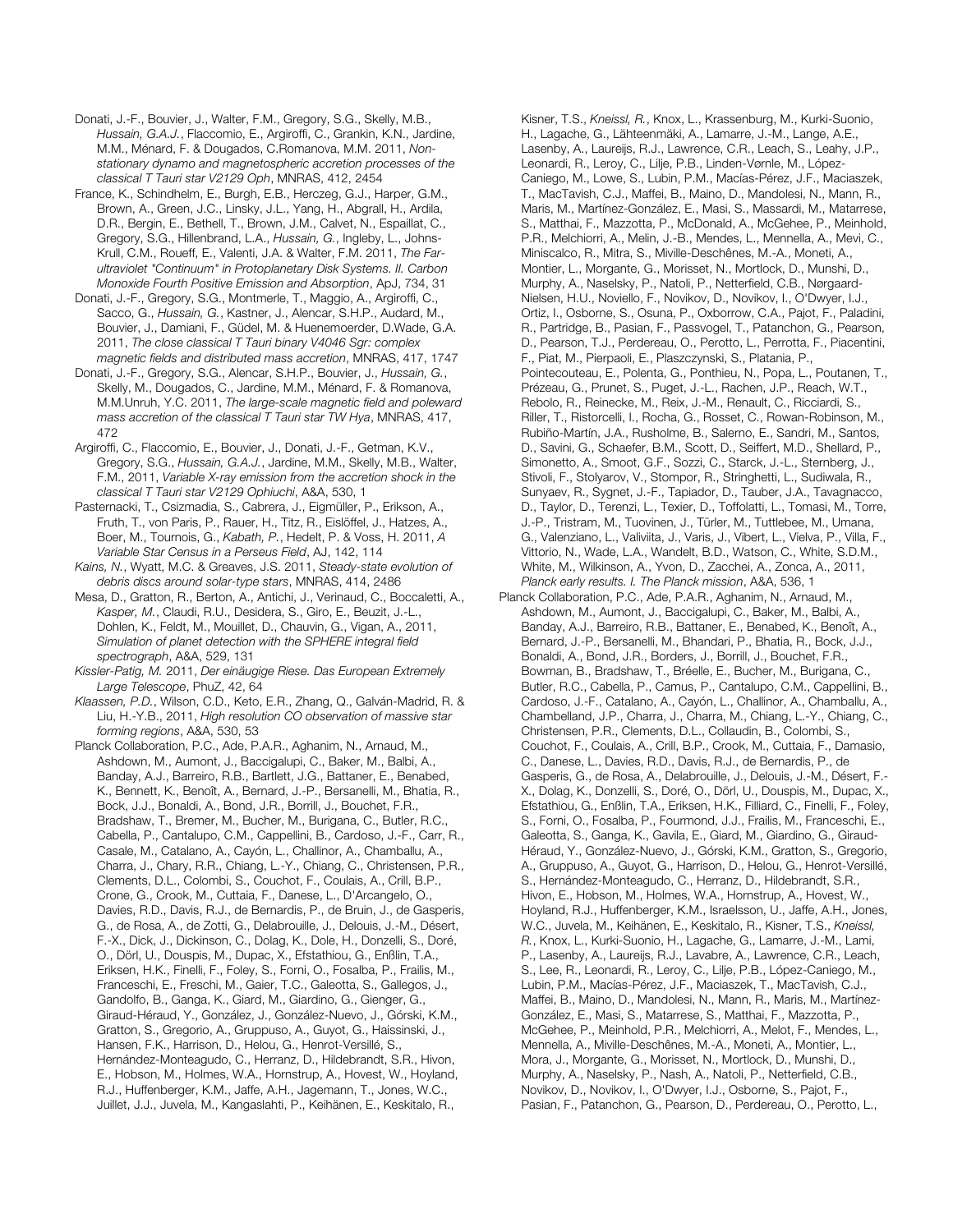Perrotta, F., Piacentini, F., Piat, M., Plaszczynski, S., Platania, P., Pointecouteau, E., Polenta, G., Ponthieu, N., Poutanen, T., Prézeau, G., Prina, M., Prunet, S., Puget, J.-L., Rachen, J.P., Rebolo, R., Reinecke, M., Renault, C., Ricciardi, S., Riller, T., Ristorcelli, I., Rocha, G., Rosset, C., Rubiño-Martín, J.A., Rusholme, B., Sandri, M., Santos, D., Savini, G., Schaefer, B.M., Scott, D., Seiffert, M.D., Shellard, P., Smoot, G.F., Starck, J.-L., Stassi, P., Stivoli, F., Stolyarov, V., Stompor, R., Sudiwala, R., Sygnet, J.-F., Tauber, J.A., Terenzi, L., Toffolatti, L., Tomasi, M., Torre, J.-P., Tristram, M., Tuovinen, J., Valenziano, L., Vibert, L., Vielva, P., Villa, F., Vittorio, N., Wade, L.A., Wandelt, B.D., Watson, C., White, S.D.M., Wilkinson, A., Wilson, P., Yvon, D., Zacchei, A., Zhang, B., Zonca, A., 2011, *Planck early results. II. The thermal performance of Planck*, A&A, 536, 2

Planck Collabortion, P.C., Ade, P.A.R., Aghanim, N., Ansari, R., Arnaud, M., Ashdown, M., Aumont, J., Banday, A.J., Bartelmann, M., Bartlett, J.G., Battaner, E., Benabed, K., Benoît, A., Bernard, J.-P., Bersanelli, M., Bhatia, R., Bock, J.J., Bond, J.R., Borrill, J., Bouchet, F.R., Boulanger, F., Bradshaw, T., Bréelle, E., Bucher, M., Camus, P., Cardoso, J.-F., Catalano, A., Challinor, A., Chamballu, A., Charra, J., Charra, M., Chary, R.R., Chiang, C., Church, S., Clements, D.L., Colombi, S., Couchot, F., Coulais, A., Cressiot, C., Crill, B.P., Crook, M., de Bernardis, P., Delabrouille, J., Delouis, J.-M., Désert, F.-X., Dolag, K., Dole, H., Doré, O., Douspis, M., Efstathiou, G., Eng, P., Filliard, C., Forni, O., Fosalba, P., Fourmond, J.J., Ganga, K., Giard, M., Girard, D., Giraud-Héraud, Y., Gispert, R., Górski, K.M., Gratton, S., Griffin, M., Guyot, G., Haissinski, J., Harrison, D., Helou, G., Henrot-Versillé, S., Hernández-Monteagudo, C., Hildebrandt, S.R., Hills, R., Hivon, E., Hobson, M., Holmes, W.A., Huffenberger, K.M., Jaffe, A.H., Jones, W.C., Kaplan, J., *Kneissl, R.*, Knox, L., Lagache, G., Lamarre, J.-M., Lami, P., Lange, A.E., Lasenby, A., Lavabre, A., Lawrence, C.R., Leriche, B., Leroy, C., Longval, Y., Macías-Pérez, J.F., Maciaszek, T., MacTavish, C.J., Maffei, B., Mandolesi, N., Mann, R., Mansoux, B., Masi, S., Matsumura, T., McGehee, P., Melin, J.-B., Mercier, C., Miville-Deschênes, M.-A., Moneti, A., Montier, L., Mortlock, D., Murphy, A., Nati, F., Netterfield, C.B., Nørgaard-Nielsen, H.U., North, C., Noviello, F., Novikov, D., Osborne, S., Paine, C., Pajot, F., Patanchon, G., Peacocke, T., Pearson, T.J., Perdereau, O., Perotto, L., Piacentini, F., Piat, M., Plaszczynski, S., Pointecouteau, E., Pons, R., Ponthieu, N., Prézeau, G., Prunet, S., Puget, J.-L., Reach, W.T., Renault, C., Ristorcelli, I., Rocha, G., Rosset, C., Roudier, G., Rowan-Robinson, M., Rusholme, B., Santos, D., Savini, G., Schaefer, B.M., Shellard, P., Spencer, L., Starck, J.-L., Stassi, P., Stolyarov, V., Stompor, R., Sudiwala, R., Sunyaev, R., Sygnet, J.-F., Tauber, J.A., Thum, C., Torre, J.-P., Touze, F., Tristram, M., van Leeuwen, F., Vibert, L., Vibert, D., Wade, L.A., Wandelt, B.D., White, S.D.M., Wiesemeyer, H., Woodcraft, A., Yurchenko, V., Yvon, D., Zacchei, A., 2011, *Planck early results. IV. First assessment of the High Frequency Instrument in-flight performance*, A&A, 536, 4

Planck Collaboration, P.C., Ade, P.A.R., Aghanim, N., Arnaud, M., Ashdown, M., Aumont, J., Baccigalupi, C., Balbi, A., Banday, A.J., Barreiro, R.B., Bartlett, J.G., Battaner, E., Benabed, K., Benoît, A., Bernard, J.-P., Bersanelli, M., Bhatia, R., Bonaldi, A., Bonavera, L., Bond, J.R., Borrill, J., Bouchet, F.R., Bucher, M., Burigana, C., Butler, R.C., Cabella, P., Cantalupo, C.M., Cappellini, B., Cardoso, J.-F., Carvalho, P., Catalano, A., Cayón, L., Challinor, A., Chamballu, A., Chary, R.R., Chen, X., Chiang, L.-Y., Chiang, C., Christensen, P.R., Clements, D.L., Colombi, S., Couchot, F., Coulais, A., Crill, B.P., Cuttaia, F., Danese, L., Davis, R.J., de Bernardis, P., de Rosa, A., de Zotti, G., Delabrouille, J., Delouis, J.-M., Désert, F.-X., Dickinson, C., Diego, J.M., Dolag, K., Dole, H., Donzelli, S., Doré, O., Dörl, U., Douspis, M., Dupac, X., Efstathiou, G., Enßlin, T.A., Eriksen, H.K., Finelli, F., Forni, O., Fosalba, P., Frailis, M., Franceschi, E., Galeotta, S., Ganga, K., Giard, M., Giraud-Héraud, Y., González-Nuevo, J., Górski, K.M., Gratton, S., Gregorio, A., Gruppuso, A., Haissinski, J., Hansen, F.K., Harrison, D., Helou, G., Henrot-Versillé, S., Hernández-Monteagudo, C., Herranz, D., Hildebrandt, S.R.,

Hivon, E., Hobson, M., Holmes, W.A., Hornstrup, A., Hovest, W., Hoyland, R.J., Huffenberger, K.M., Huynh, M., Jaffe, A.H., Jones, W.C., Juvela, M., Keihänen, E., Keskitalo, R., Kisner, T.S., *Kneissl, R.*, Knox, L., Kurki-Suonio, H., Lagache, G., Lähteenmäki, A., Lamarre, J.-M., Lasenby, A., Laureijs, R.J., Lawrence, C.R., Leach, S., Leahy, J.P., Leonardi, R., León-Tavares, J., Leroy, C., Lilje, P.B., Linden-Vørnle, M., López-Caniego, M., Lubin, P.M., Macías-Pérez, J.F., MacTavish, C.J., Maffei, B., Maggio, G., Maino, D., Mandolesi, N., Mann, R., Maris, M., Marleau, F., Marshall, D.J., Martínez-González, E., Masi, S., Massardi, M., Matarrese, S., Matthai, F., Mazzotta, P., McGehee, P., Meinhold, P.R., Melchiorri, A., Melin, J.- B., Mendes, L., Mennella, A., Mitra, S., Miville-Deschênes, M.-A., Moneti, A., Montier, L., Morgante, G., Mortlock, D., Munshi, D., Murphy, A., Naselsky, P., Natoli, P., Netterfield, C.B., Nørgaard-Nielsen, H.U., Noviello, F., Novikov, D., Novikov, I., O'Dwyer, I.J., Osborne, S., Pajot, F., Paladini, R., Partridge, B., Pasian, F., Patanchon, G., Pearson, T.J., Perdereau, O., Perotto, L., Perrotta, F., Piacentini, F., Piat, M., Piffaretti, R., Plaszczynski, S., Platania, P., Pointecouteau, E., Polenta, G., Ponthieu, N., Poutanen, T., Pratt, G.W., Prézeau, G., Prunet, S., Puget, J.-L., Rachen, J.P., Reach, W.T., Rebolo, R., Reinecke, M., Renault, C., Ricciardi, S., Riller, T., Ristorcelli, I., Rocha, G., Rosset, C., Rowan-Robinson, M., Rubiño-Martín, J.A., Rusholme, B., Sajina, A., Sandri, M., Santos, D., Savini, G., Schaefer, B.M., Scott, D., Seiffert, M.D., Shellard, P., Smoot, G.F., Starck, J.-L., Stivoli, F., Stolyarov, V., Sudiwala, R., Sunyaev, R., Sygnet, J.-F., Tauber, J.A., Tavagnacco, D., Terenzi, L., Toffolatti, L., Tomasi, M., Torre, J.-P., Tristram, M., Tuovinen, J., Türler, M., Umana, G., Valenziano, L., Valiviita, J., Varis, J., Vielva, P., Villa, F., Vittorio, N., Wade, L.A., Wandelt, B.D., White, S.D.M., Wilkinson, A., Yvon, D., Zacchei, A., Zonca, A., 2011, *Planck early results. VII. The Early Release Compact Source Catalogue*, A&A, 536, 7

Planck Collaboration, P.C., Ade, P.A.R., Aghanim, N., Arnaud, M., Ashdown, M., Aumont, J., Baccigalupi, C., Balbi, A., Banday, A.J., Barreiro, R.B., Bartelmann, M., Bartlett, J.G., Battaner, E., Battye, R., Benabed, K., Benoît, A., Bernard, J.-P., Bersanelli, M., Bhatia, R., Bock, J.J., Bonaldi, A., Bond, J.R., Borrill, J., Bouchet, F.R., Brown, M.L., Bucher, M., Burigana, C., Cabella, P., Cantalupo, C.M., Cardoso, J.-F., Carvalho, P., Catalano, A., Cayón, L., Challinor, A., Chamballu, A., Chary, R.R., Chiang, L.-Y., Chiang, C., Chon, G., Christensen, P.R., Churazov, E., Clements, D.L., Colafrancesco, S., Colombi, S., Couchot, F., Coulais, A., Crill, B.P., Cuttaia, F., da Silva, A., Dahle, H., Danese, L., Davis, R.J., de Bernardis, P., de Gasperis, G., de Rosa, A., de Zotti, G., Delabrouille, J., Delouis, J.-M., Désert, F.-X., Dickinson, C., Diego, J.M., Dolag, K., Dole, H., Donzelli, S., Doré, O., Dörl, U., Douspis, M., Dupac, X., Efstathiou, G., Eisenhardt, P., Enßlin, T.A., Feroz, F., Finelli, F., Flores-Cacho, I., Forni, O., Fosalba, P., Frailis, M., Franceschi, E., Fromenteau, S., Galeotta, S., Ganga, K., Génova-Santos, R.T., Giard, M., Giardino, G., Giraud-Héraud, Y., González-Nuevo, J., González-Riestra, R., Górski, K.M., Grainge, K.J.B., Gratton, S., Gregorio, A., Gruppuso, A., Harrison, D., Heinämäki, P., Henrot-Versillé, S., Hernández-Monteagudo, C., Herranz, D., Hildebrandt, S.R., Hivon, E., Hobson, M., Holmes, W.A., Hovest, W., Hoyland, R.J., Huffenberger, K.M., Hurier, G., Hurley-Walker, N., Jaffe, A.H., Jones, W.C., Juvela, M., Keihänen, E., Keskitalo, R., Kisner, T.S., *Kneissl, R.*, Knox, L., Kurki-Suonio, H., Lagache, G., Lamarre, J.-M., Lasenby, A., Laureijs, R.J., Lawrence, C.R., Le Jeune, M., Leach, S., Leonardi, R., Li, C., Liddle, A., Lilje, P.B., Linden-Vørnle, M., López-Caniego, M., Lubin, P.M., Macías-Pérez, J.F., MacTavish, C.J., Maffei, B., Maino, D., Mandolesi, N., Mann, R., Maris, M., Marleau, F., Martínez-González, E., Masi, S., Matarrese, S., Matthai, F., Mazzotta, P., Mei, S., Meinhold, P.R., Melchiorri, A., Melin, J.-B., Mendes, L., Mennella, A., Mitra, S., Miville-Deschênes, M.-A., Moneti, A., Montier, L., Morgante, G., Mortlock, D., Munshi, D., Murphy, A., Naselsky, P., Nati, F., Natoli, P., Netterfield, C.B., Nørgaard-Nielsen, H.U., Noviello, F., Novikov, D., Novikov, I.,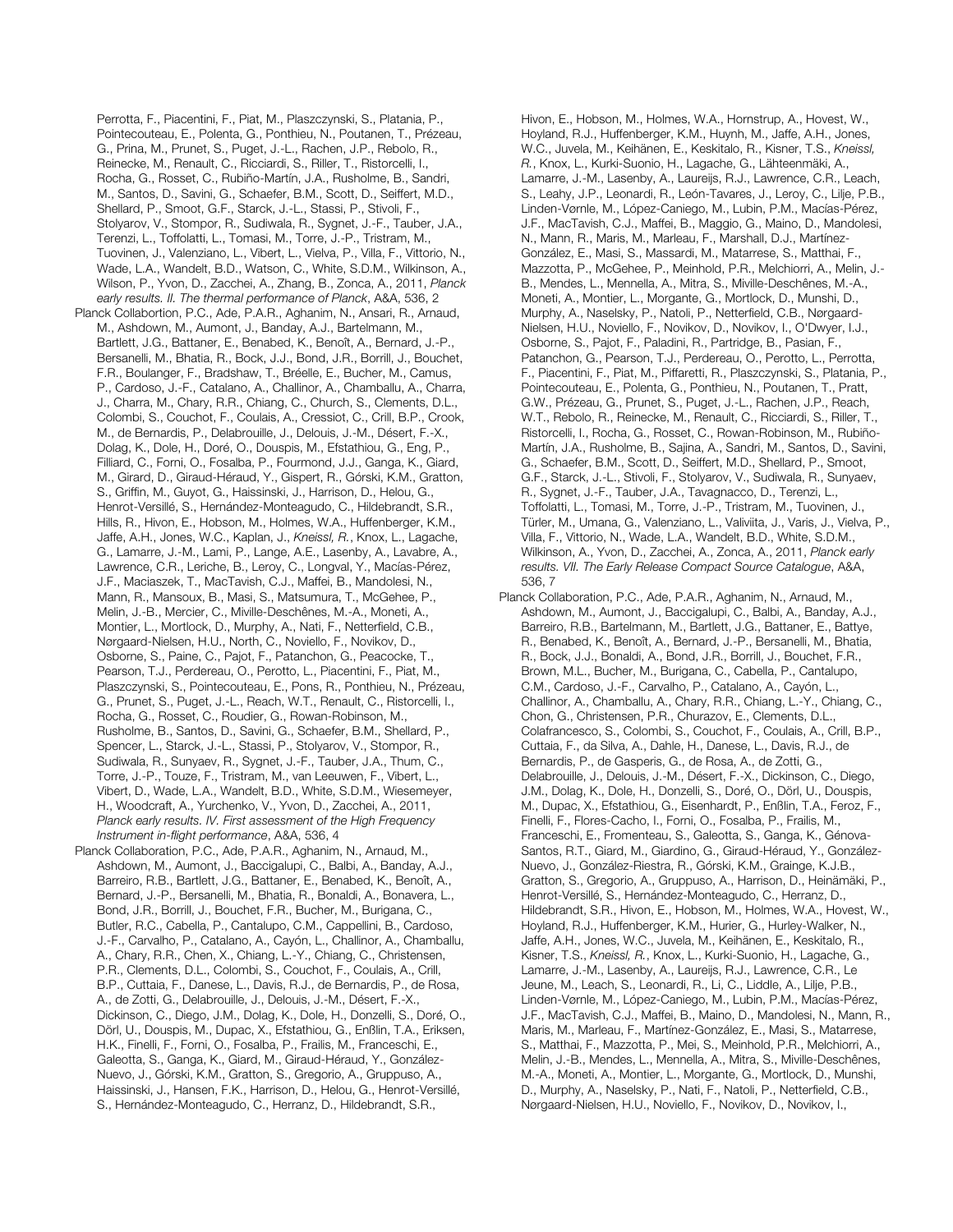Olamaie, M., Osborne, S., Pajot, F., Pasian, F., Patanchon, G., Pearson, T.J., Perdereau, O., Perotto, L., Perrotta, F., Piacentini, F., Piat, M., Pierpaoli, E., Piffaretti, R., Plaszczynski, S., Pointecouteau, E., Polenta, G., Ponthieu, N., Poutanen, T., Pratt, G.W., Prézeau, G., Prunet, S., Puget, J.-L., Rachen, J.P., Reach, W.T., Rebolo, R., Reinecke, M., Renault, C., Ricciardi, S., Riller, T., Ristorcelli, I., Rocha, G., Rosset, C., Rubiño-Martín, J.A., Rusholme, B., Saar, E., Sandri, M., Santos, D., Saunders, R.D.E., Savini, G., Schaefer, B.M., Scott, D., Seiffert, M.D., Shellard, P., Smoot, G.F., Stanford, A., Starck, J.-L., Stivoli, F., Stolyarov, V., Stompor, R., Sudiwala, R., Sunyaev, R., Sutton, D., Sygnet, J.-F., Taburet, N., Tauber, J.A., Terenzi, L., Toffolatti, L., Tomasi, M., Torre, J.-P., Tristram, M., Tuovinen, J., Valenziano, L., Vibert, L., Vielva, P., Villa, F., Vittorio, N., Wade, L.A., Wandelt, B.D., Weller, J., White, S.D.M., White, M., Yvon, D., Zacchei, A., Zonca, A., 2011, *Planck early results. VIII. The all-sky early Sunyaev-Zeldovich cluster sample*, A&A, 536, 8 Planck Collaboration, P.C., Aghanim, N., Arnaud, M., Ashdown, M., Aumont, J., Baccigalupi, C., Balbi, A., Banday, A.J., Barreiro, R.B., Bartelmann, M., Bartlett, J.G., Battaner, E., Benabed, K., Benoît, A., Bernard, J.-P., Bersanelli, M., Bhatia, R., Bock, J.J., Bonaldi, A., Bond, J.R., Borrill, J., Bouchet, F.R., Brown, M.L., Bucher, M., Burigana, C., Cabella, P., Cardoso, J.-F., Catalano, A., Cayón, L., Challinor, A., Chamballu, A., Chary, R.R., Chiang, L.-Y., Chiang, C., Chon, G., Christensen, P.R., Churazov, E., Clements, D.L., Colafrancesco, S., Colombi, S., Couchot, F., Coulais, A., Crill, B.P., Cuttaia, F., da Silva, A., Dahle, H., Danese, L., de Bernardis, P., de Gasperis, G., de Rosa, A., de Zotti, G., Delabrouille, J., Delouis, J.- M., Désert, F.-X., Diego, J.M., Dolag, K., Donzelli, S., Doré, O., Dörl, U., Douspis, M., Dupac, X., Efstathiou, G., Enßlin, T.A., Finelli, F., Flores-Cacho, I., Forni, O., Frailis, M., Franceschi, E., Fromenteau, S., Galeotta, S., Ganga, K., Génova-Santos, R.T., Giard, M., Giardino, G., Giraud-Héraud, Y., González-Nuevo, J., Górski, K.M., Gratton, S., Gregorio, A., Gruppuso, A., Harrison, D., Henrot-Versillé, S., Hernández-Monteagudo, C., Herranz, D., Hildebrandt, S.R., Hivon, E., Hobson, M., Holmes, W.A., Hovest, W., Hoyland, R.J., Huffenberger, K.M., Jaffe, A.H., Jones, W.C., Juvela, M., Keihänen, E., Keskitalo, R., Kisner, T.S., *Kneissl, R.*, Knox, L., Kurki-Suonio, H., Lagache, G., Lamarre, J.-M., Lasenby, A., Laureijs, R.J., Lawrence, C.R., Leach, S., Leonardi, R., Linden-Vørnle, M., López-Caniego, M., Lubin, P.M., Macías-Pérez, J.F., MacTavish, C.J., Maffei, B., Maino, D., Mandolesi, N., Mann, R., Maris, M., Marleau, F., Martínez-González, E., Masi, S., Matarrese, S., Matthai, F., Mazzotta, P., Melchiorri, A., Melin, J.-B., Mendes, L., Mennella, A., Mitra, S., Miville-Deschênes, M.-A., Moneti, A., Montier, L., Morgante, G., Mortlock, D., Munshi, D., Murphy, A., Naselsky, P., Natoli, P., Netterfield, C.B., Nørgaard-Nielsen, H.U., Noviello, F., Novikov, D., Novikov, I., Osborne, S., Pajot, F., Pasian, F., Patanchon, G., Perdereau, O., Perotto, L., Perrotta, F., Piacentini, F., Piat, M., Pierpaoli, E., Piffaretti, R., Plaszczynski, S., Pointecouteau, E., Polenta, G., Ponthieu, N., Poutanen, T., Pratt, G.W., Prézeau, G., Prunet, S., Puget, J.-L., Rebolo, R., Reinecke, M., Renault, C., Ricciardi, S., Riller, T., Ristorcelli, I., Rocha, G., Rosset, C., Rubiño-Martín, J.A., Rusholme, B., Sandri, M., Santos, D., Schaefer, B.M., Scott, D., Seiffert, M.D., Smoot, G.F., Starck, J.-L., Stivoli, F., Stolyarov, V., Sunyaev, R., Sygnet, J.-F., Tauber, J.A., Terenzi, L., Toffolatti, L., Tomasi, M., Tristram, M., Tuovinen, J., Valenziano, L., Vibert, L., Vielva, P., Villa, F., Vittorio, N., Wandelt, B.D., White, S.D.M., White, M., Yvon, D., Zacchei, A., Zonca, A., 2011, *Planck early results. X. Statistical analysis of Sunyaev-Zeldovich scaling relations for X-ray galaxy clusters*, A&A, 536, 10 Planck Collaboration, P.C., Ade, P.A.R., Aghanim, N., Arnaud, M., Ashdown, M., Aumont, J., Baccigalupi, C., Balbi, A., Banday, A.J.,

Barreiro, R.B., Bartelmann, M., Bartlett, J.G., Battaner, E., Benabed, K., Benoît, A., Bernard, J.-P., Bersanelli, M., Bhatia, R., Bock, J.J., Bonaldi, A., Bond, J.R., Borrill, J., Bouchet, F.R., Bourdin, H., Brown, M.L., Bucher, M., Burigana, C., Cabella, P., Cardoso, J.-F., Catalano, A., Cayón, L., Challinor, A., Chamballu, A., Chiang, L.-Y.,

Chiang, C., Chon, G., Christensen, P.R., Churazov, E., Clements, D.L., Colafrancesco, S., Colombi, S., Couchot, F., Coulais, A., Crill, B.P., Cuttaia, F., da Silva, A., Dahle, H., Danese, L., de Bernardis, P., de Gasperis, G., de Rosa, A., de Zotti, G., Delabrouille, J., Delouis, J.-M., Désert, F.-X., Diego, J.M., Dolag, K., Donzelli, S., Doré, O., Dörl, U., Douspis, M., Dupac, X., Efstathiou, G., Enßlin, T.A., Finelli, F., Flores-Cacho, I., Forni, O., Frailis, M., Franceschi, E., Fromenteau, S., Galeotta, S., Ganga, K., Génova-Santos, R.T., Giard, M., Giardino, G., Giraud-Héraud, Y., González-Nuevo, J., Górski, K.M., Gratton, S., Gregorio, A., Gruppuso, A., Harrison, D., Henrot-Versillé, S., Hernández-Monteagudo, C., Herranz, D., Hildebrandt, S.R., Hivon, E., Hobson, M., Holmes, W.A., Hovest, W., Hoyland, R.J., Huffenberger, K.M., Jaffe, A.H., Jones, W.C., Juvela, M., Keihänen, E., Keskitalo, R., Kisner, T.S., *Kneissl, R.*, Knox, L., Kurki-Suonio, H., Lagache, G., Lamarre, J.-M., Lanoux, J., Lasenby, A., Laureijs, R.J., Lawrence, C.R., Leach, S., Leonardi, R., Liddle, A., Lilje, P.B., Linden-Vørnle, M., López-Caniego, M., Lubin, P.M., Macías-Pérez, J.F., MacTavish, C.J., Maffei, B., Maino, D., Mandolesi, N., Mann, R., Maris, M., Marleau, F., Martínez-González, E., Masi, S., Matarrese, S., Matthai, F., Mazzotta, P., Melchiorri, A., Melin, J.-B., Mendes, L., Mennella, A., Mitra, S., Miville-Deschênes, M.-A., Moneti, A., Montier, L., Morgante, G., Mortlock, D., Munshi, D., Murphy, A., Naselsky, P., Natoli, P., Netterfield, C.B., Nørgaard-Nielsen, H.U., Noviello, F., Novikov, D., Novikov, I., Osborne, S., Pajot, F., Pasian, F., Patanchon, G., Perdereau, O., Perotto, L., Perrotta, F., Piacentini, F., Piat, M., Pierpaoli, E., Piffaretti, R., Plaszczynski, S., Pointecouteau, E., Polenta, G., Ponthieu, N., Poutanen, T., Pratt, G.W., Prézeau, G., Prunet, S., Puget, J.-L., Rachen, J.P., Rebolo, R., Reinecke, M., Renault, C., Ricciardi, S., Riller, T., Ristorcelli, I., Rocha, G., Rosset, C., Rubiño-Martín, J.A., Rusholme, B., Sandri, M., Santos, D., Savini, G., Schaefer, B.M., Scott, D., Seiffert, M.D., Shellard, P., Smoot, G.F., Starck, J.-L., Stivoli, F., Stolyarov, V., Sudiwala, R., Sunyaev, R., Sygnet, J.-F., Tauber, J.A., Terenzi, L., Toffolatti, L., Tomasi, M., Torre, J.-P., Tristram, M., Tuovinen, J., Valenziano, L., Vibert, L., Vielva, P., Villa, F., Vittorio, N., Wade, L.A., Wandelt, B.D., White, S.D.M., White, M., Yvon, D., Zacchei, A., Zonca, A., 2011, *Planck early results. XI. Calibration of the local galaxy cluster Sunyaev-Zeldovich scaling relations*, A&A, 536, 11

Planck Collaboration, P.C., Aghanim, N., Arnaud, M., Ashdown, M., Aumont, J., Baccigalupi, C., Balbi, A., Banday, A.J., Barreiro, R.B., Bartelmann, M., Bartlett, J.G., Battaner, E., Benabed, K., Benoît, A., Bernard, J.-P., Bersanelli, M., Bhatia, R., Bock, J.J., Bonaldi, A., Bond, J.R., Borrill, J., Bouchet, F.R., Brown, M.L., Bucher, M., Burigana, C., Cabella, P., Cardoso, J.-F., Catalano, A., Cayón, L., Challinor, A., Chamballu, A., Chiang, L.-Y., Chiang, C., Chon, G., Christensen, P.R., Churazov, E., Clements, D.L., Colafrancesco, S., Colombi, S., Couchot, F., Coulais, A., Crill, B.P., Cuttaia, F., da Silva, A., Dahle, H., Danese, L., Davis, R.J., de Bernardis, P., de Gasperis, G., de Rosa, A., de Zotti, G., Delabrouille, J., Delouis, J.-M., Désert, F.-X., Diego, J.M., Dolag, K., Donzelli, S., Doré, O., Dörl, U., Douspis, M., Dupac, X., Efstathiou, G., Enßlin, T.A., Finelli, F., Flores-Cacho, I., Forni, O., Frailis, M., Franceschi, E., Fromenteau, S., Galeotta, S., Ganga, K., Génova-Santos, R.T., Giard, M., Giardino, G., Giraud-Héraud, Y., González-Nuevo, J., Górski, K.M., Gratton, S., Gregorio, A., Gruppuso, A., Harrison, D., Henrot-Versillé, S., Hernández-Monteagudo, C., Herranz, D., Hildebrandt, S.R., Hivon, E., Hobson, M., Holmes, W.A., Hovest, W., Hoyland, R.J., Huffenberger, K.M., Jaffe, A.H., Jones, W.C., Juvela, M., Keihänen, E., Keskitalo, R., Kisner, T.S., *Kneissl, R.*, Knox, L., Kurki-Suonio, H., Lagache, G., Lamarre, J.-M., Lasenby, A., Laureijs, R.J., Lawrence, C.R., Leach, S., Leonardi, R., Linden-Vørnle, M., López-Caniego, M., Lubin, P.M., Macías-Pérez, J.F., MacTavish, C.J., Maffei, B., Maino, D., Mandolesi, N., Mann, R., Maris, M., Marleau, F., Martínez-González, E., Masi, S., Matarrese, S., Matthai, F., Mazzotta, P., Mei, S., Melchiorri, A., Melin, J.-B., Mendes, L., Mennella, A., Mitra, S., Miville-Deschênes, M.-A., Moneti, A., Montier, L., Morgante, G.,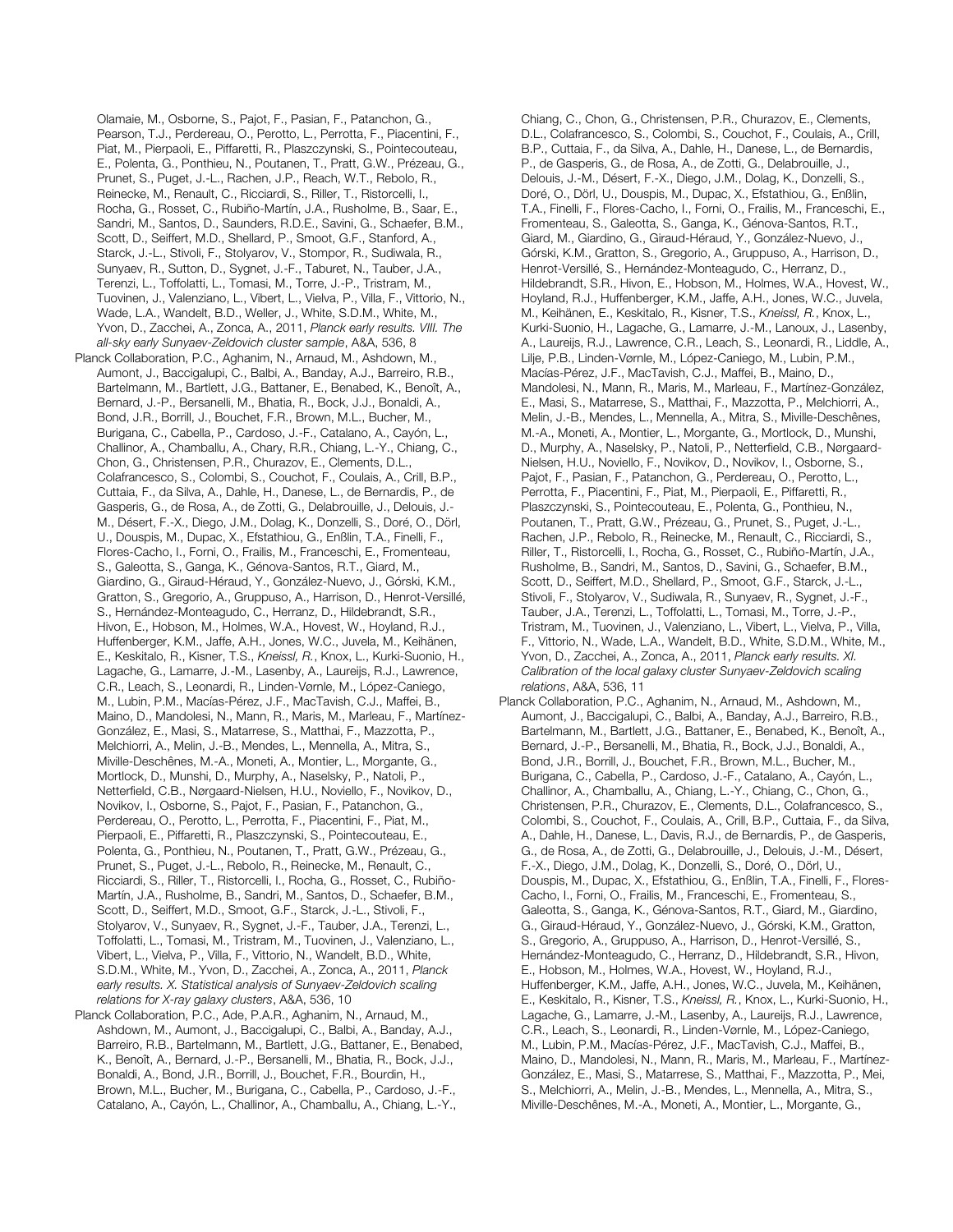Mortlock, D., Munshi, D., Murphy, A., Naselsky, P., Natoli, P., Netterfield, C.B., Nørgaard-Nielsen, H.U., Noviello, F., Novikov, D., Novikov, I., O'Dwyer, I.J., Osborne, S., Pajot, F., Pasian, F., Patanchon, G., Perdereau, O., Perotto, L., Perrotta, F., Piacentini, F., Piat, M., Pierpaoli, E., Piffaretti, R., Plaszczynski, S., Pointecouteau, E., Polenta, G., Ponthieu, N., Poutanen, T., Pratt, G.W., Prézeau, G., Prunet, S., Puget, J.-L., Rebolo, R., Reinecke, M., Renault, C., Ricciardi, S., Riller, T., Ristorcelli, I., Rocha, G., Rosset, C., Rubiño-Martín, J.A., Rusholme, B., Sandri, M., Savini, G., Schaefer, B.M., Scott, D., Seiffert, M.D., Shellard, P., Smoot, G.F., Starck, J.-L., Stivoli, F., Stolyarov, V., Sudiwala, R., Sunyaev, R., Sygnet, J.-F., Tauber, J.A., Terenzi, L., Toffolatti, L., Tomasi, M., Torre, J.-P., Tristram, M., Tuovinen, J., Valenziano, L., Vibert, L., Vielva, P., Villa, F., Vittorio, N., Wandelt, B.D., White, S.D.M., White, M., Yvon, D., Zacchei, A., Zonca, A., 2011, *Planck early results. XII. Cluster Sunyaev-Zeldovich optical scaling relations*, A&A, 536, 12 Planck Collaboration, P.C., Ade, P.A.R., Aghanim, N., Argüeso, F., Arnaud, M., Ashdown, M., Aumont, J., Baccigalupi, C., Balbi, A., Banday, A.J., Barreiro, R.B., Bartlett, J.G., Battaner, E., Benabed, K., Bernard, J.-P., Bersanelli, M., Bhatia, R., Bonaldi, A., Bonavera, L., Bond, J.R., Borrill, J., Bouchet, F.R., Bucher, M., Burigana, C., Cabella, P., Cappellini, B., Cardoso, J.-F., Catalano, A., Cayón, L., Challinor, A., Chamballu, A., Chary, R.R., Chen, X., Chiang, L.-Y., Christensen, P.R., Clements, D.L., Colafrancesco, S., Colombi, S., Couchot, F., Crill, B.P., Cuttaia, F., Danese, L., Davies, R.D., Davis, R.J., de Bernardis, P., de Gasperis, G., de Rosa, A., de Zotti, G., Delabrouille, J., Delouis, J.-M., Désert, F.-X., Dickinson, C., Dole, H., Donzelli, S., Doré, O., Dörl, U., Douspis, M., Dupac, X., Efstathiou, G., Enßlin, T.A., Eriksen, H.K., Finelli, F., Forni, O., Frailis, M., Franceschi, E., Galeotta, S., Ganga, K., Giard, M., Giardino, G., Giraud-Héraud, Y., González-Nuevo, J., Górski, K.M., Gratton, S., Gregorio, A., Gruppuso, A., Hansen, F.K., Harrison, D., Henrot-Versillé, S., Herranz, D., Hildebrandt, S.R., Hivon, E., Hobson, M., Holmes, W.A., Hovest, W., Hoyland, R.J., Huffenberger, K.M., Jaffe, A.H., Juvela, M., Keihänen, E., Keskitalo, R., Kisner, T.S., *Kneissl, R.*, Knox, L., Kurki-Suonio, H., Lagache, G., Lähteenmäki, A., Lasenby, A., Laureijs, R.J., Lawrence, C.R., Leach, S., Leahy, J.P., Leonardi, R., Lilje, P.B., Linden-Vørnle, M., López-Caniego, M., Lubin, P.M., Macías-Pérez, J.F., Maffei, B., Magliocchetti, M., Maino, D., Mandolesi, N., Mann, R., Maris, M., Martínez-González, E., Masi, S., Massardi, M., Matarrese, S., Matthai, F., Mazzotta, P., Meinhold, P.R., Melchiorri, A., Mendes, L., Mennella, A., Miville-Deschênes, M.- A., Moneti, A., Montier, L., Morgante, G., Mortlock, D., Munshi, D., Murphy, A., Naselsky, P., Natoli, P., Netterfield, C.B., Nørgaard-Nielsen, H.U., Noviello, F., Novikov, D., Novikov, I., O'Dwyer, I.J., Osborne, S., Pajot, F., Paladini, R., Partridge, B., Pasian, F., Patanchon, G., Pearson, T.J., Perdereau, O., Perotto, L., Perrotta, F., Piacentini, F., Piat, M., Pierpaoli, E., Plaszczynski, S., Platania, P., Pointecouteau, E., Polenta, G., Ponthieu, N., Poutanen, T., Prézeau, G., Prunet, S., Puget, J.-L., Rachen, J.P., Rebolo, R., Reinecke, M., Ricciardi, S., Riller, T., Ristorcelli, I., Rocha, G., Rosset, C., Rowan-Robinson, M., Rubiño-Martín, J.A., Rusholme, B., Sajina, A., Sandri, M., Scott, D., Seiffert, M.D., Serjeant, S., Shellard, P., Smoot, G.F., Starck, J.-L., Stivoli, F., Stolyarov, V., Stompor, R., Sudiwala, R., Sygnet, J.-F., Tauber, J.A., Terenzi, L., Toffolatti, L., Tomasi, M., Torre, J.-P., Tristram, M., Tuovinen, J., Türler, M., Umana, G., Valenziano, L., Varis, J., Vielva, P., Villa, F., Vittorio, N., Wade, L.A., Wandelt, B.D., Wilkinson, A., Yvon, D., Zacchei, A., Zonca, A., 2011, *Planck early results. XIII. Statistical properties of extragalactic radio sources in the Planck Early Release Compact Source Catalogue*, A&A, 536, 13

Planck Collaboration, P.C., Ade, P.A.R., Aghanim, N., Angelakis, E., Arnaud, M., Ashdown, M., Aumont, J., Baccigalupi, C., Balbi, A., Banday, A.J., Barreiro, R.B., Bartlett, J.G., Battaner, E., Benabed, K., Benoît, A., Bernard, J.-P., Bersanelli, M., Bhatia, R., Bonaldi, A., Bonavera, L., Bond, J.R., Borrill, J., Bouchet, F.R., Bucher, M., Burigana, C., Cabella, P., Cappellini, B., Cardoso, J.-F., Catalano,

A., Cayón, L., Challinor, A., Chamballu, A., Chary, R.R., Chen, X., Chiang, L.-Y., Christensen, P.R., Clements, D.L., Colombi, S., Couchot, F., Coulais, A., Crill, B.P., Cuttaia, F., Danese, L., Davies, R.D., Davis, R.J., de Bernardis, P., de Gasperis, G., de Rosa, A., de Zotti, G., Delabrouille, J., Delouis, J.-M., Désert, F.-X., Dickinson, C., Donzelli, S., Doré, O., Dörl, U., Douspis, M., Dupac, X., Efstathiou, G., Enßlin, T.A., Finelli, F., Forni, O., Frailis, M., Franceschi, E., Fuhrmann, L., Galeotta, S., Ganga, K., Giard, M., Giardino, G., Giraud-Héraud, Y., González-Nuevo, J., Górski, K.M., Gratton, S., Gregorio, A., Gruppuso, A., Harrison, D., Henrot-Versillé, S., Herranz, D., Hildebrandt, S.R., Hivon, E., Hobson, M., Holmes, W.A., Hovest, W., Hoyland, R.J., Huffenberger, K.M., Huynh, M., Jaffe, A.H., Juvela, M., Keihänen, E., Keskitalo, R., Kisner, T.S., *Kneissl, R.*, Knox, L., Krichbaum, T.P., Kurki-Suonio, H., Lagache, G., Lähteenmäki, A., Lamarre, J.-M., Lasenby, A., Laureijs, R.J., Lavonen, N., Lawrence, C.R., Leach, S., Leahy, J.P., Leonardi, R., León-Tavares, J., Linden-Vørnle, M., López-Caniego, M., Lubin, P.M., Macías-Pérez, J.F., Maffei, B., Maino, D., Mandolesi, N., Mann, R., Maris, M., Marleau, F., Martínez-González, E., Masi, S., Massardi, M., Matarrese, S., Matthai, F., Mazzotta, P., Meinhold, P.R., Melchiorri, A., Mendes, L., Mennella, A., Mingaliev, M., Miville-Deschênes, M.-A., Moneti, A., Montier, L., Morgante, G., Mortlock, D., Munshi, D., Murphy, A., Naselsky, P., Natoli, P., Nestoras, I., Netterfield, C.B., Nieppola, E., Nørgaard-Nielsen, H.U., Noviello, F., Novikov, D., Novikov, I., Osborne, S., Pajot, F., Paladini, R., Partridge, B., Pasian, F., Patanchon, G., Pearson, T.J., Perdereau, O., Perotto, L., Perrotta, F., Piacentini, F., Piat, M., Pierpaoli, E., Plaszczynski, S., Platania, P., Pointecouteau, E., Polenta, G., Ponthieu, N., Poutanen, T., Prézeau, G., Procopio, P., Prunet, S., Puget, J.-L., Rachen, J.P., Reach, W.T., Rebolo, R., Reinecke, M., Renault, C., Ricciardi, S., Riller, T., Riquelme, D., Ristorcelli, I., Rocha, G., Rosset, C., Rowan-Robinson, M., Rubiño-Martín, J.A., Rusholme, B., Sajina, A., Sandri, M., Savolainen, P., Scott, D., Seiffert, M.D., Sievers, A., Smoot, G.F., Sotnikova, Y., Starck, J.-L., Stivoli, F., Stolyarov, V., Sudiwala, R., Sygnet, J.-F., Tammi, J., Tauber, J.A., Terenzi, L., Toffolatti, L., Tomasi, M., Tornikoski, M., Torre, J.-P., Tristram, M., Tuovinen, J., Türler, M., Turunen, M., Umana, G., Ungerechts, H., Valenziano, L., Varis, J., Vielva, P., Villa, F., Vittorio, N., Wade, L.A., Wandelt, B.D., Wilkinson, A., Yvon, D., Zacchei, A., Zensus, J.A., Zonca, A., 2011, *Planck early results. XIV. ERCSC validation and extreme radio sources*, A&A, 536, 14

Planck Collaboration, P.C., Ade, P.A.R., Aghanim, N., Arnaud, M., Ashdown, M., Aumont, J., Baccigalupi, C., Balbi, A., Banday, A.J., Barreiro, R.B., Bartlett, J.G., Battaner, E., Benabed, K., Benoît, A., Bernard, J.-P., Bersanelli, M., Bhatia, R., Bock, J.J., Bonaldi, A., Bond, J.R., Borrill, J., Bouchet, F.R., Boulanger, F., Bucher, M., Burigana, C., Cabella, P., Cardoso, J.-F., Catalano, A., Cayón, L., Challinor, A., Chamballu, A., Chiang, L.-Y., Chiang, C., Christensen, P.R., Clements, D.L., Colombi, S., Couchot, F., Coulais, A., Crill, B.P., Cuttaia, F., Dame, T.M., Danese, L., Davies, R.D., Davis, R.J., de Bernardis, P., de Gasperis, G., de Rosa, A., de Zotti, G., Delabrouille, J., Delouis, J.-M., Désert, F.-X., Dickinson, C., Dobashi, K., Donzelli, S., Doré, O., Dörl, U., Douspis, M., Dupac, X., Efstathiou, G., Enßlin, T.A., Eriksen, H.K., Falgarone, E., Finelli, F., Forni, O., Fosalba, P., Frailis, M., Franceschi, E., Fukui, Y., Galeotta, S., Ganga, K., Giard, M., Giardino, G., Giraud-Héraud, Y., González-Nuevo, J., Górski, K.M., Gratton, S., Gregorio, A., Grenier, I.A., Gruppuso, A., Hansen, F.K., Harrison, D., Helou, G., Henrot-Versillé, S., Herranz, D., Hildebrandt, S.R., Hivon, E., Hobson, M., Holmes, W.A., Hovest, W., Hoyland, R.J., Huffenberger, K.M., Jaffe, A.H., Jones, W.C., Juvela, M., Kawamura, A., Keihänen, E., Keskitalo, R., Kisner, T.S., *Kneissl, R.*, Knox, L., Kurki-Suonio, H., Lagache, G., Lamarre, J.-M., Lasenby, A., Laureijs, R.J., Lawrence, C.R., Leach, S., Leonardi, R., Leroy, C., Lilje, P.B., Linden-Vørnle, M., López-Caniego, M., Lubin, P.M., Macías-Pérez, J.F., MacTavish, C.J., Maffei, B., Maino, D., Mandolesi, N., Mann, R., Maris, M., Martin, P., Martínez-González, E., Masi, S., Matarrese, S., Matthai, F.,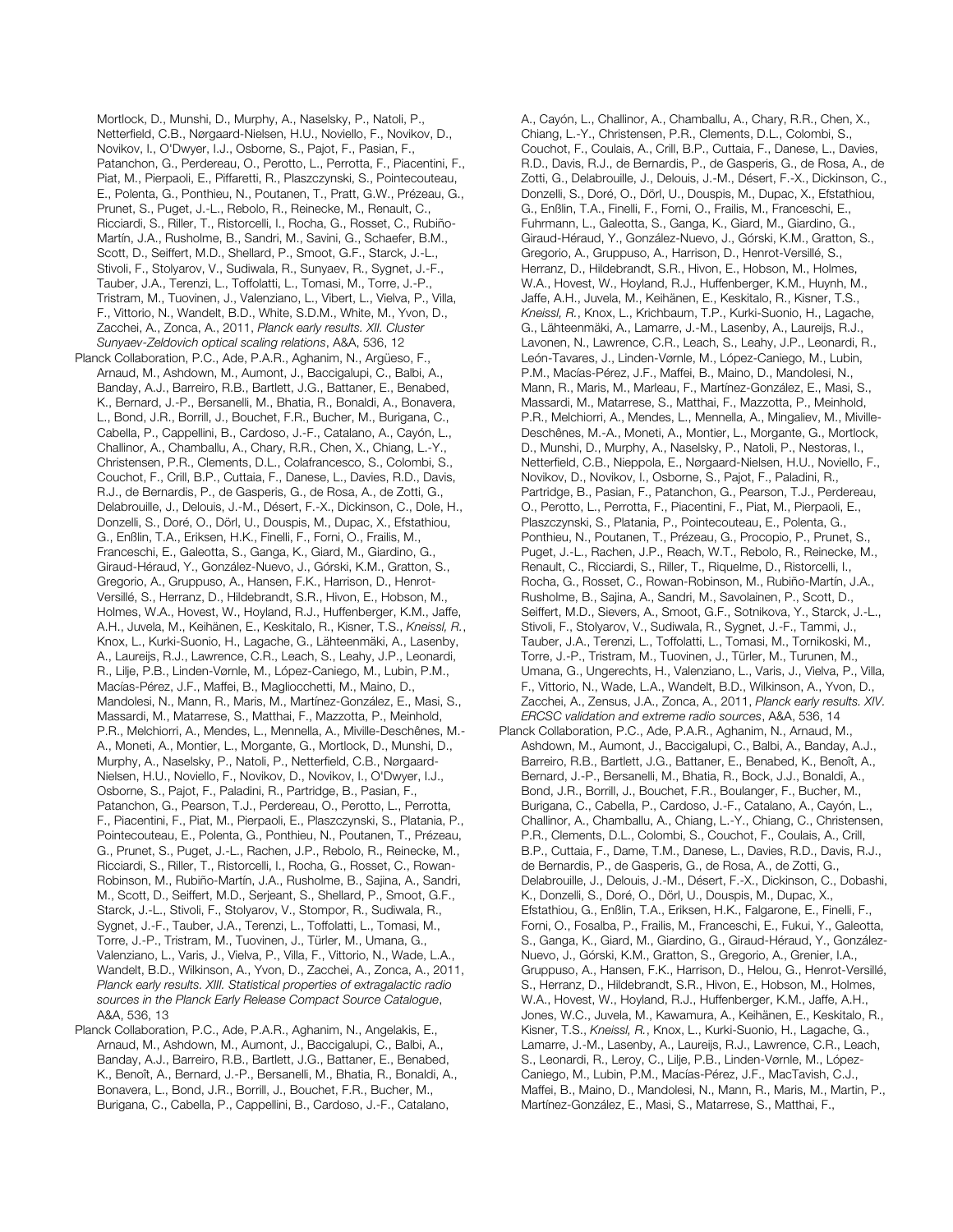Mazzotta, P., McGehee, P., Meinhold, P.R., Melchiorri, A., Mendes, L., Mennella, A., Miville-Deschênes, M.-A., Moneti, A., Montier, L., Morgante, G., Mortlock, D., Munshi, D., Murphy, A., Naselsky, P., Natoli, P., Netterfield, C.B., Nørgaard-Nielsen, H.U., Noviello, F., Novikov, D., Novikov, I., O'Dwyer, I.J., Onishi, T., Osborne, S., Pajot, F., Paladini, R., Paradis, D., Pasian, F., Patanchon, G., Perdereau, O., Perotto, L., Perrotta, F., Piacentini, F., Piat, M., Plaszczynski, S., Pointecouteau, E., Polenta, G., Ponthieu, N., Poutanen, T., Prézeau, G., Prunet, S., Puget, J.-L., Reach, W.T., Reinecke, M., Renault, C., Ricciardi, S., Riller, T., Ristorcelli, I., Rocha, G., Rosset, C., Rowan-Robinson, M., Rubiño-Martín, J.A., Rusholme, B., Sandri, M., Santos, D., Savini, G., Scott, D., Seiffert, M.D., Shellard, P., Smoot, G.F., Starck, J.-L., Stivoli, F., Stolyarov, V., Stompor, R., Sudiwala, R., Sygnet, J.-F., Tauber, J.A., Terenzi, L., Toffolatti, L., Tomasi, M., Torre, J.-P., Tristram, M., Tuovinen, J., Umana, G., Valenziano, L., Vielva, P., Villa, F., Vittorio, N., Wade, L.A., Wandelt, B.D., Wilkinson, A., Yvon, D., Zacchei, A., Zonca, A., 2011, *Planck early results. XIX. All-sky temperature and dust optical depth from Planck and IRAS. Constraints on the "dark gas" in our Galaxy*, A&A, 536, 19 Planck Collaboration, P.C., Ade, P.A.R., Aghanim, N., Arnaud, M., Ashdown, M., Aumont, J., Baccigalupi, C., Balbi, A., Banday, A.J., Barreiro, R.B., Bartlett, J.G., Battaner, E., Benabed, K., Benoît, A., Bernard, J.-P., Bersanelli, M., Bhatia, R., Bock, J.J., Bonaldi, A., Bond, J.R., Borrill, J., Bouchet, F.R., Bucher, M., Burigana, C., Cabella, P., Cardoso, J.-F., Catalano, A., Cayón, L., Challinor, A., Chamballu, A., Chary, R.R., Chiang, L.-Y., Christensen, P.R., Clements, D.L., Colombi, S., Couchot, F., Coulais, A., Crill, B.P., Cuttaia, F., Danese, L., Davies, R.D., Davis, R.J., de Bernardis, P., de Gasperis, G., de Rosa, A., de Zotti, G., Delabrouille, J., Delouis, J.-M., Désert, F.-X., Dickinson, C., Dole, H., Donzelli, S., Doré, O., Dörl, U., Douspis, M., Dupac, X., Efstathiou, G., Enßlin, T.A., Finelli, F., Forni, O., Frailis, M., Franceschi, E., Galeotta, S., Ganga, K., Giard, M., Giardino, G., Giraud-Héraud, Y., González-Nuevo, J., Górski, K.M., Gratton, S., Gregorio, A., Gruppuso, A., Hansen, F.K., Harrison, D., Helou, G., Henrot-Versillé, S., Herranz, D., Hildebrandt, S.R., Hivon, E., Hobson, M., Holmes, W.A., Hovest, W., Hoyland, R.J., Huffenberger, K.M., Jaffe, A.H., Jones, W.C., Juvela, M., Keihänen, E., Keskitalo, R., Kisner, T.S., *Kneissl, R.*, Knox, L., Kurki-Suonio, H., Lagache, G., Lähteenmäki, A., Lamarre, J.-M., Lasenby, A., Laureijs, R.J., Lawrence, C.R., Leach, S., Leonardi, R., Linden-Vørnle, M., López-Caniego, M., Lubin, P.M., Macías-Pérez, J.F., MacTavish, C.J., Madden, S., Maffei, B., Maino, D., Mandolesi, N., Mann, R., Maris, M., Martínez-González, E., Masi, S., Matarrese, S., Matthai, F., Mazzotta, P., Melchiorri, A., Mendes, L., Mennella, A., Miville-Deschênes, M.-A., Moneti, A., Montier, L., Morgante, G., Mortlock, D., Munshi, D., Murphy, A., Naselsky, P., Natoli, P., Netterfield, C.B., Nørgaard-Nielsen, H.U., Noviello, F., Novikov, D., Novikov, I., Osborne, S., Pajot, F., Partridge, B., Pasian, F., Patanchon, G., Peel, M., Perdereau, O., Perotto, L., Perrotta, F., Piacentini, F., Piat, M., Plaszczynski, S., Pointecouteau, E., Polenta, G., Ponthieu, N., Poutanen, T., Prézeau, G., Prunet, S., Puget, J.-L., Reach, W.T., Rebolo, R., Reinecke, M., Renault, C., Ricciardi, S., Riller, T., Ristorcelli, I., Rocha, G., Rosset, C., Rowan-Robinson, M., Rubiño-Martín, J.A., Rusholme, B., Sandri, M., Savini, G., Scott, D., Seiffert, M.D., Shellard, P., Smoot, G.F., Starck, J.-L., Stivoli, F., Stolyarov, V., Sudiwala, R., Sygnet, J.-F., Tauber, J.A., Terenzi, L., Toffolatti, L., Tomasi, M., Torre, J.-P., Tristram, M., Tuovinen, J., Türler, M., Umana, G., Valenziano, L., Varis, J., Vielva, P., Villa, F., Vittorio, N., Wade, L.A., Wandelt, B.D., Yvon, D., Zacchei, A., Zonca, A., 2011, *Planck early results. XVI. The Planck view of nearby galaxies*, A&A, 536, 16

Planck Collaboration, P.C., Ade, P.A.R., Aghanim, N., Arnaud, M., Ashdown, M., Aumont, J., Baccigalupi, C., Balbi, A., Banday, A.J., Barreiro, R.B., Bartlett, J.G., Battaner, E., Benabed, K., Benoît, A., Bernard, J.-P., Bersanelli, M., Bhatia, R., Bock, J.J., Bonaldi, A., Bond, J.R., Borrill, J., Bot, C., Bouchet, F.R., Boulanger, F., Bucher, M., Burigana, C., Cabella, P., Cardoso, J.-F., Catalano, A., Cayón,

L., Challinor, A., Chamballu, A., Chiang, L.-Y., Chiang, C., Christensen, P.R., Clements, D.L., Colombi, S., Couchot, F., Coulais, A., Crill, B.P., Cuttaia, F., Danese, L., Davies, R.D., Davis, R.J., de Bernardis, P., de Gasperis, G., de Rosa, A., de Zotti, G., Delabrouille, J., Delouis, J.-M., Désert, F.-X., Dickinson, C., Dobashi, K., Donzelli, S., Doré, O., Dörl, U., Douspis, M., Dupac, X., Efstathiou, G., Enßlin, T.A., Finelli, F., Forni, O., Frailis, M., Franceschi, E., Fukui, Y., Galeotta, S., Ganga, K., Giard, M., Giardino, G., Giraud-Héraud, Y., González-Nuevo, J., Górski, K.M., Gratton, S., Gregorio, A., Gruppuso, A., Harrison, D., Helou, G., Henrot-Versillé, S., Herranz, D., Hildebrandt, S.R., Hivon, E., Hobson, M., Holmes, W.A., Hovest, W., Hoyland, R.J., Huffenberger, K.M., Jaffe, A.H., Jones, W.C., Juvela, M., Kawamura, A., Keihänen, E., Keskitalo, R., Kisner, T.S., *Kneissl, R.*, Knox, L., Kurki-Suonio, H., Lagache, G., Lähteenmäki, A., Lamarre, J.-M., Lasenby, A., Laureijs, R.J., Lawrence, C.R., Leach, S., Leonardi, R., Leroy, C., Linden-Vørnle, M., López-Caniego, M., Lubin, P.M., Macías-Pérez, J.F., MacTavish, C.J., Madden, S., Maffei, B., Mandolesi, N., Mann, R., Maris, M., Martínez-González, E., Masi, S., Matarrese, S., Matthai, F., Mazzotta, P., Meinhold, P.R., Melchiorri, A., Mendes, L., Mennella, A., Miville-Deschênes, M.-A., Moneti, A., Montier, L., Morgante, G., Mortlock, D., Munshi, D., Murphy, A., Naselsky, P., Nati, F., Natoli, P., Netterfield, C.B., Nørgaard-Nielsen, H.U., Noviello, F., Novikov, D., Novikov, I., Onishi, T., Osborne, S., Pajot, F., Paladini, R., Paradis, D., Pasian, F., Patanchon, G., Perdereau, O., Perotto, L., Perrotta, F., Piacentini, F., Piat, M., Plaszczynski, S., Pointecouteau, E., Polenta, G., Ponthieu, N., Poutanen, T., Prézeau, G., Prunet, S., Puget, J.-L., Reach, W.T., Rebolo, R., Reinecke, M., Renault, C., Ricciardi, S., Riller, T., Ristorcelli, I., Rocha, G., Rosset, C., Rowan-Robinson, M., Rubiño-Martín, J.A., Rusholme, B., Sandri, M., Savini, G., Scott, D., Seiffert, M.D., Smoot, G.F., Starck, J.-L., Stivoli, F., Stolyarov, V., Sudiwala, R., Sygnet, J.-F., Tauber, J.A., Terenzi, L., Toffolatti, L., Tomasi, M., Torre, J.-P., Tristram, M., Tuovinen, J., Umana, G., Valenziano, L., Varis, J., Vielva, P., Villa, F., Vittorio, N., Wade, L.A., Wandelt, B.D., Wilkinson, A., Ysard, N., Yvon, D., Zacchei, A., Zonca, A., 2011, *Planck early results. XVII. Origin of the submillimetre excess dust emission in the Magellanic Clouds*, A&A, 536, 17

Planck Collaboration, P.C., Ade, P.A.R., Aghanim, N., Arnaud, M., Ashdown, M., Aumont, J., Baccigalupi, C., Balbi, A., Banday, A.J., Barreiro, R.B., Bartlett, J.G., Battaner, E., Benabed, K., Benoît, A., Bernard, J.-P., Bersanelli, M., Bhatia, R., Blagrave, K., Bock, J.J., Bonaldi, A., Bonavera, L., Bond, J.R., Borrill, J., Bouchet, F.R., Bucher, M., Burigana, C., Cabella, P., Cardoso, J.-F., Catalano, A., Cayón, L., Challinor, A., Chamballu, A., Chiang, L.-Y., Chiang, C., Christensen, P.R., Clements, D.L., Colombi, S., Couchot, F., Coulais, A., Crill, B.P., Cuttaia, F., Danese, L., Davies, R.D., Davis, R.J., de Bernardis, P., de Gasperis, G., de Rosa, A., de Zotti, G., Delabrouille, J., Delouis, J.-M., Désert, F.-X., Dole, H., Donzelli, S., Doré, O., Dörl, U., Douspis, M., Dupac, X., Efstathiou, G., Enßlin, T.A., Eriksen, H.K., Finelli, F., Forni, O., Fosalba, P., Frailis, M., Franceschi, E., Galeotta, S., Ganga, K., Giard, M., Giardino, G., Giraud-Héraud, Y., González-Nuevo, J., Górski, K.M., Grain, J., Gratton, S., Gregorio, A., Gruppuso, A., Hansen, F.K., Harrison, D., Helou, G., Henrot-Versillé, S., Herranz, D., Hildebrandt, S.R., Hivon, E., Hobson, M., Holmes, W.A., Hovest, W., Hoyland, R.J., Huffenberger, K.M., Jaffe, A.H., Jones, W.C., Juvela, M., Keihänen, E., Keskitalo, R., Kisner, T.S., *Kneissl, R.*, Knox, L., Kurki-Suonio, H., Lagache, G., Lamarre, J.-M., Lasenby, A., Laureijs, R.J., Lawrence, C.R., Leach, S., Leonardi, R., Leroy, C., Lilje, P.B., Linden-Vørnle, M., Lockman, F.J., López-Caniego, M., Lubin, P.M., Macías-Pérez, J.F., MacTavish, C.J., Maffei, B., Maino, D., Mandolesi, N., Mann, R., Maris, M., Martin, P., Martínez-González, E., Masi, S., Matarrese, S., Matthai, F., Mazzotta, P., Melchiorri, A., Mendes, L., Mennella, A., Mitra, S., Miville-Deschênes, M.-A., Moneti, A., Montier, L., Morgante, G., Mortlock, D., Munshi, D., Murphy, A., Naselsky, P., Natoli, P., Netterfield, C.B., Nørgaard-Nielsen, H.U., Novikov, D.,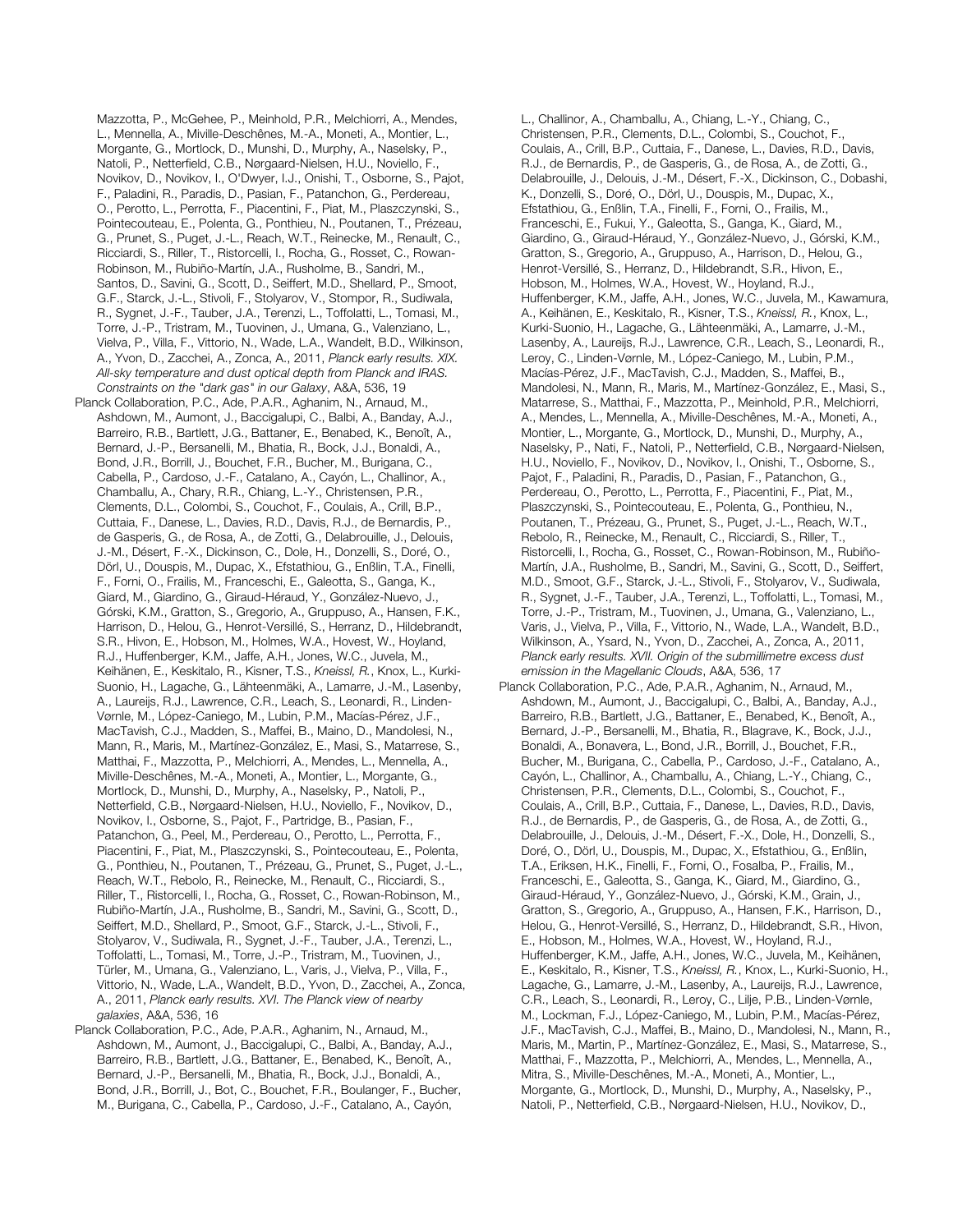Novikov, I., O'Dwyer, I.J., Oliver, S., Osborne, S., Pajot, F., Pasian, F., Patanchon, G., Perdereau, O., Perotto, L., Perrotta, F., Piacentini, F., Piat, M., Pinheiro Gonçalves, D., Plaszczynski, S., Pointecouteau, E., Polenta, G., Ponthieu, N., Poutanen, T., Prézeau, G., Prunet, S., Puget, J.-L., Rachen, J.P., Reach, W.T., Reinecke, M., Remazeilles, M., Renault, C., Ricciardi, S., Riller, T., Ristorcelli, I., Rocha, G., Rosset, C., Rowan-Robinson, M., Rubiño-Martín, J.A., Rusholme, B., Sandri, M., Santos, D., Savini, G., Scott, D., Seiffert, M.D., Shellard, P., Smoot, G.F., Starck, J.-L., Stivoli, F., Stolyarov, V., Stompor, R., Sudiwala, R., Sunyaev, R., Sygnet, J.-F., Tauber, J.A., Terenzi, L., Toffolatti, L., Tomasi, M., Torre, J.-P., Tristram, M., Tuovinen, J., Umana, G., Valenziano, L., Vielva, P., Villa, F., Vittorio, N., Wade, L.A., Wandelt, B.D., White, M., Yvon, D., Zacchei, A., Zonca, A., 2011, *Planck early results. XVIII. The power spectrum of cosmic infrared background anisotropies*, A&A, 536, 18

Planck Collaboration, P.C., Ade, P.A.R., Aghanim, N., Arnaud, M., Ashdown, M., Aumont, J., Baccigalupi, C., Balbi, A., Banday, A.J., Barreiro, R.B., Bartlett, J.G., Battaner, E., Benabed, K., Benoît, A., Bernard, J.-P., Bersanelli, M., Bhatia, R., Bock, J.J., Bonaldi, A., Bond, J.R., Borrill, J., Bouchet, F.R., Boulanger, F., Bucher, M., Burigana, C., Cabella, P., Cappellini, B., Cardoso, J.-F., Casassus, S., Catalano, A., Cayón, L., Challinor, A., Chamballu, A., Chary, R.R., Chen, X., Chiang, L.-Y., Chiang, C., Christensen, P.R., Clements, D.L., Colombi, S., Couchot, F., Coulais, A., Crill, B.P., Cuttaia, F., Danese, L., Davies, R.D., Davis, R.J., de Bernardis, P., de Gasperis, G., de Rosa, A., de Zotti, G., Delabrouille, J., Delouis, J.-M., Dickinson, C., Donzelli, S., Doré, O., Dörl, U., Douspis, M., Dupac, X., Efstathiou, G., Enßlin, T.A., Eriksen, H.K., Finelli, F., Forni, O., Frailis, M., Franceschi, E., Galeotta, S., Ganga, K., Génova-Santos, R.T., Giard, M., Giardino, G., Giraud-Héraud, Y., González-Nuevo, J., Górski, K.M., Gratton, S., Gregorio, A., Gruppuso, A., Hansen, F.K., Harrison, D., Helou, G., Henrot-Versillé, S., Herranz, D., Hildebrandt, S.R., Hivon, E., Hobson, M., Holmes, W.A., Hovest, W., Hoyland, R.J., Huffenberger, K.M., Jaffe, T.R., Jaffe, A.H., Jones, W.C., Juvela, M., Keihänen, E., Keskitalo, R., Kisner, T.S., *Kneissl, R.*, Knox, L., Kurki-Suonio, H., Lagache, G., Lähteenmäki, A., Lamarre, J.-M., Lasenby, A., Laureijs, R.J., Lawrence, C.R., Leach, S., Leonardi, R., Lilje, P.B., Linden-Vørnle, M., López-Caniego, M., Lubin, P.M., Macías-Pérez, J.F., MacTavish, C.J., Maffei, B., Maino, D., Mandolesi, N., Mann, R., Maris, M., Marshall, D.J., Martínez-González, E., Masi, S., Matarrese, S., Matthai, F., Mazzotta, P., McGehee, P., Meinhold, P.R., Melchiorri, A., Mendes, L., Mennella, A., Mitra, S., Miville-Deschênes, M.-A., Moneti, A., Montier, L., Morgante, G., Mortlock, D., Munshi, D., Murphy, A., Naselsky, P., Natoli, P., Netterfield, C.B., Nørgaard-Nielsen, H.U., Noviello, F., Novikov, D., Novikov, I., O'Dwyer, I.J., Osborne, S., Pajot, F., Paladini, R., Partridge, B., Pasian, F., Patanchon, G., Pearson, T.J., Peel, M., Perdereau, O., Perotto, L., Perrotta, F., Piacentini, F., Piat, M., Plaszczynski, S., Platania, P., Pointecouteau, E., Polenta, G., Ponthieu, N., Poutanen, T., Prézeau, G., Procopio, P., Prunet, S., Puget, J.-L., Reach, W.T., Rebolo, R., Reich, W., Reinecke, M., Renault, C., Ricciardi, S., Riller, T., Ristorcelli, I., Rocha, G., Rosset, C., Rowan-Robinson, M., Rubiño-Martín, J.A., Rusholme, B., Sandri, M., Santos, D., Savini, G., Scott, D., Seiffert, M.D., Shellard, P., Smoot, G.F., Starck, J.-L., Stivoli, F., Stolyarov, V., Stompor, R., Sudiwala, R., Sygnet, J.-F., Tauber, J.A., Terenzi, L., Toffolatti, L., Tomasi, M., Torre, J.-P., Tristram, M., Tuovinen, J., Umana, G., Valenziano, L., Varis, J., Verstraete, L., Vielva, P., Villa, F., Vittorio, N., Wade, L.A., Wandelt, B.D., Watson, R., Wilkinson, A., Ysard, N., Yvon, D., Zacchei, A., Zonca, A., 2011, *Planck early results. XX. New light on anomalous microwave emission from spinning dust grains*, A&A, 536, 20

Planck Collaboration, P.C., Abergel, A., Ade, P.A.R., Aghanim, N., Arnaud, M., Ashdown, M., Aumont, J., Baccigalupi, C., Balbi, A., Banday, A.J., Barreiro, R.B., Bartlett, J.G., Battaner, E., Benabed, K., Benoît, A., Bernard, J.-P., Bersanelli, M., Bhatia, R., Bock, J.J., Bonaldi, A., Bond, J.R., Borrill, J., Bouchet, F.R., Boulanger, F.,

Bucher, M., Burigana, C., Cabella, P., Cardoso, J.-F., Catalano, A., Cayón, L., Challinor, A., Chamballu, A., Chiang, L.-Y., Chiang, C., Christensen, P.R., Colombi, S., Couchot, F., Coulais, A., Crill, B.P., Cuttaia, F., Dame, T.M., Danese, L., Davies, R.D., Davis, R.J., de Bernardis, P., de Gasperis, G., de Rosa, A., de Zotti, G., Delabrouille, J., Delouis, J.-M., Désert, F.-X., Dickinson, C., Donzelli, S., Doré, O., Dörl, U., Douspis, M., Dupac, X., Efstathiou, G., Enßlin, T.A., Finelli, F., Forni, O., Frailis, M., Franceschi, E., Galeotta, S., Ganga, K., Giard, M., Giardino, G., Giraud-Héraud, Y., González-Nuevo, J., Górski, K.M., Gratton, S., Gregorio, A., Grenier, I.A., Gruppuso, A., Hansen, F.K., Harrison, D., Henrot-Versillé, S., Herranz, D., Hildebrandt, S.R., Hivon, E., Hobson, M., Holmes, W.A., Hovest, W., Hoyland, R.J., Huffenberger, K.M., Jaffe, T.R., Jaffe, A.H., Jones, W.C., Juvela, M., Keihänen, E., Keskitalo, R., Kisner, T.S., *Kneissl, R.*, Knox, L., Kurki-Suonio, H., Lagache, G., Lähteenmäki, A., Lamarre, J.-M., Lasenby, A., Laureijs, R.J., Lawrence, C.R., Leach, S., Leonardi, R., Leroy, C., Lilje, P.B., Linden-Vørnle, M., López-Caniego, M., Lubin, P.M., Macías-Pérez, J.F., MacTavish, C.J., Maffei, B., Mandolesi, N., Mann, R., Maris, M., Marshall, D.J., Martínez-González, E., Masi, S., Matarrese, S., Matthai, F., Mazzotta, P., McGehee, P., Meinhold, P.R., Melchiorri, A., Mendes, L., Mennella, A., Miville-Deschênes, M.-A., Moneti, A., Montier, L., Morgante, G., Mortlock, D., Munshi, D., Murphy, A., Naselsky, P., Natoli, P., Netterfield, C.B., Nørgaard-Nielsen, H.U., Noviello, F., Novikov, D., Novikov, I., Osborne, S., Pajot, F., Paladini, R., Pasian, F., Patanchon, G., Perdereau, O., Perotto, L., Perrotta, F., Piacentini, F., Piat, M., Plaszczynski, S., Pointecouteau, E., Polenta, G., Ponthieu, N., Poutanen, T., Prézeau, G., Prunet, S., Puget, J.-L., Rachen, J.P., Reach, W.T., Rebolo, R., Reich, W., Renault, C., Ricciardi, S., Riller, T., Ristorcelli, I., Rocha, G., Rosset, C., Rubiño-Martín, J.A., Rusholme, B., Sandri, M., Santos, D., Savini, G., Scott, D., Seiffert, M.D., Shellard, P., Smoot, G.F., Starck, J.-L., Stivoli, F., Stolyarov, V., Stompor, R., Sudiwala, R., Sygnet, J.- F., Tauber, J.A., Terenzi, L., Toffolatti, L., Tomasi, M., Torre, J.-P., Tristram, M., Tuovinen, J., Umana, G., Valenziano, L., Varis, J., Vielva, P., Villa, F., Vittorio, N., Wade, L.A., Wandelt, B.D., Wilkinson, A., Ysard, N., Yvon, D., Zacchei, A., Zonca, A., 2011, *Planck early results. XXI. Properties of the interstellar medium in the Galactic plane*, A&A, 536, 21

Planck Collaboration, P.C., Ade, P.A.R., Aghanim, N., Arnaud, M., Ashdown, M., Aumont, J., Baccigalupi, C., Balbi, A., Banday, A.J., Barreiro, R.B., Bartlett, J.G., Battaner, E., Benabed, K., Benoît, A., Bernard, J.-P., Bersanelli, M., Bhatia, R., Bock, J.J., Bonaldi, A., Bond, J.R., Borrill, J., Bouchet, F.R., Boulanger, F., Bucher, M., Burigana, C., Cabella, P., Cantalupo, C.M., Cardoso, J.-F., Catalano, A., Cayón, L., Challinor, A., Chamballu, A., Chary, R.R., Chiang, L.-Y., Christensen, P.R., Clements, D.L., Colombi, S., Couchot, F., Coulais, A., Crill, B.P., Cuttaia, F., Danese, L., Davies, R.D., Davis, R.J., de Bernardis, P., de Gasperis, G., de Rosa, A., de Zotti, G., Delabrouille, J., Delouis, J.-M., Désert, F.-X., Dickinson, C., Dobashi, K., Donzelli, S., Doré, O., Dörl, U., Douspis, M., Dupac, X., Efstathiou, G., Enßlin, T.A., Falgarone, E., Finelli, F., Forni, O., Frailis, M., Franceschi, E., Galeotta, S., Ganga, K., Giard, M., Giardino, G., Giraud-Héraud, Y., González-Nuevo, J., Górski, K.M., Gratton, S., Gregorio, A., Gruppuso, A., Hansen, F.K., Harrison, D., Helou, G., Henrot-Versillé, S., Herranz, D., Hildebrandt, S.R., Hivon, E., Hobson, M., Holmes, W.A., Hovest, W., Hoyland, R.J., Huffenberger, K.M., Jaffe, A.H., Joncas, G., Jones, W.C., Juvela, M., Keihänen, E., Keskitalo, R., Kisner, T.S., *Kneissl, R.*, Knox, L., Kurki-Suonio, H., Lagache, G., Lamarre, J.-M., Lasenby, A., Laureijs, R.J., Lawrence, C.R., Leach, S., Leonardi, R., Leroy, C., Linden-Vørnle, M., López-Caniego, M., Lubin, P.M., Macías-Pérez, J.F., MacTavish, C.J., Maffei, B., Mandolesi, N., Mann, R., Maris, M., Marshall, D.J., Martin, P., Martínez-González, E., Marton, G., Masi, S., Matarrese, S., Matthai, F., Mazzotta, P., McGehee, P., Melchiorri, A., Mendes, L., Mennella, A., Mitra, S., Miville-Deschênes, M.-A., Moneti, A., Montier, L., Morgante, G., Mortlock, D., Munshi, D., Murphy, A.,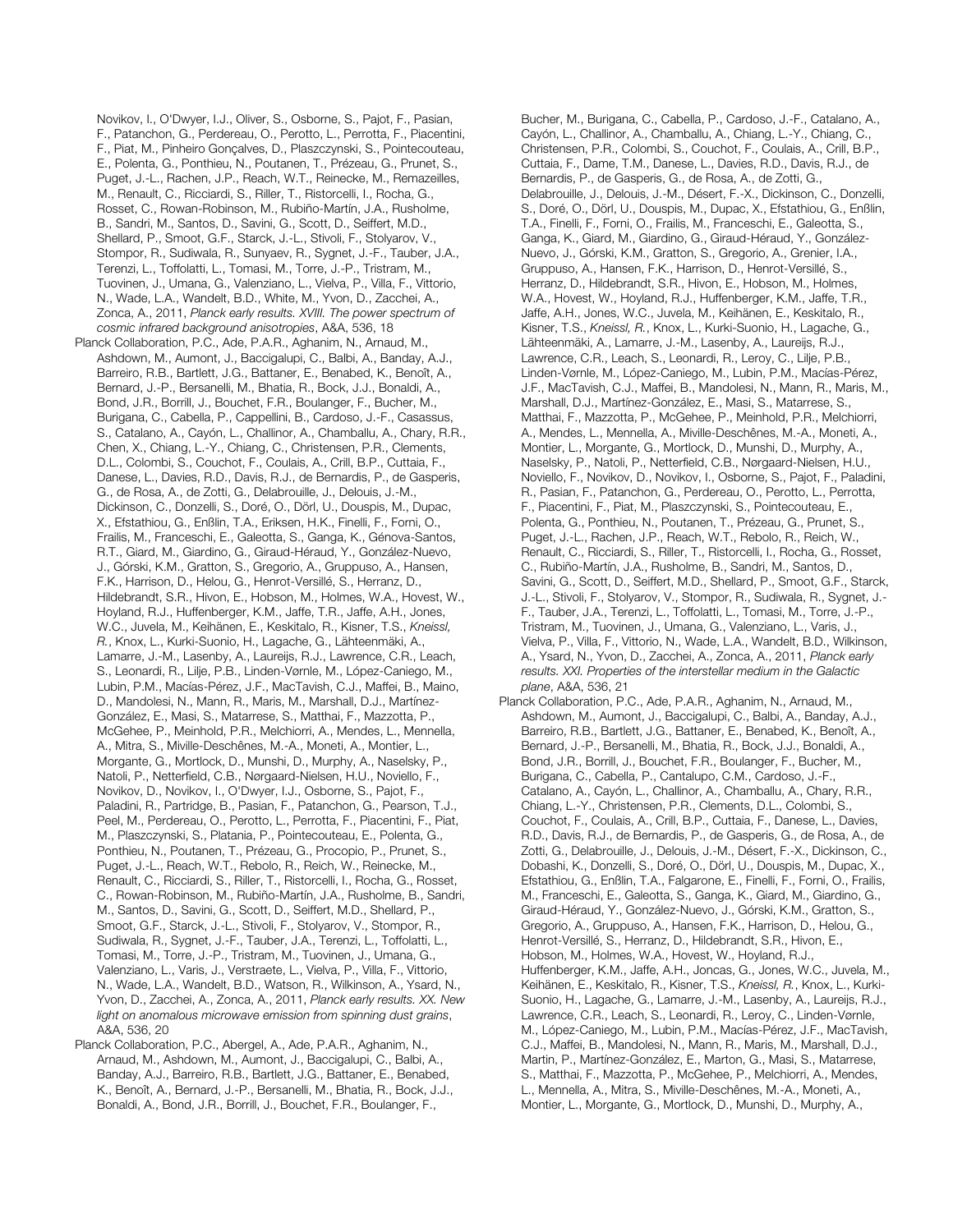Naselsky, P., Nati, F., Natoli, P., Netterfield, C.B., Nørgaard-Nielsen, H.U., Noviello, F., Novikov, D., Novikov, I., Osborne, S., Pajot, F., Paladini, R., Pasian, F., Patanchon, G., Pearson, T.J., Pelkonen, V.- M., Perdereau, O., Perotto, L., Perrotta, F., Piacentini, F., Piat, M., Plaszczynski, S., Pointecouteau, E., Polenta, G., Ponthieu, N., Poutanen, T., Prézeau, G., Prunet, S., Puget, J.-L., Reach, W.T., Rebolo, R., Reinecke, M., Renault, C., Ricciardi, S., Riller, T., Ristorcelli, I., Rocha, G., Rosset, C., Rowan-Robinson, M., Rubiño-Martín, J.A., Rusholme, B., Sandri, M., Santos, D., Savini, G., Scott, D., Seiffert, M.D., Smoot, G.F., Starck, J.-L., Stivoli, F., Stolyarov, V., Sudiwala, R., Sygnet, J.-F., Tauber, J.A., Terenzi, L., Toffolatti, L., Tomasi, M., Torre, J.-P., Toth, V., Tristram, M., Tuovinen, J., Umana, G., Valenziano, L., Vielva, P., Villa, F., Vittorio, N., Wade, L.A., Wandelt, B.D., Ysard, N., Yvon, D., Zacchei, A., Zahorecz, S., Zonca, A., 2011, *Planck early results. XXIII. The first all-sky survey of Galactic cold clumps*, A&A, 536, 23

Planck Collaboration, P.C., Abergel, A., Ade, P.A.R., Aghanim, N., Arnaud, M., Ashdown, M., Aumont, J., Baccigalupi, C., Balbi, A., Banday, A.J., Barreiro, R.B., Bartlett, J.G., Battaner, E., Benabed, K., Benoît, A., Bernard, J.-P., Bersanelli, M., Bhatia, R., Blagrave, K., Bock, J.J., Bonaldi, A., Bond, J.R., Borrill, J., Bouchet, F.R., Boulanger, F., Bucher, M., Burigana, C., Cabella, P., Cantalupo, C.M., Cardoso, J.-F., Catalano, A., Cayón, L., Challinor, A., Chamballu, A., Chiang, L.-Y., Chiang, C., Christensen, P.R., Clements, D.L., Colombi, S., Couchot, F., Coulais, A., Crill, B.P., Cuttaia, F., Danese, L., Davies, R.D., Davis, R.J., de Bernardis, P., de Gasperis, G., de Rosa, A., de Zotti, G., Delabrouille, J., Delouis, J.-M., Désert, F.-X., Dickinson, C., Donzelli, S., Doré, O., Dörl, U., Douspis, M., Dupac, X., Efstathiou, G., Enßlin, T.A., Eriksen, H.K., Finelli, F., Forni, O., Frailis, M., Franceschi, E., Galeotta, S., Ganga, K., Giard, M., Giardino, G., Giraud-Héraud, Y., González-Nuevo, J., Górski, K.M., Gratton, S., Gregorio, A., Gruppuso, A., Hansen, F.K., Harrison, D., Helou, G., Henrot-Versillé, S., Herranz, D., Hildebrandt, S.R., Hivon, E., Hobson, M., Holmes, W.A., Hovest, W., Hoyland, R.J., Huffenberger, K.M., Jaffe, A.H., Joncas, G., Jones, A., Jones, W.C., Juvela, M., Keihänen, E., Keskitalo, R., Kisner, T.S., *Kneissl, R.*, Knox, L., Kurki-Suonio, H., Lagache, G., Lamarre, J.-M., Lasenby, A., Laureijs, R.J., Lawrence, C.R., Leach, S., Leonardi, R., Leroy, C., Linden-Vørnle, M., Lockman, F.J., López-Caniego, M., Lubin, P.M., Macías-Pérez, J.F., MacTavish, C.J., Maffei, B., Maino, D., Mandolesi, N., Mann, R., Maris, M., Marshall, D.J., Martin, P., Martínez-González, E., Masi, S., Matarrese, S., Matthai, F., Mazzotta, P., McGehee, P., Meinhold, P.R., Melchiorri, A., Mendes, L., Mennella, A., Miville-Deschênes, M.-A., Moneti, A., Montier, L., Morgante, G., Mortlock, D., Munshi, D., Murphy, A., Naselsky, P., Nati, F., Natoli, P., Netterfield, C.B., Nørgaard-Nielsen, H.U., Noviello, F., Novikov, D., Novikov, I., O'Dwyer, I.J., Osborne, S., Pajot, F., Paladini, R., Pasian, F., Patanchon, G., Perdereau, O., Perotto, L., Perrotta, F., Piacentini, F., Piat, M., Pinheiro Gonçalves, D., Plaszczynski, S., Pointecouteau, E., Polenta, G., Ponthieu, N., Poutanen, T., Prézeau, G., Prunet, S., Puget, J.-L., Rachen, J.P., Reach, W.T., Reinecke, M., Renault, C., Ricciardi, S., Riller, T., Ristorcelli, I., Rocha, G., Rosset, C., Rowan-Robinson, M., Rubiño-Martín, J.A., Rusholme, B., Sandri, M., Santos, D., Savini, G., Scott, D., Seiffert, M.D., Shellard, P., Smoot, G.F., Starck, J.-L., Stivoli, F., Stolyarov, V., Stompor, R., Sudiwala, R., Sygnet, J.-F., Tauber, J.A., Terenzi, L., Toffolatti, L., Tomasi, M., Torre, J.-P., Tristram, M., Tuovinen, J., Umana, G., Valenziano, L., Vielva, P., Villa, F., Vittorio, N., Wade, L.A., Wandelt, B.D., Wilkinson, A., Yvon, D., Zacchei, A., Zonca, A., 2011, *Planck early results. XXIV. Dust in the diffuse interstellar medium and the Galactic halo*, A&A, 536, 24

Planck Collaboration, P.C., Abergel, A., Ade, P.A.R., Aghanim, N., Arnaud, M., Ashdown, M., Aumont, J., Baccigalupi, C., Balbi, A., Banday, A.J., Barreiro, R.B., Bartlett, J.G., Battaner, E., Benabed, K., Benoît, A., Bernard, J.-P., Bersanelli, M., Bhatia, R., Bock, J.J., Bonaldi, A., Bond, J.R., Borrill, J., Bouchet, F.R., Boulanger, F., Bucher, M., Burigana, C., Cabella, P., Cardoso, J.-F., Catalano, A.,

Cayón, L., Challinor, A., Chamballu, A., Chiang, L.-Y., Chiang, C., Christensen, P.R., Clements, D.L., Colombi, S., Couchot, F., Coulais, A., Crill, B.P., Cuttaia, F., Danese, L., Davies, R.D., Davis, R.J., de Bernardis, P., de Gasperis, G., de Rosa, A., de Zotti, G., Delabrouille, J., Delouis, J.-M., Désert, F.-X., Dickinson, C., Dobashi, K., Donzelli, S., Doré, O., Dörl, U., Douspis, M., Dupac, X., Efstathiou, G., Enßlin, T.A., Eriksen, H.K., Finelli, F., Forni, O., Frailis, M., Franceschi, E., Galeotta, S., Ganga, K., Giard, M., Giardino, G., Giraud-Héraud, Y., González-Nuevo, J., Górski, K.M., Gratton, S., Gregorio, A., Gruppuso, A., Guillet, V., Hansen, F.K., Harrison, D., Henrot-Versillé, S., Herranz, D., Hildebrandt, S.R., Hivon, E., Hobson, M., Holmes, W.A., Hovest, W., Hoyland, R.J., Huffenberger, K.M., Jaffe, A.H., Jones, A., Jones, W.C., Juvela, M., Keihänen, E., Keskitalo, R., Kisner, T.S., *Kneissl, R.*, Knox, L., Kurki-Suonio, H., Lagache, G., Lamarre, J.-M., Lasenby, A., Laureijs, R.J., Lawrence, C.R., Leach, S., Leonardi, R., Leroy, C., Linden-Vørnle, M., López-Caniego, M., Lubin, P.M., Macías-Pérez, J.F., MacTavish, C.J., Maffei, B., Mandolesi, N., Mann, R., Maris, M., Marshall, D.J., Martin, P., Martínez-González, E., Masi, S., Matarrese, S., Matthai, F., Mazzotta, P., McGehee, P., Meinhold, P.R., Melchiorri, A., Mendes, L., Mennella, A., Mitra, S., Miville-Deschênes, M.-A., Moneti, A., Montier, L., Morgante, G., Mortlock, D., Munshi, D., Murphy, A., Naselsky, P., Natoli, P., Netterfield, C.B., Nørgaard-Nielsen, H.U., Noviello, F., Novikov, D., Novikov, I., Osborne, S., Pajot, F., Paladini, R., Pasian, F., Patanchon, G., Perdereau, O., Perotto, L., Perrotta, F., Piacentini, F., Piat, M., Plaszczynski, S., Pointecouteau, E., Polenta, G., Ponthieu, N., Poutanen, T., Prézeau, G., Prunet, S., Puget, J.-L., Reach, W.T., Rebolo, R., Reinecke, M., Renault, C., Ricciardi, S., Riller, T., Ristorcelli, I., Rocha, G., Rosset, C., Rubiño-Martín, J.A., Rusholme, B., Sandri, M., Santos, D., Savini, G., Scott, D., Seiffert, M.D., Shellard, P., Smoot, G.F., Starck, J.-L., Stivoli, F., Stolyarov, V., Sudiwala, R., Sygnet, J.-F., Tauber, J.A., Terenzi, L., Toffolatti, L., Tomasi, M., Torre, J.-P., Tristram, M., Tuovinen, J., Umana, G., Valenziano, L., Verstraete, L., Vielva, P., Villa, F., Vittorio, N., Wade, L.A., Wandelt, B.D., Yvon, D., Zacchei, A., Zonca, A., 2011, *Planck early results. XXV. Thermal dust in nearby molecular clouds*, A&A, 536, 25

Planck Collaboration, P.C., Aghanim, N., Arnaud, M., Ashdown, M., Atrio-Barandela, F., Aumont, J., Baccigalupi, C., Balbi, A., Banday, A.J., Barreiro, R.B., Bartlett, J.G., Battaner, E., Benabed, K., Benoît, A., Bernard, J.-P., Bersanelli, M., Bhatia, R., Böhringer, H., Bonaldi, A., Bond, J.R., Borgani, S., Borrill, J., Bouchet, F.R., Brown, M.L., Burigana, C., Cabella, P., Cantalupo, C.M., Cappellini, B., Carvalho, P., Catalano, A., Cayón, L., Chiang, L.-Y., Chiang, C., Chon, G., Christensen, P.R., Churazov, E., Clements, D.L., Colafrancesco, S., Colombi, S., Crill, B.P., Cuttaia, F., da Silva, A., Dahle, H., Danese, L., 'Arcangelo, O.D., Davis, R.J., de Bernardis, P., de Gasperis, G., de Zotti, G., Delabrouille, J., Delouis, J.-M., Démoclès, J., Désert, F.- X., Dickinson, C., Diego, J.M., Dole, H., Donzelli, S., Doré, O., Douspis, M., Dupac, X., Efstathiou, G., Enßlin, T.A., Eriksen, H.K., Finelli, F., Flores-Cacho, I., Forni, O., Fosalba, P., Frailis, M., Franceschi, E., Fromenteau, S., Galeotta, S., Ganga, K., Génova-Santos, R.T., Giard, M., González-Nuevo, J., González-Riestra, R., Górski, K.M., Gregorio, A., Gruppuso, A., Hansen, F.K., Harrison, D., Heinämäki, P., Hernández-Monteagudo, C., Hildebrandt, S.R., Hivon, E., Hobson, M., Hurier, G., Jaffe, A.H., Jones, W.C., Juvela, M., Keihänen, E., Keskitalo, R., Kisner, T.S., *Kneissl, R.*, Kurki-Suonio, H., Lagache, G., Lähteenmäki, A., Lamarre, J.-M., Lasenby, A., Lawrence, C.R., Le Jeune, M., Leach, S., Leonardi, R., Leroy, C., Liddle, A., Lilje, P.B., López-Caniego, M., Luzzi, G., Macías-Pérez, J.F., Maino, D., Mandolesi, N., Marleau, F., Martínez-González, E., Masi, S., Matarrese, S., Mazzotta, P., Meinhold, P.R., Melchiorri, A., Melin, J.-B., Mendes, L., Mennella, A., Miville-Deschênes, M.-A., Moneti, A., Montier, L., Morgante, G., Mortlock, D., Munshi, D., Naselsky, P., Natoli, P., Nevalainen, J., Nørgaard-Nielsen, H.U., Noviello, F., Novikov, D., Novikov, I., O'Dwyer, I.J., Osborne, S., Paladini, R., Pasian, F., Patanchon, G., Pearson, T.J., Perdereau, O.,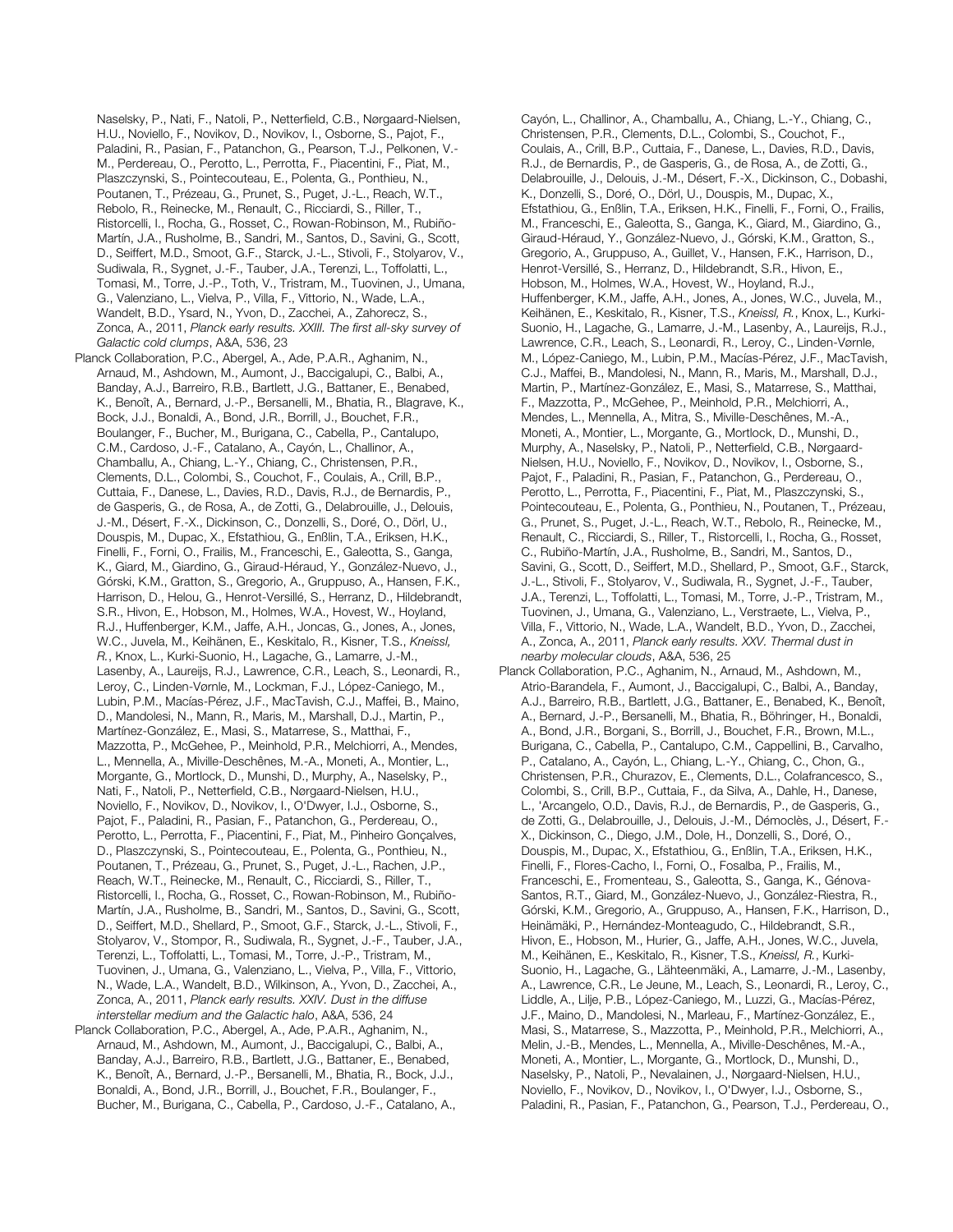Perotto, L., Perrotta, F., Piacentini, F., Pierpaoli, E., Piffaretti, R., Platania, P., Pointecouteau, E., Polenta, G., Ponthieu, N., Popa, L., Poutanen, T., Pratt, G.W., Prézeau, G., Prunet, S., Puget, J.-L., Rachen, J.P., Rebolo, R., Reinecke, M., Renault, C., Ricciardi, S., Riller, T., Ristorcelli, I., Rocha, G., Rubiño-Martín, J.A., Saar, E., Sandri, M., Savini, G., Schaefer, B.M., Scott, D., Smoot, G.F., Starck, J.-L., Sutton, D., Sygnet, J.-F., Tauber, J.A., Terenzi, L., Toffolatti, L., Tomasi, M., Tristram, M., Türler, M., Valenziano, L., Vielva, P., Villa, F., Vittorio, N., Wade, L.A., Wandelt, B.D., Weller, J., White, S.D.M., White, M., Yvon, D., Zacchei, A., Zonca, A., 2011, *Planck early results. XXVI. Detection with Planck and confirmation by XMM-Newton of PLCK G266.6-27.3, an exceptionally X-ray luminous and massive galaxy cluster at z ~ 1*, A&A, 536, 26

Zwart, J.T.L., Feroz, F., Davies, M.L., Franzen, T.M.O., Grainge, K.J.B., Hobson, M.P., Hurley-Walker, N., *Kneissl, R.*, Lasenby, A.N., Olamaie, M., Pooley, G.G., Rodríguez-Gonzálvez, C., Saunders, R.D.E., Scaife, A.M.M., Scott, P.F., Shimwell, T.W., Titterington, D.J. & Waldram, E.M. 2011, *Sunyaev-Zel'dovich observations of galaxy clusters out to the virial radius with the Arcminute Microkelvin Imager*, MNRAS, 418, 2754

*Krajnovi*ć*, D.*, Emsellem, E., Cappellari, M., Alatalo, K., Blitz, L., Bois, M., Bournaud, F., Bureau, M., Davies, R.L., Davis, T.A., de Zeeuw, P.T., Khochfar, S., Kuntschner, H., Lablanche, P.-Y., McDermid, R.M., Morganti, R., Naab, T., Oosterloo, T., Sarzi, M., Scott, N., Serra, P., Weijmans, A.-M., Young, L.M., 2011, *The ATLAS3D project - II. Morphologies, kinemetric features and alignment between photometric and kinematic axes of early-type galaxies*, MNRAS, 414, 2923

Davis, T.A., Alatalo, K., Sarzi, M., Bureau, M., Young, L.M., Blitz, L., Serra, P., Crocker, A.F., *Krajnovi*ć*, D.*, McDermid, R.M., Bois, M., Bournaud, F., Cappellari, M., Davies, R.L., Duc, P.-A., de Zeeuw, P.T., Emsellem, E., Khochfar, S., Kuntschner, H., Lablanche, P.-Y., Morganti, R., Naab, T., Oosterloo, T., Scott, N., Weijmans, A.-M., 2011, *The ATLAS3D project - X. On the origin of the molecular and ionized gas in early-type galaxies*, MNRAS, 417, 882

Chies-Santos, A.L., Larsen, S.S., Wehner, E.M., *Kuntschner, H.*, Strader, J. & Brodie, J.P. 2011, *An optical/NIR survey of globular clusters in early-type galaxies. I. Introduction and data reduction procedures*, A&A, 525, 19

Chies-Santos, A.L., Larsen, S.S., *Kuntschner, H.*, Anders, P., Wehner, E.M., Strader, J., Brodie, J.P. & Santos, J.F.C. 2011, *An optical/NIR survey of globular clusters in early-type galaxies. II. Ages of globular cluster systems and the relation to galaxy morphology*, A&A, 525, 20

Straughn, A.N., *Kuntschner, H.*, Kümmel, M., Walsh, J.R., Cohen, S.H., Gardner, J.P., Windhorst, R.A., O'Connell, R.W., Pirzkal, N., Meurer, G., McCarthy, P.J., Hathi, N.P., Malhotra, S., Rhoads, J., Balick, B., Bond, H.E., Calzetti, D., Disney, M.J., Dopita, M.A., Frogel, J.A., Hall, D.N.B., Holtzman, J.A., Kimble, R.A., Mutchler, M., Paresce, F., Saha, A., Silk, J.I., Trauger, J.T., Walker, A.R., Whitmore, B.C., Young, E.T. & Xu, C. 2011, *Hubble Space Telescope WFC3 Early Release Science: Emission-line Galaxies from Infrared Grism Observations*, AJ, 141, 14

Harrison, C.D., Colless, M., *Kuntschner, H.*, Couch, W.J., de Propris, R. & Pracy, M.B. 2011, *The stellar populations of early-type galaxies - II. The effects of environment and mass*, MNRAS, 413, 1036

Clemens, C., Greiner, J., Krühler, T., Pierini, D., Savaglio, S., Klose, S., Afonso, P.M.J., Filgas, R., Olivares, F.E., Rau, A., Schady, P., Rossi, A., *Küpcü Yolda*ş*, A.*, Updike, A.C. & Yoldaş, A. 2011, *GRB 071028B, a burst behind large amounts of dust in an unabsorbed galaxy*, A&A, 529, 110

Krühler, T., Schady, P., Greiner, J., Afonso, P., Bottacini, E., Clemens, C., Filgas, R., Klose, S., Koch, T.S., *Küpcü-Yolda*ş*, A.*, Oates, S.R., Olivares E., F., Page, M.J., McBreen, S., Nardini, M., Nicuesa Guelbenzu, A., Rau, A., Roming, P.W.A., Rossi, A., Updike, A. & Yoldaş, A. 2011, *Photometric redshifts for gamma-ray burst afterglows from GROND and Swift/UVOT*, A&A, 526, 153

Filgas, R., Krühler, T., Greiner, J., Rau, A., Palazzi, E., Klose, S., Schady, P., Rossi, A., Afonso, P.M.J., Antonelli, L.A., Clemens, C., Covino, S., D'Avanzo, P., *Küpcü Yolda*ş*, A.*, Nardini, M., Nicuesa Guelbenzu, A., Olivares, F., Updike, E.A.C. & Yoldaş, A. 2011, *The twocomponent jet of GRB 080413B*, A&A, 526, 113

*Küpper, A.H.W.*, Maschberger, T., Kroupa, P. & Baumgardt, H. 2011, *Mass segregation and fractal substructure in young massive clusters - I. The McLuster code and method calibration*, MNRAS, 417, 2300

*Küpper, A.H.W.*, Mieske, S. & Kroupa, P. 2011, *The curious case of Palomar 13: the influence of the orbital phase on the appearance of galactic satellites*, MNRAS, 413, 863

Woods, P.M., Oliveira, J.M., Kemper, F., van Loon, J.T., Sargent, B.A., Matsuura, M., Szczerba, R., Volk, K., Zijlstra, A.A., Sloan, G.C., *Lagadec, E.*, McDonald, I., Jones, O., Gorjian, V., Kraemer, K.E., Gielen, C., Meixner, M., Blum, R.D., Sewiło, M., Riebel, D., Shiao, B., Chen, C.-H.R., Boyer, M.L., Indebetouw, R., Antoniou, V., Bernard, J.-P., Cohen, M., Dijkstra, C., Galametz, M., Galliano, F., Gordon, K.D., Harris, J., Hony, S., Hora, J.L., Kawamura, A., Lawton, B., Leisenring, J.M., Madden, S., Marengo, M., McGuire, C., Mulia, A.J., O'Halloran, B., Olsen, K., Paladini, R., Paradis, D., Reach, W.T., Rubin, D., Sandstrom, K., Soszyński, I., Speck, A.K., Srinivasan, S., Tielens, A.G.G.M., van Aarle, E., van Dyk, S.D., van Winckel, H., Vijh, U.P., Whitney, B., Wilkins, A.N., 2011, *The SAGE-Spec Spitzer Legacy programme: the life-cycle of dust and gas in the Large Magellanic Cloud - Point source classification I*, MNRAS, 411, 1597

*Laing, R.A.*, Guidetti, D., Bridle, A.H., Parma, P. & Bondi, M. 2011, *Deep imaging of Fanaroff-Riley Class I radio galaxies with lobes*, MNRAS, 417, 2789

Matsuura, M., Dwek, E., Meixner, M., Otsuka, M., Babler, B., Barlow, M.J., Roman-Duval, J., Engelbracht, C., Sandstrom, K., *Laki*ć*evi*ć*, M.*, van Loon, J.T., Sonneborn, G., Clayton, G.C., Long, K.S., Lundqvist, P., Nozawa, T., Gordon, K.D., Hony, S., Panuzzo, P., Okumura, K., Misselt, K.A., Montiel, E. & Sauvage, M. 2011, *Herschel Detects a Massive Dust Reservoir in Supernova 1987A*, Sci, 333, 1258

Greiner, J., Mannheim, K., Aharonian, F., Ajello, M., Balasz, L.G., Barbiellini, G., Bellazzini, R., Bishop, S., Bisnovatij-Kogan, G.S., Boggs, S., Bykov, A., Dicocco, G., Diehl, R., Elsässer, D., Foley, S., Fransson, C., Gehrels, N., Hanlon, L., Hartmann, D., Hermsen, W., Hillebrandt, W., Hudec, R., Iyudin, A., Jose, J., Kadler, M., Kanbach, G., Klamra, W., Kiener, J., Klose, S., Kreykenbohm, I., Kuiper, L.M., Kylafis, N., Labanti, C., Langanke, K., Langer, N., Larsson, S., *Leibundgut, B.*, Laux, U., Longo, F., Maeda, K., Marcinkowski, R., Marisaldi, M., McBreen, B., McBreen, S., Meszaros, A., Nomoto, K., Pearce, M., Peer, A., Pian, E., Prantzos, N., Raffelt, G., Reimer, O., Rhode, W., Ryde, F., Schmidt, C., Silk, J., Shustov, B.M., Strong, A., Tanvir, N., Thielemann, F.-K., Tibolla, O., Tierney, D., Trümper, J., Varshalovich, D.A., Wilms, J., Wrochna, G., Zdziarski, A., Zoglauer, A., 2011, *GRIPS - Gamma-Ray Imaging, Polarimetry and Spectroscopy*, ExA, , 116

Goobar, A. & *Leibundgut, B.* 2011, *Supernova Cosmology: Legacy and Future*, ARNPS, 61, 251

Pérez-Ramírez, D., Mezcua, M., *Leon, S.* & Caballero-García, M.D. 2011, *A search for radio counterparts to Chandra ULX candidates*, AN, 332, 384

van der Laan, T.P.R., Schinnerer, E., Boone, F., García-Burillo, S., Combes, F., Haan, S., *Leon, S.*, Hunt, L. & Baker, A.J. 2011, *Molecular gas in NUclei of GAlaxies (NUGA). XV. Molecular gas kinematics in the inner 3 kpc of NGC 6951*, A&A, 529, 45

Espada, D., Muñoz-Mateos, J.C., Gil de Paz, A., Sabater, J., Boissier, S., Verley, S., Athanassoula, E., Bosma, A., *Leon, S.*, Verdes-Montenegro, L., Yun, M. & Sulentic, J. 2011, *Star Formation in the Extended Gaseous Disk of the Isolated Galaxy CIG 96*, ApJ, 736, 20

Lisenfeld, U., Espada, D., Verdes-Montenegro, L., Kuno, N., *Leon, S.*, Sabater, J., Sato, N., Sulentic, J., Verley, S. & Yun, M.S. 2011, *The AMIGA sample of isolated galaxies. IX. Molecular gas properties*, A&A, 534, 102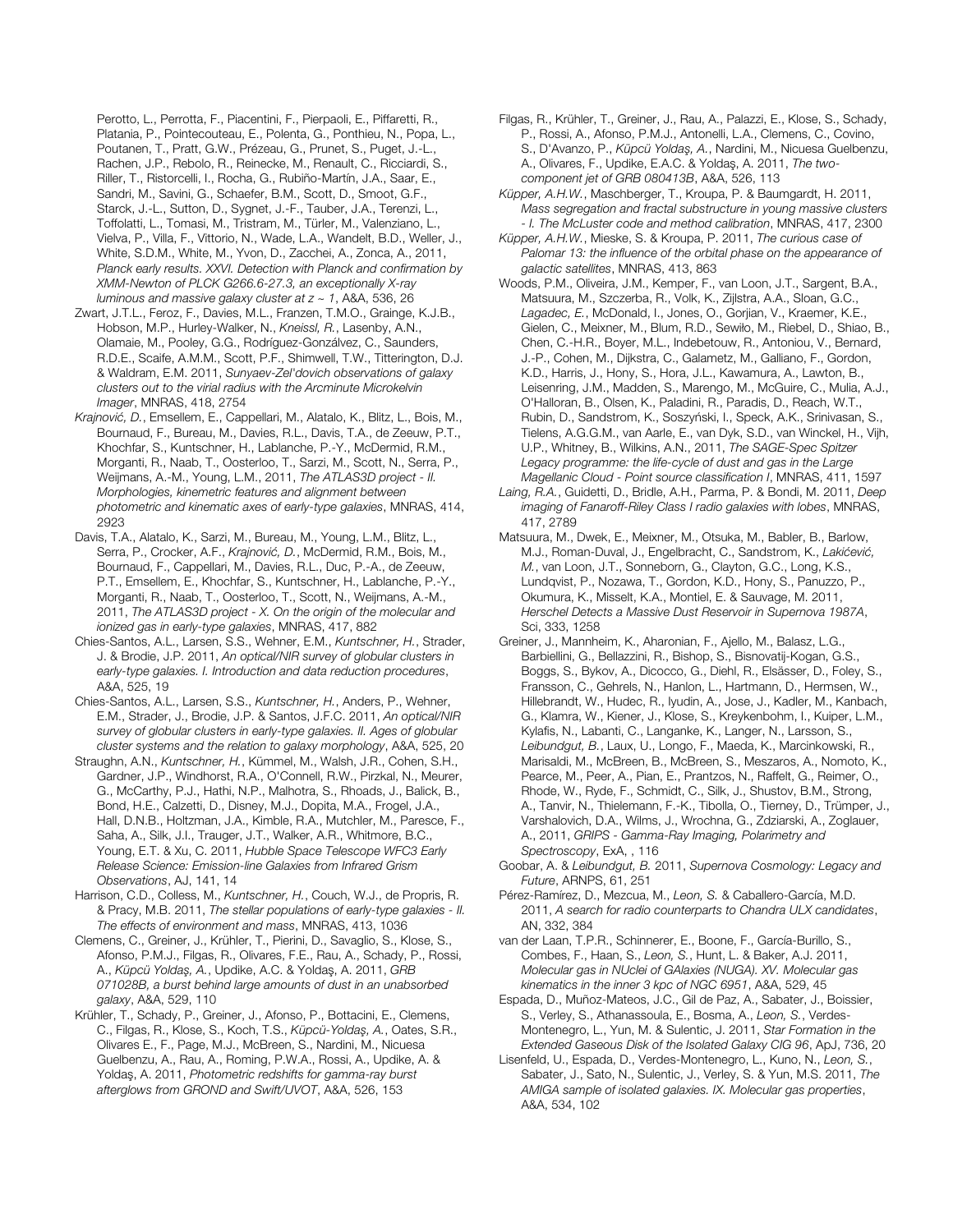Espada, D., Verdes-Montenegro, L., Huchtmeier, W.K., Sulentic, ,.J., Verley, S., *Leon, S.* & Sabater, J. 2011, *The AMIGA sample of isolated galaxies. VIII. The rate of asymmetric H i profiles in spiral galaxies*, A&A, 532, 117

*Lind, K.*, Asplund, M., Barklem, P.S. & Belyaev, A.K. 2011, *Non-LTE calculations for neutral Na in late-type stars using improved atomic data*, A&A, 528, 103

Wijesinghe, D.B., da Cunha, E., Hopkins, A.M., Dunne, L., Sharp, R., Gunawardhana, M., Brough, S., Sadler, E.M., Driver, S., Baldry, I., Bamford, S., *Liske, J.*, Loveday, J., Norberg, P., Peacock, J., Popescu, C.C., Tuffs, R., Andrae, E., Auld, R., Baes, M., Bland-Hawthorn, J., Buttiglione, S., Cava, A., Cameron, E., Conselice, C.J., Cooray, A., Croom, S., Dariush, A., Dezotti, G., Dye, S., Eales, S., Frenk, C., Fritz, J., Hill, D., Hopwood, R., Ibar, E., Ivison, R., Jarvis, M., Jones, D.H., van Kampen, E., Kelvin, L., Kuijken, K., Maddox, S.J., Madore, B., Michałowski, M.J., Nichol, B., Parkinson, H., Pascale, E., Pimbblet, K.A., Pohlen, M., Prescott, M., Rhodighiero, G., Robotham, A.S.G., Rigby, E.E., Seibert, M., Sergeant, S., Smith, D.J.B., Temi, P., Sutherland, W., Taylor, E., Thomas, D. & van der Werf, P. 2011, *GAMA/H-ATLAS: the ultraviolet spectral slope and obscuration in galaxies*, MNRAS, 415, 1002

Taylor, E.N., Hopkins, A.M., Baldry, I.K., Brown, M.J.I., Driver, S.P., Kelvin, L.S., Hill, D.T., Robotham, A.S.G., Bland-Hawthorn, J., Jones, D.H., Sharp, R.G., Thomas, D., *Liske, J.*, Loveday, J., Norberg, P., Peacock, J.A., Bamford, S.P., Brough, S., Colless, M., Cameron, E., Conselice, C.J., Croom, S.M., Frenk, C.S., Gunawardhana, M., Kuijken, K., Nichol, R.C., Parkinson, H.R., Phillipps, S., Pimbblet, K.A., Popescu, C.C., Prescott, M., Sutherland, W.J., Tuffs, R.J., van Kampen, E. & Wijesinghe, D. 2011, *Galaxy And Mass Assembly (GAMA): stellar mass estimates*, MNRAS, 418, 1587

Brough, S., Hopkins, A.M., Sharp, R.G., Gunawardhana, M., Wijesinghe, D., Robotham, A.S.G., Driver, S.P., Baldry, I.K., Bamford, S.P., *Liske, J.*, Loveday, J., Norberg, P., Peacock, J.A., Bland-Hawthorn, J., Brown, M.J.I., Cameron, E., Croom, S.M., Frenk, C.S., Foster, C., Hill, D.T., Jones, D.H., Kelvin, L.S., Kuijken, K., Nichol, R.C., Parkinson, H.R., Pimbblet, K., Popescu, C.C., Prescott, M., Sutherland, W.J., Taylor, E., Thomas, D., Tuffs, R.J. & van Kampen, E. 2011, *Galaxy and Mass Assembly (GAMA): galaxies at the faint end of the Hα luminosity function*, MNRAS, 413, 1236

Driver, S.P., Hill, D.T., Kelvin, L.S., Robotham, A.S.G., *Liske, J.*, Norberg, P., Baldry, I.K., Bamford, S.P., Hopkins, A.M., Loveday, J., Peacock, J.A., Andrae, E., Bland-Hawthorn, J., Brough, S., Brown, M.J.I., Cameron, E., Ching, J.H.Y., Colless, M., Conselice, C.J., Croom, S.M., Cross, N.J.G., de Propris, R., Dye, S., Drinkwater, M.J., Ellis, S., Graham, A.W., Grootes, M.W., Gunawardhana, M., Jones, D.H., van Kampen, E., Maraston, C., Nichol, R.C., Parkinson, H.R., Phillipps, S., Pimbblet, K., Popescu, C.C., Prescott, M., Roseboom, I.G., Sadler, E.M., Sansom, A.E., Sharp, R.G., Smith, D.J.B., Taylor, E., Thomas, D., Tuffs, R.J., Wijesinghe, D., Dunne, L., Frenk, C.S., Jarvis, M.J., Madore, B.F., Meyer, M.J., Seibert, M., Staveley-Smith, L., Sutherland, W.J. & Warren, S.J. 2011, *Galaxy and Mass Assembly (GAMA): survey diagnostics and core data release*, MNRAS, 413, 971

Robotham, A.S.G., Norberg, P., Driver, S.P., Baldry, I.K., Bamford, S.P., Hopkins, A.M., *Liske, J.*, Loveday, J., Merson, A., Peacock, J.A., Brough, S., Cameron, E., Conselice, C.J., Croom, S.M., Frenk, C.S., Gunawardhana, M., Hill, D.T., Jones, D.H., Kelvin, L.S., Kuijken, K., Nichol, R.C., Parkinson, H.R., Pimbblet, K.A., Phillipps, S., Popescu, C.C., Prescott, M., Sharp, R.G., Sutherland, W.J., Taylor, E.N., Thomas, D., Tuffs, R.J., van Kampen, E. & Wijesinghe, D. 2011, *Galaxy and Mass Assembly (GAMA): the GAMA galaxy group catalogue (G3Cv1)*, MNRAS, 416, 2640

Prescott, M., Baldry, I.K., James, P.A., Bamford, S.P., Bland-Hawthorn, J., Brough, S., Brown, M.J.I., Cameron, E., Conselice, C.J., Croom, S.M., Driver, S.P., Frenk, C.S., Gunawardhana, M., Hill, D.T., Hopkins, A.M., Jones, D.H., Kelvin, L.S., Kuijken, K., *Liske, J.*,

Loveday, J., Nichol, R.C., Norberg, P., Parkinson, H.R., Peacock, J.A., Phillipps, S., Pimbblet, K.A., Popescu, C.C., Robotham, A.S.G., Sharp, R.G., Sutherland, W.J., Taylor, E.N., Tuffs, R.J., van Kampen, E. & Wijesinghe, D. 2011, *Galaxy and Mass Assembly (GAMA): the red fraction and radial distribution of satellite galaxies*, MNRAS, 417, 1374

Gunawardhana, M.L.P., Hopkins, A.M., Sharp, R.G., Brough, S., Taylor, E., Bland-Hawthorn, J., Maraston, C., Tuffs, R.J., Popescu, C.C., Wijesinghe, D., Jones, D.H., Croom, S., Sadler, E., Wilkins, S., Driver, S.P., *Liske, J.*, Norberg, P., Baldry, I.K., Bamford, S.P., Loveday, J., Peacock, J.A., Robotham, A.S.G., Zucker, D.B., Parker, Q.A., Conselice, C.J., Cameron, E., Frenk, C.S., Hill, D.T., Kelvin, L.S., Kuijken, K., Madore, B.F., Nichol, B., Parkinson, H.R., Pimbblet, K.A., Prescott, M., Sutherland, W.J., Thomas, D. & van Kampen, E. 2011, *Galaxy and Mass Assembly (GAMA): the star formation rate dependence of the stellar initial mass function*, MNRAS, 415, 1647

Hill, D.T., Kelvin, L.S., Driver, S.P., Robotham, A.S.G., Cameron, E., Cross, N., Andrae, E., Baldry, I.K., Bamford, S.P., Bland-Hawthorn, J., Brough, S., Conselice, C.J., Dye, S., Hopkins, A.M., *Liske, J.*, Loveday, J., Norberg, P., Peacock, J.A., Croom, S.M., Frenk, C.S., Graham, A.W., Jones, D.H., Kuijken, K., Madore, B.F., Nichol, R.C., Parkinson, H.R., Phillipps, S., Pimbblet, K.A., Popescu, C.C., Prescott, M., Seibert, M., Sharp, R.G., Sutherland, W.J., Thomas, D., Tuffs, R.J. & van Kampen, E. 2011, *Galaxy and Mass Assembly: FUV, NUV, ugrizYJHK Petrosian, Kron and Sérsic photometry*, MNRAS, 412, 765

Wijesinghe, D.B., Hopkins, A.M., Sharp, R., Gunawardhana, M., Brough, S., Sadler, E.M., Driver, S., Baldry, I., Bamford, S., *Liske, J.*, Loveday, J., Norberg, P., Peacock, J., Popescu, C.C., Tuffs, R.J., Bland-Hawthorn, J., Cameron, E., Croom, S., Frenk, C., Hill, D., Jones, D.H., van Kampen, E., Kelvin, L., Kuijken, K., Madore, B., Nichol, B., Parkinson, H., Pimbblet, K.A., Prescott, M., Robotham, A.S.G., Seibert, M., Simmat, E., Sutherland, W., Taylor, E. & Thomas, D. 2011, *Galaxy and mass assembly (GAMA): dust obscuration in galaxies and their recent star formation histories*, MNRAS, 410, 2291

Smith, D.J.B., Dunne, L., Maddox, S.J., Eales, S., Bonfield, D.G., Jarvis, M.J., Sutherland, W., Fleuren, S., Rigby, E.E., Thompson, M.A., Baldry, I.K., Bamford, S., Buttiglione, S., Cava, A., Clements, D.L., Cooray, A., Croom, S., Dariush, A., de Zotti, G., Driver, S.P., Dunlop, J.S., Fritz, J., Hill, D.T., Hopkins, A., Hopwood, R., Ibar, E., Ivison, R.J., Jones, D.H., Kelvin, L., Leeuw, L., *Liske, J.*, Loveday, J., Madore, B.F., Norberg, P., Panuzzo, P., Pascale, E., Pohlen, M., Popescu, C.C., Prescott, M., Robotham, A., Rodighiero, G., Scott, D., Seibert, M., Sharp, R., Temi, P., Tuffs, R.J., van der Werf, P. & van Kampen, E. 2011, *Herschel-ATLAS: counterparts from the ultraviolet-near-infrared in the science demonstration phase catalogue*, MNRAS, 416, 857

Guo, Q., Cole, S., Lacey, C.G., Baugh, C.M., Frenk, C.S., Norberg, P., Auld, R., Baldry, I.K., Bamford, S.P., Bourne, N., Buttiglione, E.S., Cava, A., Cooray, A., Croom, S., Dariush, A., de Zotti, G., Driver, S., Dunne, L., Dye, S., Eales, S., Fritz, J., Hopkins, A., Hopwood, R., Ibar, E., Ivison, R.J., Jarvis, M., Jones, D.H., Kelvin, L., *Liske, J.*, Loveday, J., Maddox, S.J., Parkinson, H., Pascale, E., Peacock, J.A., Pohlen, M., Prescott, M., Rigby, E.E., Robotham, A., Rodighiero, G., Sharp, R., Smith, D.J.B., Temi, P. & van Kampen, E. 2011, *Which haloes host Herschel-ATLAS galaxies in the local Universe?*, MNRAS, 412, 2277

Sonnenfeld, A., Bertin, G. & *Lombardi, M.* 2011, *Direct measurement of the magnification produced by galaxy clusters as gravitational lenses*, A&A, 532, 37

*Lombardi, G.*, Zitelli, V., Ortolani, S., Melnick, J., Ghedina, A., Garcia, A., Molinari, E. & Gatica, C. 2011, *Near-infrared thermal emissivity from ground-based atmospheric dust measurements at ORM*, MNRAS, 416, 1585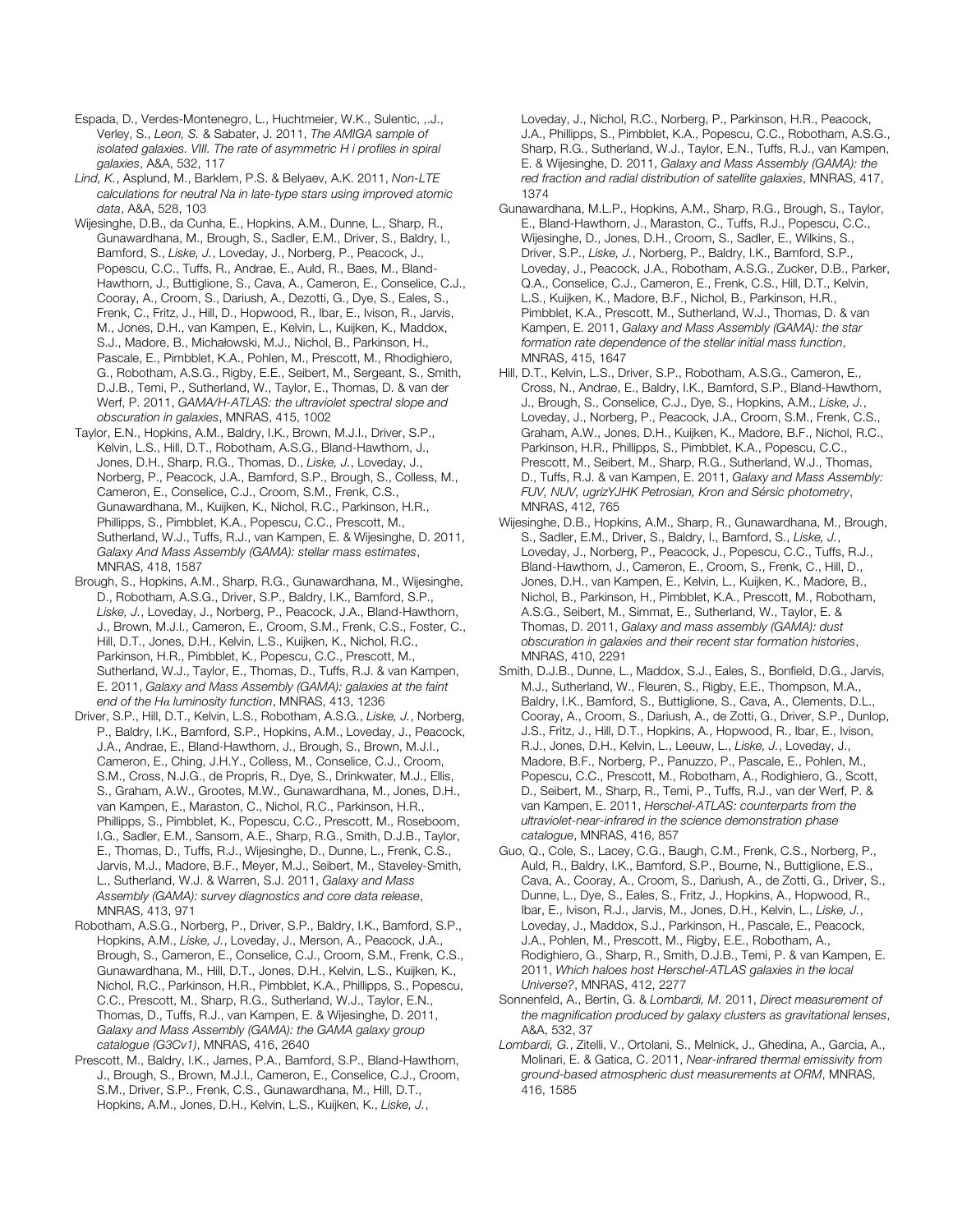Voronkov, M.A., Walsh, A.J., Caswell, J.L., Ellingsen, S.P., Breen, S.L., *Longmore, S.N.*, Purcell, C.R. & Urquhart, J.S. 2011, *Discovery of the new class I methanol maser transition at 23.4 GHz*, MNRAS, 413, 2339

*Longmore, S.N.*, Pillai, T., Keto, E., Zhang, Q. & Qiu, K. 2011, *Is Protostellar Heating Sufficient to Halt Fragmentation? A Case Study of the Massive Protocluster G8.68-0.37*, ApJ, 726, 97

Muller, S., Beelen, A., Guélin, M., Aalto, S., Black, J.H., Combes, F., Curran, S.J., Theule, P. & *Longmore, S.N.* 2011, *Molecules at z = 0.89. A 4-mm-rest-frame absorption-line survey toward PKS 1830- 211*, A&A, 535, 103

Walsh, A.J., Breen, S.L., Britton, T., Brooks, K.J., Burton, M.G., Cunningham, M.R., Green, J.A., Harvey-Smith, L., Hindson, L., Hoare, M.G., Indermuehle, B., Jones, P.A., Lo, N., *Longmore, S.N.*, Lowe, V., Phillips, C.J., Purcell, C.R., Thompson, M.A., Urquhart, J.S., Voronkov, M.A., White, G.L. & Whiting, M.T. 2011, *The H2O Southern Galactic Plane Survey (HOPS) - I. Techniques and H2O maser data*, MNRAS, 416, 1764

Foster, J.B., Jackson, J.M., Barnes, P.J., Barris, E., Brooks, K., Cunningham, M., Finn, S.C., Fuller, G.A., *Longmore, S.N.*, Mascoop, J.L., Peretto, N., Rathborne, J., Sanhueza, P., Schuller, F. & Wyrowski, F. 2011, *The Millimeter Astronomy Legacy Team 90 GHz (MALT90) Pilot Survey*, ApJS, 197, 25

Ramstedt, S., *Maercker, M.*, Olofsson, G., Olofsson, H. & Schöier, F.L. 2011, *Imaging the circumstellar dust around AGB stars with PolCor*, A&A, 531, 148

Xue, Y.Q., Luo, B., Brandt, W.N., Bauer, F.E., Lehmer, B.D., Broos, P.S., Schneider, D.P., Alexander, D.M., Brusa, M., Comastri, A., Fabian, A.C., Gilli, R., Hasinger, G., Hornschemeier, A.E., Koekemoer, A., Liu, T., *Mainieri, V.*, Paolillo, M., Rafferty, D.A., Rosati, P., Shemmer, O., Silverman, J.D., Smail, I., Tozzi, P. & Vignali, C. 2011, *The Chandra Deep Field-South Survey: 4 Ms Source Catalogs*, ApJS, 195, 10

Comastri, A., Ranalli, P., Iwasawa, K., Vignali, C., Gilli, R., Georgantopoulos, I., Barcons, X., Brandt, W.N., Brunner, H., Brusa, M., Cappelluti, N., Carrera, F.J., Civano, F., Fiore, F., Hasinger, G., *Mainieri, V.*, Merloni, A., Nicastro, F., Paolillo, M., Puccetti, S., Rosati, P., Silverman, J.D., Tozzi, P., Zamorani, G., Balestra, I., Bauer, F.E., Luo, B. & Xue, Y.Q. 2011, *The XMM Deep survey in the CDF-S. I. First results on heavily obscured AGN*, A&A, 526, L9

Lusso, E., Comastri, A., Vignali, C., Zamorani, G., Treister, E., Sanders, D., Bolzonella, M., Bongiorno, A., Brusa, M., Civano, F., Gilli, R., *Mainieri, V.*, Nair, P., Aller, M.C., Carollo, M., Koekemoer, A.M., Merloni, A. & Trump, J.R. 2011, *The bolometric output and hostgalaxy properties of obscured AGN in the XMM-COSMOS survey*, A&A, 534, 110

Domínguez Sánchez, H., Pozzi, F., Gruppioni, C., Cimatti, A., Ilbert, O., Pozzetti, L., McCracken, H., Capak, P., Le Floch, E., Salvato, M., Zamorani, G., Carollo, C.M., Contini, T., Kneib, J.-P., Le Fèvre, O., Lilly, S.J., *Mainieri, V.*, Renzini, A., Scodeggio, M., Bardelli, S., Bolzonella, M., Bongiorno, A., Caputi, K., Coppa, G., Cucciati, O., de la Torre, S., de Ravel, L., Franzetti, P., Garilli, B., Iovino, A., Kampczyk, P., Knobel, C., Kovač, K., Lamareille, F., Le Borgne, J.- F., Le Brun, V., Maier, C., Mignoli, M., Pelló, R., Peng, Y., Perez-Montero, E., Ricciardelli, E., Silverman, J.D., Tanaka, M., Tasca, L.A.M., Tresse, L., Vergani, D., Zucca, E., 2011, *The evolution of quiescent galaxies at high redshifts (z*≥ *1.4)*, MNRAS, 417, 900

Alexander, D.M., Bauer, F.E., Brandt, W.N., Daddi, E., Hickox, R.C., Lehmer, B.D., Luo, B., Xue, Y.Q., Young, M., Comastri, A., Del Moro, A., Fabian, A.C., Gilli, R., Goulding, A.D., *Mainieri, V.*, Mullaney, J.R., Paolillo, M., Rafferty, D.A., Schneider, D.P., Shemmer, O. & Vignali, C. 2011, *X-Ray Spectral Constraints for z* ≈ *2 Massive Galaxies: The Identification of Reflection-dominated Active Galactic Nuclei*, ApJ, 738, 44

Kravtsov, V., Alcaíno, G., *Marconi, G.* & Alvarado, F. 2011, *Strong radial segregation between sub-populations of evolutionary homogeneous stars in the Galactic globular cluster NGC 6752*, A&A, 527, L9

Aladro, R., *Martín, S.*, *Martín-Pintado, J.*, Mauersberger, R., Henkel, C., Ocaña Flaquer, B. & Amo-Baladrón, M.A. 2011, *A λ = 1.3 mm and 2 mm molecular line survey towards M 82*, A&A, 535, 84

*Martayan, C.*, Alvarez, A., Bristow, P., Castillo, R., Dekker, H., D'Odorico, S., Mainieri, V., Mason, E., Modigliani, A., Moehler, S., Moller, P., Patat, F., Pena, E., Reinero, C., Vernet, J., Vinther, J., Vuckovic, M. & X-shooter, a.t.e.w.w.a.l.o. 2011, *An excerpt of Xshooter operations at Paranal*, AN, 332, 222

Aladro, R., *Martín-Pintado, J.*, *Martín, S.*, Mauersberger, R. & Bayet, E. 2011, *CS, HC3N, and CH3CCH multi-line analyses toward starburst galaxies. The evolution of cloud structures in the central regions of galaxies*, A&A, 525, 89

Zorec, J., Frémat, Y., Domiciano de Souza, A., Delaa, O., Stee, P., Mourard, D., Cidale, L., *Martayan, C.*, Georgy, C. & Ekström, S. 2011, *Differential rotation in rapidly rotating early-type stars. I. Motivations for combined spectroscopic and interferometric studies*, A&A, 526, 87

Alatalo, K., Blitz, L., Young, L.M., Davis, T.A., Bureau, M., Lopez, L.A., Cappellari, M., Scott, N., Shapiro, K.L., Crocker, A.F., *Martín, S.*, Bois, M., Bournaud, F., Davies, R.L., de Zeeuw, P.T., Duc, P.-A., Emsellem, E., Falcón-Barroso, J., Khochfar, S., Krajnović, D., Kuntschner, H., Lablanche, P.-Y., McDermid, R.M., Morganti, R., Naab, T., Oosterloo, T., Sarzi, M., Serra, P., Weijmans, A., 2011, *Discovery of an Active Galactic Nucleus Driven Molecular Outflow in the Local Early-type Galaxy NGC 1266*, ApJ, 735, 88

*Martinez, P.*, Aller-Carpentier, E., Kasper, M., Boccaletti, A., Dorrer, C. & Baudrand, J. 2011, *Laboratory comparison of coronagraphic concepts under dynamical seeing and high-order adaptive optics correction*, MNRAS, 414, 2112

Amo-Baladrón, M.A., *Martín-Pintado, J.* & *Martín, S.* 2011, *Mapping photodissociation and shocks in the vicinity of Sagittarius A\**, A&A, 526, 54

Costagliola, F., Aalto, S., Rodriguez, M.I., Muller, S., Spoon, H.W.W., *Martín, S.*, Peréz-Torres, M.A., Alberdi, A., Lindberg, J.E., Batejat, F., Jütte, E., van der Werf, P. & Lahuis, F. 2011, *Molecules as tracers of galaxy evolution: an EMIR survey. I. Presentation of the data and first results*, A&A, 528, 30

Fahed, R., Moffat, A.F.J., Zorec, J., Eversberg, T., Chené, A.N., Alves, F., Arnold, W., Bergmann, T., Corcoran, M.F., Correia Viegas, N.G., Dougherty, S.M., Fernando, A., Frémat, Y., Gouveia Carreira, L.F., Hunger, T., Knapen, J.H., Leadbeater, R., Marques Dias, F., *Martayan, C.*, Morel, T., Pittard, J.M., Pollock, A.M.T., Rauw, G., Reinecke, N., Ribeiro, J., Romeo, N., Sánchez-Gallego, J.R., Dos Santos, E.M., Schanne, L., Stahl, O., Stober, B., Stober, B., Vollmann, K. & Williams, P.M. 2011, *Spectroscopy of the archetype colliding-wind binary WR 140 during the 2009 January periastron passage*, MNRAS, 418, 2

Krips, M., *Martín, S.*, Eckart, A., Neri, R., García-Burillo, S., Matsushita, S., Peck, A., Stoklasová, I., Petitpas, G., Usero, A., Combes, F., Schinnerer, E., Humphreys, L. & Baker, A.J. 2011, *Submillimeter Array/Plateau de Bure Interferometer Multiple Line Observations of the Nearby Seyfert 2 Galaxy NGC 1068: Shock-related Gas Kinematics and Heating in the Central 100 pc?*, ApJ, 736, 37

*Martín, S.*, Krips, M., *Martín-Pintado, J.*, Aalto, S., Zhao, J.-H., Peck, A.B., Petitpas, G.R., Monje, R., Greve, T.R., An, T., 2011, *The Submillimeter Array 1.3 mm line survey of Arp 220*, A&A, 527, 36

Lebrón, M., Mangum, J.G., *Mauersberger, R.*, Henkel, C., Peck, A.B., Menten, K.M., Tarchi, A. & Weiß, A. 2011, *Dense gas in nearby galaxies. XVII. The distribution of ammonia in NGC 253, Maffei 2, and IC 342*, A&A, 534, 56

*Maury, A.J.*, André, P., Men'shchikov, A., Könyves, V. & Bontemps, S. 2011, *The formation of active protoclusters in the Aquila rift: a millimeter continuum view*, A&A, 535, 77

Stamatellos, D., *Maury, A.*, Whitworth, A. & André, P. 2011, *The lower limits of disc fragmentation and the prospects for observing fragmenting discs*, MNRAS, 413, 1787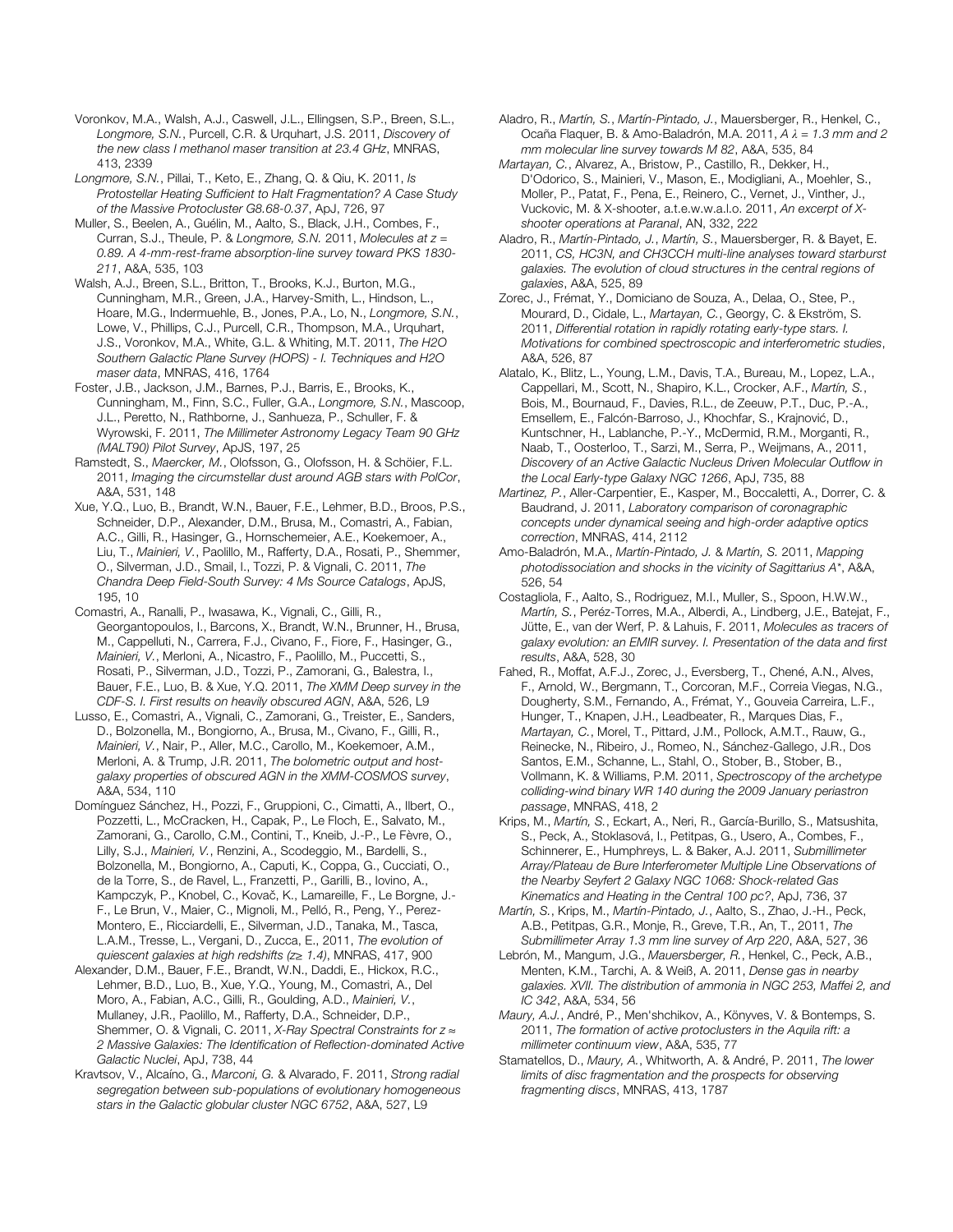*Mawet, D.*, Mennesson, B., Serabyn, E., Stapelfeldt, K. & Absil, O. 2011, *A Dim Candidate Companion to epsilon Cephei*, ApJ, 738, L12

Mennesson, B., Hanot, C., Serabyn, E., Liewer, K., Martin, S.R. & *Mawet, D.* 2011, *High-contrast Stellar Observations within the Diffraction Limit at the Palomar Hale Telescope*, ApJ, 743, 178

Plionis, M., Terlevich, R., Basilakos, S., Bresolin, F., Terlevich, E., *Melnick, J.* & Chavez, R. 2011, *A strategy to measure the dark energy equation of state using the H II galaxy Hubble function and Xray active galactic nuclei clustering: preliminary results*, MNRAS, 416, 2981

Che, X., Monnier, J.D., Zhao, M., Pedretti, E., Thureau, N., *Mérand, A.*, ten Brummelaar, T., McAlister, H., Ridgway, S.T., Turner, N., Sturmann, J. & Sturmann, L. 2011, *Colder and Hotter: Interferometric Imaging of β Cassiopeiae and α Leonis*, ApJ, 732, 68

Derekas, A., Kiss, L.L., Borkovits, T., Huber, D., Lehmann, H., Southworth, J., Bedding, T.R., Balam, D., Hartmann, M., Hrudkova, M., Ireland, M.J., Kovács, J., Mező, G., Moór, A., Niemczura, E., Sarty, G.E., Szabó, G.M., Szabó, R., Telting, J.H., Tkachenko, A., Uytterhoeven, K., Benkő, J.M., Bryson, S.T., Maestro, V., Simon, A.E., Stello, D., Schaefer, G., Aerts, C., ten Brummelaar, T.A., De Cat, P., McAlister, H.A., Maceroni, C., *Mérand, A.*, Still, M., Sturmann, J., Sturmann, L., Turner, N., Tuthill, P.G., Christensen-Dalsgaard, J., Gilliland, R.L., Kjeldsen, H., Quintana, E.V., Tenenbaum, P. & Twicken, J.D. 2011, *HD 181068: A Red Giant in a Triply Eclipsing Compact Hierarchical Triple System*, Sci, 332, 216

Zhao, M., Monnier, J.D., Che, X., Pedretti, E., Thureau, N., Schaefer, G., Ten Brummelaar, T., *Mérand, A.*, Ridgway, S.T., McAlister, H., Turner, N., Sturmann, J., Sturmann, L., Goldfinger, P.J. & Farrington, C. 2011, *Toward Direct Detection of Hot Jupiters with Precision Closure Phase: Calibration Studies and First Results from the CHARA Array*, PASP, 123, 964

*Misgeld, I.* & Hilker, M. 2011, *Families of dynamically hot stellar systems over 10 orders of magnitude in mass*, MNRAS, 414, 3699

*Moerchen, M.M.*, Churcher, L.J., Telesco, C.M., Wyatt, M., Fisher, R.S. & Packham, C. 2011, *Asymmetric heating of the HR 4796A dust ring due to pericenter glow*, A&A, 526, 34

*Monaco, L.*, Saviane, I., Correnti, M., Bonifacio, P. & Geisler, D. 2011, *High resolution HDS/SUBARU chemical abundances of the young stellar cluster Palomar 1*, A&A, 525, 124

Samuele, R., McNamara, B.R., Vikhlinin, A. & *Mullis, C.R.* 2011, *Evidence for Rapid Redshift Evolution of Strong Cluster Cooling Flows*, ApJ, 731, 31

*Neumayer, N.*, Walcher, C.J., Andersen, D., Sánchez, S.F., Böker, T. & Rix, H.-W., 2011, *Two-dimensional Hα kinematics of bulgeless disc galaxies*, MNRAS, 413, 1875

*Nilsson, K.K.* & Møller, P. 2011, *Lyman-α emitters as tracers of the transitioning Universe*, A&A, 527, L7

Norris, R.P., Hopkins, A.M., Afonso, J., Brown, S., Condon, J.J., Dunne, L., Feain, I., Hollow, R., Jarvis, M., Johnston-Hollitt, M., Lenc, E., Middelberg, E., *Padovani, P.*, Prandoni, I., Rudnick, L., Seymour, N., Umana, G., Andernach, H., Alexander, D.M., Appleton, P.N., Bacon, D., Banfield, J., Becker, W., Brown, M.J.I., Ciliegi, P., Jackson, C., Eales, S., Edge, A.C., Gaensler, B.M., Giovannini, G., Hales, C.A., Hancock, P., Huynh, M.T., Ibar, E., Ivison, R.J., Kennicutt, R., Kimball, A.E., Koekemoer, A.M., Koribalski, B.S., López-Sánchez, Á.R., Mao, M.Y., Murphy, T., Messias, H., Pimbblet, K.A., Raccanelli, A., Randall, K.E., Reiprich, T.H., Roseboom, I.G., Röttgering, H., Saikia, D.J., Sharp, R.G., Slee, O.B., Smail, I., Thompson, M.A., Urquhart, J.S., Wall, J.V. & Zhao, G.-B., 2011, *EMU: Evolutionary Map of the Universe*, PASA, 28, 215

*Padovani, P.* 2011, *The microjansky and nanojansky radio sky: source population and multiwavelength properties*, MNRAS, 411, 1547

Hogerheijde, M.R., Bergin, E.A., Brinch, C., Cleeves, L.I., Fogel, J.K.J., Blake, G.A., Dominik, C., Lis, D.C., Melnick, G., Neufeld, D., *Pani*ć*, O.*, Pearson, J.C., Kristensen, L., Yıldız, U.A. & van Dishoeck, E.F. 2011, *Detection of the Water Reservoir in a Forming Planetary System*, Sci, 334, 338

van Dishoeck, E.F., Kristensen, L.E., Benz, A.O., Bergin, E.A., Caselli, P., Cernicharo, J., Herpin, F., Hogerheijde, M.R., Johnstone, D., Liseau, R., Nisini, B., Shipman, R., Tafalla, M., van der Tak, F., Wyrowski, F., Aikawa, Y., Bachiller, R., Baudry, A., Benedettini, M., Bjerkeli, P., Blake, G.A., Bontemps, S., Braine, J., Brinch, C., Bruderer, S., Chavarría, L., Codella, C., Daniel, F., de Graauw, T., Deul, E., di Giorgio, A.M., Dominik, C., Doty, S.D., Dubernet, M.L., Encrenaz, P., Feuchtgruber, H., Fich, M., Frieswijk, W., Fuente, A., Giannini, T., Goicoechea, J.R., Helmich, F.P., Herczeg, G.J., Jacq, T., Jørgensen, J.K., Karska, A., Kaufman, M.J., Keto, E., Larsson, B., Lefloch, B., Lis, D., Marseille, M., McCoey, C., Melnick, G., Neufeld, D., Olberg, M., Pagani, L., *Pani*ć*, O.*, Parise, B., Pearson, J.C., Plume, R., Risacher, C., Salter, D., Santiago-García, J., Saraceno, P., Stäuber, P., van Kempen, T.A., Visser, R., Viti, S., Walmsley, M., Wampfler, S.F. & Yıldız, U.A. 2011, *Water in Star-forming Regions with the Herschel Space Observatory (WISH). I. Overview of Key Program and First Results*, PASP, 123, 138

Batejat, F., Conway, J.E., Hurley, R., *Parra, R.*, Diamond, P.J., Lonsdale, C.J. & Lonsdale, C.J. 2011, *Resolution of the Compact Radio Continuum Sources in Arp220*, ApJ, 740, 95

*Pasquini, L.* 2011, *Roberto Pallavicini: About a great scientist*, AN, 332, 214

*Patat, F.*, Taubenberger, S., Benetti, S., Pastorello, A. & Harutyunyan, A. 2011, *Asymmetries in the type IIn SN 2010jl*, A&A, 527, L6

*Patat, F.* & Taubenberger, S. 2011, *Characterisation of the CAFOS linear spectropolarimeter*, A&A, 529, 57

Sternberg, A., Gal-Yam, A., Simon, J.D., Leonard, D.C., Quimby, R.M., Phillips, M.M., Morrell, N., Thompson, I.B., Ivans, I., Marshall, J.L., Filippenko, A.V., Marcy, G.W., Bloom, J.S., *Patat, F.*, Foley, R.J., Yong, D., Penprase, B.E., Beeler, D.J., Allende Prieto, C. & Stringfellow, G.S. 2011, *Circumstellar Material in Type Ia Supernovae via Sodium Absorption Features*, Sci, 333, 856

*Patat, F.* 2011, *Horizon synthesis for archaeo-astronomical purposes*, AN, 332, 743

Taubenberger, S., Navasardyan, H., Maurer, J.I., Zampieri, L., Chugai, N.N., Benetti, S., Agnoletto, I., Bufano, F., Elias-Rosa, N., Turatto, M., *Patat, F.*, Cappellaro, E., Mazzali, P.A., Iijima, T., Valenti, S., Harutyunyan, A., Claudi, R. & Dolci, M. 2011, *The He-rich strippedenvelope core-collapse supernova 2008ax*, MNRAS, 413, 2140

Monnier, J.D., Zhao, M., *Pedretti, E.*, Millan-Gabet, R., Berger, J.-P., Traub, W., Schloerb, F.P., ten Brummelaar, T., McAlister, H., Ridgway, S., Sturmann, L., Sturmann, J., Turner, N., Baron, F., Kraus, S., Tannirkulam, A., Williams, P.M., 2011, *First Visual Orbit for the Prototypical Colliding-wind Binary WR 140*, ApJ, 742, L1

Kroupa, P. & *Petr-Gotzens, M.G.* 2011, *The initial period function of latetype binary stars and its variation*, A&A, 529, 92

Guetta, D., *Pian, E.* & Waxman, E. 2011, *FERMI constraints on the high energy, ~1 GeV, emission of long gamma ray bursts*, A&A, 525, 53

Piranomonte, S., Vergani, S.D., Onori, F., Savaglio, S., Palazzi, E., Flores, H., Covino, S., Goldoni, P., Randich, S., Hammer, F., *Pian, E.* & Tagliaferri, G. 2011, *GRB host galaxies studies with X-shooter*, AN, 332, 283

*Pian, E.*, Ubertini, P., Bazzano, A., Beckmann, V., Eckert, D., Ghisellini, G., Pursimo, T., Tagliaferri, G., Tavecchio, F., Türler, M., Bianchi, S., Bianchin, V., Hudec, R., Maraschi, L., Raiteri, C.M., Soldi, S., Treves, A. & Villata, M. 2011, *INTEGRAL observations of the GeV blazar PKS 1502+106 and the hard X-ray bright Seyfert galaxy Mkn 841*, A&A, 526, 125

Flores, H., Goldoni, P., Royer, F., Piranomonte, S., Vergani, S.D., Onori, F., Palazzi, E., Covino, S., Randich, S., Hammer, F., *Pian, E.*, Savaglio, S. & Tagliaferri, G. 2011, *Observing GRB host galaxies with the integral field unit of X-shooter*, AN, 332, 288

Vercellone, S., Striani, E., Vittorini, V., Donnarumma, I., Pacciani, L., Pucella, G., Tavani, M., Raiteri, C.M., Villata, M., Romano, P., Fiocchi, M., Bazzano, A., Bianchin, V., Ferrigno, C., Maraschi, L., *Pian, E.*, Türler, M., Ubertini, P., Bulgarelli, A., Chen, A.W., Giuliani, A., Longo, F., Barbiellini, G., Cardillo, M., Cattaneo, P.W., Del Monte,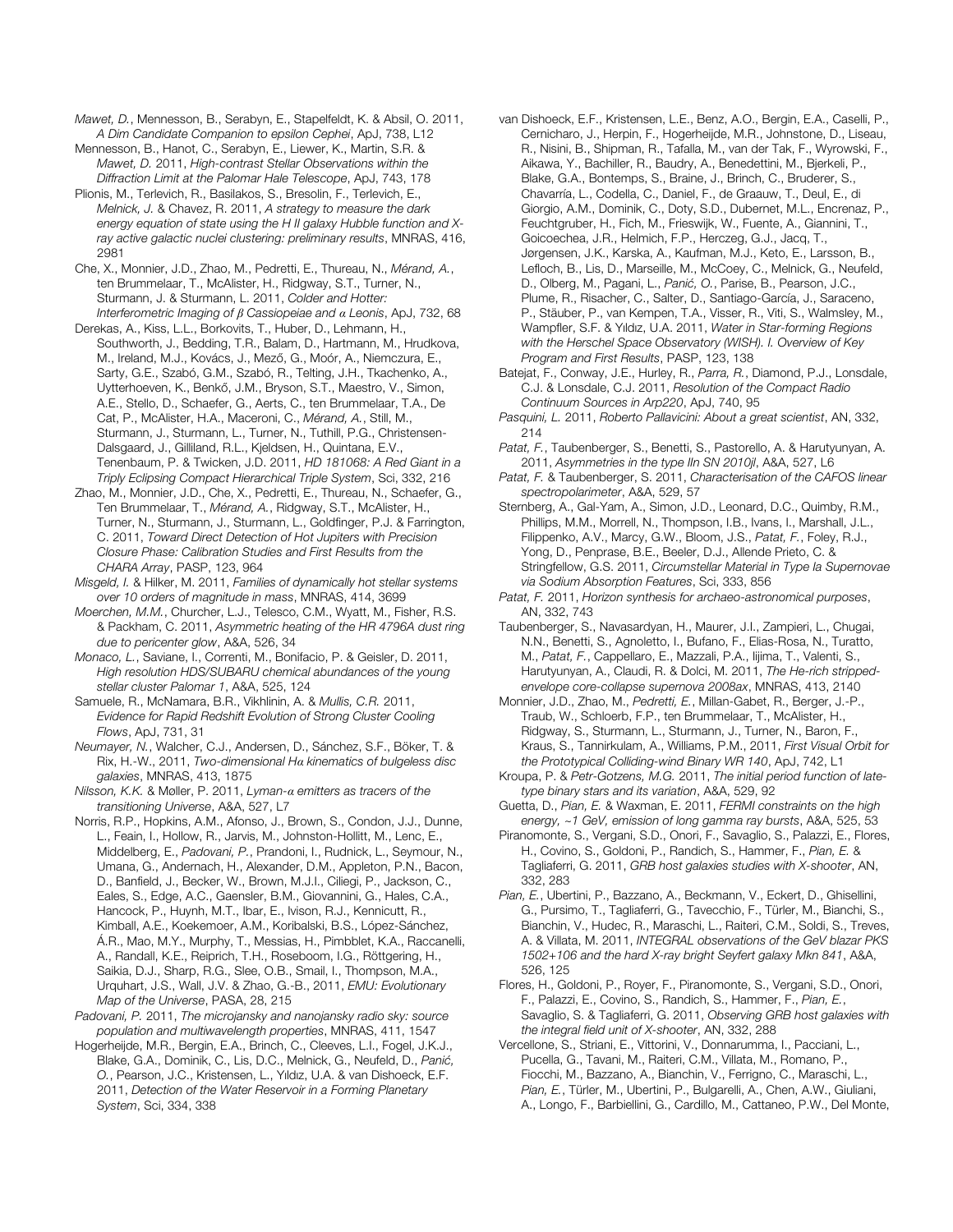E., Evangelista, Y., Feroci, M., Ferrari, A., Fuschino, F., Gianotti, F., Giusti, M., Lazzarotto, F., Pellizzoni, A., *Piano, G.*, Pilia, M., Rapisarda, M., Rappoldi, A., Sabatini, S., Soffitta, P., Trifoglio, M., Trois, A., Giommi, P., Lucarelli, F., Pittori, C., Santolamazza, P., Verrecchia, F., Agudo, I., Aller, H.D., Aller, M.F., Arkharov, A.A., Bach, U., Berdyugin, A., Borman, G.A., Chigladze, R., Efimov, Y.S., Efimova, N.V., Gómez, J.L., Gurwell, M.A., McHardy, I.M., Joshi, M., Kimeridze, G.N., Krajci, T., Kurtanidze, O.M., Kurtanidze, S.O., Larionov, V.M., Lindfors, E., Molina, S.N., Morozova, D.A., Nazarov, S.V., Nikolashvili, M.G., Nilsson, K., Pasanen, M., Reinthal, R., Ros, J.A., Sadun, A.C., Sakamoto, T., Sallum, S., Sergeev, S.G., Schwartz, R.D., Sigua, L.A., Sillanpää, A., Sokolovsky, K.V., Strelnitski, V., Takalo, L., Taylor, B. & Walker, G. 2011, *The Brightest Gamma-Ray Flaring Blazar in the Sky: AGILE and Multi-wavelength Observations of 3C 454.3 During 2010 November*, ApJ, 736, L38

Arce, H.G., Borkin, M.A., Goodman, A.A., *Pineda, J.E.* & Beaumont, C.N. 2011, *A Bubbling Nearby Molecular Cloud: COMPLETE Shells in Perseus*, ApJ, 742, 105

*Pineda, J.E.*, Goodman, A.A., Arce, H.G., Caselli, P., Longmore, S. & Corder, S. 2011, *Expanded Very Large Array Observations of the Barnard 5 Star-forming Core: Embedded Filaments Revealed*, ApJ, 739, L2

*Pineda, J.E.*, Arce, H.G., Schnee, S., Goodman, A.A., Bourke, T., Foster, J.B., Robitaille, T., Tanner, J., Kauffmann, J., Tafalla, M., Caselli, P. & Anglada, G. 2011, *The Enigmatic Core L1451-mm: A First Hydrostatic Core? Or a Hidden VeLLO?*, ApJ, 743, 201

Martín-Pintado, J., Thum, C., *Planesas, P.* & Báez-Rubio, A. 2011, *Disk and wind kinematics in MWC 349 A*, A&A, 530, L15

*Planck Collaboration, P.C.*, Ade, P.A.R., Aghanim, N., Ansari, R., Arnaud, M., Ashdown, M., Aumont, J., Banday, A.J., Bartelmann, M., Bartlett, J.G., Battaner, E., Benabed, K., Benoît, A., Bernard, J.-P., Bersanelli, M., Bock, J.J., Bond, J.R., Borrill, J., Bouchet, F.R., Boulanger, F., Bradshaw, T., Bucher, M., Cardoso, J.-F., Castex, G., Catalano, A., Challinor, A., Chamballu, A., Chary, R.R., Chen, X., Chiang, C., Church, S., Clements, D.L., Colley, J.-M., Colombi, S., Couchot, F., Coulais, A., Cressiot, C., Crill, B.P., Crook, M., de Bernardis, P., Delabrouille, J., Delouis, J.-M., Désert, F.-X., Dolag, K., Dole, H., Doré, O., Douspis, M., Dunkley, J., Efstathiou, G., Filliard, C., Forni, O., Fosalba, P., Ganga, K., Giard, M., Girard, D., Giraud-Héraud, Y., Gispert, R., Górski, K.M., Gratton, S., Griffin, M., Guyot, G., Haissinski, J., Harrison, D., Helou, G., Henrot-Versillé, S., Hernández-Monteagudo, C., Hildebrandt, S.R., Hills, R., Hivon, E., Hobson, M., Holmes, W.A., Huffenberger, K.M., Jaffe, A.H., Jones, W.C., Kaplan, J., Kneissl, R., Knox, L., Kunz, M., Lagache, G., Lamarre, J.-M., Lange, A.E., Lasenby, A., Lavabre, A., Lawrence, C.R., Le Jeune, M., Leroy, C., Lesgourgues, J., Macías-Pérez, J.F., MacTavish, C.J., Maffei, B., Mandolesi, N., Mann, R., Marleau, F., Marshall, D.J., Masi, S., Matsumura, T., McAuley, I., McGehee, P., Melin, J.-B., Mercier, C., Mitra, S., Miville-Deschênes, M.-A., Moneti, A., Montier, L., Mortlock, D., Murphy, A., Nati, F., Netterfield, C.B., Nørgaard-Nielsen, H.U., North, C., Noviello, F., Novikov, D., Osborne, S., Pajot, F., Patanchon, G., Peacocke, T., Pearson, T.J., Perdereau, O., Perotto, L., Piacentini, F., Piat, M., Plaszczynski, S., Pointecouteau, E., Ponthieu, N., Prézeau, G., Prunet, S., Puget, J.- L., Reach, W.T., Remazeilles, M., Renault, C., Riazuelo, A., Ristorcelli, I., Rocha, G., Rosset, C., Roudier, G., Rowan-Robinson, M., Rusholme, B., Saha, R., Santos, D., Savini, G., Schaefer, B.M., Shellard, P., Spencer, L., Starck, J.-L., Stolyarov, V., Stompor, R., Sudiwala, R., Sunyaev, R., Sutton, D., Sygnet, J.-F., Tauber, J.A., Thum, C., Torre, J.-P., Touze, F., Tristram, M., van Leeuwen, F., Vibert, L., Vibert, D., Wade, L.A., Wandelt, B.D., White, S.D.M., Wiesemeyer, H., Woodcraft, A., Yurchenko, V., Yvon, D., Zacchei, A., 2011, *Planck early results. VI. The High Frequency Instrument data processing*, A&A, 536, 6

*Planck Collaboration, P.C.*, Aatrokoski, J., Ade, P.A.R., Aghanim, N., Aller, H.D., Aller, M.F., Angelakis, E., Arnaud, M., Ashdown, M., Aumont, J., Baccigalupi, C., Balbi, A., Banday, A.J., Barreiro, R.B., Bartlett, J.G., Battaner, E., Benabed, K., Benoît, A., Berdyugin, A., Bernard, J.-P., Bersanelli, M., Bhatia, R., Bonaldi, A., Bonavera, L., Bond, J.R., Borrill, J., Bouchet, F.R., Bucher, M., Burigana, C., Burrows, D.N., Cabella, P., Capalbi, M., Cappellini, B., Cardoso, J.- F., Catalano, A., Cavazzuti, E., Cayón, L., Challinor, A., Chamballu, A., Chary, R.R., Chiang, L.-Y., Christensen, P.R., Clements, D.L., Colafrancesco, S., Colombi, S., Couchot, F., Coulais, A., Cutini, S., Cuttaia, F., Danese, L., Davies, R.D., Davis, R.J., de Bernardis, P., de Gasperis, G., de Rosa, A., de Zotti, G., Delabrouille, J., Delouis, J.-M., Dickinson, C., Dole, H., Donzelli, S., Doré, O., Dörl, U., Douspis, M., Dupac, X., Efstathiou, G., Enßlin, T.A., Finelli, F., Forni, O., Frailis, M., Franceschi, E., Fuhrmann, L., Galeotta, S., Ganga, K., Gargano, F., Gasparrini, D., Gehrels, N., Giard, M., Giardino, G., Giglietto, N., Giommi, P., Giordano, F., Giraud-Héraud, Y., González-Nuevo, J., Górski, K.M., Gratton, S., Gregorio, A., Gruppuso, A., Harrison, D., Henrot-Versillé, S., Herranz, D., Hildebrandt, S.R., Hivon, E., Hobson, M., Holmes, W.A., Hovest, W., Hoyland, R.J., Huffenberger, K.M., Jaffe, A.H., Juvela, M., Keihänen, E., Keskitalo, R., King, O., Kisner, T.S., Kneissl, R., Knox, L., Krichbaum, T.P., Kurki-Suonio, H., Lagache, G., Lähteenmäki, A., Lamarre, J.-M., Lasenby, A., Laureijs, R.J., Lavonen, N., Lawrence, C.R., Leach, S., Leonardi, R., León-Tavares, J., Linden-Vørnle, M., Lindfors, E., López-Caniego, M., Lubin, P.M., Macías-Pérez, J.F., Maffei, B., Maino, D., Mandolesi, N., Mann, R., Maris, M., Martínez-González, E., Masi, S., Massardi, M., Matarrese, S., Matthai, F., Max-Moerbeck, W., Mazziotta, M.N., Mazzotta, P., Melchiorri, A., Mendes, L., Mennella, A., Michelson, P.F., Mingaliev, M., Mitra, S., Miville-Deschênes, M.-A., Moneti, A., Monte, C., Montier, L., Morgante, G., Mortlock, D., Munshi, D., Murphy, A., Naselsky, P., Natoli, P., Nestoras, I., Netterfield, C.B., Nieppola, E., Nilsson, K., Nørgaard-Nielsen, H.U., Noviello, F., Novikov, D., Novikov, I., O'Dwyer, I.J., Osborne, S., Pajot, F., Partridge, B., Pasian, F., Patanchon, G., Pavlidou, V., Pearson, T.J., Perdereau, O., Perotto, L., Perri, M., Perrotta, F., Piacentini, F., Piat, M., Plaszczynski, S., Platania, P., Pointecouteau, E., Polenta, G., Ponthieu, N., Poutanen, T., Prézeau, G., Procopio, P., Prunet, S., Puget, J.-L., Rachen, J.P., Rainò, S., Reach, W.T., Readhead, A., Rebolo, R., Reeves, R., Reinecke, M., Reinthal, R., Renault, C., Ricciardi, S., Richards, J., Riller, T., Riquelme, D., Ristorcelli, I., Rocha, G., Rosset, C., Rowan-Robinson, M., Rubiño-Martín, J.A., Rusholme, B., Saarinen, J., Sandri, M., Savolainen, P., Scott, D., Seiffert, M.D., Sievers, A., Sillanpää, A., Smoot, G.F., Sotnikova, Y., Starck, J.-L., Stevenson, M., Stivoli, F., Stolyarov, V., Sudiwala, R., Sygnet, J.-F., Takalo, L., Tammi, J., Tauber, J.A., Terenzi, L., Thompson, D.J., Toffolatti, L., Tomasi, M., Tornikoski, M., Torre, J.-P., Tosti, G., Tramacere, A., Tristram, M., Tuovinen, J., Türler, M., Turunen, M., Umana, G., Ungerechts, H., Valenziano, L., Valtaoja, E., Varis, J., Verrecchia, F., Vielva, P., Villa, F., Vittorio, N., Wandelt, B.D., Wu, J., Yvon, D., Zacchei, A., Zensus, J.A., Zhou, X., Zonca, A., 2011, *Planck early results. XV. Spectral energy distributions and radio continuum spectra of northern extragalactic radio sources*, A&A, 536, 15

*Planck Collaboration, P.C.*, Ade, P.A.R., Aghanim, N., Arnaud, M., Ashdown, M., Aumont, J., Baccigalupi, C., Balbi, A., Banday, A.J., Barreiro, R.B., Bartlett, J.G., Battaner, E., Benabed, K., Benoît, A., Bernard, J.-P., Bersanelli, M., Bhatia, R., Bock, J.J., Bonaldi, A., Bond, J.R., Borrill, J., Bouchet, F.R., Boulanger, F., Bucher, M., Burigana, C., Cabella, P., Cantalupo, C.M., Cardoso, J.-F., Catalano, A., Cayón, L., Challinor, A., Chamballu, A., Chiang, L.-Y., Christensen, P.R., Clements, D.L., Colombi, S., Couchot, F., Coulais, A., Crill, B.P., Cuttaia, F., Danese, L., Davies, R.D., de Bernardis, P., de Gasperis, G., de Rosa, A., de Zotti, G., Delabrouille, J., Delouis, J.-M., Désert, F.-X., Dickinson, C., Doi, Y., Donzelli, S., Doré, O., Dörl, U., Douspis, M., Dupac, X., Efstathiou, G., Enßlin, T.A., Falgarone, E., Finelli, F., Forni, O., Frailis, M., Franceschi, E., Galeotta, S., Ganga, K., Giard, M., Giardino, G., Giraud-Héraud, Y., González-Nuevo, J., Górski, K.M., Gratton, S., Gregorio, A., Gruppuso, A., Hansen, F.K., Harrison, D., Helou, G.,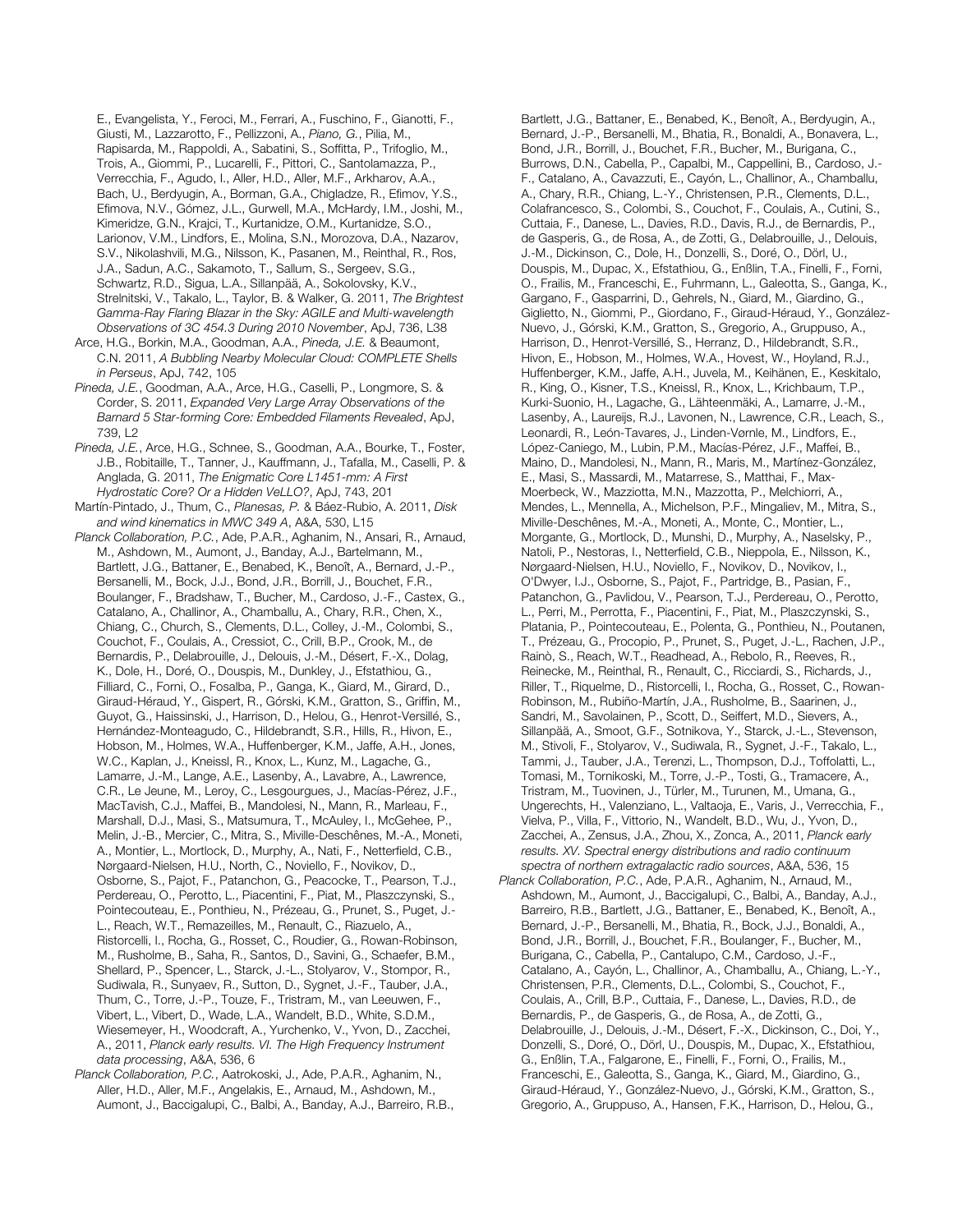Henrot-Versillé, S., Herranz, D., Hildebrandt, S.R., Hivon, E., Hobson, M., Holmes, W.A., Hovest, W., Hoyland, R.J., Huffenberger, K.M., Ikeda, N., Jaffe, A.H., Jones, W.C., Juvela, M., Keihänen, E., Keskitalo, R., Kisner, T.S., Kitamura, Y., Kneissl, R., Knox, L., Kurki-Suonio, H., Lagache, G., Lamarre, J.-M., Lasenby, A., Laureijs, R.J., Lawrence, C.R., Leach, S., Leonardi, R., Leroy, C., Linden-Vørnle, M., López-Caniego, M., Lubin, P.M., Macías-Pérez, J.F., MacTavish, C.J., Maffei, B., Malinen, J., Mandolesi, N., Mann, R., Maris, M., Marshall, D.J., Martin, P., Martínez-González, E., Masi, S., Matarrese, S., Matthai, F., Mazzotta, P., McGehee, P., Melchiorri, A., Mendes, L., Mennella, A., Meny, C., Mitra, S., Miville-Deschênes, M.-A., Moneti, A., Montier, L., Morgante, G., Mortlock, D., Munshi, D., Murphy, A., Naselsky, P., Nati, F., Natoli, P., Netterfield, C.B., Nørgaard-Nielsen, H.U., Noviello, F., Novikov, D., Novikov, I., Osborne, S., Pagani, L., Pajot, F., Paladini, R., Pasian, F., Patanchon, G., Pelkonen, V.-M., Perdereau, O., Perotto, L., Perrotta, F., Piacentini, F., Piat, M., Plaszczynski, S., Pointecouteau, E., Polenta, G., Ponthieu, N., Poutanen, T., Prézeau, G., Prunet, S., Puget, J.-L., Reach, W.T., Rebolo, R., Reinecke, M., Renault, C., Ricciardi, S., Riller, T., Ristorcelli, I., Rocha, G., Rosset, C., Rowan-Robinson, M., Rubiño-Martín, J.A., Rusholme, B., Sandri, M., Santos, D., Savini, G., Scott, D., Seiffert, M.D., Smoot, G.F., Starck, J.-L., Stivoli, F., Stolyarov, V., Sudiwala, R., Sygnet, J.-F., Tauber, J.A., Terenzi, L., Toffolatti, L., Tomasi, M., Torre, J.-P., Toth, V., Tristram, M., Tuovinen, J., Umana, G., Valenziano, L., Vielva, P., Villa, F., Vittorio, N., Wade, L.A., Wandelt, B.D., Ysard, N., Yvon, D., Zacchei, A., Zonca, A., 2011, *Planck early results. XXII. The submillimetre properties of a sample of Galactic cold clumps*, A&A, 536, 22

- Neufeld, D.A., González-Alfonso, E., Melnick, G., Szczerba, R., Schmidt, M., Decin, L., Alcolea, J., de Koter, A., Schöier, F.L., Bujarrabal, V., Cernicharo, J., Dominik, C., Justtanont, K., Marston, A.P., Menten, K., Olofsson, H., *Planesas, P.*, Teyssier, D. & Waters, L.B.F.M. 2011, *The Widespread Occurrence of Water Vapor in the Circumstellar Envelopes of Carbon-rich Asymptotic Giant Branch Stars: First Results from a Survey with Herschel/HIFI*, ApJ, 727, L29
- Conn, B.C., Pasquali, A., *Pompei, E.*, Lane, R.R., Chené, A.-N., Smith, R., Lewis, G.F., 2011, *A New Collisional Ring Galaxy at z = 0.111: Auriga's Wheel*, ApJ, 741, 80
- Röllig, M., Kramer, C., Rajbahak, C., Minamidani, T., Sun, K., Simon, R., Ossenkopf, V., Cubick, M., Hitschfeld, M., Aravena, M., Bensch, F., Bertoldi, F., Bronfman, L., Fujishita, M., Fukui, Y., Graf, U.U., Honingh, N., Ito, S., Jakob, H., Jacobs, K., Klein, U., Koo, B.-C. May, J., Miller, M., Miyamoto, Y., Mizuno, N., Onishi, T., Park, Y.-S., Pineda, J., *Rabanus, D.*, Sasago, H., Schieder, R., Stutzki, J., Yamamoto, H., Yonekura, Y., 2011, *Photon dominated regions in NGC 3603. [CI] and mid-J CO line emission*, A&A, 525, 8
- *Ramos, E.P.R.G.*, Vio, R. & Andreani, P. 2011, *Detection of new point sources in WMAP cosmic microwave background maps at high Galactic latitude. A new technique to extract point sources from CMB maps*, A&A, 528, 75
- Charpinet, S., Fontaine, G., Brassard, P., Green, E.M., van Grootel, V., *Randall, S.K.*, Silvotti, R., Baran, A.S., Østensen, R.H., Kawaler, S.D. & Telting, J.H. 2011, *A compact system of small planets around a former red-giant star*, Natur, 480, 496
- Charpinet, S., van Grootel, V., Fontaine, G., Green, E.M., Brassard, P., *Randall, S.K.*, Silvotti, R., Østensen, R.H., Kjeldsen, H., Christensen-Dalsgaard, J., Kawaler, S.D., Clarke, B.D., Li, J. & Wohler, B. 2011, *Deep asteroseismic sounding of the compact hot B subdwarf pulsator KIC02697388 from Kepler time series photometry*, A&A, 530, 3
- Fontaine, G., Brassard, P., Green, E.M., Charpinet, S., Dufour, P., Hubeny, I., Steeghs, D., Aerts, C., *Randall, S.K.*, Bergeron, P., Guvenen, B., O'Malley, C.J., Van Grootel, V., Østensen, R.H., Bloemen, S., Silvotti, R., Howell, S.B., Baran, A., Kepler, S.O., Marsh, T.R., Montgomery, M.H., Oreiro, R., Provencal, J., Telting, J., Winget, D.E., Zima, W., Christensen-Dalsgaard, J. & Kjeldsen, H.

2011, *Discovery of a New AM CVn System with the Kepler Satellite*, ApJ, 726, 92

- Froebrich, D., Davis, C.J., Ioannidis, G., Gledhill, T.M., Takami, M., Chrysostomou, A., Drew, J., Eislöffel, J., Gosling, A., Gredel, R., Hatchell, J., Hodapp, K.W., Kumar, M.S.N., Lucas, P.W., Matthews, H., *Rawlings, M.G.*, Smith, M.D., Stecklum, B., Varricatt, W.P., Lee, H.T., Teixeira, P.S., Aspin, C., Khanzadyan, T., Karr, J., Kim, H.-J., Koo, B.-C., Lee, J.J., Lee, Y.-H., Magakian, T.Y., Movsessian, T.A., Nikogossian, E.H., Pyo, T.S., Stanke, T., 2011, *UWISH2 - the UKIRT Widefield Infrared Survey for H2*, MNRAS, 413, 480
- Mouhcine, M., Ibata, R. & *Rejkuba, M.* 2011, *Are small-scale substructures a universal property of galaxy haloes? The case of the giant elliptical NGC 5128*, MNRAS, 415, 993
- *Rejkuba, M.*, Harris, W.E., Greggio, L. & Harris, G.L.H. 2011, *How old are the stars in the halo of NGC 5128 (Centaurus A)?*, A&A, 526, 123
- *Ricci, L.*, Mann, R.K., Testi, L., Williams, J.P., Isella, A., Robberto, M., Natta, A. & Brooks, K.J. 2011, *The (sub-)millimeter SED of protoplanetary disks in the outskirts of the Orion nebula cluster*, A&A, 525, 81
- Vergani, S.D., Piranomonte, S., Petitjean, P., Flores, H., Goldoni, P., *Rodrigues, M.*, Hammer, F. & Covino, S. 2011, *GRB 021004 host galaxy and environment with X-shooter*, AN, 332, 292
- Troisi, F., Bono, G., Stetson, P.B., Pietrinferni, A., Weiss, A., Fabrizio, M., Ferraro, I., Cecco, A.D., Iannicola, G., Buonanno, R., Calamida, A., Caputo, F., Corsi, C.E., Dall'Ora, M., Kunder, A., Monelli, M., Nonino, M., Piersimoni, A.M., Pulone, L., *Romaniello, M.*, Walker, A.R. & Zoccali, M. 2011, *On a New Parameter to Estimate the Helium Content in Old Stellar Systems*, PASP, 123, 879
- De Marchi, G., Panagia, N., *Romaniello, M.*, Sabbi, E., Sirianni, M., Prada Moroni, P.G. & Degl'Innocenti, S. 2011, *Photometric Determination of the Mass Accretion Rates of Pre-main-sequence Stars. II. NGC 346 in the Small Magellanic Cloud*, ApJ, 740, 11
- Gilli, R., Su, J., Norman, C., Vignali, C., Comastri, A., Tozzi, P., *Rosati, P.*, Stiavelli, M., Brandt, W.N., Xue, Y.Q., Luo, B., Castellano, M., Fontana, A., Fiore, F., Mainieri, V. & Ptak, A. 2011, *A Compton-thick Active Galactic Nucleus at z ~ 5 in the 4 Ms Chandra Deep Field South*, ApJ, 730, L28
- Grogin, N.A., Kocevski, D.D., Faber, S.M., Ferguson, H.C., Koekemoer, A.M., Riess, A.G., Acquaviva, V., Alexander, D.M., Almaini, O., Ashby, M.L.N., Barden, M., Bell, E.F., Bournaud, F., Brown, T.M., Caputi, K.I., Casertano, S., Cassata, P., Castellano, M., Challis, P., Chary, R.-R., Cheung, E., Cirasuolo, M., Conselice, C.J., Roshan Cooray, A., Croton, D.J., Daddi, E., Dahlen, T., Davé, R., de Mello, D.F., Dekel, A., Dickinson, M., Dolch, T., Donley, J.L., Dunlop, J.S., Dutton, A.A., Elbaz, D., Fazio, G.G., Filippenko, A.V., Finkelstein, S.L., Fontana, A., Gardner, J.P., Garnavich, P.M., Gawiser, E., Giavalisco, M., Grazian, A., Guo, Y., Hathi, N.P., Häussler, B., Hopkins, P.F., Huang, J.-S., Huang, K.-H., Jha, S.W., Kartaltepe, J.S., Kirshner, R.P., Koo, D.C., Lai, K., Lee, K.-S., Li, W., Lotz, J.M., Lucas, R.A., Madau, P., McCarthy, P.J., McGrath, E.J., McIntosh, D.H., McLure, R.J., Mobasher, B., Moustakas, L.A., Mozena, M., Nandra, K., Newman, J.A., Niemi, S.-M., Noeske, K.G., Papovich, C.J., Pentericci, L., Pope, A., Primack, J.R., Rajan, A., Ravindranath, S., Reddy, N.A., Renzini, A., Rix, H.-W., Robaina, A.R., Rodney, S.A., *Rosario, D.J.*, *Rosati, P.*, Salimbeni, S., Scarlata, C., Siana, B., Simard, L., Smidt, J., Somerville, R.S., Spinrad, H., Straughn, A.N., Strolger, L.-G., Telford, O., Teplitz, H.I., Trump, J.R., van der Wel, A., Villforth, C., Wechsler, R.H., Weiner, B.J., Wiklind, T., Wild, V., Wilson, G., Wuyts, S., Yan, H.-J., Yun, M.S., 2011, *CANDELS: The Cosmic Assembly Near-infrared Deep Extragalactic Legacy Survey*, ApJS, 197, 35
- Raichoor, A., Mei, S., Nakata, F., Stanford, S.A., Holden, B.P., Rettura, A., Huertas-Company, M., Postman, M., *Rosati, P.*, Blakeslee, J.P., Demarco, R., Eisenhardt, P., Illingworth, G., Jee, M.J., Kodama, T., Tanaka, M. & White, R.L. 2011, *Early-type Galaxies at z ~ 1.3. II. Masses and Ages of Early-type Galaxies in Different Environments*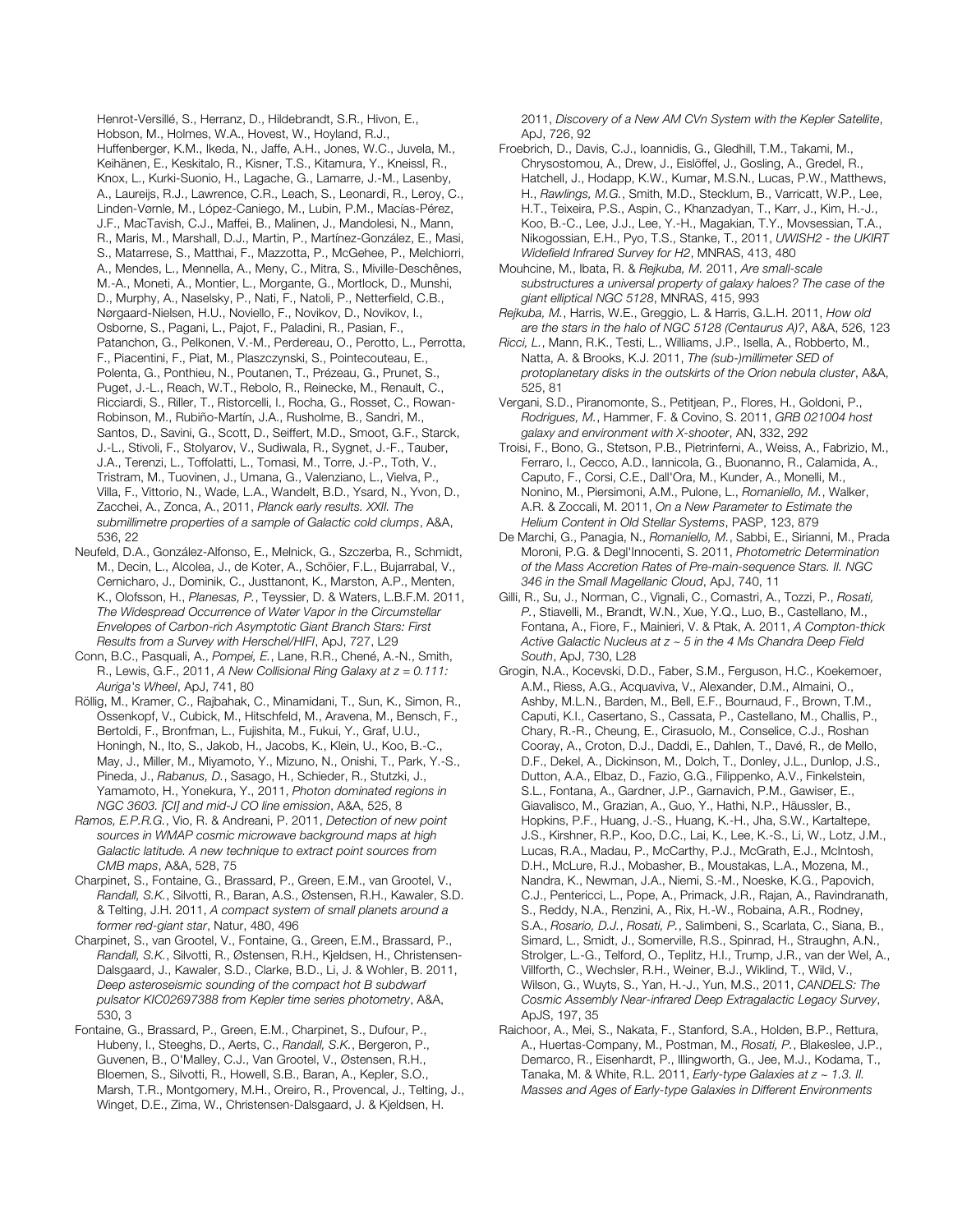*and Their Dependence on Stellar Population Model Assumptions*, ApJ, 732, 12

Yu, H., Tozzi, P., Borgani, S., *Rosati, P.* & Zhu, Z.-H., 2011, *Measuring redshifts using X-ray spectroscopy of galaxy clusters: results from Chandra data and future prospects*, A&A, 529, 65

Gouliermis, D.A., Dolphin, A.E., Robberto, M., Gruendl, R.A., Chu, Y.-H., Gennaro, M., Henning, T., *Rosa, M.*, Da Rio, N., Brandner, W., Romaniello, M., De Marchi, G., Panagia, N., Zinnecker, H., 2011, *Pre-main-sequence Stellar Populations across Shapley Constellation III. I. Photometric Analysis and Identification*, ApJ, 738, 137

Jee, M.J., Dawson, K.S., Hoekstra, H., Perlmutter, S., *Rosati, P.*, Brodwin, M., Suzuki, N., Koester, B., Postman, M., Lubin, L., Meyers, J., Stanford, S.A., Barbary, K., Barrientos, F., Eisenhardt, P., Ford, H.C., Gilbank, D.G., Gladders, M.D., Gonzalez, A., Harris, D.W., Huang, X., Lidman, C., Rykoff, E.S., Rubin, D. & Spadafora, A.L. 2011, *Scaling Relations and Overabundance of Massive Clusters at z >~ 1 from Weak-lensing Studies with the Hubble Space Telescope*, ApJ, 737, 59

Zitrin, A., Broadhurst, T., Coe, D., Umetsu, K., Postman, M., Benítez, N., Meneghetti, M., Medezinski, E., Jouvel, S., Bradley, L., Koekemoer, A., Zheng, W., Ford, H., Merten, J., Kelson, D., Lahav, O., Lemze, D., Molino, A., Nonino, M., Donahue, M., *Rosati, P.*, Van der Wel, A., Bartelmann, M., Bouwens, R., Graur, O., Graves, G., Host, O., Infante, L., Jha, S., Jimenez-Teja, Y., Lazkoz, R., Maoz, D., McCully, C., Melchior, P., Moustakas, L.A., Ogaz, S., Patel, B., Regoes, E., Riess, A., Rodney, S. & Seitz, S. 2011, *The Cluster Lensing and Supernova Survey with Hubble (CLASH): Strong-lensing Analysis of A383 from 16-band HST/WFC3/ACS Imaging*, ApJ, 742, 117

Bałucińska-Church, M., Schulz, N.S., Wilms, J., Gibiec, A., Hanke, M., Spencer, R.E., *Rushton, A.* & Church, M.J. 2011, *Dipping in CygnusX-2 in a multi-wavelength campaign due to absorption of extended ADC emission*, A&A, 530, 102

Vernin, J., Muñoz-Tuñón, C., *Sarazin, M.*, Vazquez Ramió, H., Varela, A.M., Trinquet, H., Miguel Delgado, J., Jiménez Fuensalida, J., Reyes, M., Benhida, A., Benkhaldoun, Z., García Lambas, D., Hach, Y., Lazrek, M., Lombardi, G., Navarrete, J., Recabarren, P., Renzi, V., Sabil, M. & Vrech, R. 2011, *European Extremely Large Telescope Site Characterization I: Overview*, PASP, 123, 1334

Federrath, C., Sur, S., *Schleicher, D.R.G.*, Banerjee, R. & Klessen, R.S. 2011, *A New Jeans Resolution Criterion for (M)HD Simulations of Self-gravitating Gas: Application to Magnetic Field Amplification by Gravity-driven Turbulence*, ApJ, 731, 62

Latif, M.A., *Schleicher, D.R.G.*, Spaans, M. & Zaroubi, S. 2011, *Lyman alpha emission from the first galaxies: implications of UV backgrounds and the formation of molecules*, A&A, 532, 66

Latif, M.A., *Schleicher, D.R.G.*, Spaans, M. & Zaroubi, S. 2011, *Lyman α emission from the first galaxies: signatures of accretion and infall in the presence of line trapping*, MNRAS, 413, L33

Zorotovic, M., Schreiber, M.R., Gänsicke, B.T., Rebassa-Mansergas, A., Nebot Gómez-Morán, A., Southworth, J., Schwope, A.D., Pyrzas, S., Rodríguez-Gil, P., *Schmidtobreick, L.*, Schwarz, R., Tappert, C., Toloza, O. & Vogt, N. 2011, *Post common envelope binaries from SDSS. XIII. Mass dependencies of the orbital period distribution*, A&A, 536, L3

*Schöller, M.*, Hubrig, S., Ilyin, I., Kharchenko, N.V., Briquet, M., González, J.F., Langer, N., Oskinova, L.M. & MAGORI collaboration, M.c. 2011, *Magnetic field studies of massive main sequence stars*, AN, 332, 994

Hubrig, S., *Schöller, M.*, Ilyin, I., Wolff, B., Cowley, C.R., Pogodin, M.A., Yudin, R.V., Stelzer, B. & Mikulášek, Z. 2011, *Recent studies of magnetic fields in Herbig Ae/Be stars*, AN, 332, 1022

Hubrig, S., Kharchenko, N.V. & *Schöller, M.* 2011, *The kinematic characteristics of magnetic O-type stars*, AN, 332, 65

Jacobs, B.A., Sanders, D.B., Rupke, D.S.N., Aussel, H., Frayer, D.T., Ilbert, O., Kartaltepe, J.S., Kawara, K., Kim, D.-C., Le Floc'h, E., Murayama, T., *Smol*č*i*ć*, V.*, Surace, J.A., Taniguchi, Y., Veilleux, S., Yun, M.S., 2011, *Identification of a Complete 160* μ*m Flux-limited* 

*Sample of Infrared Galaxies in the ISO Lockman Hole 1 deg2 Deep Fields: Source Properties and Evidence for Strong Evolution in the FIR Luminosity Function for ULIRGs*, AJ, 141, 110

*Smol*č*i*ć*, V.*, Finoguenov, A., Zamorani, G., Schinnerer, E., Tanaka, M., Giodini, S. & Scoville, N. 2011, *On the occupation of X-ray-selected galaxy groups by radio active galactic nuclei since z = 1.3*, MNRAS, 416, L31

*Smol*č*i*ć*, V.* & Riechers, D.A. 2011, *The Molecular Gas Content of z < 0.1 Radio Galaxies: Linking the Active Galactic Nucleus Accretion Mode to Host Galaxy Properties*, ApJ, 730, 64

*Smol*č*i*ć*, V.*, Capak, P., Ilbert, O., Blain, A.W., Salvato, M., Aretxaga, I., Schinnerer, E., Masters, D., Morić, I., Riechers, D.A., Sheth, K., Aravena, M., Aussel, H., Aguirre, J., Berta, S., Carilli, C.L., Civano, F., Fazio, G., Huang, J., Hughes, D., Kartaltepe, J., Koekemoer, A.M., Kneib, J.-P., LeFloc'h, E., Lutz, D., McCracken, H., Mobasher, B., Murphy, E., Pozzi, F., Riguccini, L., Sanders, D.B., Sargent, M., Scott, K.S., Scoville, N.Z., Taniguchi, Y., Thompson, D., Willott, C., Wilson, G., Yun, M., 2011, *The Redshift and Nature of AzTEC/COSMOS 1: A Starburst Galaxy at z = 4.6*, ApJ, 731, L27

Karim, A., Schinnerer, E., Martínez-Sansigre, A., Sargent, M.T., van der Wel, A., Rix, H.-W., Ilbert, O., *Smol*č*i*ć*, V.*, Carilli, C., Pannella, M., Koekemoer, A.M., Bell, E.F., Salvato, M., 2011, *The Star Formation History of Mass-selected Galaxies in the COSMOS Field*, ApJ, 730, 61

Miyake, N., Sumi, T., Dong, S., Street, R., Mancini, L., Gould, A., Bennett, D.P., Tsapras, Y., Yee, J.C., Albrow, M.D., Bond, I.A., Fouqué, P., Browne, P., Han, C., *Snodgrass, C.*, Finet, F., Furusawa, K., Harpsøe, K., Allen, W., Hundertmark, M., Freeman, M., Suzuki, D., Abe, F., Botzler, C.S., Douchin, D., Fukui, A., Hayashi, F., Hearnshaw, J.B., Hosaka, S., Itow, Y., Kamiya, K., Kilmartin, P.M., Korpela, A., Lin, W., Ling, C.H., Makita, S., Masuda, K., Matsubara, Y., Muraki, Y., Nagayama, T., Nishimoto, K., Ohnishi, K., Perrott, Y.C., Rattenbury, N., Saito, T., Skuljan, L., Sullivan, D.J., Sweatman, W.L., Tristram, P.J., Wada, K., Yock, P.C.M., MOA Collaboration, M.C., Bolt, G., Bos, M., Christie, G.W., DePoy, D.L., Drummond, J., Gal-Yam, A., Gaudi, B.S., Gorbikov, E., Higgins, D., Hwang, K.-H., Janczak, J., Kaspi, S., Lee, C.-U., Koo, J.-R., Kozłowski, S., Lee, Y., Mallia, F., Maury, A., Maoz, D., McCormick, J., Monard, L.A.G., Moorhouse, D., Muñoz, J.A., Natusch, T., Ofek, E.O., Pogge, R.W., Polishook, D., Santallo, R., Shporer, A., Spector, O., Thornley, G., μFUN Collaboration, μ.C., Allan, A., Bramich, D.M., Horne, K., Kains, N., Steele, I., RoboNet Collaboration, R.C., Bozza, V., Burgdorf, M.J., Calchi Novati, S., Dominik, M., Dreizler, S., Glitrup, M., Hessman, F.V., Hinse, T.C., Jørgensen, U.G., Liebig, C., Maier, G., Mathiasen, M., Rahvar, S., Ricci, D., Scarpetta, G., Skottfelt, J., Southworth, J., Surdej, J., Wambsganss, J., Zimmer, F., MiNDSTEp Consortium, M.C., Batista, V., Beaulieu, J.P., Brillant, S., Cassan, A., Cole, A., Corrales, E., Coutures, C., Dieters, S., Greenhill, J., Kubas, D., Menzies, J., PLANET Collaboration, P.C., 2011, *A Sub-Saturn Mass Planet, MOA-2009-BLG-319Lb*, ApJ, 728, 120

Southworth, J., Dominik, M., Jørgensen, U.G., Rahvar, S., *Snodgrass, C.*, Alsubai, K., Bozza, V., Browne, P., Burgdorf, M., Calchi Novati, S., Dodds, P., Dreizler, S., Finet, F., Gerner, T., Hardis, S., Harpsøe, K., Hellier, C., Hinse, T.C., Hundertmark, M., Kains, N., Kerins, E., Liebig, C., Mancini, L., Mathiasen, M., Penny, M.T., Proft, S., Ricci, D., Sahu, K., Scarpetta, G., Schäfer, S., Schönebeck, F. & Surdej, J. 2011, *A much lower density for the transiting extrasolar planet WASP-7*, A&A, 527, 8

Ricci, D., Poels, J., Elyiv, A., Finet, F., Sprimont, P.G., Anguita, T., Bozza, V., Browne, P., Burgdorf, M., Calchi Novati, S., Dominik, M., Dreizler, S., Glitrup, M., Grundahl, F., Harpsøe, K., Hessman, F., Hinse, T.C., Hornstrup, A., Hundertmark, M., Jørgensen, U.G., Liebig, C., Maier, G., Mancini, L., Masi, G., Mathiasen, M., Rahvar, S., Scarpetta, G., Skottfelt, J., *Snodgrass, C.*, Southworth, J., Teuber, J., Thöne, C.C., Wambsganß, J., Zimmer, F., Zub, M. &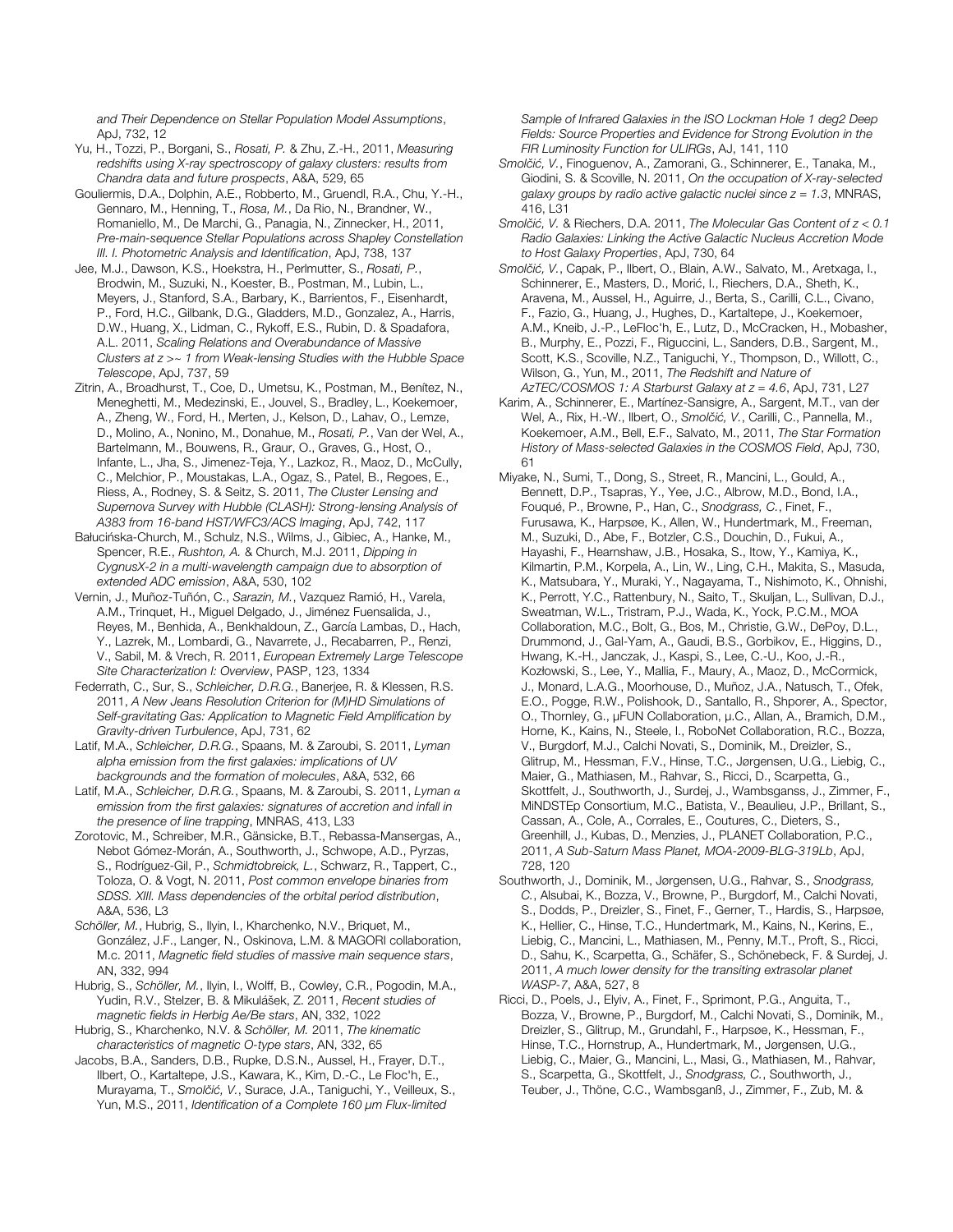Surdej, J. 2011, *Flux and color variations of the quadruply imaged quasar HE 0435-1223*, A&A, 528, 42

*Snodgrass, C.*, Fitzsimmons, A., Lowry, S.C. & Weissman, P. 2011, *The size distribution of Jupiter Family comet nuclei*, MNRAS, 414, 458

- Kwon, J., Tamura, M., Kandori, R., Kusakabe, N., Hashimoto, J., Nakajima, Y., Nakamura, F., Nagayama, T., Nagata, T., Hough, J.H., Werner, M.W. & *Teixeira, P.S.* 2011, *Complex Scattered Radiation Fields and Multiple Magnetic Fields in the Protostellar Cluster in NGC 2264*, ApJ, 741, 35
- Molinari, S., Bally, J., Noriega-Crespo, A., Compiègne, M., Bernard, J.P., Paradis, D., Martin, P., *Testi, L.*, Barlow, M., Moore, T., Plume, R., Swinyard, B., Zavagno, A., Calzoletti, L., Di Giorgio, A.M., Elia, D., Faustini, F., Natoli, P., Pestalozzi, M., Pezzuto, S., Piacentini, F., Polenta, G., Polychroni, D., Schisano, E., Traficante, A., Veneziani, M., Battersby, C., Burton, M., Carey, S., Fukui, Y., Li, J.Z., Lord, S.D., Morgan, L., Motte, F., Schuller, F., Stringfellow, G.S., Tan, J.C., Thompson, M.A., Ward-Thompson, D., White, G. & Umana, G. 2011, *A 100 pc Elliptical and Twisted Ring of Cold and Dense Molecular Clouds Revealed by Herschel Around the Galactic Center*, ApJ, 735, L33
- Battersby, C., Bally, J., Ginsburg, A., Bernard, J.-P., Brunt, C., Fuller, G.A., Martin, P., Molinari, S., Mottram, J., Peretto, N., *Testi, L.*, Thompson, M.A., 2011, *Characterizing precursors to stellar clusters with Herschel*, A&A, 535, 128
- Billot, N., Schisano, E., Pestalozzi, M., Molinari, S., Noriega-Crespo, A., Mottram, J.C., Anderson, L.D., Elia, D., Stringfellow, G., Thompson, M.A., Polychroni, D. & *Testi, L.* 2011, *Clustering Properties of Farinfrared Sources in Hi-GAL Science Demonstration Phase Fields*, ApJ, 735, 28
- Hill, T., Motte, F., Didelon, P., Bontemps, S., Minier, V., Hennemann, M., Schneider, N., André, P., Men`Shchikov, A., Anderson, L.D., Arzoumanian, D., Bernard, J.-P., di Francesco, J., Elia, D., Giannini, T., Griffin, M.J., Könyves, V., Kirk, J., Marston, A.P., Martin, P.G., Molinari, S., Nguyn Lu'O'Ng, Q., Peretto, N., Pezzuto, S., Roussel, H., Sauvage, M., Sousbie, T., *Testi, L.*, Ward-Thompson, D., White, G.J., Wilson, C.D., Zavagno, A., 2011, *Filaments and ridges in Vela C revealed by Herschel: from low-mass to high-mass star-forming sites*, A&A, 533, 94
- Prisinzano, L., Sanz-Forcada, J., Micela, G., Caramazza, M., Guarcello, M.G., Sciortino, S. & *Testi, L.* 2011, *Star formation in the outer Galaxy: membership and fundamental parameters of the young open cluster NGC 1893*, A&A, 527, 77
- Rigliaco, E., Natta, A., *Testi, L.*, Randich, S., Covino, E. & Alcalá, J.M. 2011, *Stellar parameters of young brown dwarfs*, AN, 332, 249
- Georgakakis, A., *Tsamis, Y.G.*, James, B.L. & Aloisi, A. 2011, *Searching for an intermediate-mass black hole in the blue compact dwarf galaxy MRK 996*, MNRAS, 413, 1729
- Johnson, C.I., Rich, R.M., Fulbright, J.P., *Valenti, E.* & McWilliam, A. 2011, *Alpha Enhancement and the Metallicity Distribution Function of Plaut's Window*, ApJ, 732, 108
- *Valenti, E.*, Origlia, L. & Rich, R.M. 2011, *High-resolution near-infrared spectra of NGC 6624 and 6569*, MNRAS, 414, 2690
- Origlia, L., Rich, R.M., Ferraro, F.R., Lanzoni, B., Bellazzini, M., Dalessandro, E., Mucciarelli, A., *Valenti, E.* & Beccari, G. 2011, *Spectroscopy Unveils the Complex Nature of Terzan 5*, ApJ, 726,  $L20$
- von Braun, K., Boyajian Tabetha, S., ten Brummelaar, T.A., Kane, S.R., *van Belle, G.T.*, Ciardi, D.R., Raymond, S.N., López-Morales, M., McAlister, H.A., Schaefer, G., Ridgway, S.T., Sturmann, L., Sturmann, J., White, R., Turner, N.H., Farrington, C. & Goldfinger, P.J. 2011, *55 Cancri: Stellar Astrophysical Parameters, a Planet in the Habitable Zone, and Implications for the Radius of a Transiting Super-Earth*, ApJ, 740, 49
- von Braun, K., Boyajian, T.S., Kane, S.R., *van Belle, G.T.*, Ciardi, D.R., López-Morales, M., McAlister, H.A., Henry, T.J., Jao, W.-C., Riedel, A.R., Subasavage, J.P., Schaefer, G., ten Brummelaar, T.A., Ridgway, S., Sturmann, L., Sturmann, J., Mazingue, J., Turner, N.H.,

Farrington, C., Goldfinger, P.J., Boden, A.F., 2011, *Astrophysical Parameters and Habitable Zone of the Exoplanet Hosting Star GJ 581*, ApJ, 729, L26

- Koekemoer, A.M., Faber, S.M., Ferguson, H.C., Grogin, N.A., Kocevski, D.D., Koo, D.C., Lai, K., Lotz, J.M., Lucas, R.A., McGrath, E.J., Ogaz, S., Rajan, A., Riess, A.G., Rodney, S.A., Strolger, L., Casertano, S., Castellano, M., Dahlen, T., Dickinson, M., Dolch, T., Fontana, A., Giavalisco, M., Grazian, A., Guo, Y., Hathi, N.P., Huang, K.-H., *van der Wel, A.*, Yan, H.-J., Acquaviva, V., Alexander, D.M., Almaini, O., Ashby, M.L.N., Barden, M., Bell, E.F., Bournaud, F., Brown, T.M., Caputi, K.I., Cassata, P., Challis, P.J., Chary, R.-R., Cheung, E., Cirasuolo, M., Conselice, C.J., Roshan Cooray, A., Croton, D.J., Daddi, E., Davé, R., de Mello, D.F., de Ravel, L., Dekel, A., Donley, J.L., Dunlop, J.S., Dutton, A.A., Elbaz, D., Fazio, G.G., Filippenko, A.V., Finkelstein, S.L., Frazer, C., Gardner, J.P., Garnavich, P.M., Gawiser, E., Gruetzbauch, R., Hartley, W.G., Häussler, B., Herrington, J., Hopkins, P.F., Huang, J.-S., Jha, S.W., Johnson, A., Kartaltepe, J.S., Khostovan, A.A., Kirshner, R.P., Lani, C., Lee, K.-S., Li, W., Madau, P., McCarthy, P.J., McIntosh, D.H., McLure, R.J., McPartland, C., Mobasher, B., Moreira, H., Mortlock, A., Moustakas, L.A., Mozena, M., Nandra, K., Newman, J.A., Nielsen, J.L., Niemi, S., Noeske, K.G., Papovich, C.J., Pentericci, L., Pope, A., Primack, J.R., Ravindranath, S., Reddy, N.A., Renzini, A., Rix, H.-W., Robaina, A.R., Rosario, D.J., Rosati, P., Salimbeni, S., Scarlata, C., Siana, B., Simard, L., Smidt, J., Snyder, D., Somerville, R.S., Spinrad, H., Straughn, A.N., Telford, O., Teplitz, H.I., Trump, J.R., Vargas, C., Villforth, C., Wagner, C.R., Wandro, P., Wechsler, R.H., Weiner, B.J., Wiklind, T., Wild, V., Wilson, G., Wuyts, S., Yun, M.S., 2011, *CANDELS: The Cosmic Assembly Near-infrared Deep Extragalactic Legacy Survey—The Hubble Space Telescope Observations, Imaging Data Products, and Mosaics*, ApJS, 197, 36
- Paladini, C., *van Belle, G.T.*, Aringer, B., Hron, J., Reegen, P., Davis, C.J. & Lebzelter, T. 2011, *Determination of the stellar parameters of Crich hydrostatic stars from spectro-interferometric observations*, A&A, 533, 27
- Feldmeier, J.J., Howell, S.B., Sherry, W., von Braun, K., Everett, M.E., Ciardi, D.R., Harding, P., Mihos, J.C., Rudick, C.S., Lee, T.-H., Kutsko, R.M., *van Belle, G.T.*, 2011, *The Burrell-Optical-Kepler-Survey (BOKS). I. Survey Description and Initial Results*, AJ, 142, 2
- Oudmaijer, R.D., *van den Ancker, M.E.*, Baines, D., Caselli, P., Drew, J.E., Hoare, M.G., Lumsden, S.L., Montesinos, B., Sim, S., Vink, J.S., Wheelwright, H.E. & de Wit, W.J. 2011, *X-shooting Herbig Ae/Be stars: Accretion probed by near-infrared He I emission*, AN, 332, 238
- Bolton, J.S., Haehnelt, M.G., Warren, S.J., Hewett, P.C., Mortlock, D.J., *Venemans, B.P.*, McMahon, R.G. & Simpson, C. 2011, *How neutral is the intergalactic medium surrounding the redshift z = 7.085 quasar ULAS J1120+0641?*, MNRAS, 416, L70
- Popescu, M., Birlan, M., Binzel, R., *Vernazza, P.*, Barucci, A., Nedelcu, D.A., DeMeo, F. & Fulchignoni, M. 2011, *Spectral properties of eight near-Earth asteroids*, A&A, 535, 15
- Østensen, R.H., Bloemen, S., *Vu*č*kovi*ć*, M.*, Aerts, C., Oreiro, R., Kinemuchi, K., Still, M. & Koester, D. 2011, *At Last—A V777 Her Pulsator in the Kepler Field*, ApJ, 736, L39
- Østensen, R.H., Silvotti, R., Charpinet, S., Oreiro, R., Bloemen, S., Baran, A.S., Reed, M.D., Kawaler, S.D., Telting, J.H., Green, E.M., O'Toole, S.J., Aerts, C., Gänsicke, B.T., Marsh, T.R., Breedt, E., Heber, U., Koester, D., Quint, A.C., Kurtz, D.W., Rodríguez-López, C., *Vu*č*kovi*ć*, M.*, Ottosen, T.A., Frimann, S., Somero, A., Wilson, P.A., Thygesen, A.O., Lindberg, J.E., Kjeldsen, H., Christensen-Dalsgaard, J., Allen, C., McCauliff, S. & Middour, C.K. 2011, *First Kepler results on compact pulsators - VI. Targets in the final half of the survey phase*, MNRAS, 414, 2860
- Østensen, R.H., Silvotti, R., Charpinet, S., Oreiro, R., Bloemen, S., Baran, A.S., Reed, M.D., Kawaler, S.D., Telting, J.H., Green, E.M., O'Toole, S.J., Aerts, C., Gänsicke, B.T., Marsh, T.R., Breedt, E., Heber, U., Koester, D., Quint, A.C., Kurtz, D.W., Rodríguez-López,